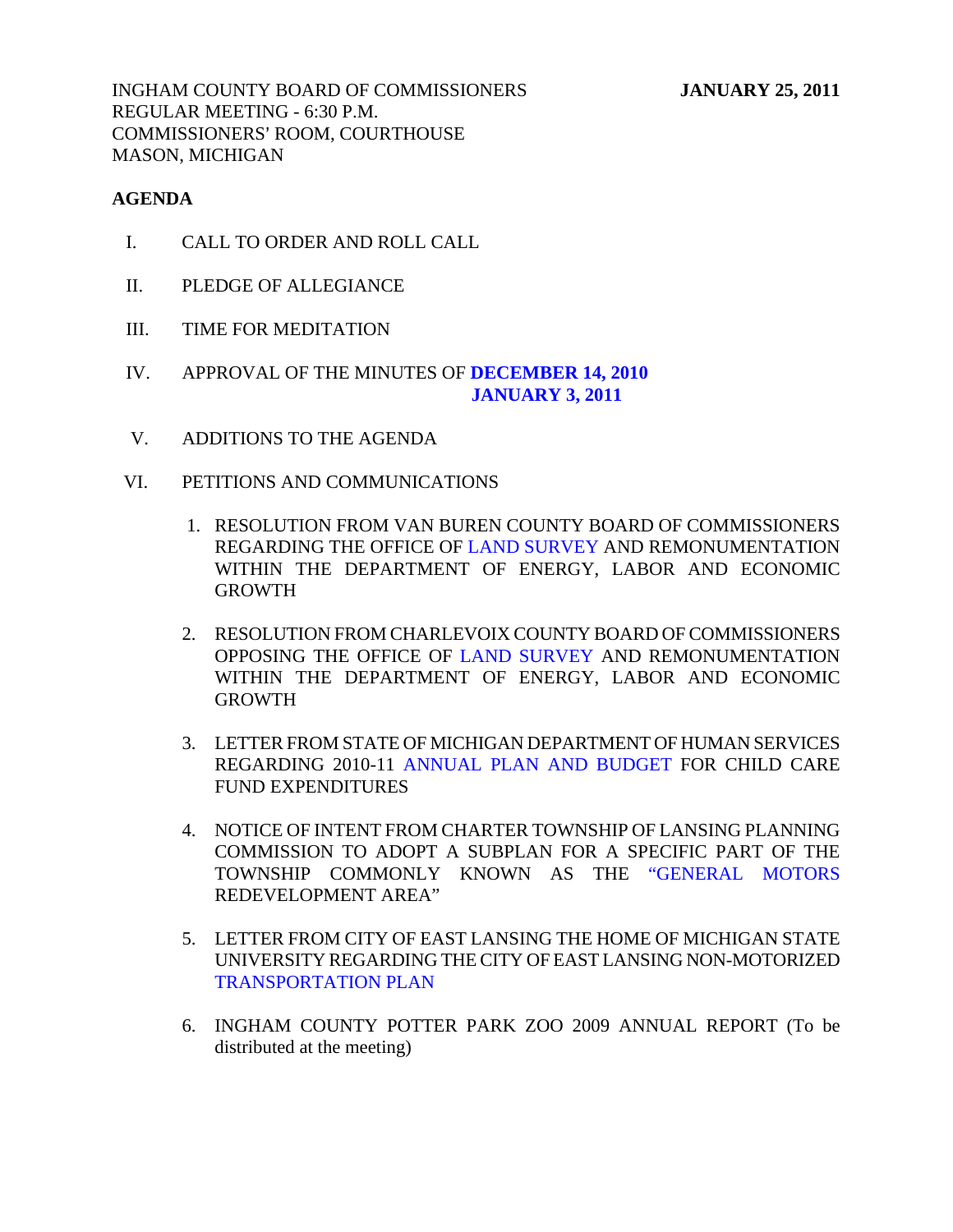- VII. LIMITED PUBLIC COMMENT
- VIII. CLARIFICATION/INFORMATION PROVIDED BY COMMITTEE CHAIR
- IX. CONSIDERATION OF CONSENT AGENDA
- X. COMMITTEE REPORTS AND RESOLUTIONS
	- 7. COUNTY SERVICES COMMITTEE RESOLUTION RECOGNIZING "BLACK HISTOR[Y/CULTURAL DIVERSITY MONTH" IN](#page-46-0) INGHAM COUNTY
	- 8. [COUNTY SERVICES](#page-47-0) COMMITTEE RESOLUTION HONORING MICHAEL **MCDONALD**
	- 9. [COUNTY S](#page-48-0)ERVICES COMMITTEE RESOLUTION HONORING DENNIS B. **PROPST**
	- 10. COUNTY SERVICES COMMITTEE RESOLUTION HONORING JON W. [COLEMAN ON THE](#page-50-0) EVENT OF HIS RETIREMENT
	- 11. COUNTY SERVICES AND FINANCE COMMITTEES RESOLUTION AUTHORIZING ESTABLISHMENT OF AN ASSESSMENT ADMINISTRATOR POSITION IN TH[E DRAIN COMMISSIONER'S OFFICE](#page-51-0)
	- 12. COUNTY SERVICES AND FINANCE COMMITTEES RESOLUTION ACCEPTING 2010 COMMUNITY DEVELOPMENT BLOCK GRANT FUNDING FROM TH[E MICHIGAN STATE HOUSING DEVELOPMENT AUTHORITY IN](#page-52-0)  THE AMOUNT OF \$283,300
	- 13. COUNTY SERVICES AND FINANCE COMMITTEES RESOLUTION ACCEPTING 2009 HOME GRANT FUNDING FROM THE MICHIGAN STATE [HOUSING DEVELOPMENT AUTHORITY IN TH](#page-53-0)E AMOUNT OF \$319,000
	- 14. COUNTY SERVICES AND FINANCE COMMITTEES RESOLUTION TO APPROVE THE PURCHASE OF [A COUNTY-WIDE WEB SITE CO](#page-54-0)NTENT MANAGEMENT SYSTEM (CMS) AND SERVICES FROM WEB ASCENDER
	- 15. COUNTY SERVICES AND FINANCE COMMITTEES RESOLUTION TO APPROVE THE PURCHASE ANNUAL MAINTENANCE OF OU[R EXAGRID](#page-55-0)  BACKUP APPLIANCES FROM CDW-G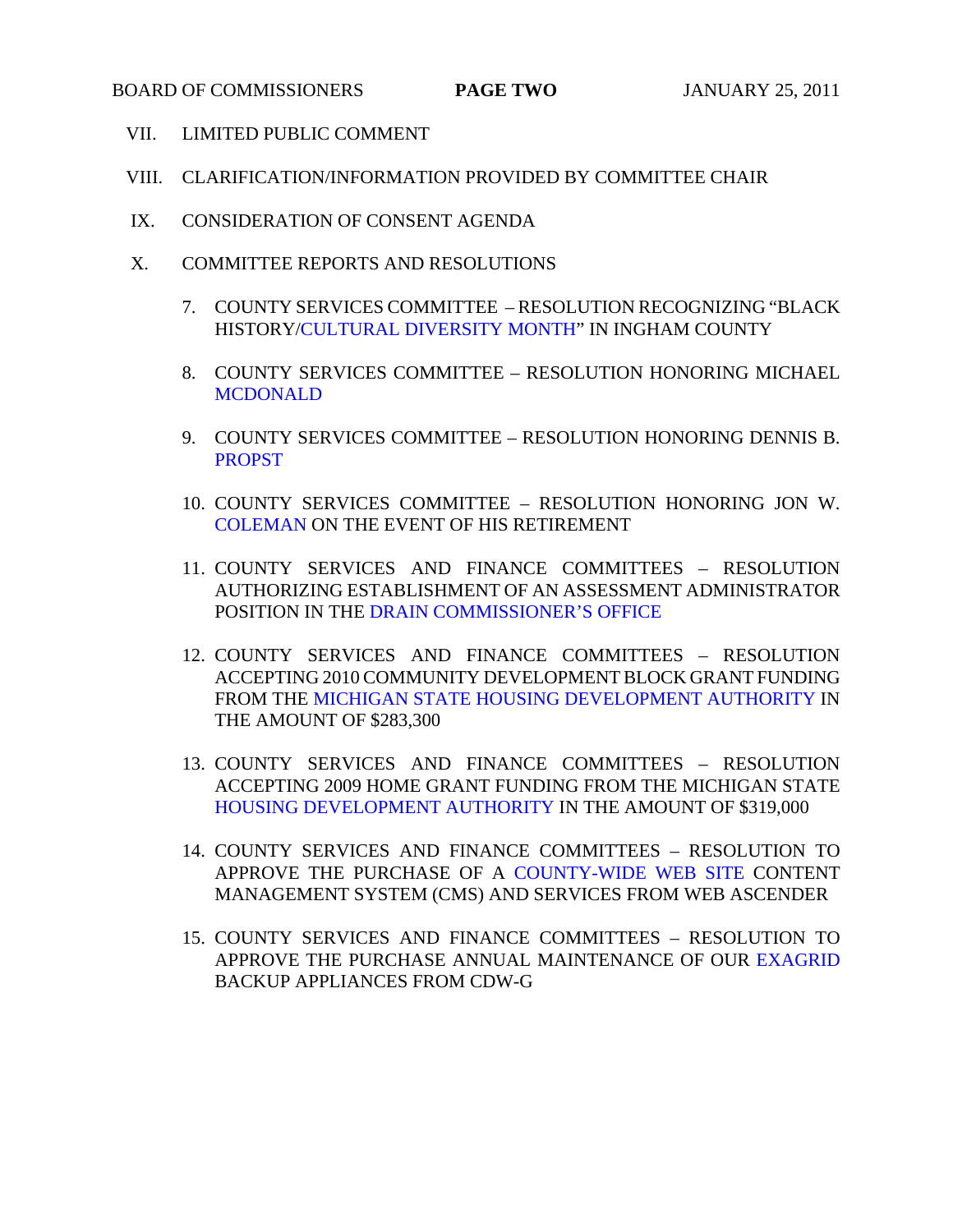- 16. COUNTY SERVICES AND FINANCE COMMITTEES RESOLUTION TO APPROVE ENTERING INTO AN AGREEMENT WITH CDW-G FOR MIGRATION TO TH[E MICROSOFT EXCHANGE EMAIL](#page-56-0) SOFTWARE
- 17. COUNTY SERVICES AND FINANCE COMMITTEES RESOLUTION TO APPROVE AN AMENDMENT AND RESTATEMENT OF INGHAM COUNTY'S SECTIO[N 125 FLEXIBLE BENEFIT PLAN](#page-57-0)
- 18. COUNTY SERVICES AND FINANCE COMMITTEES RESOLUTION AUTHORIZING AN EXTENSION OF THE CONTRACT BETWEEN REPUBLICS[/ALLIED WASTE SERVICES OF WEST](#page-61-0)ERN MICHIGAN AND INGHAM COUNTY FOR DUMPSTER SERVICE AT ALL INGHAM COUNTY PARKS
- 19. COUNTY SERVICES AND FINANCE COMMITTEES RESOLUTION AUTHORIZING A CONTRACT WITH T[HE DR. PEPPER/SNAPPLE GROU](#page-62-0)P FOR VENDING MACHINE SERVICE AT ALL INGHAM COUNTY PARKS
- 20. COUNTY SERVICES AND FINANCE COMMITTEES RESOLUTION TO AMEND TH[E 2010 POTTER PARK ZOO MASTER PLAN](#page-63-0)
- 21. COUNTY SERVICES AND FINANCE COMMITTEES RESOLUTION AUTHORIZING THE HUMAN RESOURCES DEPARTMENT TO CONTRACT WITH THE INGHAM COU[NTY ROAD COMMISSION TO P](#page-65-0)ROVIDE LIMITED HUMAN RESOURCES SERVICES
- 22. FINANCE COMMITTEE RESOLUTION DESIGNATING JANUARY 27, 2011 A[S "INTERNATIONAL HOLOCAUST REMEMBRANCE DAY"](#page-66-0) IN INGHAM **COUNTY**
- 23. HUMAN SERVICES AND [FINANCE COMMITTEES RESO](#page-67-0)LUTION TO AUTHORIZE THE 2010-2011 SCHEDULE A ADDENDUM TO THE BCBS ADMINISTRATIVE SERVICES AGREEMENT FOR SERVICES TO INGHAM COUNTY JAIL INMATES
- 24. HUMAN SERVICES AND FINANCE COMMITTEES RESOLUTION TO AUTHORIZE A CONTRACT WIT[H PRESORT SERVICES, INC.](#page-70-0)
- 25. HUMAN SERVICES AND FINANCE COMMITTEES RESOLUTION TO AUTHORIZE THREE ADOLESCENT HEAL[TH – CHILD AND ADOLESCENT](#page-71-0)  HEALTH CENTER GRANT AGREEMENTS WITH THE MICHIGAN PRIMARY CARE ASSOCIATION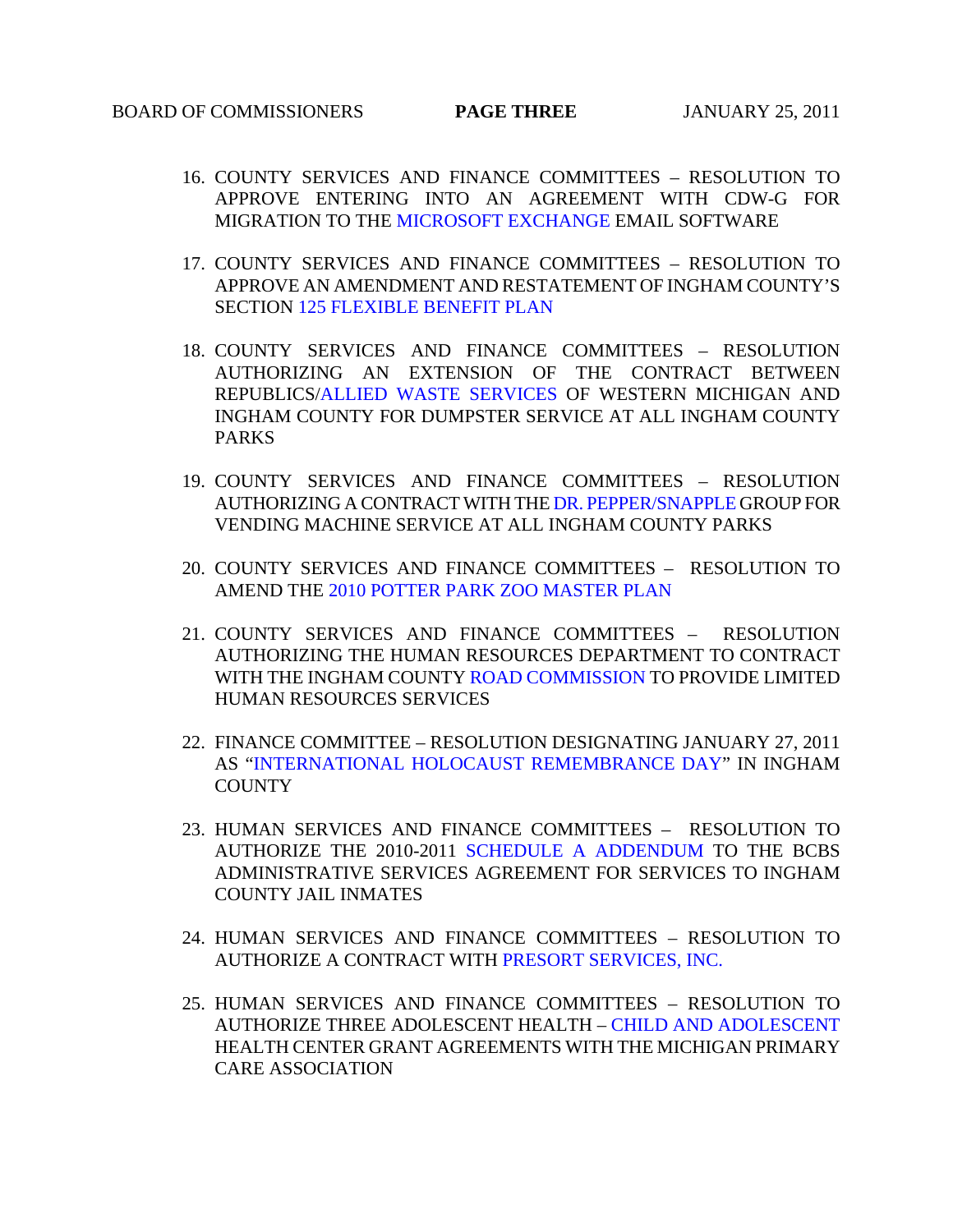#### BOARD OF COMMISSIONERS **PAGE FOUR** JANUARY 25, 2011

- 26. HUMAN SERVICES AND FINANCE COMMITTEES RESOLUTION TO AMEND RESOLUTION #10-138 TO EXTEND AN AGREEMENT WITH [INGHAM INTERMEDIATE SCHOOL DISTRICT/ING](#page-72-0)HAM BIRTH TO FIVE GREAT START COLLABORATIVE
- 27. HUMAN SERVICES AND FINANC[E COMMITTEES RESOLUTION](#page-73-0) TO AUTHORIZE AN AGREEMENT WITH EATON INTERMEDIATE SCHOOL DISTRICT TO PREVENT AND REDUCE TOBACCO USE AND ALCOHOL ABUSE IN INGHAM COUNTY
- 28. HUMAN SERVICES AND FIN[ANCE COMMITTEES RESOLU](#page-74-0)TION TO AUTHORIZE AN AGREEMENT WITH MIDLAND COUNTY EDUCATIONAL SERVICES AGENCY FOR SERVICES ASSOCIATED WITH THE GREAT START REGIONAL CHILD CARE RESOURCE CENTER – CENTRAL AND EASTERN REGIONS
- 29. HUMAN SERVICES AND FINANCE COMMITTEES RESOLUTION TO ENTER INTO [A MICHIGAN GROUNDWATER STEWARDSHIP PROGRAM \(M](#page-76-0)GSP) CLEAN SWEEP PROGRAM AGREEMENT WITH THE MICHIGAN DEPARTMENT OF AGRICULTURE
- 30. HUMAN SERVICES AND FINANCE COMMITTEES RESOLUTION TO AUTHORIZE AN AGREEMENT WITH THE MICHIGAN DEPARTMENT OF [NATURAL RESOURCES AND E](#page-78-0)NVIRONMENT FOR 2010-2011
- 31. HUMAN SERVICES AND FINANCE COMMITTEES RESOLUTION TO AUTHORIZING AN AMENDMENT TO THE LEASE AGREEMENT FOR THE [WILLOW HEALTH CENTER](#page-79-0)
- 32. JUDICIARY AND FINANCE COMMITTEES RESOLUTION TO AUTHORIZE ENTERING INTO A CONTRACT WITH [SEQUEL TSI OF IDAHO, LLC](#page-80-0)
- 33. JUDICIARY AND FINANCE COMMITTEES RESOLUTION AUTHORIZING THE INGHAM COUNTY 55TH DISTRICT COURT TO ACCEPT A GRANT AWARD FROM THE MICHIGAN SUPREME COURTS: STATE COURT ADMINISTRATIVE OFFI[CE-MENTAL HEALTH SERVICES FO](#page-81-0)R DRUG COURT PARTICIPANTS PROGRAM (SCAO/MHSDCP)
- 34. JUDICIARY AND FINANCE COMMITTEES RESOLUTION TO AUTHORIZE ENTERING INTO A CONTRACT WITH GRAPHIC SCIENCES AND TO HIRE TEMPORARY EMPLOYEES TO IMAG[E FRIEND OF THE COURT CA](#page-82-0)SE FILES
- 35. LAW ENFORCEMENT AND FINANCE COMMITTEES RESOLUTION TO ACCEPT TH[E 2011 EMERGENCY VEHICLE OPERATIONS GRANT](#page-84-0)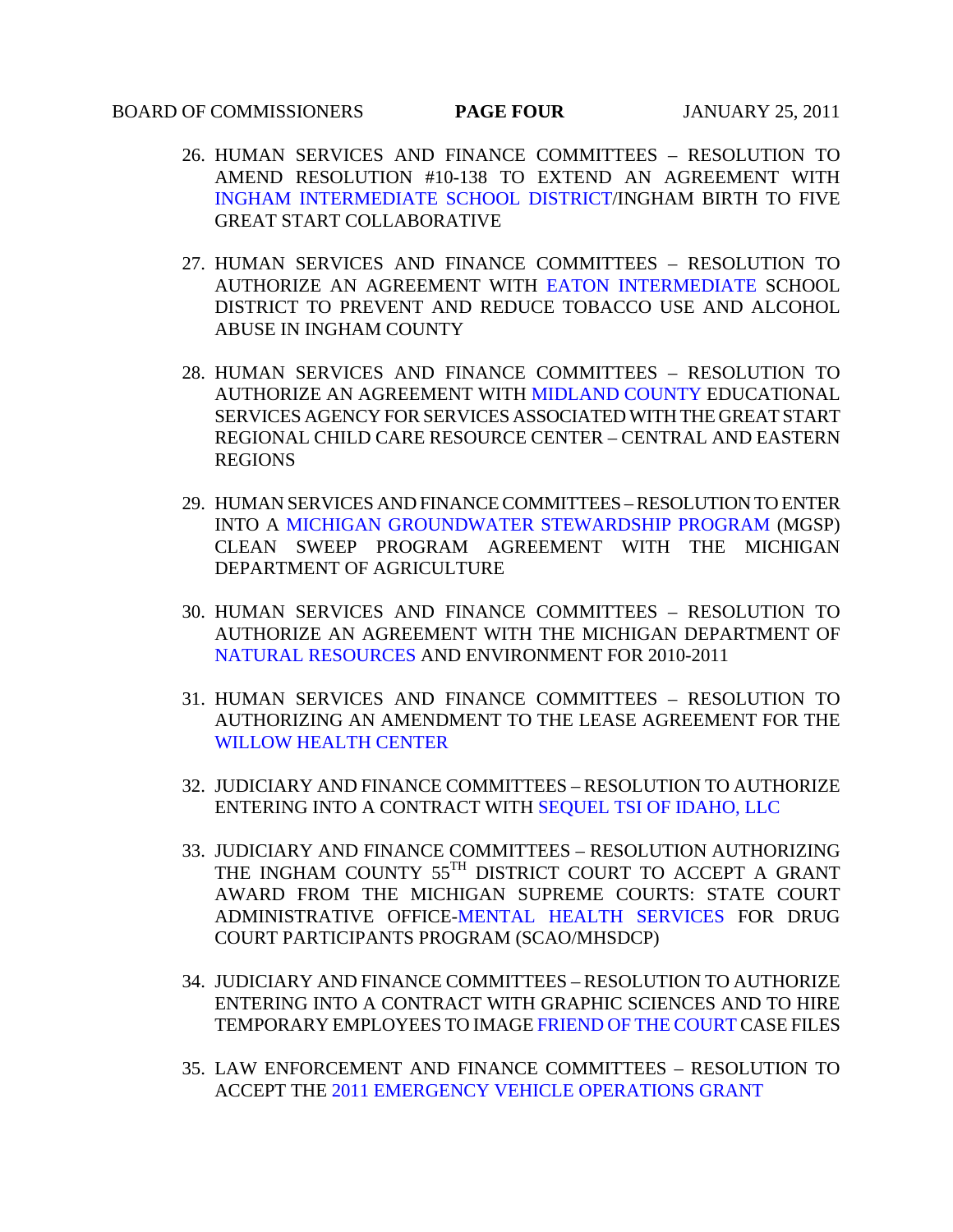#### BOARD OF COMMISSIONERS **PAGE FIVE** JANUARY 25, 2011

- 36. LAW ENFORCEMENT AND FINANCE COMMITTEES RESOLUTION AUTHORIZING A CONTRACT WITH VISIONAIR FOR A NEW COMPUTER AIDED DISPATCH (CAD) F[OR THE LANSING 911 CENTER AND](#page-85-0) TO UPGRADE BOTH 911 CENTERS MANUAL EMERGENCY MEDICAL DISPATCH (EMD) PROGRAMS
- XI. SPECIAL ORDERS OF THE DAY
- XII. PUBLIC COMMENT
- XIII. COMMISSIONER ANNOUNCEMENTS
- XIV. CONSIDERATION AND ALLOWANCE OF CLAIMS
- XV. ADJOURNMENT

THE COUNTY OF INGHAM WILL PROVIDE NECESSARY REASONABLE AUXILIARY AIDS AND SERVICES, SUCH AS INTERPRETERS FOR THE HEARING IMPAIRED AND AUDIO TAPES OF PRINTED MATERIALS BEING CONSIDERED AT THE MEETING FOR THE VISUALLY IMPAIRED, FOR INDIVIDUALS WITH DISABILITIES AT THE MEETING UPON FIVE (5) WORKING DAYS NOTICE TO THE COUNTY OF INGHAM. INDIVIDUALS WITH DISABILITIES REQUIRING AUXILIARY AIDS OR SERVICES SHOULD CONTACT THE COUNTY OF INGHAM IN WRITING OR BY CALLING THE FOLLOWING: INGHAM COUNTY BOARD OF COMMISSIONERS, P.O. BOX 319, MASON, MI 48854, 517-676-7200.

## **PLEASE TURN OFF CELL PHONES AND OTHER ELECTRONIC DEVICES OR SET TO MUTE OR VIBRATE TO AVOID DISRUPTION DURING THE MEETING**

### **FULL BOARD PACKETS ARE AVAILABLE AT: www.ingham.org**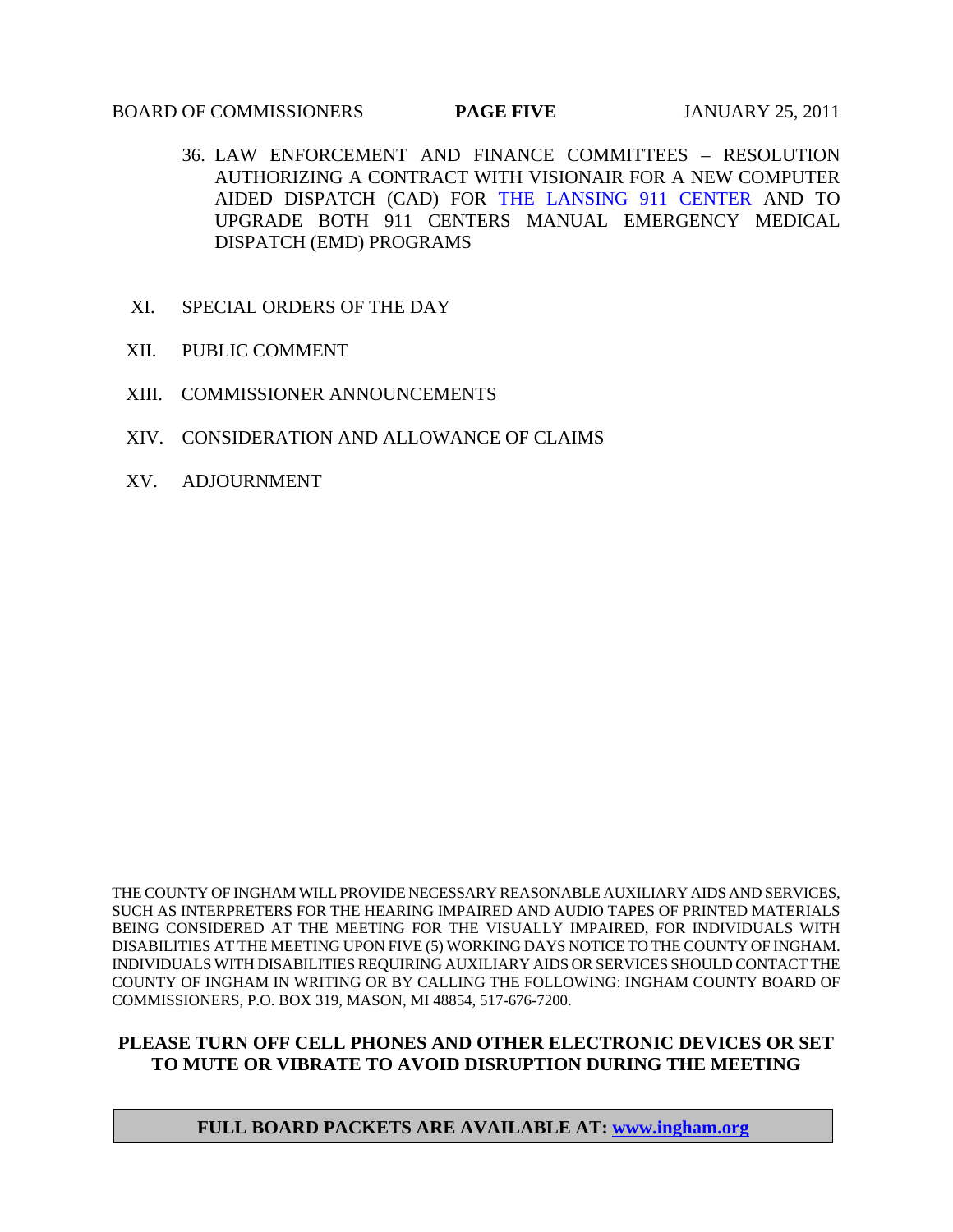Board of Commissioners Rooms - Courthouse Mason - 6:41 p.m. December 14, 2010

### <span id="page-5-0"></span>**CALL TO ORDER:**

Chairperson DeLeon called the December 14, 2010 regular meeting of the Ingham County Board of Commissioners to order at 6:40 p.m. Roll was called and all Commissioners were present.

### **PLEDGE OF ALLEGIANCE:**

James R. Giddings led the Board in the Pledge of Allegiance and a few moments of silence were observed for meditation.

## **APPROVAL OF THE MINUTES:**

Moved by Commissioner McGrain, supported by Commissioner Nolan to approve the Minutes of the November 23, 2010 meeting. Motion carried unanimously.

### **ADDITIONS TO THE AGENDA:**

Chairperson De Leon indicated that we need a 2/3 vote to place the following late item on the agenda: Resolution to allocate funds to Williamston Township for police services.

### **PETITIONS AND COMMUNICATIONS:**

Notice of a public hearing from the Lansing Economic Development Corporation for the creation of Lansing Plant Rehabilitation District (PRD-01-10) 2822 N Martin Luther King Jr. Blvd. Accepted and placed on file.

Notice of a public hearing from the Lansing Economic Development Corporation for the approval of an Industrial Facilities exemption certificate (IFT-02-10) 2822 N Martin Luther King Jr. Blvd. Accepted and placed on file.

Letter (with attachment) from the Department of Health and Human Services with review of the audit on the County for the period , January 1, 2009 through December 31, 2009. Referred to finance.

Resolution from Lake County in support of House Bill 6535. Accepted and placed on file.

Letter from the State of Michigan Liquor Control Commission Department of Labor and Economic Growth in reference to the recent action taken by the legislature that amended section 1111 and section 1113 of the Michigan Liquor Control code of 1998, being MCL 436.2111 and MCL 436.2113. Received and placed on file

### **LIMITED PUBLIC COMMENT:**

Steve Alexander with PNC Bank addressed the board with regards to Ingham County economic partnership, economic development and PNC involvement.

Randy Maiville, Onondaga Township Supervisor, addressed the board with concerns to the cuts to the sheriff's department and the addition of the Tubing Hill.

Eric Schertzing, Ingham County Treasurer, addressed the board with comments on the LEAP program.

C.J. Davis, Commissioner Davis's husband, addressed the board with congratulations to all the board members for all of their hard work and a special congratulations to his wife Commissioner Laura Davis.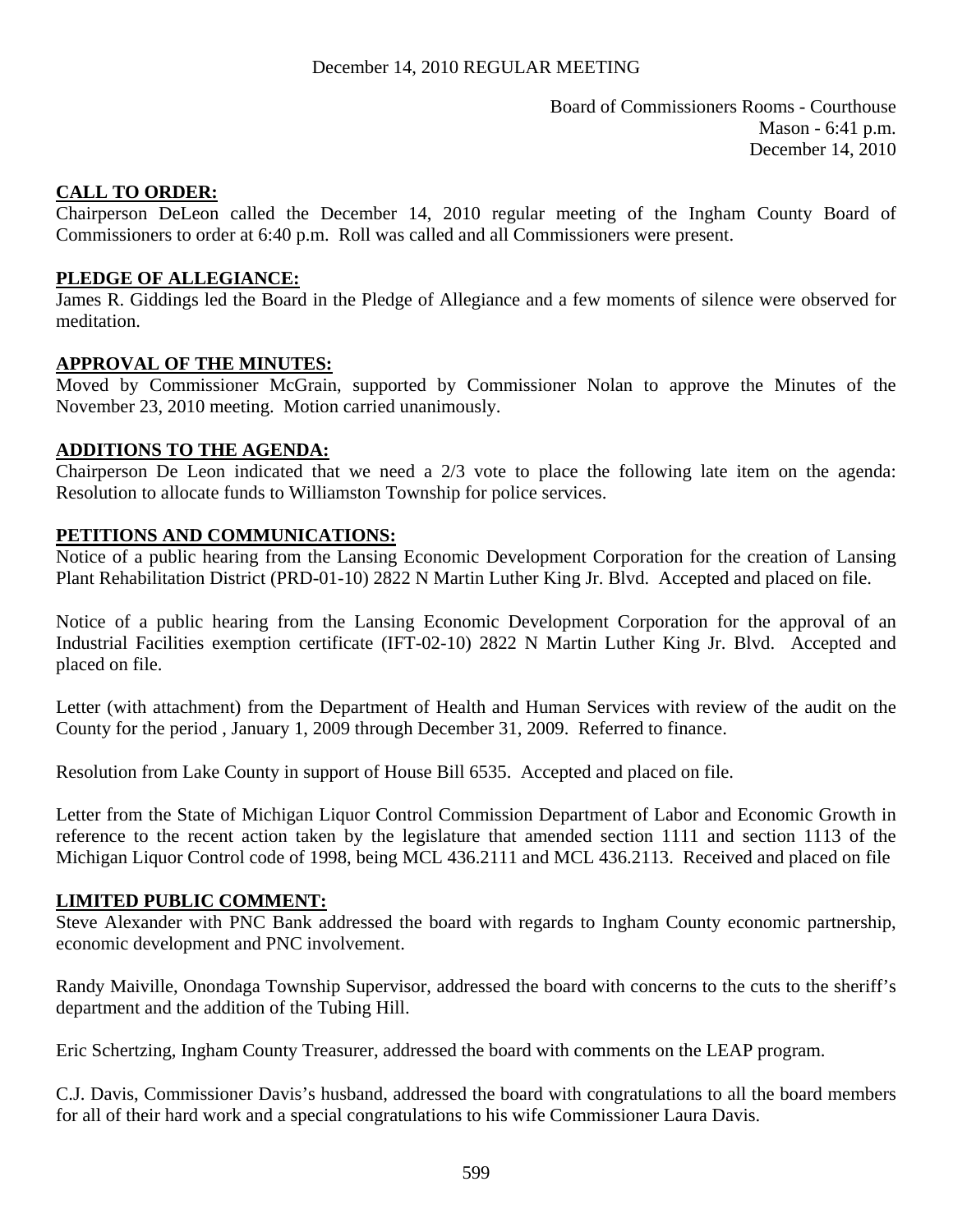#### **CLARIFICATION/INFORMATION PROVIDED BY COMMITTEE CHAIR:** None

# **CONSIDERATION OF CONSENT AGENDA:**

Moved by Commissioner Dougan , supported by Commissioner McGrain, to adopt a consent agenda consisting of all items, except agenda items 9, 17, 32, 34 and 35. Motion to adopt a consent agenda carried unanimously. Items on the consent agenda were adopted by a unanimous roll call vote.

## **COMMITTEE REPORTS AND RESOLUTIONS:**

The following resolution was introduced by the County Services Committees:

# **RESOLUTION MAKING APPOINTMENTS TO THE POTTER PARK ZOO ADVISORY BOARD**

## **RESOLUTION #10-381**

WHEREAS, several vacancies on the Potter Park Zoo Board; and

WHEREAS, the Parks and Recreation Commission interviewed applicants interested in serving on the Board and have forwarded their recommendation to the County Services Committee.

WHEREAS, the County Services Committee concurs with the recommendation of the Parks and Recreation Committee.

THEREFORE BE IT RESOLVED, that the Ingham County Board of Commissioners hereby appoints

Rick Phillips, 1627 N. Every Road, Mason, 48854 Cynthia Douglas, 2905 S. Cambridge Road, Lansing, 48911

to the Potter Park Zoo Advisory Board to terms expiring December 31, 2013.

BE IT FURTHER RESOLVED, that the Board appoints

Mary Leys, 6219 Norburn Way, Lansing

to the Potter Park Zoo Advisory Board to a term expiring December 31, 2012.

**COUNTY SERVICES: Yeas:** Copedge, Schor, Celentino, Grebner, McGrain, Vickers **Nays**: None **Absent:** None **Approved 12/7/10** 

Adopted as part of the consent agenda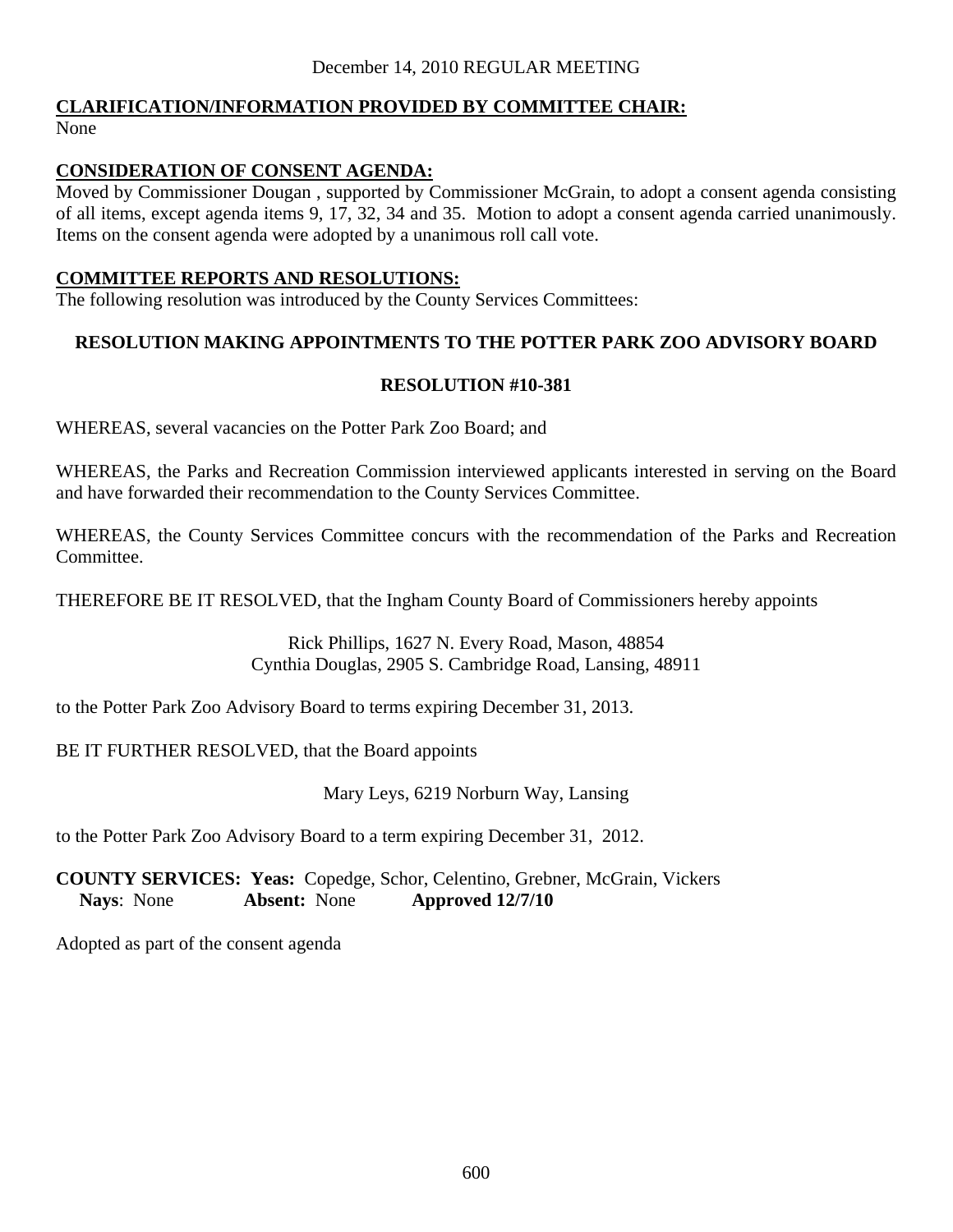The following resolution was introduced by the County Services Committees:

# **RESOLUTION HONORING DR. MARTIN LUTHER KING, JR.**

# **RESOLUTION #10-382**

WHEREAS, Dr. Martin Luther King, Jr., a Baptist minister and passionate fighter for civil rights through nonviolent action, was a vital personality of the modern era, his lectures and remarks stirred the concern and sparked the conscience of a generation; and

WHEREAS, the movements and marches led by Dr. Martin Luther King, Jr. brought significant changes in the fabric of American life; and

WHEREAS, his courageous and selfless devotion gave people of color and the disenfranchised people direction to thirteen years of civil rights activities, his charismatic leadership inspired men and women, young and old, in the nation and abroad; and

WHEREAS, Dr. King's concept of somebodiness gave black and poor people a new sense of worth and dignity, his philosophy of nonviolent direct action, and his strategies for rational and non-destructive social change, galvanized the conscience of this nation and reordered its priorities; and

WHEREAS, his wisdom, his words, his actions, his commitment, and his dreams for a new cast of life, are intertwined with the American experience; and

WHEREAS, few have had as much impact upon the American consciousness as Dr. Martin Luther King, Jr.; and

WHEREAS, the  $17<sup>th</sup>$  of January, 2011 has been designated a national holiday in honor of the birthday of the late Dr. Martin Luther King, Jr.

THEREFORE BE IT RESOLVED, that the Ingham County Board of Commissioners hereby honors the memory of Dr. Martin Luther King, Jr. in appreciation of the many accomplishments he made towards improving the quality of life for the citizens throughout the country, particularly those in Ingham County.

BE IT FURTHER RESOLVED, that the citizens of Ingham County are encouraged to celebrate this holiday and join the Board of Commissioners in the celebration of this notable holiday in honoring this great American hero and role model.

## **COUNTY SERVICES: Yeas:** Copedge, Schor, Celentino, Grebner, McGrain, Vickers **Nays**: None **Absent:** None **Approved 12/7/10**

Adopted as part of the consent agenda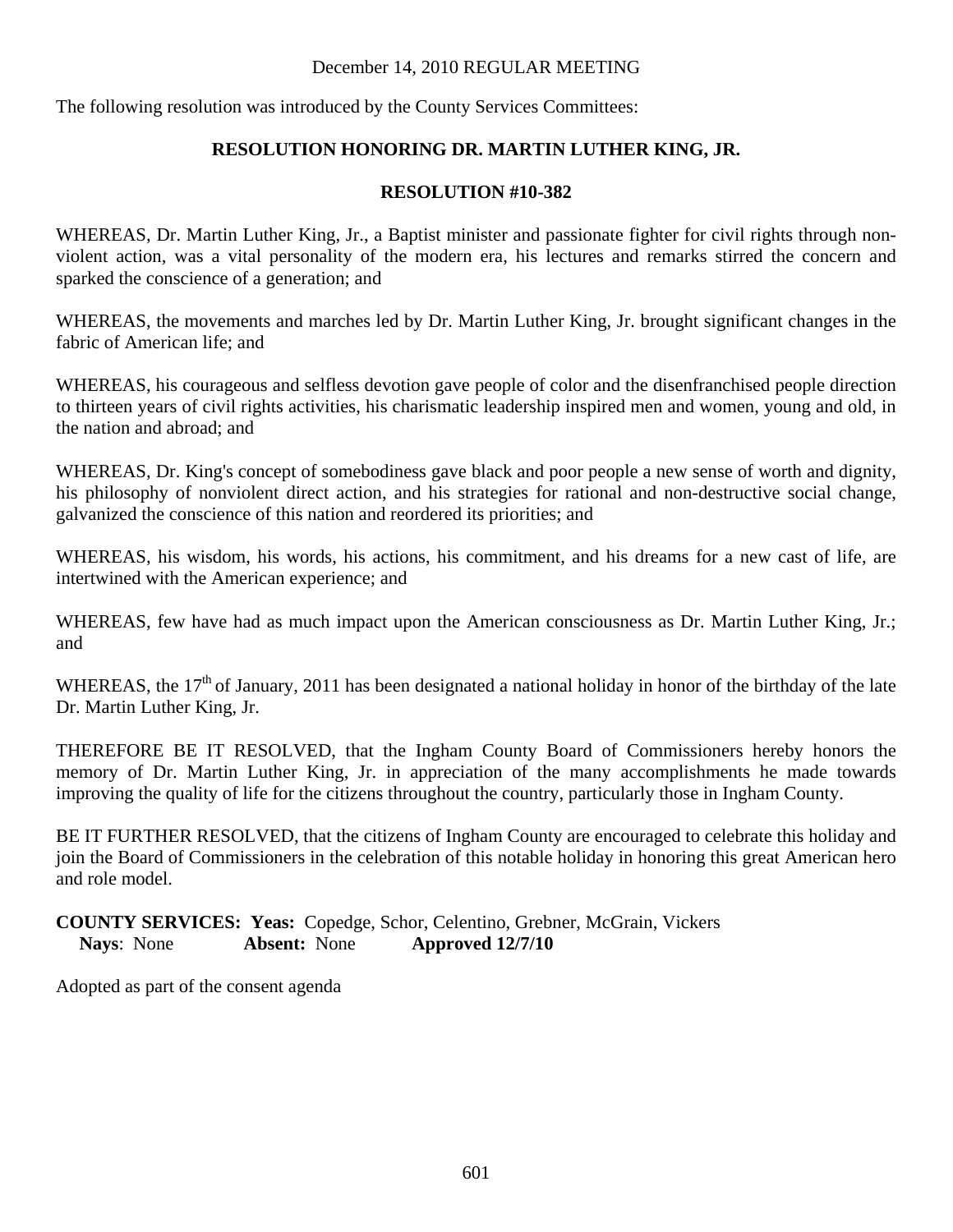The following resolution was introduced by the County Services Committees:

# **RESOLUTION HONORING RYAN McGUIRE**

# **RESOLUTION #10-383**

WHEREAS, Ryan McGuire is a graduate of Williamston High School where he was a member of the varsity tennis team, the district golf champion for Spring, 2010 and valedictorian of his class -- he is currently a freshman at Michigan State University; and

WHEREAS, Ryan's other interests include music and drama, he is also active in the community as well as St. Mary's Roman Catholic Church; and

WHEREAS, Ryan began his scouting career as a Cub Scout where he earned the Arrow of Light, he joined Troup 63 and has earned 47 merit badges, he participated as a member of the Order of the Arrow, the national honor society of scouting; and

WHEREAS, to achieve the Eagle rank, a scout must demonstrate leadership and citizenship, while earning 21 merit badges before reaching the age of 18 and must also complete a service project for the benefit of his community, school or religious institution; and

WHEREAS, Ryan's service project entailed fundraising, designing and building three bicycle racks for the Williamstown Township Community Parks -- working in conjunction with fellow scouts, family and friends, his project provided a total of 152 hours of commumnity service; and

WHEREAS, Ryan has earned the highest rank attainable in Scouting, the Eagle Scout.

THEREFORE BE IT RESOLVED, that the Ingham County Board of Commissioners hereby honors Ryan McGuire for achieving the Eagle Scout rank and serving as a positive role model for the youth in our community.

BE IT FURTHER RESOLVED, that the Board wishes him continued success in his future endeavors.

**COUNTY SERVICES: Yeas:** Copedge, Schor, Celentino, Grebner, McGrain, Vickers **Nays**: None **Absent:** None **Approved 12/7/10** 

Adopted as part of the consent agenda

The following resolution was introduced by the County Services and Finance Committees:

# **RESOLUTION AUTHORIZING THE INGHAM COUNTY BOARD OF COMMISSIONERS TO CONTINUE AS A MEMBER OF THE LANSING AREA ECONOMIC PARTNERSHIP (LEAP**

# **RESOLUTION #10-384**

WHEREAS, Resolution #07-316 authorized the Ingham County Board of Commissioners to join the Lansing Area Economic Partnership (LEAP); and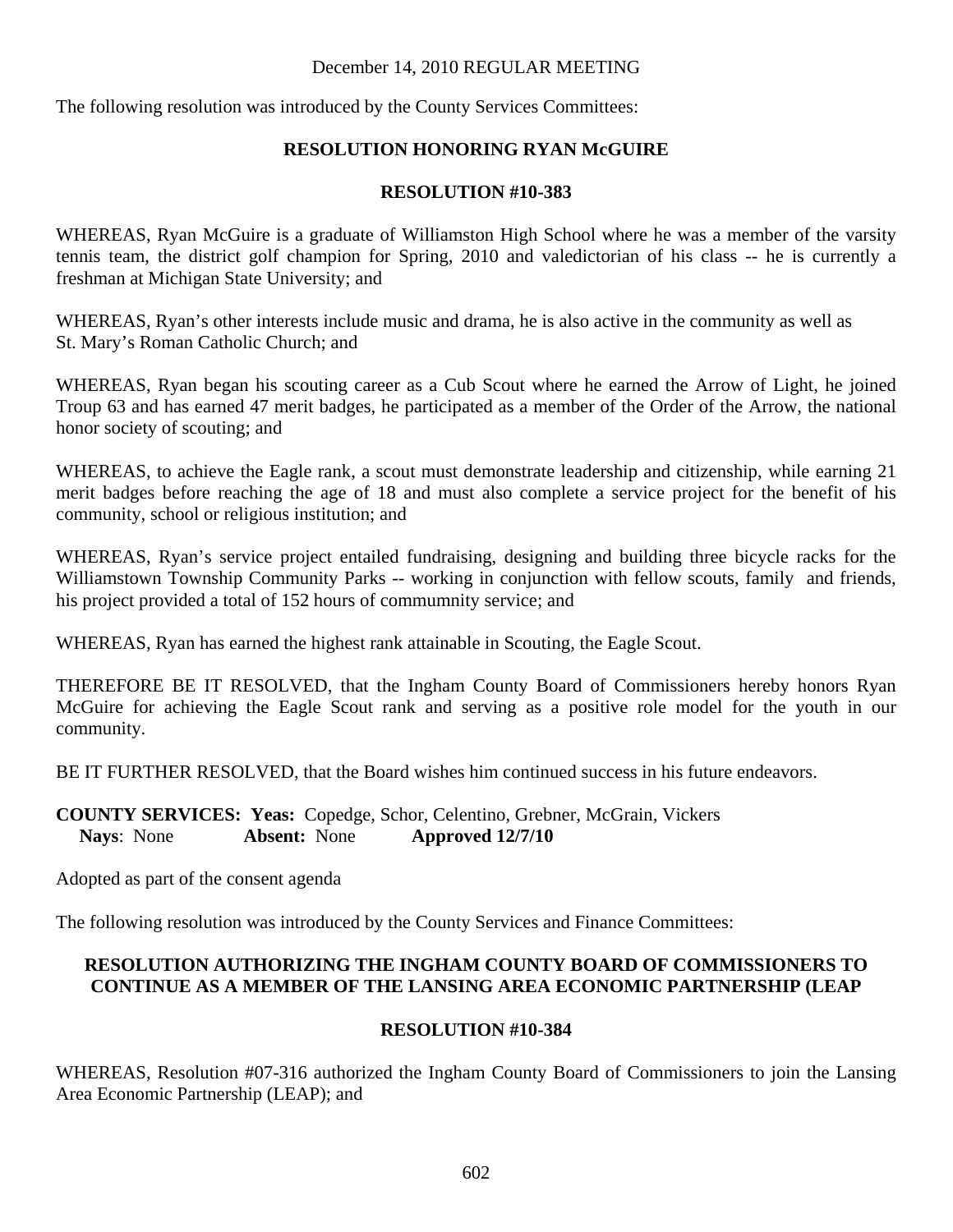### **RESOLUTION #10-384**

WHEREAS, the Ingham County Board of Commissioners recognizes the value of being a member of LEAP as a way to expand the County's efforts at business attraction; and

WHEREAS, the Ingham County Board of Commissioners recognizes, through LEAP, Ingham County has a voice with other local municipalities and private businesses in attracting new business; and

WHEREAS, through LEAP, Ingham County is able to participate in the opportunity to spur economic development in the region; and

WHEREAS, continued membership for LEAP is \$35,000.

THEREFORE BE IT RESOLVED, that the Ingham County Board of Commissioners hereby authorizes the expenditure of \$35,000 from the 2010 Contingency Fund to continue as a member of the Lansing Area Economic Partnership (LEAP).

BE IT FURTHER RESOLVED, that efforts to expand the governance and funding structure of the Capital Region Airport Authority and the Potter Park Zoo shall continue, with strong leadership from the Lansing Economic Area Partnership (LEAP).

BE IT FURTHER RESOLVED, the Ingham County Board of Commissioners recognizes that continued membership in LEAP allows the Board to maintain one person as a voting member of LEAP.

## **COUNTY SERVICES: Yeas**: Copedge, Schor, Celentino, McGrain **Nays:** Grebner, Vickers **Absent:** None **Approved 11/16/10**

**FINANCE: Yeas**: Bahar-Cook, Schor, Dougan **Nays:** Grebner, Holman **Absent:** Tennis **Approved 11/17/10** 

Moved by Commissioner Copedge, supported by Commissioner Bahar-Cook to adopt the resolution.

Moved by Commissioner Holman, supported by Commissioner Grebner to amend resolution by lowering expenditures of dues from \$35,000 to \$15,000.

Motion to amend failed with Commissioners Holman, Grebner, Dougan, Tsernoglou, Vickers and Koenig voting yes, all others voting no.

Motion to adopt resolution at original expenditure amount of \$35,000. Motion carried with Commissioners Grebner, Holman and Vickers voting no, all others voting yes.

The following resolution was introduced by the County Services and Finance Committees:

# **RESOLUTION AUTHORIZING A ONE YEAR CONTRACT EXTENSION WITH SHERIDAN LAND CONSULTING TO PROVIDE TECHNICAL ASSISTANCE TO THE INGHAM COUNTY FARMLAND AND OPEN SPACE PRESERVATION BOARD**

# **RESOLUTION #10-385**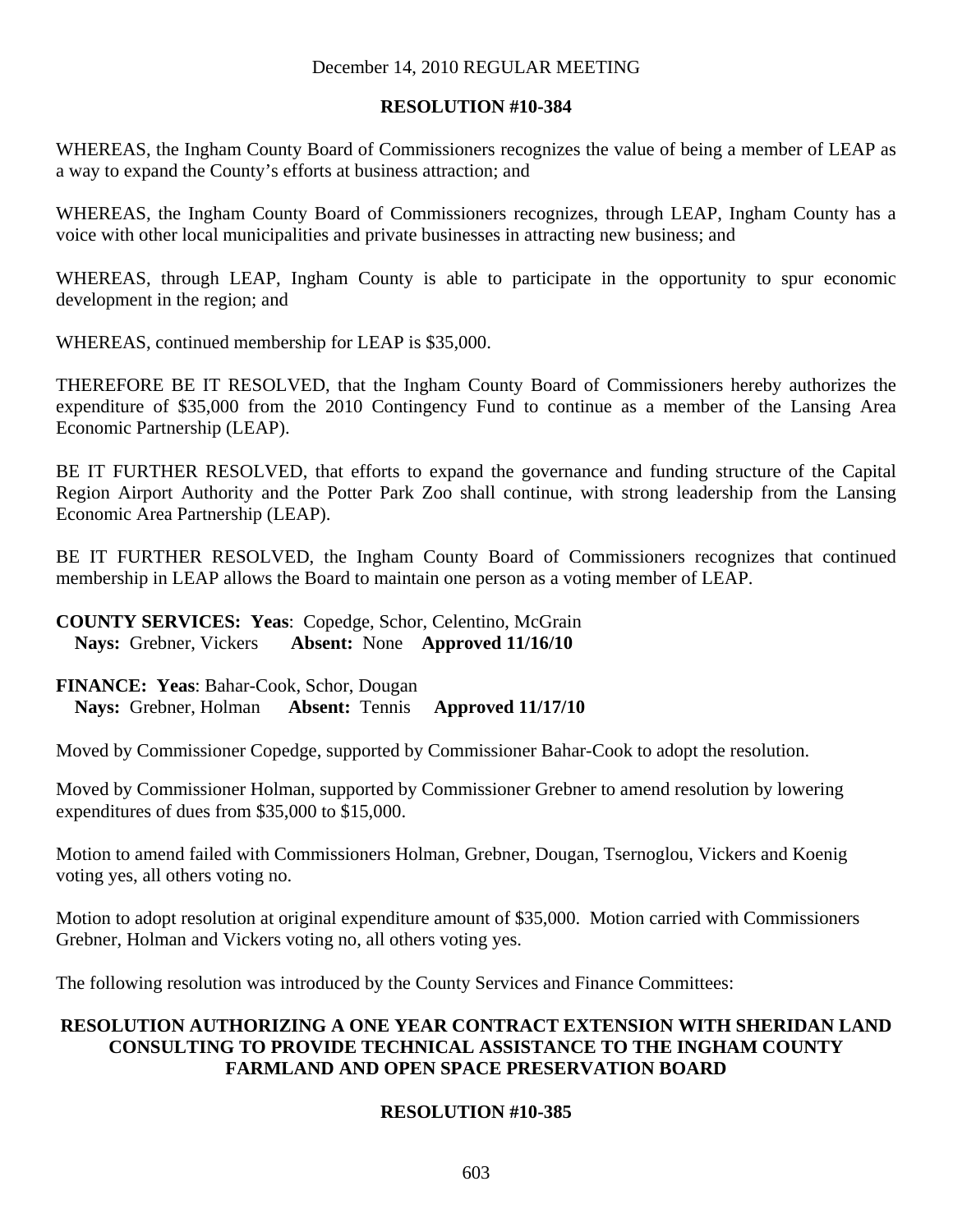### **RESOLUTION #10-385**

WHEREAS, Ingham County desires to provide for the effective long-term protection and preservation of farmland in Ingham County from the pressure of increasing residential and commercial development; and

WHEREAS, the Ingham County Board of Commissioners adopted the Ingham County Farmland Purchase of Development Rights Ordinance in July 2004 and the Ingham County Open Space Purchase of Development Rights Ordinance in October 2009; and

WHEREAS, the Ingham County Farmland Purchase of Development Rights Ordinances authorize the Ingham County Farmland and Open Space Preservation Board to oversee the implementation of the Farmland and Open Space Preservation Program; and

WHEREAS, the Ingham County Board of Commissioners is under contract with Sheridan Land Consulting for technical assistance for the implementation of the Farmland and Open Space Purchase of Development Rights Ordinance through December 2010; and

WHEREAS, the Farmland and Open Space Preservation Board has recommended the contract with Sheridan Land Consulting to provide technical assistance be continued through December 31, 2011; and

WHEREAS, funding for this contract is included in the 2011 Ingham County Budget and will be derived from the Farmland and Open Space Preservation Millage dollars.

THEREFORE BE IT RESOLVED, that the Ingham County Board of Commissioners shall continue a contract with Sheridan Land Consulting in an amount not to exceed \$53,487 for technical assistance to the Ingham County Farmland and Open Space Preservation Board through December 31, 2011.

BE IT FURTHER RESOLVED, that the Ingham County Board Chairperson and County Clerk are authorized to sign contract documents consistent with this Resolution after approval as to form by the County Attorney.

**COUNTY SERVICES: Yeas:** Copedge, Schor, Celentino, Grebner, McGrain, Vickers<br>Navs: None **Absent:** None **Approved 12/7/10 Nays**: None **Absent:** None **Approved 12/7/10** 

**FINANCE: Yeas**: Grebner, Tennis, Bahar-Cook, Schor, Holman, Dougan  **Nays**: None **Absent:** None **Approved 12/8/10** 

Adopted as part of the consent agenda

The following resolution was introduced by the County Services and Finance Committees:

# **RESOLUTION RESCINDING RESOLUTION #10-340 AND ACCEPTING \$607,326.00 AND APPROVING COOPERATIVE AGREEMENT NO. 735D211043 AMENDMENT 1 BETWEEN THE UNITED STATES OF AMERICA AND INGHAM COUNTY FOR THE IMPLEMENTATION OF THE FEDERAL FARM AND RANCH LANDS PROTECTION PROGRAM**

# **RESOLUTION #10-386**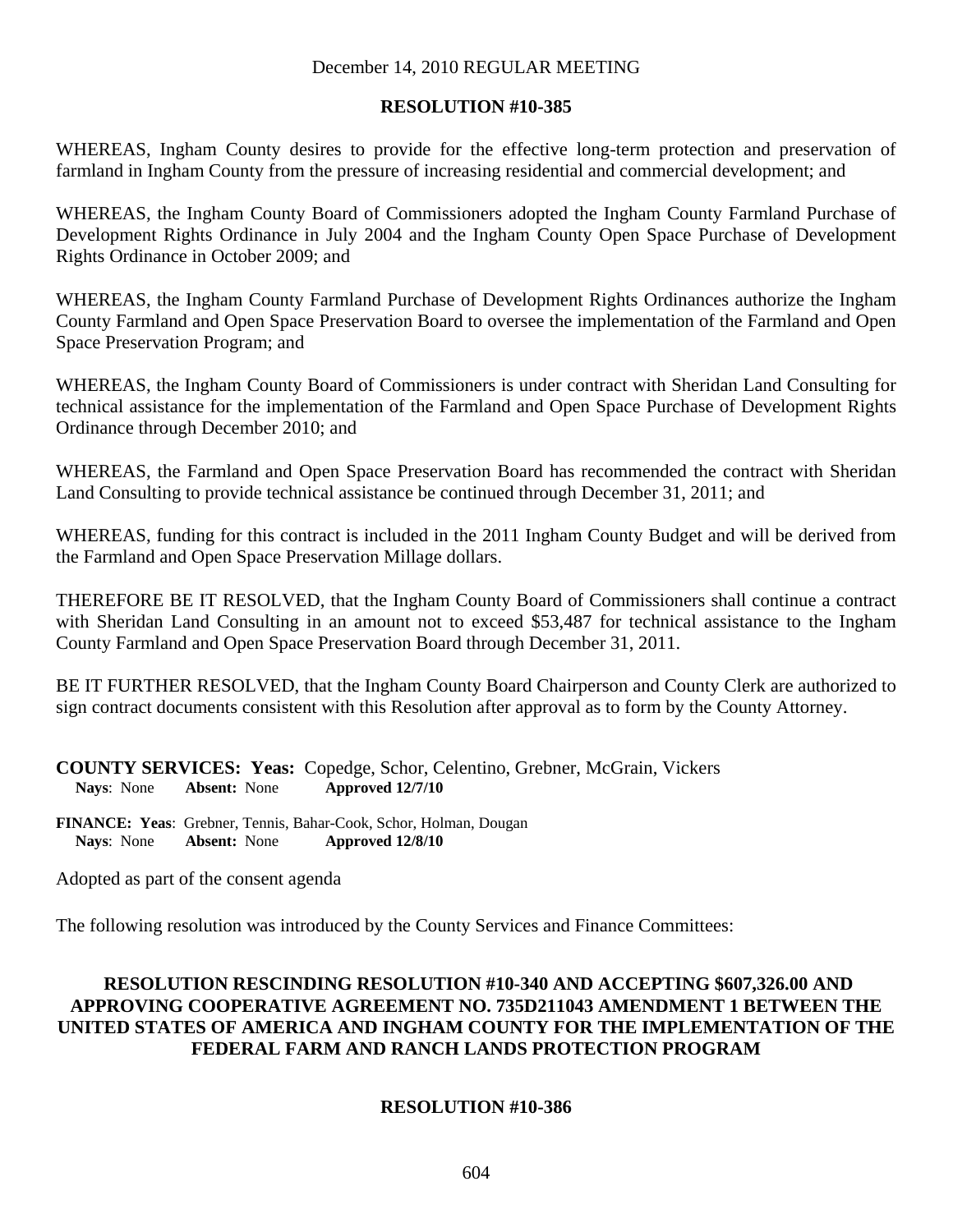#### **RESOLUTION #10-386**

WHEREAS, Ingham County desires to provide for the effective long-term protection and preservation of farmland and open space in Ingham County from the pressure of increasing residential and commercial development; and

WHEREAS, the Ingham County Board of Commissioners adopted the Ingham County Farmland Purchase of Development Rights Ordinance in July 2004; and

WHEREAS, the Ingham County Farmland and Open Space Preservation Board has scored and ranked all applications received for the 2009 cycle and submitted the Ghere, Davis, Jackson, Fogg, Haynes #2 Farms to the Federal Farm and Ranch Lands Protection Program, Great Lakes Restoration Initiative for consideration of matching funds; and

WHEREAS, the Ingham County Farmland Purchase of Development Rights Ordinance authorized the Ingham County Farmland and Open Space Preservation Board to make reasonable offers to purchase development rights on farms based on state certified appraisals.

THEREFORE BE IT RESOLVED, that the Ingham County Board of Commissioners approves Cooperative Agreement #73-5D21-10-43 Amendment 1 for \$607,326.00, between United States of America (The United States), acting by and through the United States Department of Agriculture (USDA) Natural Resources Conservation Service (NRCS) on behalf of the Commodity Credit Corporation (CCC), and Ingham County for the implementation of the Federal Farm and Ranch Lands Protection Program (FRPP); Great Lakes Restoration Initiative.

BE IT FURTHER RESOLVED, the Ingham County Farmland and Open Space Preservation Board has funding in plac**e** which will be provided to purchase Permanent Conservation Easement Deeds on the Ghere, Davis, Jackson, Fogg, Haynes #2 Farms.

BE IT FURTHER RESOLVED, that Resolution #10-340 is hereby rescinded.

BE IT FURTHER RESOLVED, that the Ingham County Board of Commissioners authorizes the Board Chair to sign Cooperative Agreement #73-5D21-10-43 Amendment 1, after review and approval by the County Attorney.

**COUNTY SERVICES: Yeas:** Copedge, Schor, Celentino, Grebner, McGrain, Vickers **Nays**: None **Absent:** None **Approved 12/7/10** 

**FINANCE: Yeas**: Grebner, Tennis, Bahar-Cook, Schor, Holman, Dougan  **Nays**: None **Absent:** None **Approved 12/8/10** 

Adopted as part of the consent agenda

# AMENDMENT 1 TO COOPERATIVE AGREEMENT BETWEEN THE UNITED STATES OF AMERICA COMMODITY CREDIT CORPORATION ACTING THROUGH THE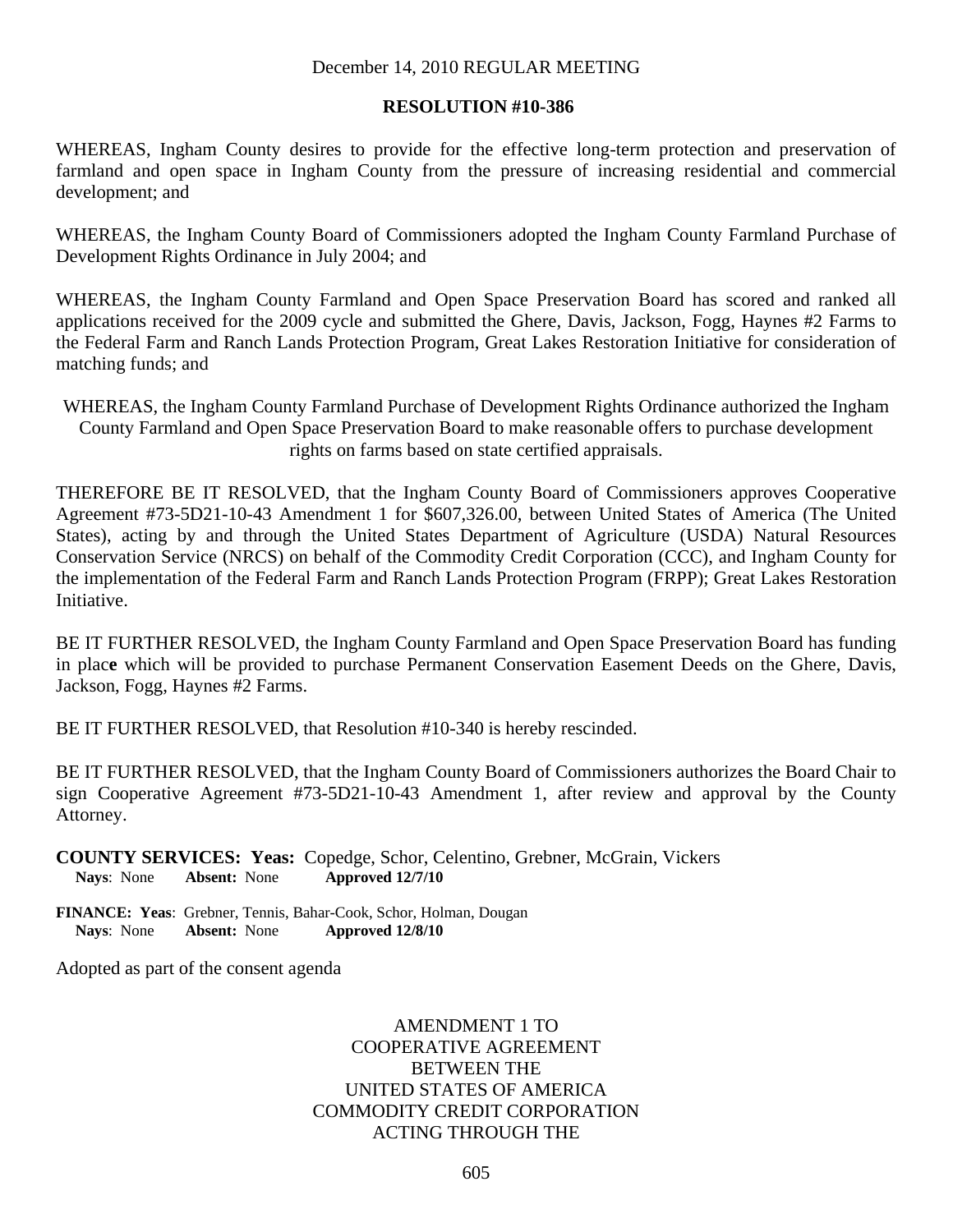# NATURAL RESOURCES CONSERVATION SERVICE and INGHAM COUNTY for the FARM AND RANCH LANDS PROTECTION PROGRAM

 Cooperative Agreement Number 735D211043 between the United States of America (the United States), acting by and through the United States Department of Agriculture (USDA) Natural Resources Conservation Service (NRCS) on behalf of the Commodity Credit Corporation (CCC), and Ingham County for the implementation of the Farm and Ranch Lands Protection Program (FRPP), originally made on the 5<sup>th</sup> day of August, 2010, is hereby amended on the \_\_\_\_ day of \_\_\_\_\_, 2010 to add or change the following: IV. OBLIGATION OF FUNDS

Change IV. First Paragraph To:

Upon execution of this agreement, the United States shall obligate the sum of \$462,308.00 in FY2010 and \$607,326.00 in FY2010 Great Lakes Restoration Initiative (GLRI) for the acquisition by Ingham County of conservation easements for the parcels listed on Attachments A, A-1. This agreement may be revised to obligate additional funds in Fiscal Years 2010 and 2011 if the cooperating entity submits parcels that rank high enough to warrant the obligation of funds. Ingham County must close on the easement acquisition and request payment of this amount in accordance with Part VII of this Cooperative Agreement before the dates in the table below.

| <b>Fiscal Year</b> | Attachment with           | <b>Funds Obligated</b> | Fund Code |
|--------------------|---------------------------|------------------------|-----------|
|                    | <b>Associated Parcels</b> |                        |           |
| 2010               |                           | \$462,308.00           | 69F       |
| <b>2010 GLRI</b>   | $A-1$                     | \$607,326.00           | 69R       |
| 2011               |                           | NA                     | NA        |
| 2012               |                           | NΑ                     | NΑ        |

### **Attachments**

Add Attachment A-1 - List of Pending Conservation Easement Offers on Which the Obligation of FY 2010 GLRI Funds is Based.

All other terms, conditions, and provisions of the agreement remain in force and effect and are hereby made a part of this agreement.

 IN WITNESS WHEREOF, the following authorized representatives of the United States and Ingham County have executed this Cooperative Agreement.

### INGHAM COUNTY

\_\_\_\_\_\_\_\_\_\_\_\_\_\_\_\_\_\_\_\_\_\_\_\_\_\_\_\_\_\_\_\_\_\_\_\_\_\_\_\_\_\_\_\_\_\_\_\_\_\_\_\_\_\_\_\_\_\_\_\_\_\_\_\_\_\_\_\_\_\_\_\_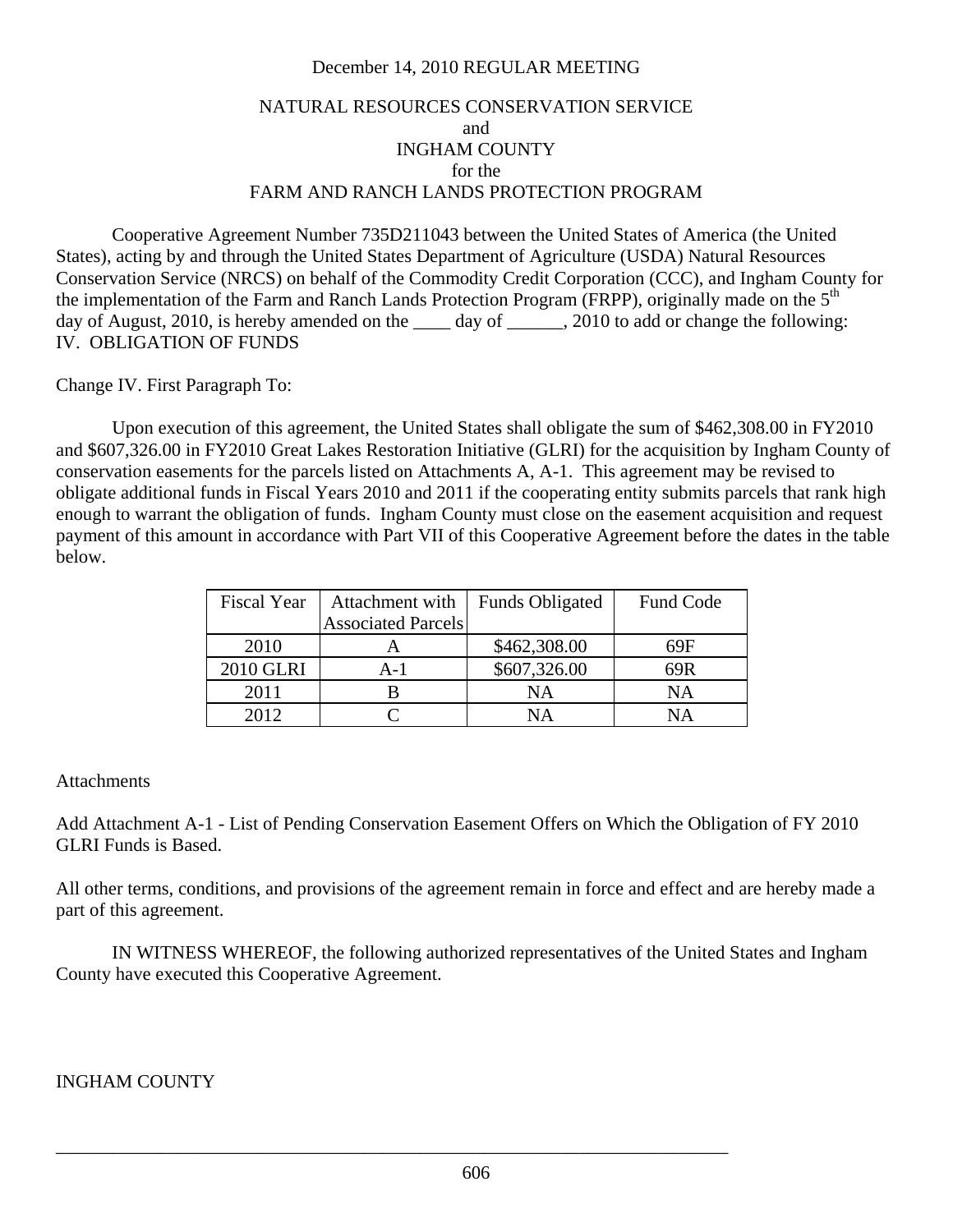# By: Commissioner Debbie De Leon, Chair of the County Board of Commissioners

# UNITED STATES OF AMERICA COMMODITY CREDIT CORPORATION

By: Gary Lee, Acting State Conservationist

The following resolution was introduced by the County Services and Finance Committees:

\_\_\_\_\_\_\_\_\_\_\_\_\_\_\_\_\_\_\_\_\_\_\_\_\_\_\_\_\_\_\_\_\_\_\_\_\_\_\_\_\_\_\_\_\_\_\_\_\_\_\_\_\_\_\_\_\_\_\_\_\_\_\_\_\_\_\_\_\_\_\_\_

# **RESOLUTION AUTHORIZING THE TRANSFER OF FUNDS FROM THE 208 PARKS OPERATING FUND TO THE CITY OF MASON**

### **RESOLUTION #10-387**

WHEREAS, a group of citizens formed a Playground Committee in 1992, raising funds to build a creative playground at Rayner Park; and

WHEREAS, there were funds remaining after the playground construction was completed; and

WHEREAS, these funds have been held in trust by Ingham County and used to maintain the playground; and

WHEREAS, there is a remaining balance of \$1,327.39 in the Rayner Playground Account; and

WHEREAS, the Ingham County Parks & Recreation Commission passed a resolution in support of this transfer at their November 22, 2010 meeting.

THEREFORE BE IT RESOLVED, that the Ingham County Board of Commissioners authorizes the transfer of the balance of the Rayner Playground Trust Fund to the City of Mason for the continued maintenance of the Rayner Playground.

BE IT FURTHER RESOLVED, that the Ingham County Board Chairperson and County Clerk are authorized to sign any documents consistent with this Resolution after approval as to form by the County Attorney.

**COUNTY SERVICES: Yeas:** Copedge, Schor, Celentino, Grebner, McGrain, Vickers **Nays**: None **Absent:** None **Approved 12/7/10** 

**FINANCE: Yeas**: Grebner, Tennis, Bahar-Cook, Schor, Holman, Dougan  **Nays**: None **Absent:** None **Approved 12/8/10** 

Adopted as part of the consent agenda

The following resolution is introduced by County Services and Finance Committees: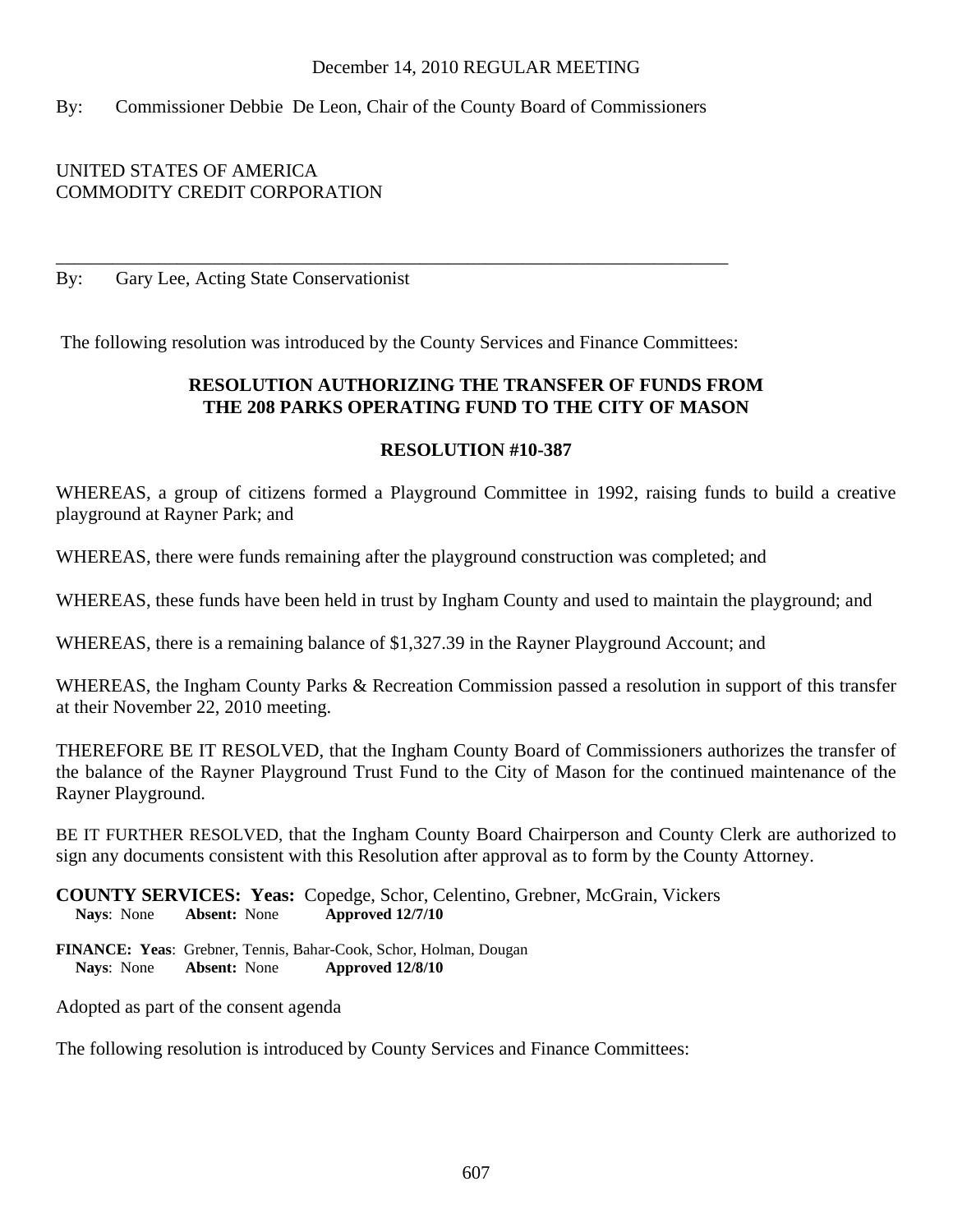# **RESOLUTION TO APPROVE THE PURCHASE OF A FIBER OPTIC CONNECTION TO OTTO CLINIC FROM ARIALINK**

### **RESOLUTION #10-388**

WHEREAS, the Otto Clinic currently has a T-1 connection to the Ingham County network that has expired and needs to be renewed; and

WHEREAS, the Board of Commissioners approved to replace this T-1 connection with an AT&T OPT-E-MAN solution under Resolution #10-254 at a cost of \$615.00 per month for a 3-year period; and

WHEREAS, due to unanticipated implementation issues, it is cost prohibitive to replace this connection with the AT&T solution; and

WHEREAS, MIS originally sought three proposals (one being Arialink) and recommend purchasing the replacement for the Otto Clinic connection in lieu of the AT&T OPT-E-MAN solution from Arialink for \$600.00 per month for a 3-year period for a total cost of \$21,600.

THEREFORE BE IT RESOLVED, that the Ingham County Board of Commissioners authorizes the purchase of a 10MB fiber connection to the Otto Clinic from Arialink in the amount of \$21,600.

BE IT FURTHER RESOLVED, that the total cost will be paid out of the County's Telephone Communications Fund (636-26600921050).

BE IT FURTHER RESOLVED, that the Controller/Administrator is authorized to make any necessary budget adjustments.

BE IT FURTHER RESOLVED, that the Chairperson of the Ingham County Board of Commissioners and the County Clerk are authorized to sign any contract documents consistent with this resolution and approved as to form by the County Attorney.

**COUNTY SERVICES: Yeas:** Copedge, Schor, Celentino, Grebner, McGrain, Vickers **Nays**: None **Absent:** None **Approved 12/7/10** 

**FINANCE: Yeas**: Grebner, Tennis, Bahar-Cook, Schor, Holman, Dougan  **Nays**: None **Absent:** None **Approved 12/8/10** 

Adopted as part of the consent agenda

The following resolution was introduced by the County Services and Finance Committees:

# **RESOLUTION TO APPROVE ENTERING INTO AN AGREEMENT WITH IMAGESOFT, INC. FOR ANNUAL MAINTENANCE OF THE ONBASE IMAGING APPLICATION**

# **RESOLUTION #10-389**

WHEREAS, Ingham County utilizes the OnBase Imaging application in the Prosecuting Attorney's Office, Friend of the Court and Family Support Unit; and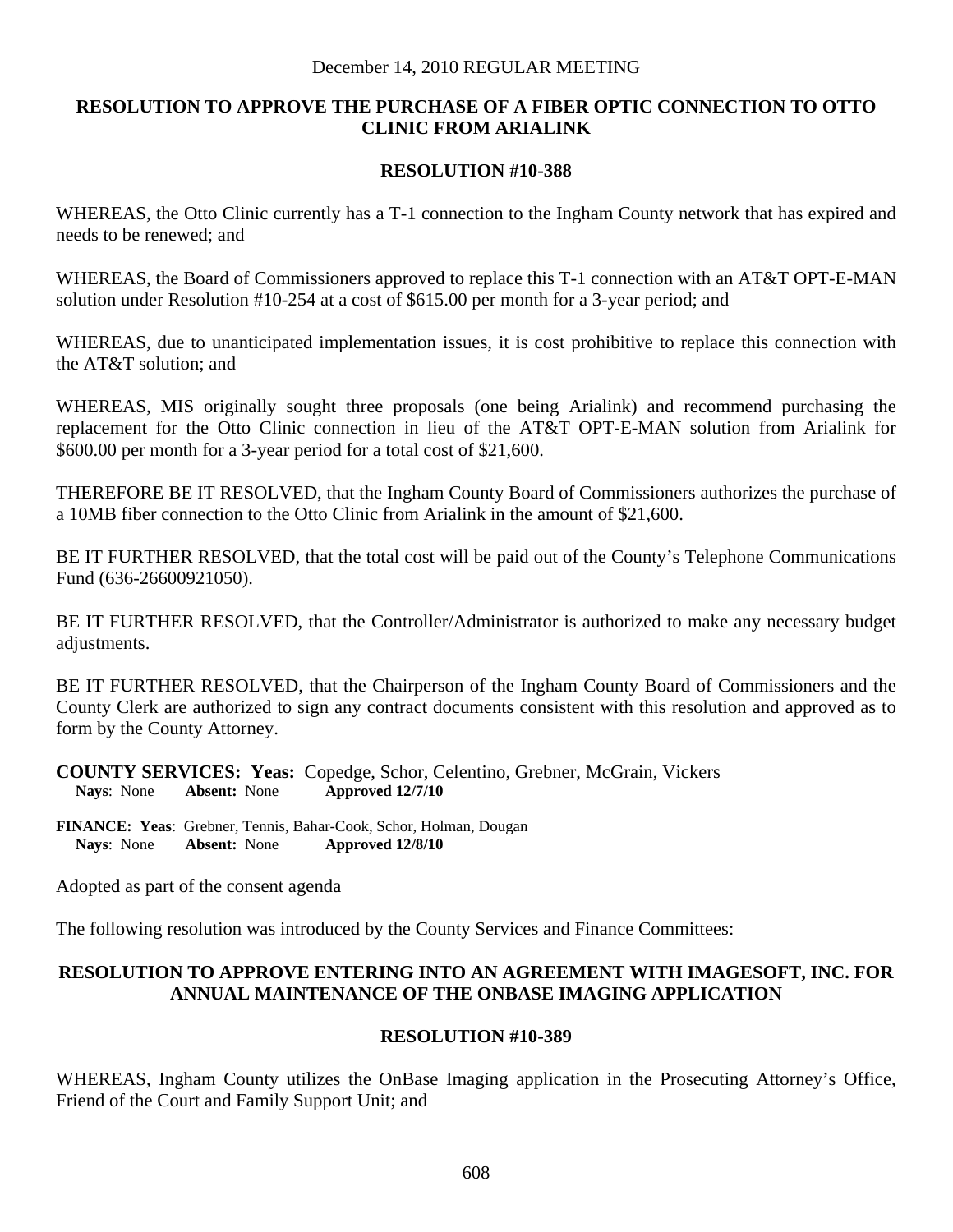### **RESOLUTION #10-389**

WHEREAS, this application and custom software was implemented by Imagesoft and requires annual support for issues and maintenance; and

WHEREAS, this is the first full year for the annual maintenance at a total cost of \$83,272.81; and

WHEREAS, the length of the contract is for a period of one-year.

THEREFORE BE IT RESOLVED, that the Ingham County Board of Commissioners authorizes entering into a one-year maintenance agreement with Imagesoft, Inc. for the purpose of on-going OnBase maintenance and support at a total annual cost of \$83,272.81, to be paid from the Law and Order Fund for Technology (Acct# 4525820932050).

BE IT FURTHER RESOLVED, that the Controller/Administrator is authorized to make any necessary budget adjustments.

BE IT FURTHER RESOLVED, that the Chairperson of the Ingham County Board of Commissioners and the County Clerk are authorized to sign any contract documents consistent with this resolution and approved as to form by the County Attorney.

**COUNTY SERVICES: Yeas:** Copedge, Schor, Celentino, Grebner, McGrain, Vickers **Nays**: None **Absent:** None **Approved 12/7/10** 

**FINANCE: Yeas**: Grebner, Tennis, Bahar-Cook, Schor, Holman, Dougan  **Nays**: None **Absent:** None **Approved 12/8/10** 

Adopted as part of the consent agenda

The following resolution was introduced by the County Services and Finance Committees:

# **RESOLUTION TO AUTHORIZE START-UP FUNDS FOR NEW FLEXIBLE SPENDING ACCOUNT VENDOR**

### **RESOLUTION #10-390**

WHEREAS, the Ingham County Board of Commissioners has, effective January 1, 2011, contracted with a new Flexible Spending Account Vendor; and

WHEREAS, the new Vendor, Infinisource, pays claims out of an established bank account; and

WHEREAS, employees may submit and have claims processed before the amounts are actually collected from the employee's paycheck withholding; and

WHEREAS, the County must fund the account effective January 1, 2011; and

WHEREAS, \$15,000 has been determined to be an appropriate amount for initial start-up funding for the account.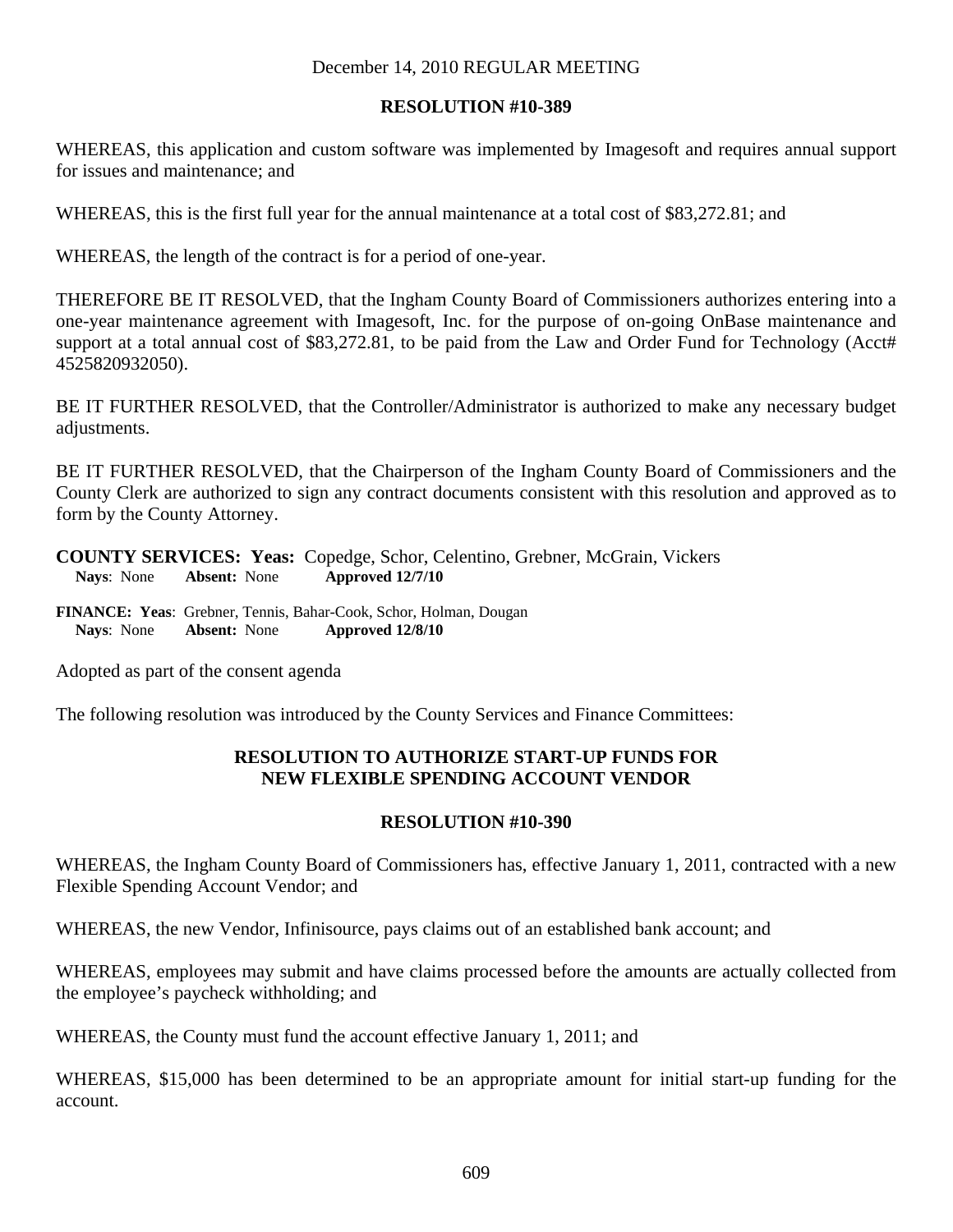## **RESOLUTION #10-390**

THEREFORE BE IT RESOLVED, that the Ingham County Board of Commissioners authorizes the Ingham County Treasurer to transfer \$15,000 to a bank account to service claims under the County's flexible spending account.

BE IT FURTHER RESOLVED, that the Ingham County Board Chairperson and County Clerk are authorized to sign any contract documents consistent with this resolution after approval as to form by the County Attorney.

**COUNTY SERVICES: Yeas:** Copedge, Schor, Celentino, Grebner, McGrain, Vickers

**Nays**: None **Absent:** None **Approved 12/7/10** 

**FINANCE: Yeas**: Grebner, Tennis, Bahar-Cook, Schor, Holman, Dougan  **Nays**: None **Absent:** None **Approved 12/8/10** 

Adopted as part of the consent agenda

The following resolution introduced by the County Services and Finance Committees:

# **INGHAM COUNTY BOARD OF COMMISSIONERS RESOLUTION TO AUTHORIZE IMPREST FUNDS FOR THE JAIL'S NEW INMATE TRUST ACCOUNT SYSTEM**

## **RESOLUTION #10-391**

WHEREAS, the Ingham County Board of Commissioners previously contracted with a vendor to provide Jail Inmate Trust Account Services through a Kiosk system; and

WHEREAS, the Kiosk system may occasionally pay funds out on checks that may not have completed the "float" or "hold" systems commonly employed by many financial institutions, therefore causing an overdraft or other service fee to be assessed against the County or causing the Inmate Pay System to otherwise not perform as designed; and

WHEREAS, the County desires to avoid unnecessary bank fees; and

WHEREAS, \$20,000 has been determined to be an appropriate amount of imprest funds to prevent unwanted bank fees.

THEREFORE BE IT RESOLVED, that the Ingham County Board of Commissioners authorizes the Ingham County Treasurer to transfer \$20,000 from the general fund to an imprest funds account to service the Jail's Inmate Trust Account Kiosk system.

BE IT FURTHER RESOLVED, that the County Treasurer may, in his judgement, reduce the amount of imprest funds in the Kiosk account, if experience of the Kiosk program indicates that the amount of imprest funds is too high.

BE IT FURTHER RESOLVED, that the Ingham County Board Chairperson is authorized to sign any contract documents consistent with this resolution after approval as to form by the County Attorney.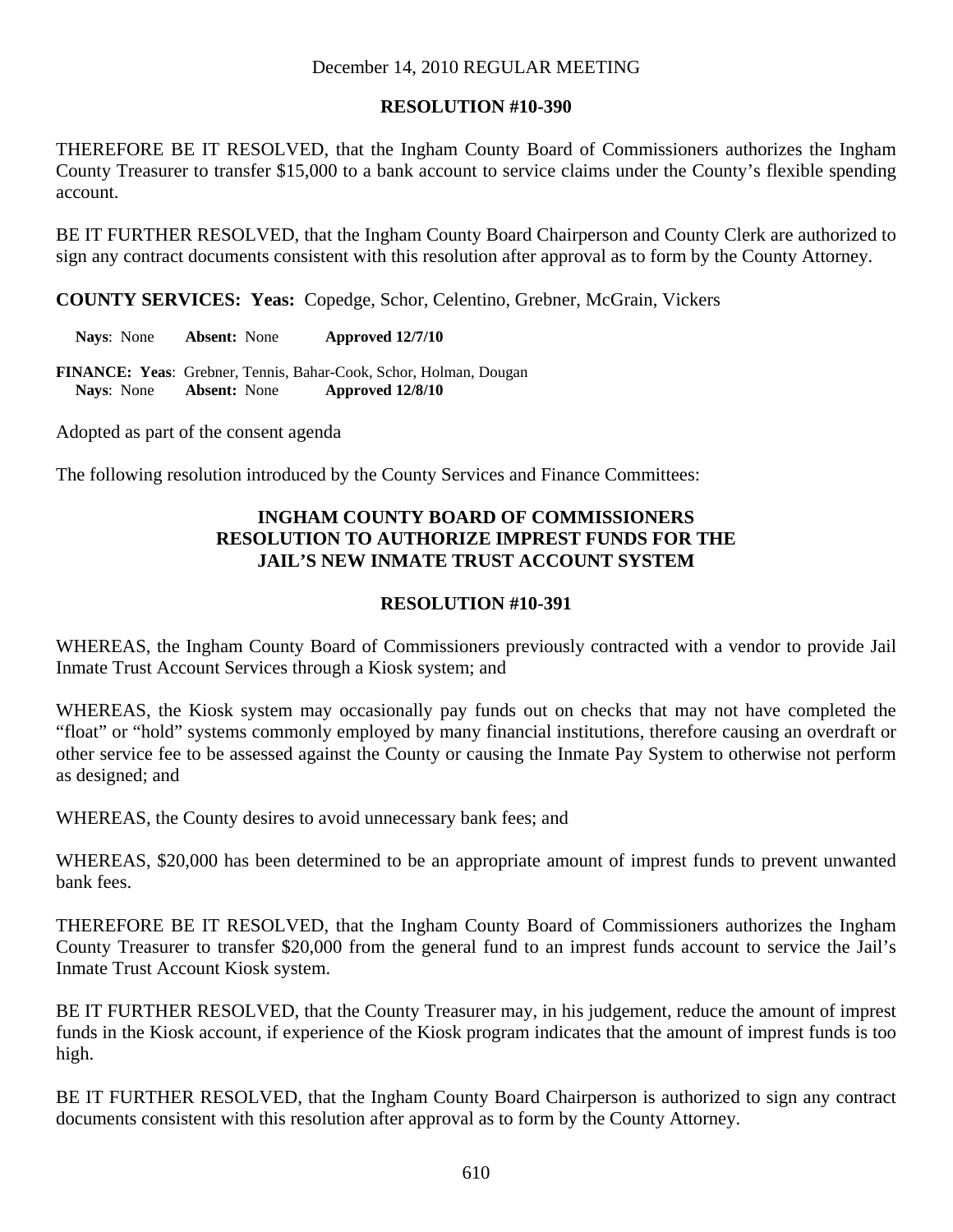#### **RESOLUTION #10-391**

**COUNTY SERVICES: Yeas:** Copedge, Schor, Celentino, Grebner, McGrain, Vickers **Nays**: None **Absent:** None **Approved 12/7/10** 

**FINANCE: Yeas**: Grebner, Tennis, Bahar-Cook, Schor, Holman, Dougan  **Nays**: None **Absent:** None **Approved 12/8/10** 

Adopted as part of the consent agenda

The following resolution was introduced by the Finance Committee:

### **RESOLUTION AUTHORIZING AN APPROPRIATION FROM THE 2010 COUNTY CONTINGENCY FUND FOR LEGAL REPRESENTATION IN THE CASE OF INGHAM COUNTY PROSECUTOR V. 30TH CIRCUIT COURT JUDGE COURT OF APPEALS NO. 301037**

#### **RESOLUTION #10-392**

WHEREAS, the Honorable James R. Giddings of the Ingham County Circuit Court is in need of legal representation in the matter of a Complaint for Superintending Control filed against him in the Court of Appeals by the Ingham County Prosecuting Attorney; and

WHEREAS, Ingham County's Corporation Counsel believes they have an irreconcilable conflict of interest in this case and is, therefore, unable to provide legal representation; and

WHEREAS, the Michigan Attorney General's Office has also declared that they have a irreconcilable conflict of interest in this case and is, therefore, unable to provide legal representation; and

WHEREAS, private attorney Corbett E. O'Meara has provided said services for this case; and

WHEREAS, this matter appears to be mute.

THEREFORE BE IT RESOLVED, that the Ingham County Board of Commissioners authorizes funds for Corbett E. O'Meara to represent the Honorable James R. Giddings in the matter "Ingham County Prosecutor v. 30<sup>th</sup> Circuit Court Judge Court of Appeals No. 301037.

BE IT FURTHER RESOLVED, that the Board of Commissioners accepts responsibility for payment for services through the date of this resolution.

BE IT FURTHER RESOLVED, the total amount in this matter shall not exceed \$7,500 and the hourly rate shall not exceed \$200.

BE IT FURTHER RESOLVED, the County Controller/Administrator is authorized to make a transfer of up to \$7,500 from the 2010 County Contingency account to the Circuit Court budget in order to pay this legal representation expense.

**FINANCE: Yeas**: Tennis, Bahar-Cook, Schor, Holman  **Nays**: Grebner, Dougan **Absent:** None **Approved 12/8/10**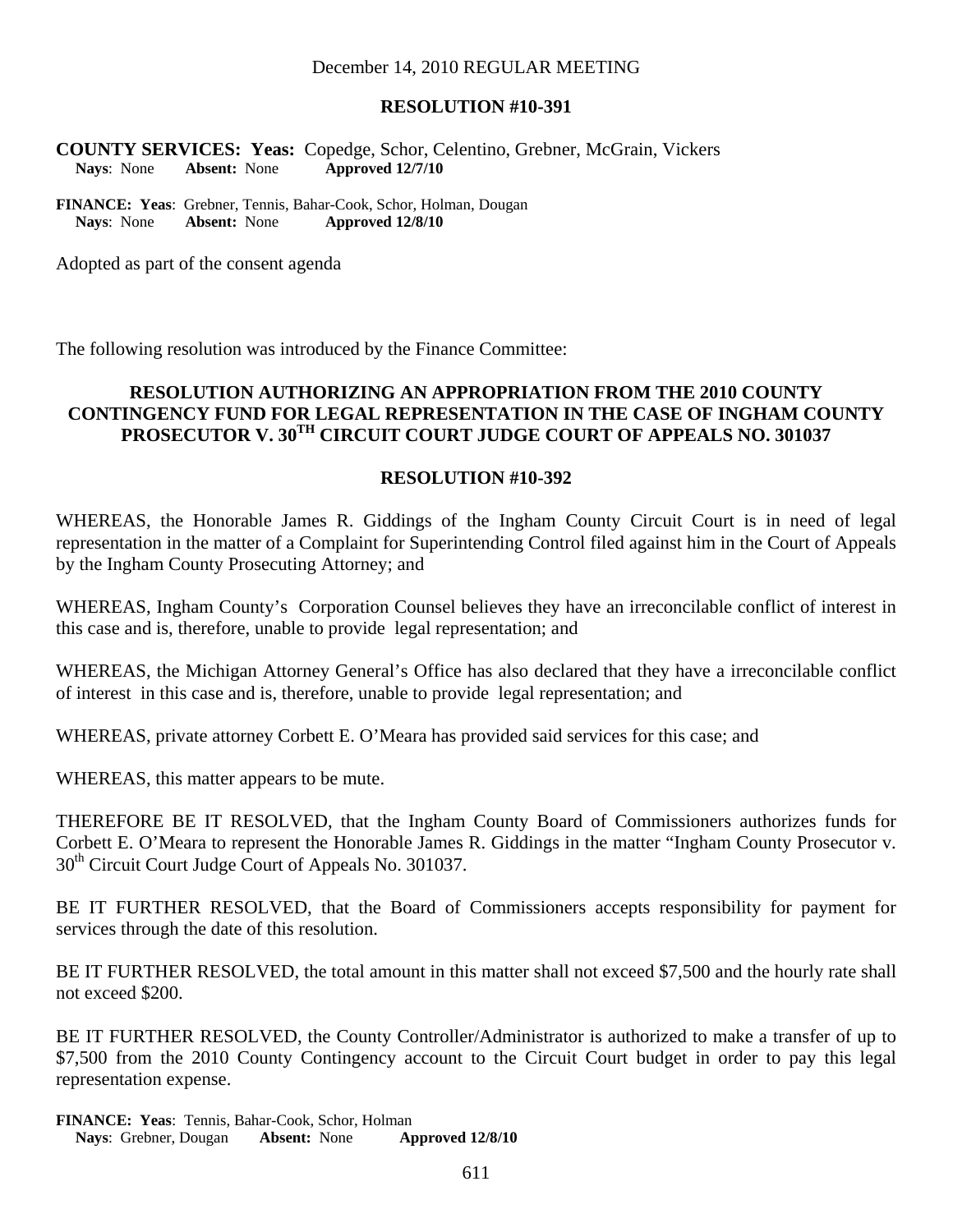## **RESOLUTION #10-392**

Moved by Commissioner Grebner, supported by Commissioner Tennis to adopt the resolution.

Moved by Commissioner Grebner, supported by Commissioner Schor to amend the resolution by adding: WHEREAS, this matter appears to be moot.

Motion to amend carried with Commissioner Holman voting no, all others voting yes.

Motion to amend the resolution by adding; BE IT FURTHER RESOLVED, that the Board of Commissioners accepts responsibility for payment for services through the date of this resolution.

Motion to amend carried on a roll call vote with Commissioners Celentino, Dougan, Grebner, McGrain, Schafer, Schor, Tennis Tsernoglou and De Leon voting yes, all others voting no.

Moved by Commissioner Schafer, supported by Commissioner Vickers to amend; BE IT FURTHER RESOLVED, the County Controller/Administrator is authorized to make a transfer of up to \$7,500 from the 2010 Circuit Court budget in order to pay this legal representation expense.

Motion to amend failed on a roll call vote with Commissioner Vickers and Schafer voting yes, all others voting no.

Motion to adopt resolution with amendments carried on a roll call vote with Commissioner Dougan, McGrain, Schafer and Vickers voting no, all others voting yes.

The following resolution was introduced by the Finance Committee:

# **RESOLUTION AUTHORIZING THE CONTROLLER TO MAKE YEAR END BUDGET ADJUSTMENTS**

### **RESOLUTION #10-393**

WHEREAS, Public Act 621 of 1978 requires that local units of government maintain a balanced budget and periodically adjust the budget to reflect revised revenue and expenditure levels; and

WHEREAS, the Board of Commissioners annually authorizes the Controller to make necessary year end transfers to comply with state statute.

THEREFORE BE IT RESOLVED, that the Controller is authorized to make necessary transfers among all budgeted funds, activities, and line items in order to comply with the state statute and to balance the 2010 Ingham County General Fund budget at \$79,442,509.

**FINANCE: Yeas**: Grebner, Tennis, Bahar-Cook, Schor, Holman, Dougan  **Nays**: None **Absent:** None **Approved 12/8/10** 

Adopted as part of the consent agenda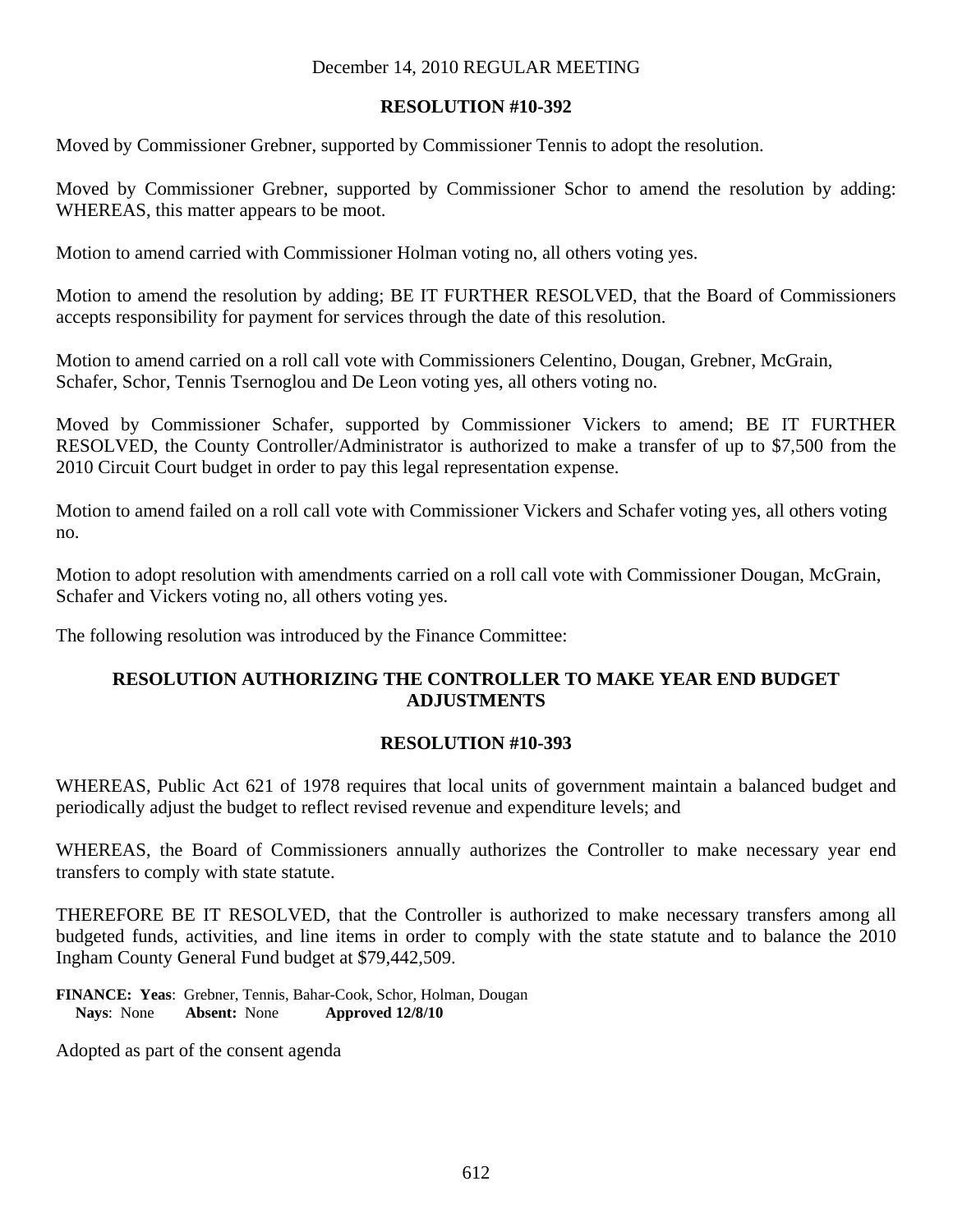The following resolution was introduced by the Human Services Committee:

# **RESOLUTION TO EXTEND THE COOPERATIVE OPERATIONAL AGREEMENT WITH THE INGHAM COMMUNITY HEALTH CENTER BOARD**

## **RESOLUTION #10-394**

WHEREAS, Ingham County operates a network of community health centers that provide outpatient ambulatory primary care health care services to approximately 25,000 low-income and at-risk persons, including about 10,000 persons enrolled in the Ingham Health Plan and about 8,000 persons enrolled in Medicaid HMO's; and

WHEREAS, the Community Health Centers operated by Ingham County Health Department have been designated by the Centers for Medicare and Medicaid Services as Federally Qualified Health Centers (FQHC) with the initial designation award in September 2003; and

WHEREAS, Congress has enacted preferential payment policy for FQHCs that helps ensure adequate reimbursement for care provided to Medicare and Medicaid beneficiaries, thus allowing federal and other grant funds to be used to provide care to the uninsured; and

WHEREAS, the Health Center Clusters Programs (i.e. FQHC), as established through Section 330 of the Public Health Service Act, requires that a Community Health Center's governing board be comprised of a majority of members who are patients of the health center; and

WHEREAS, the U.S. Department of Health and Human Services has indicated that a FQHC operated within a local unit of government may fulfill this governance requirement through a co-applicant Community Health Center Board; and

WHEREAS, the Board of Commissioners adopted Resolutions #02-293 and #02-294 that authorized the establishment of the Ingham Community Health Center Board (ICHCB), this body's By-Laws, and a Cooperative Operational Agreement that defined the ICHCB's authority as it relates to the Health Department's FQHC operation; and

WHEREAS, the Cooperative Operational Agreement between the Ingham County Board of Commissioners and the ICHCB has been renewed on an on-going basis since January 1, 2003 with the current agreement set to expire on December 31, 2010; and

WHEREAS, the Health Officer has recommended that the Board of Commissioners authorize execution of the Cooperative Operational Agreement for the period of January 1, 2011 through December 31, 2011.

THEREFORE BE IT RESOLVED, that the Ingham County Board of Commissioners authorizes execution of a Cooperative Operational Agreement with the ICHCB for the period of January 1, 2011 through December 31, 2011.

BE IT FURTHER RESOLVED, that the Board Chairperson is authorized to sign the agreement after review by the County Attorney.

**HUMAN SERVICES: Yeas:** McGrain, Tennis, Koenig, Vickers<br>Nays: None Absent: Davis, Nolan Approved 12/6/10 **Nays:** None **Absent:** Davis, Nolan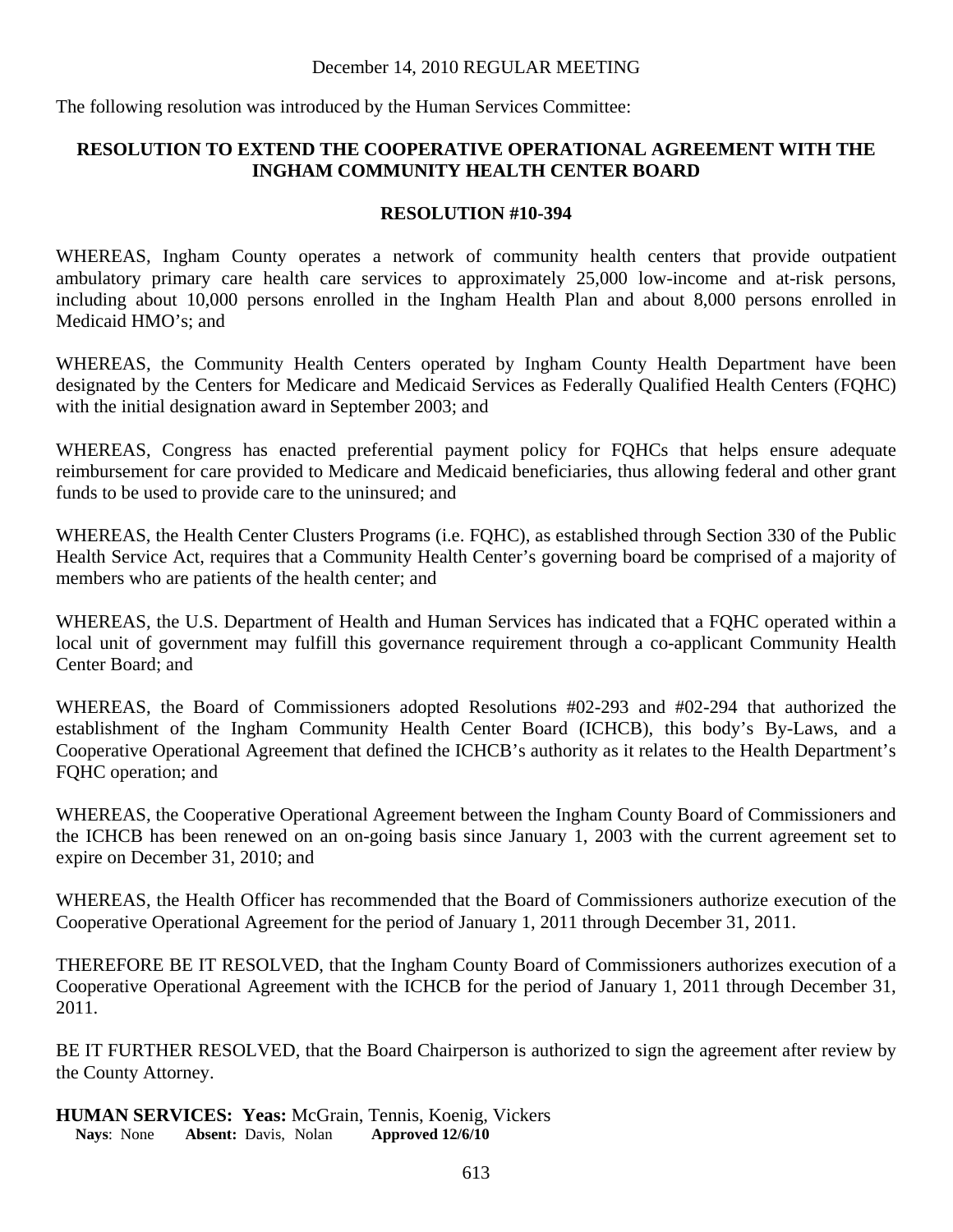Adopted as part of the consent agenda

The following resolution was introduced by the Human Services Committee:

# **RESOLUTION HONORING SUSAN O'SHEA, ADMINISTRATOR, INGHAM MEDICAL CARE FACILITY, ON THE EVENT OF HER RETIREMENT**

# **RESOLUTION #10-395**

WHEREAS, Susan O'Shea has served as the Administrator of the Ingham Medical Care Facility since 1998; and

WHEREAS, her leadership and compassion have helped shape an institution that is recognized as the region's premier Medical Care Facility; and

WHEREAS, among Susan's many accomplishments, a state-of-the-art therapy pool addition will open at the Medical Care Facility in the spring of 2011; a greenhouse for the Resident Horticulture Therapy Program was dedicated in the summer of 2010; and in 2006, with the opening of a specialty short-term rehabilitation center, she expanded the Facility from 204 to 236 beds; and

WHEREAS, under Susan's direction the Foundation in Support of the Ingham County Medical Care Facility was established in 2002, and in partnership with the Lansing area community, the Foundation has raised funds for numerous vital resident programs and projects; and

WHEREAS, throughout her career she has dedicated herself to enhancing the quality of life for hundreds of residents and patients in our community; and

WHEREAS, Susan is retiring from her position effective December 17, 2010.

THEREFORE BE IT RESOLVED, that the Ingham County Board of Commissioners hereby honors Susan O'Shea for her many years of service to the County of Ingham and for the many contributions she has made to the citizens of Ingham County, particularly those that reside in the Ingham Medical Care Facility.

BE IT FURTHER RESOLVED, that the Board wishes her continued success in all of her future endeavors.

**HUMAN SERVICES: Yeas:** McGrain, Tennis, Koenig, Vickers **Nays**: None **Absent:** Davis, Nolan **Approved 12/6/10** 

Adopted as part of the consent agenda

The following resolution was introduced by the Human Services Committee:

# **RESOLUTION AUTHORIZING A MEMORANDUM OF AGREEMENT WITH THE CORPORATION FOR NATIONAL AND COMMUNITY SERVICE FOR THE 5TH YEAR OF THE POWER OF WE CONSORTIUM'S VISTA PROJECT**

# **RESOLUTION #10-396**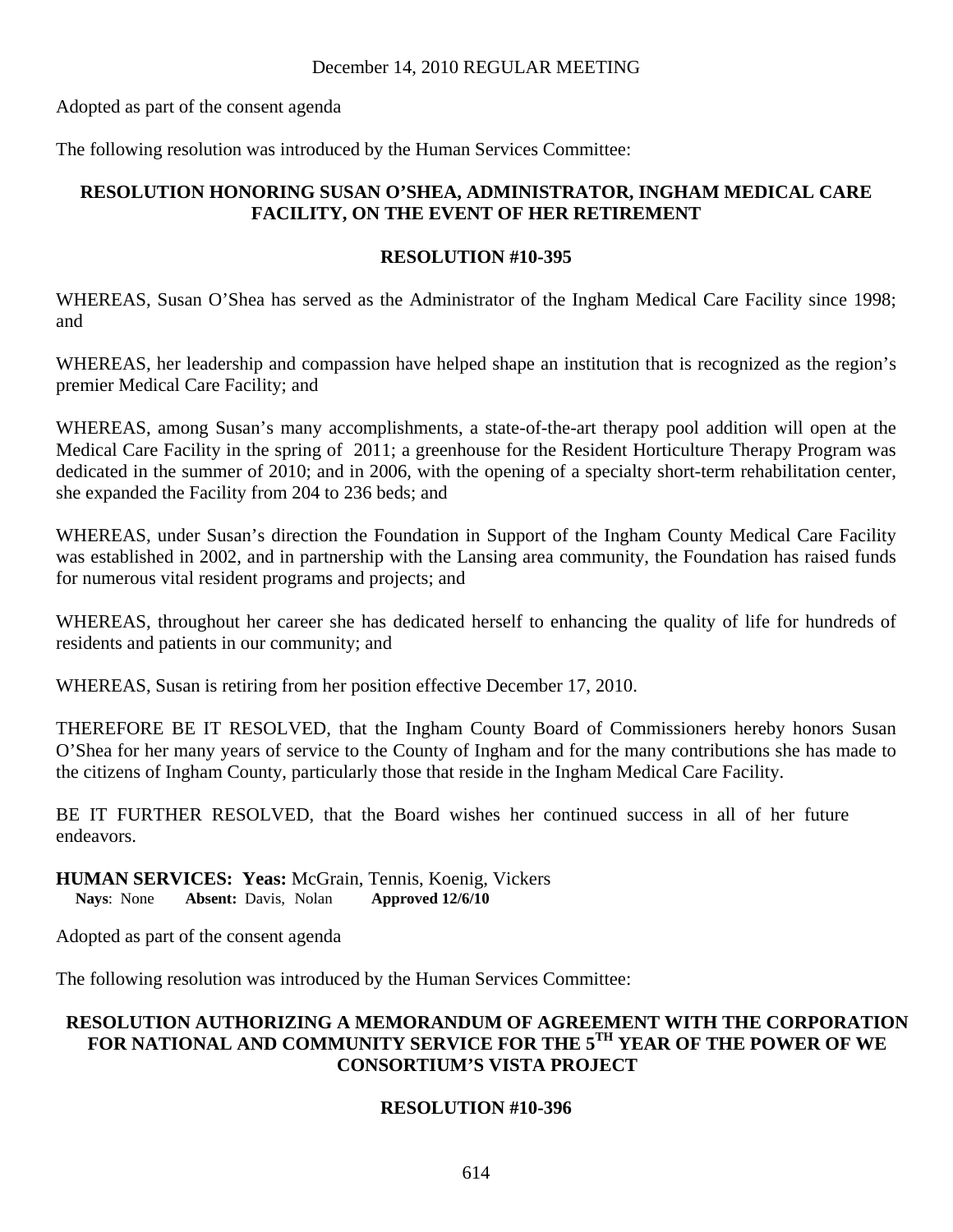## **RESOLUTION #10-396**

WHEREAS, the Ingham County Health Department on behalf of the Power of We Consortium has been the recurring recipient of grant funds in support of the AmeriCorps\*VISTA Project since 2006; and

WHEREAS, annual renewal of such funding has been accepted by resolution (#06-333, #07-307, #08-321, #10- 055); and

WHEREAS, the Corporation for National and Community Service (CNCS) has provided Ingham County with up to eighteen (18) AmeriCorps\*VISTA members to perform volunteer services to strengthen and supplement efforts to eliminate poverty and poverty-related human, social and environmental problems; and

WHEREAS, VISTA members provide expanded capacity to community-based organizations that are engaged in work that helps meet Ingham County's long-term goals of fostering economic well-being, assisting in meeting basic needs and fostering appropriate youth development; and

WHEREAS, the continuation of the Power of We Consortium VISTA Project requires the renewal of a Memorandum of Agreement.

THEREFORE BE IT RESOLVED, that the Board of Commissioners authorizes a Memorandum of Agreement between the Corporation for National and Community Service and the Ingham County Health Department for the purpose of conducting the Power of We Consortium AmeriCorps\*VISTA Project, from January 2, 2011 through January 14, 2012, unless terminated sooner by either party.

BE IT FURTHER RESOLVED, that the Chairperson of the Board of Commissioners is authorized to sign the necessary contract documents on behalf of the County after approval as to form by the County Attorney.

**HUMAN SERVICES: Yeas:** McGrain, Tennis, Koenig, Vickers<br>Navs: None Absent: Davis. Nolan Approved 12/6/10 **Nays:** None **Absent:** Davis, Nolan

Adopted as part of the consent agenda

The following resolution was introduced by the Human Services and Finance Committees:

### **RESOLUTION TO AMEND THE AGREEMENT WITH THE COLLEGE OF OSTEOPATHIC MEDICINE AT MICHIGAN STATE UNIVERSITY FOR AN INFECTIOUS DISEASE PHYSICIAN**

# **RESOLUTION #10-397**

WHEREAS, the Health Department is obligated under the Public Health Code 333.5115 (4), 333.5301 (1) and 333.5307 to ensure the provision of treatment for patients with active tuberculosis within its jurisdiction; and

WHEREAS, the Health Department has an existing agreement with the College of Osteopathic Medicine at Michigan State University under which it purchases the services of a 0.4 full-time equivalent infectious disease physician to provide care to HIV/AIDS patients in the infectious disease clinic, as authorized in resolution #08- 323; and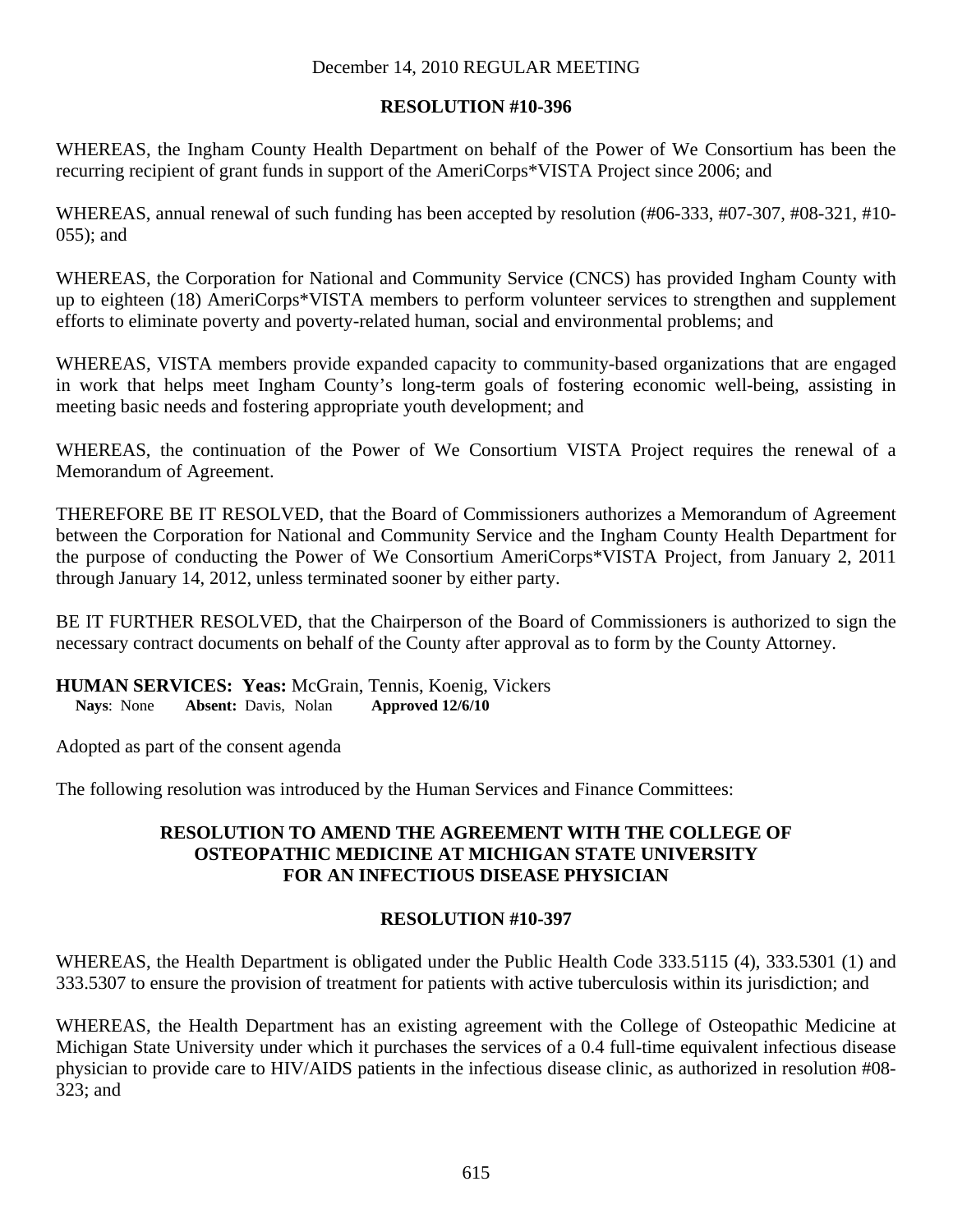### **RESOLUTION #10-397**

WHEREAS, College of Osteopathic Medicine has agreed to provide services to patients with active tuberculosis at the Health Department's tuberculosis clinic at The Lung Institute, 405 West Greenlawn Avenue, Suite 130 in Lansing, Michigan; and

WHEREAS, the Health Officer has recommended that the Board of Commissioners authorize an amendment to the agreement with the College of Osteopathic Medicine authorizing the addition of services to patients with active tuberculosis.

THEREFORE BE IT RESOLVED, that the Ingham County Board of Commissioners authorizes an amendment to the agreement with the College of Osteopathic Medicine at Michigan State University to incorporate physician specialty services to patients with active tuberculosis.

BE IT FURTHER RESOLVED, that the period of the amendment shall be November 1, 2010 through December 31, 2011.

BE IT FURTHER RESOLVED, that Ingham County shall pay the College of Osteopathic Medicine at Michigan State University one hundred and sixty five (\$165.00) dollars per hour, for tuberculosis services up to a maximum of twelve hours per month.

BE IT FURTHER RESOLVED, that the Board Chairperson is authorized to sign the agreement after review by the County Attorney.

**HUMAN SERVICES: Yeas:** McGrain, Tennis, Koenig, Vickers

**Nays**: None **Absent:** Davis, Nolan **Approved 12/6/10** 

**FINANCE: Yeas**: Grebner, Tennis, Bahar-Cook, Schor, Holman, Dougan  **Nays**: None **Absent:** None **Approved 12/8/10** 

Adopted as part of the consent agenda

The following resolution was introduced by the Human Services and Finance Committees:

### **RESOLUTION TO AUTHORIZE AN AGREEMENT WITH THE SHIAWASSEE REGIONAL EDUCATION SERVICES DISTRICT TO RETAIN THE SERVICES OF THE OFFICE FOR YOUNG CHILDREN TO LEAD THE GREAT START COLLABORATIVE INITIATIVE IN SHIAWASSEE COUNTY**

### **RESOLUTION #10-398**

WHEREAS, Resolution #06-248, authorized an agreement with the Shiawassee Regional Education Services District (RESD) to retain the services of the Office for Young Children (OYC) to lead the Great Start Collaborative Initiative in Shiawassee County; and

WHEREAS, Resolution #08-238, authorized an amendment to the Agreement to extend services from October 1, 2008 through September 30, 2009; and

WHEREAS, Resolution #09-309, authorized a second amendment to the Agreement to extend services from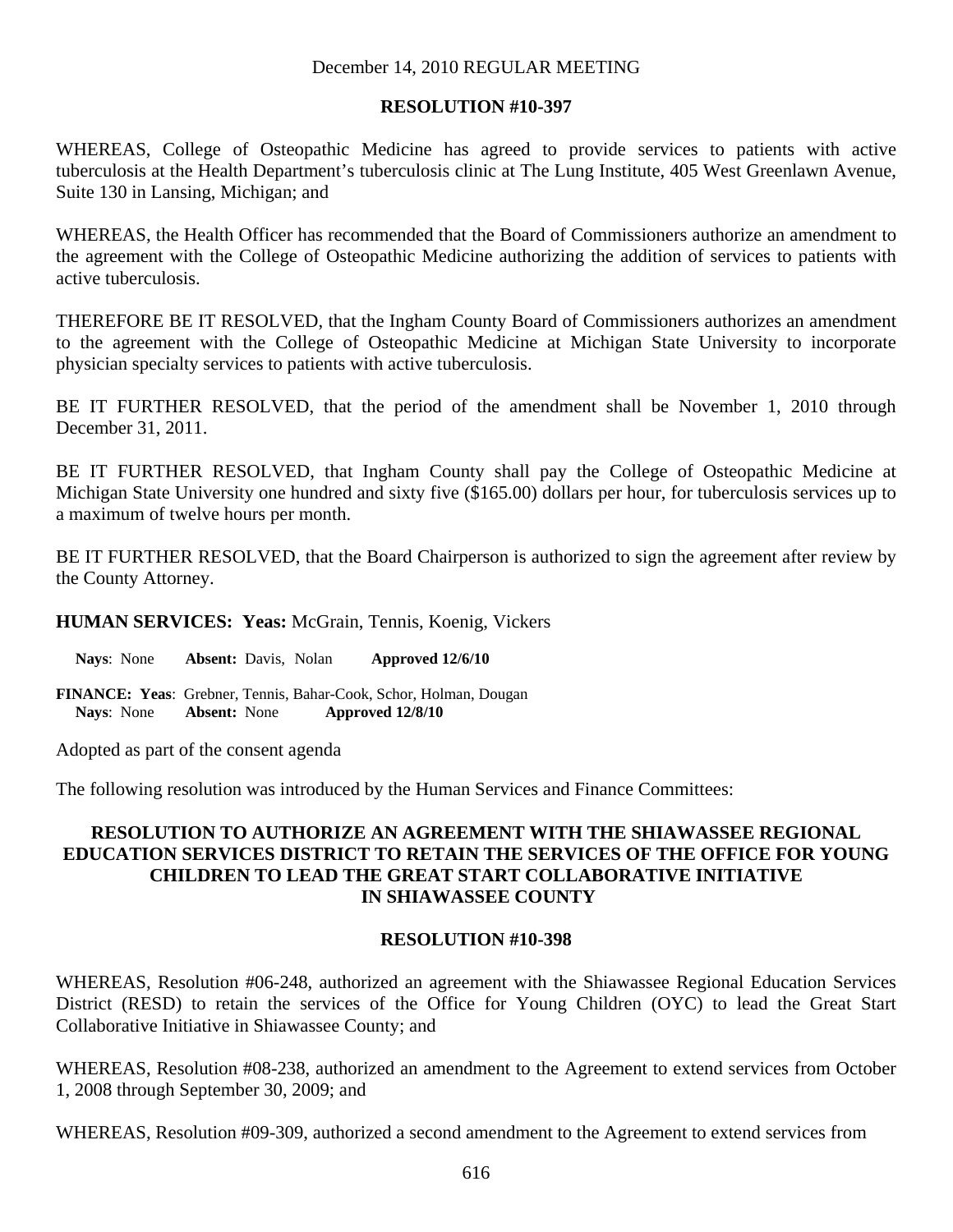### **RESOLUTION #10-398**

October 1, 2009 through September 30, 2010; and

WHEREAS, the Shiawassee RESD has proposed a new Agreement to extend services from October 1, 2010 through September 30, 2011; and

WHEREAS, Ingham County will be reimbursed up to \$65,000 for the cost of the services made available through this Agreement; and

WHEREAS, the Health Department's FY2011 Budget anticipates a continuation of Shiawassee RESD services and funding; and

WHEREAS, the Health Officer recommends that the Board of Commissioners authorize the agreement.

THEREFORE BE IT RESOLVED, that the Ingham County Board of Commissioners authorizes an agreement with the Shiawassee Regional Education Services District to retain the services of the Office for Young Children to lead the Great Start Collaborative Initiative in Shiawassee County.

BE IT FURTHER RESOLVED, that the period of the agreement shall be October 1, 2010 through September 30, 2011, and that the Shiawassee RESD shall reimburse Ingham County up to \$65,000 for expenses related to the scope of services.

BE IT FURTHER RESOLVED, that the Board Chairperson is authorized to sign the agreement after review by the County Attorney.

**HUMAN SERVICES: Yeas:** McGrain, Tennis, Koenig, Vickers **Nays**: None **Absent:** Davis, Nolan **Approved 12/6/10** 

**FINANCE: Yeas**: Grebner, Tennis, Bahar-Cook, Schor, Holman, Dougan  **Nays**: None **Absent:** None **Approved 12/8/10**  The following resolution was introduced by the Human Services and Finance Committees:

Adopted as part of the consent agenda

### **RESOLUTION TO AUTHORIZE AN AGREEMENT WITH THE SHIAWASSEE REGIONAL EDUCATION SERVICES DISTRICT) TO RETAIN THE SERVICES OF THE OFFICE FOR YOUNG CHILDREN TO PROVIDE EARLY HEAD START SERVICES IN SHIAWASSEE COUNTY**

#### **RESOLUTION #10-399**

WHEREAS, Resolution #10-026 authorized an agreement with Shiawassee Regional Education Services District (RESD) to retain staff support from Office for Young Children (OYC) to establish Early Head Start services in Shiawassee County; and

WHEREAS, Shiawassee RESD has proposed a new agreement to extend these services from October 1, 2010 through September 30, 2011; and

WHEREAS, Ingham County will be reimbursed up to \$38,544.00 for the cost of the services made available through this Agreement; and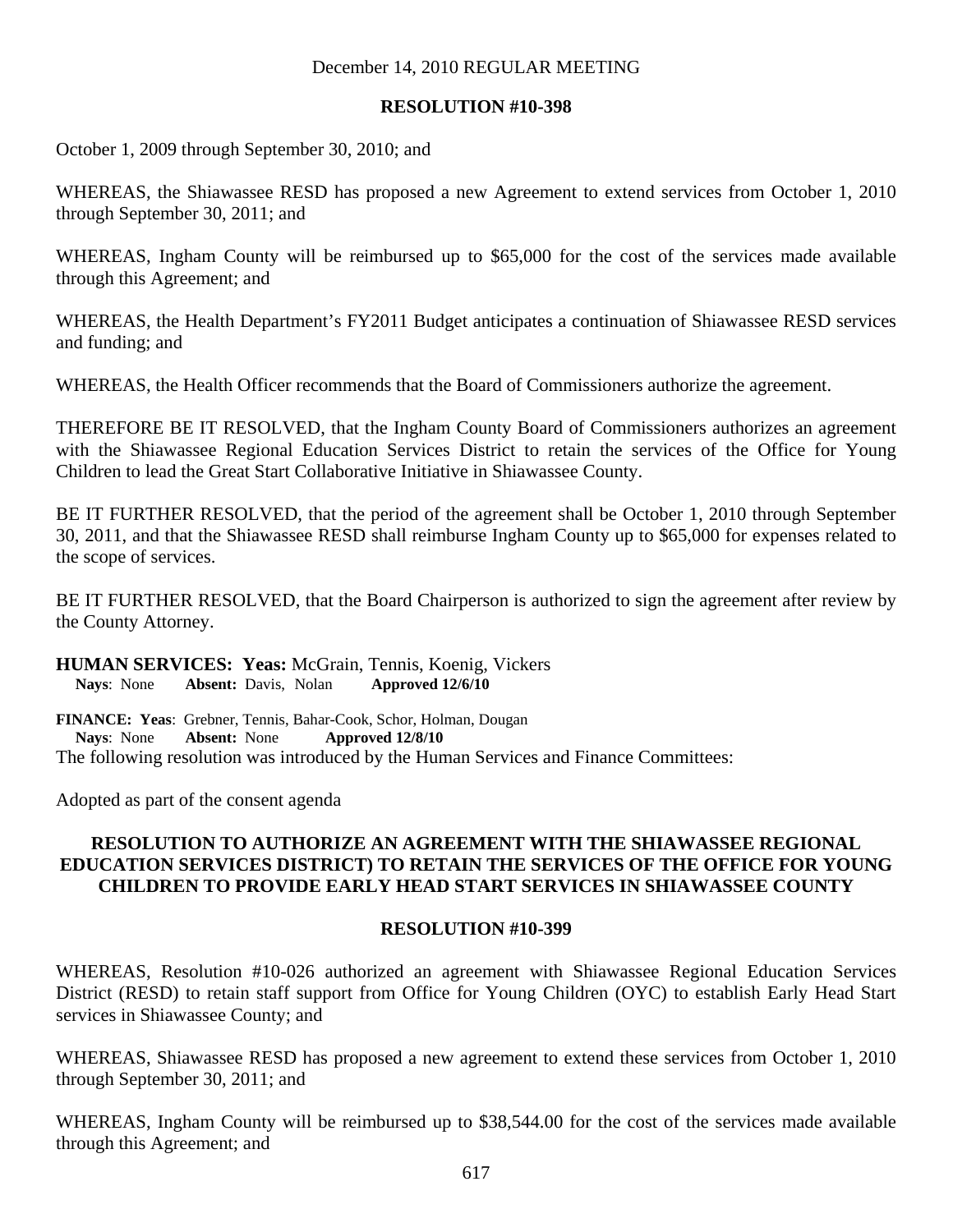# **RESOLUTION #10-399**

WHEREAS, the Health Department's FY2011 Budget anticipates a continuation of Shiawassee RESD services and funding; and

WHEREAS, the Health Officer recommends that the Board of Commissioners authorize the agreement.

THEREFORE BE IT RESOLVED, that the Ingham County Board of Commissioners authorizes an agreement with the Shiawassee Regional Education Services District to retain the services of the Office for Young

Children to provide Early Head Start services in Shiawassee County.

BE IT FURTHER RESOLVED, that the period of the agreement shall be October 1, 2010 through September 30, 2011, and that the Shiawassee RESD shall reimburse Ingham County up to \$38,544.00 for .50 FTE of an OYC staff member to provide services as a Family Advocate in Shiawassee County.

BE IT FURTHER RESOLVED, that the Board Chairperson is authorized to sign the agreement after review by the County Attorney.

**HUMAN SERVICES: Yeas:** McGrain, Tennis, Koenig, Vickers **Nays**: None **Absent:** Davis, Nolan **Approved 12/6/10** 

**FINANCE: Yeas**: Grebner, Tennis, Bahar-Cook, Schor, Holman, Dougan  **Nays**: None **Absent:** None **Approved 12/8/10** 

Adopted as part of the consent agenda

The following resolution was introduced by the Human Services and Finance Committees:

# **RESOLUTION TO AUTHORIZE A MOVING OUR COMMUNITY TOWARD HEALTH GRANT**

### **RESOLUTION #10-400**

WHEREAS, the Michigan Department of Community Health (MDCH) implements a grant program to improve diet and physical activity in communities; and

WHEREAS, Ingham County was the recipient of a Moving Our Community Toward Health Grant for the past six years; and

WHEREAS, the MDCH has awarded a \$34,000.00 implementation grant for the Moving Our Community Toward Health Initiative in FY2011; and

WHEREAS, \$32,550.00 in additional funds for the project will be provided by the Michigan Nutrition Network Local Advisory Group Program (MNN); and

WHEREAS, the Health Officer has recommended that the Board of Commissioners authorize the FY2011 Moving Our Community Toward Health Grant.

THEREFORE BE IT RESOLVED, that the Ingham County Board of Commissioners Authorizes a Moving Our Community Toward Health Grant from the Michigan Department of Community Health and MNN.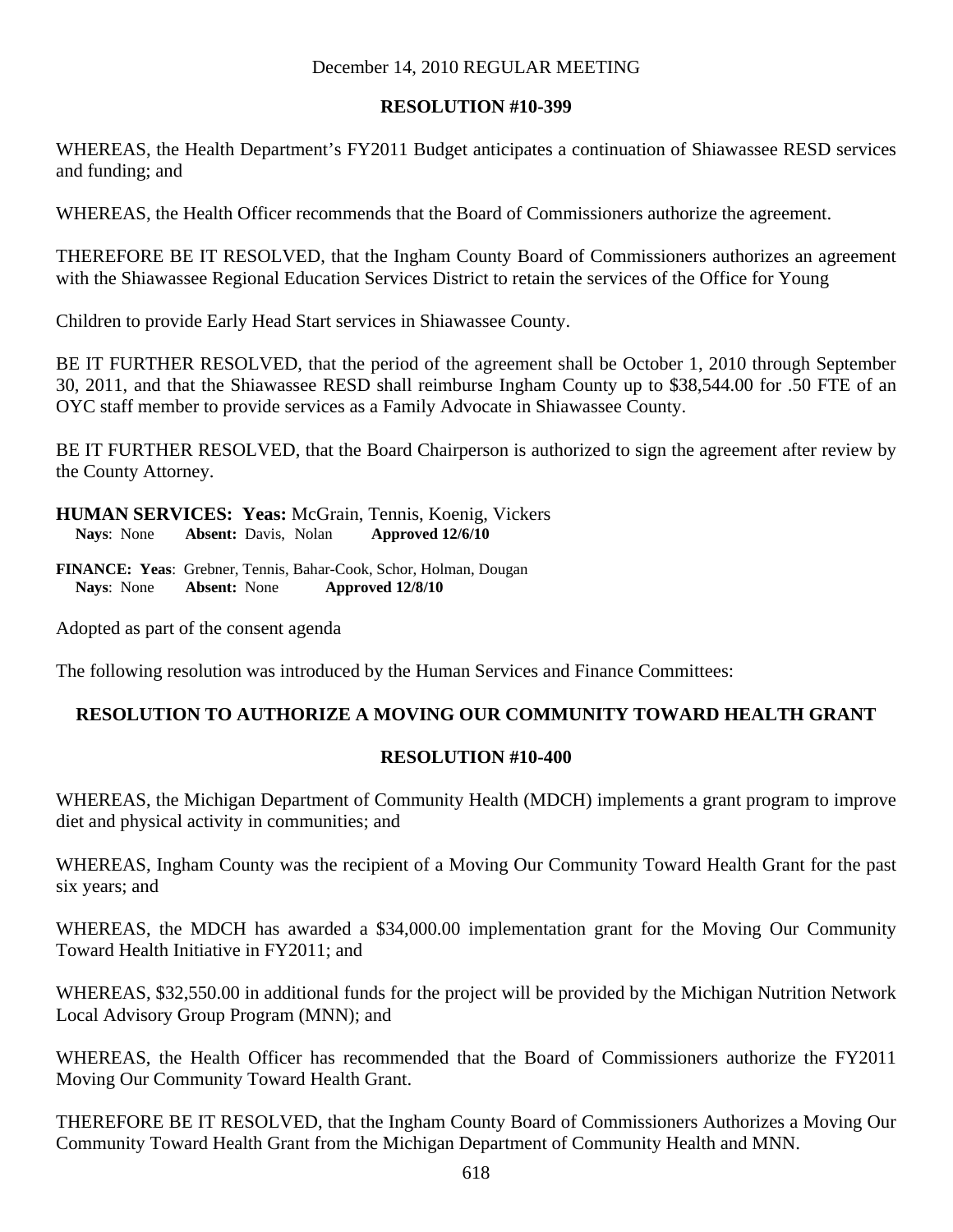## **RESOLUTION #10-400**

BE IT FURTHER RESOLVED, that the MDCH will provide Ingham County with \$34,000.00 to implement the initiative.

BE IT FURTHER RESOLVED, Michigan Nutrition Network will provide Ingham County with up to \$32,550.00 to implement the initiative.

BE IT FURTHER RESOLVED, that the grant funding shall be included in the FY2011 CPBC Agreement with

the MDCH, covering the period October 1, 2010 through September 30, 2011.

BE IT FURTHER RESOLVED, that subcontracts are authorized up to the specified amounts with the following individuals and organizations:

South Lansing Community Development Association—up to \$28,633 NorthWest Initiative—up to \$14,917 Mid-Michigan Environmental Action Council—up to \$7,150 Greater Lansing Food Bank—up to \$6,250

BE IT FURTHER RESOLVED, that the Controller/Administrator is authorized to amend the Health Department's FY2011 Budget to implement the resolution.

BE IT FURTHER RESOLVED, that the Board Chairperson is authorized to sign the grant agreement, the Professional Services Contract from Michigan Nutrition Network, and the subcontracts after review by the County Attorney.

**HUMAN SERVICES: Yeas:** McGrain, Tennis, Koenig, Vickers<br>Nays: None Absent: Davis, Nolan Approved 12/6/10 **Nays:** None **Absent:** Davis, Nolan

**FINANCE: Yeas**: Grebner, Tennis, Bahar-Cook, Schor, Holman, Dougan  **Nays**: None **Absent:** None **Approved 12/8/10** 

Adopted as part of the consent agenda

The following resolution was introduced by the Human Services and Finance Committees:

# **RESOLUTION TO AUTHORIZE A LEAD ABATEMENT SUBCONTRACT WITH ENVIRONMENTAL TESTING & CONSULTING, INC.**

# **RESOLUTION #10-401**

WHEREAS, the Ingham County Health Department has operated a Lead Abatement Grant Program, funded by the Michigan Department of Community Health (MDCH) and the Department of Housing and Urban Development (HUD), for several years; and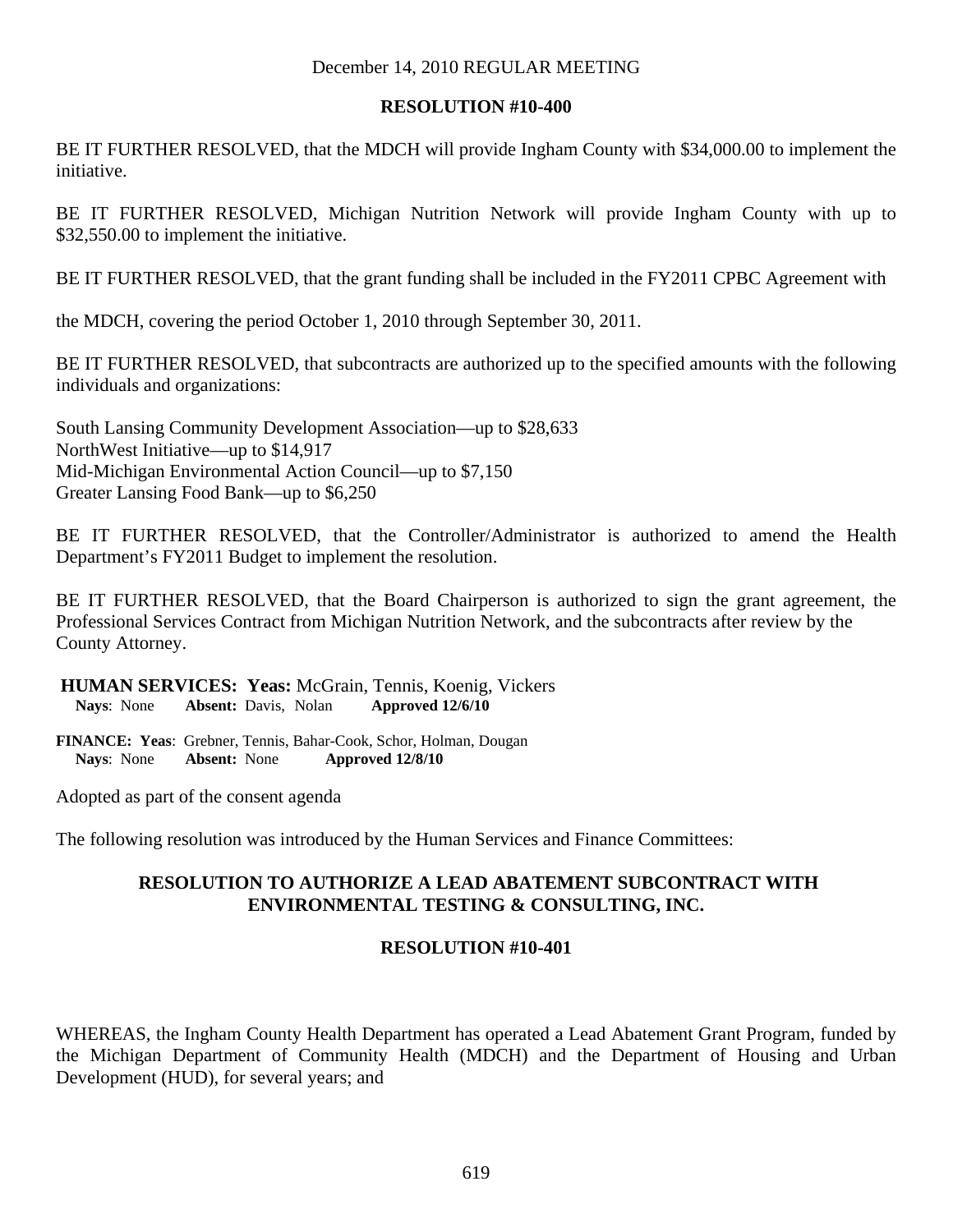# **RESOLUTION #10-401**

WHEREAS, continued funding for the Lead Abatement Program was included in the Health Department's 2010-2011 Comprehensive Plan Budget and Contract Agreement (CPBC) Agreement which was authorized in Resolution #10-334; and

WHEREAS, the current subcontractor who conducts inspection and risk assessments for the Lead Abatement Program, Environmental Testing and Consulting, Inc., was selected by competitive proposal in 2009; and

WHEREAS, Environmental Testing and Consulting, Inc. has agreed not to raise their rates for the current year; and

WHEREAS, that Health Officer recommends that the Board of Commissioners authorize a subcontract with Environmental Testing & Consulting, Inc.

THEREFORE BE IT RESOLVED, the Ingham County Board of Commissioners authorizes entering into a subcontract with Environmental Testing & Consulting, Inc. for \$16,600, to provide inspection services for between 35 and 40 pre-qualified houses for the purpose of identifying lead hazards as part of the MDCH/HUD grant requirements.

 BE IT FURTHER RESOLVED, that the Ingham County Board of Commissioners authorizes a subcontract for the period October 1, 2010 through September 30, 2011.

 BE IT FURTHER RESOLVED, that the Board Chairperson is authorized to sign the subcontract after review by the County Attorney.

**HUMAN SERVICES: Yeas:** McGrain, Tennis, Koenig, Vickers<br>Navs: None Absent: Davis. Nolan Approved 12/6/10 **Nays:** None **Absent:** Davis, Nolan

**FINANCE: Yeas**: Grebner, Tennis, Bahar-Cook, Schor, Holman, Dougan  **Nays**: None **Absent:** None **Approved 12/8/10** 

Adopted as part of the consent agenda

The following resolution was introduced by the Human Services and Finance Committees:

# **RESOLUTION TO AUTHORIZE A PROFESSIONAL SERVICES AGREEMENT WITH A DENTIST FOR SERVICES AT THE JAIL**

### **RESOLUTION #10-402**

WHEREAS, Ingham County provides dental services to individuals incarcerated within the Ingham County Jail; and

WHEREAS, the Health Department coordinates medical and dental services provided to Jail inmates; and

WHEREAS, the Health Department utilizes professional services agreements to obtain the professional services of dentists to serve Jail inmates; and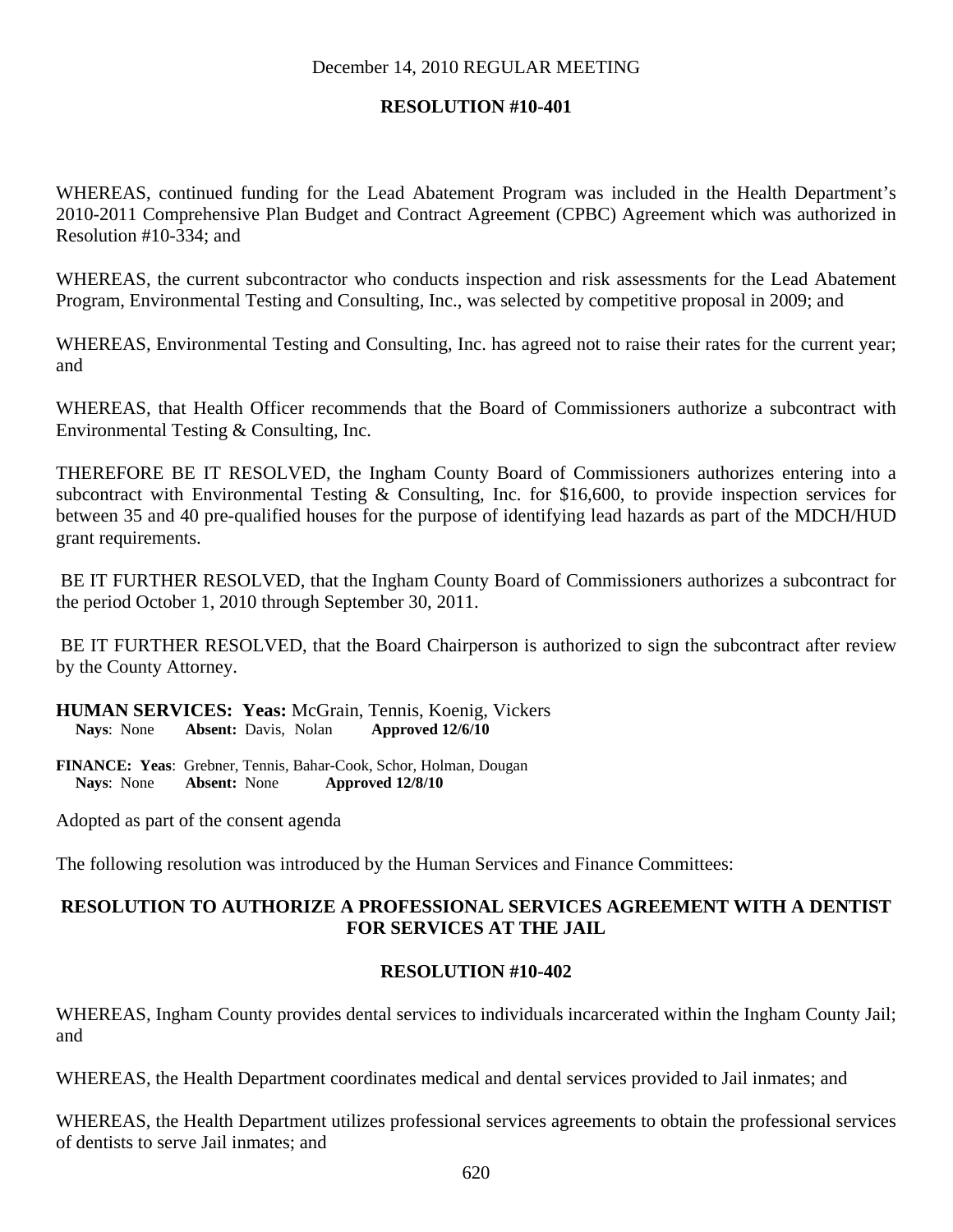## **RESOLUTION #10-402**

WHEREAS, the Health Department's 2011 Budget includes \$22,507 for the purpose of contracting with dentists; and

WHEREAS, the Health Officer has recommended that 2011 professional services contracts be authorized with dentists to serve Jail inmates.

THEREFORE BE IT RESOLVED, the Ingham County Board of Commissioners authorizes professional services agreements with dentists to serve individuals incarcerated at the Ingham County Jail.

BE IT FURTHER RESOLVED, that the agreements shall compensate dentists at the rate of \$70 per hour for services provided in calendar year 2011.

BE IT FURTHER RESOLVED, that the period of the professional services agreements shall be January 1, 2011 through December 31, 2011.

BE IT FURTHER RESOLVED, that the Chairperson of the Ingham County Board of Commissioners is authorized to sign professional services agreements authorized by this resolution after review by the County Attorney.

**HUMAN SERVICES: Yeas:** McGrain, Tennis, Koenig, Vickers **Nays**: None **Absent:** Davis, Nolan **Approved 12/6/10** 

**FINANCE: Yeas**: Grebner, Tennis, Bahar-Cook, Schor, Holman, Dougan  **Nays**: None **Absent:** None **Approved 12/8/10** 

Adopted as part of the consent agenda

The following resolution was introduced by the Human Services and Finance Committees:

## **RESOLUTION TO AUTHORIZE SERVICE CONTRACTS WITH LICENSED DENTISTS FOR 2011**

### **RESOLUTION #10-403**

WHEREAS, Ingham County operates two dental health centers and uses a mix of employed and contracted dentists to provide services; and

WHEREAS, the Health Department's 2011 Budget includes \$191,120 to pay for contractual dentists, assuming an average of approximately 60 hours of contractual dental services per week between the two health centers; and

WHEREAS, the Health Officer has recommended that the Board of Commissioners authorize contracts with dentists at the rate of \$53.07 per hour.

THEREFORE BE IT RESOLVED, that the Ingham County Board of Commissioners authorizes service contracts with licensed dentists during calendar year 2011.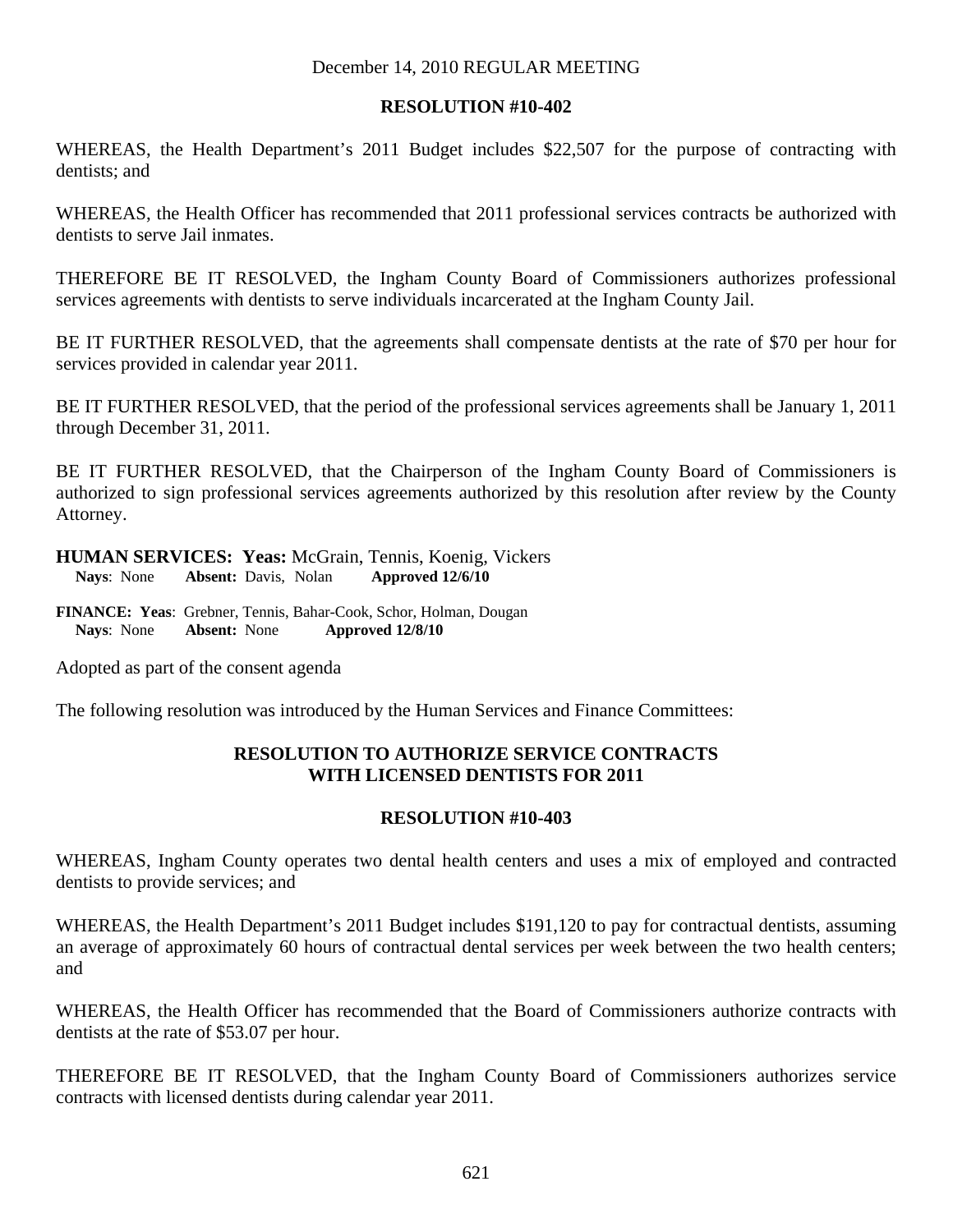### **RESOLUTION #10-403**

BE IT FURTHER RESOLVED, that the dentists shall be paid at the rate of \$53.07 per hour, with total expenditures not to exceed \$191,120 during Fiscal Year 2011.

BE IT FURTHER RESOLVED, that the County Attorney is authorized to prepare service contracts for licensed dentists recommended by the Health Department and that the County Board Chairperson is authorized to sign such contracts.

**HUMAN SERVICES: Yeas:** McGrain, Tennis, Koenig, Vickers<br>Navs: None Absent: Davis. Nolan Approved 12/6/10 **Nays:** None **Absent:** Davis, Nolan

**FINANCE: Yeas**: Grebner, Tennis, Bahar-Cook, Schor, Holman, Dougan

 **Nays**: None **Absent:** None **Approved 12/8/10** 

Adopted as part of the consent agenda

The following resolution was introduced by the Human Services, County Services and Finance Committees:

# **RESOLUTION TO ESTABLISH A 1.0 FTE PUBLIC HEALTH NURSE IN CHILDREN'S SPECIAL HEALTHCARE SERVICES**

### **RESOLUTION #10-404**

WHEREAS, Children's Special Health Care Services (CSHCS) is a program for children with special health care needs and their families funded by Michigan Department of Community Health (MDCH); and

WHEREAS, Ingham County Health Department's CSHCS program is currently staffed by 1.0 FTE Public Health Nurse; and

WHEREAS, MDCH recommends that local CSHCS programs be staffed by two 1.0 FTE registered nurses; and

WHEREAS, MDCH increased the base grant for CSHCS in FY2011; and

WHEREAS, there is excellent potential for increased revenue generation in addition to the CSHCS base grant; and

WHEREAS, adding a 1.0 FTE Public Health Nurse will enable enhanced services for children and families enrolled in CSHCS; and

WHEREAS, the increased base grant along with increased revenue generated from case management, plans of care, and care coordination will fully fund a 1.0 FTE Public Health Nurse.

THEREFORE BE IT RESOLVED, that the Ingham County Board of Commissioners establishes an additional 1.0 FTE Public Health Nurse position in the CSHCS program.

BE IT FURTHER RESOLVED, that the position shall be posted immediately.

**HUMAN SERVICES: Yeas:** McGrain, Tennis, Koenig, Vickers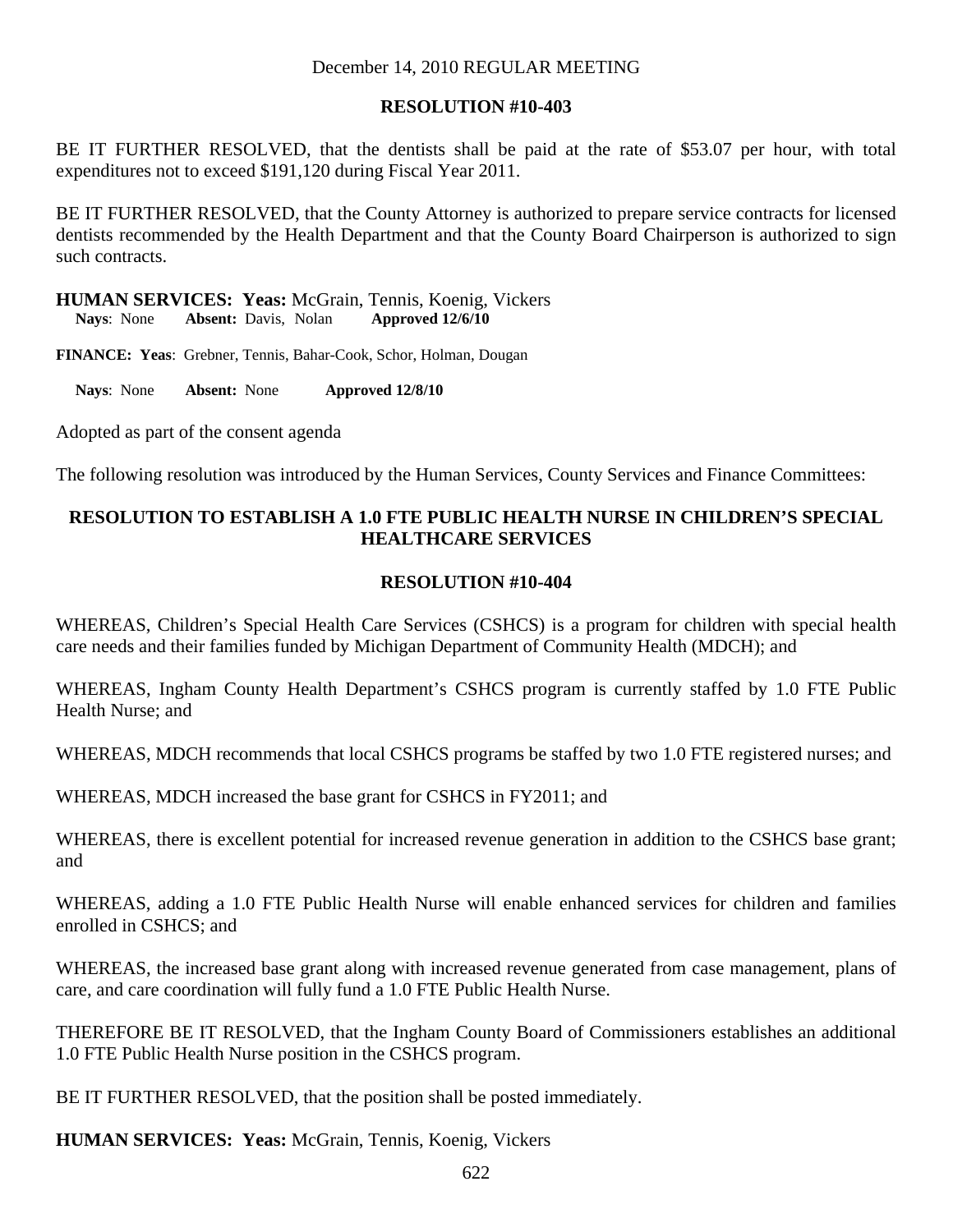#### **RESOLUTION #10-404**

**Nays**: None **Absent:** Davis, Nolan **Approved 12/6/10** 

**COUNTY SERVICES: Yeas:** Copedge, Schor, Celentino, Grebner, McGrain, Vickers **Nays**: None **Absent:** None **Approved 12/7/10** 

**FINANCE: Yeas**: Grebner, Tennis, Bahar-Cook, Schor, Holman, Dougan  **Nays**: None **Absent:** None **Approved 12/8/10** 

Adopted as part of the consent agenda

The following resolution was introduced by the Human Services, County Services, and Finance Committees:

#### **RESOLUTION TO ACCEPT AN AWARD FOR PANDEMIC INFLUENZA PREPAREDNESS FROM THE MICHIGAN DEPARTMENT OF COMMUNITY HEALTH**

#### **RESOLUTION #10-405**

WHEREAS, in response to a request from the Office of Public Health Preparedness, the Ingham County Health Department submitted a proposal to the Michigan Department of Community Health for various activities related to preparedness for pandemic influenza; and

WHEREAS, as a result, the Department has been authorized to carry forward unexpended Public Health Emergency Preparedness funds of \$49,828 by the Michigan Department of Community Health; and

WHEREAS, the period of the award is October 1, 2010 through July 30, 2011; and

WHEREAS, the award includes \$5,500 for the purchase of a storage shed to hold large equipment related to emergency response; and

WHEREAS, the award includes \$5,000 to contract with a consultant to write a regional Crisis and Emergency Risk Communication Plan for the mass media; and

WHEREAS, the total amount of the contract for writing the mass media plan will be up to \$35,000, subject to receipt of matching funds from neighboring local health departments; and

WHEREAS, the award includes \$18,247 to hire a part-time temporary staff person to update the Pandemic Influenza Plan and Communications Plan.

THEREFORE BE IT RESOLVED, the Ingham County Board of Commissioners authorizes acceptance of an award from the Michigan Department of Community Health of \$49,828, to enhance preparedness for pandemic influenza.

BE IT FURTHER RESOLVED, that the period of the award is October 1, 2010 through July 30, 2011.

BE IT FURTHER RESOLVED, that the Board of Commissioners authorizes the purchase of a storage shed for equipment related to emergency response for an amount not to exceed \$5,500.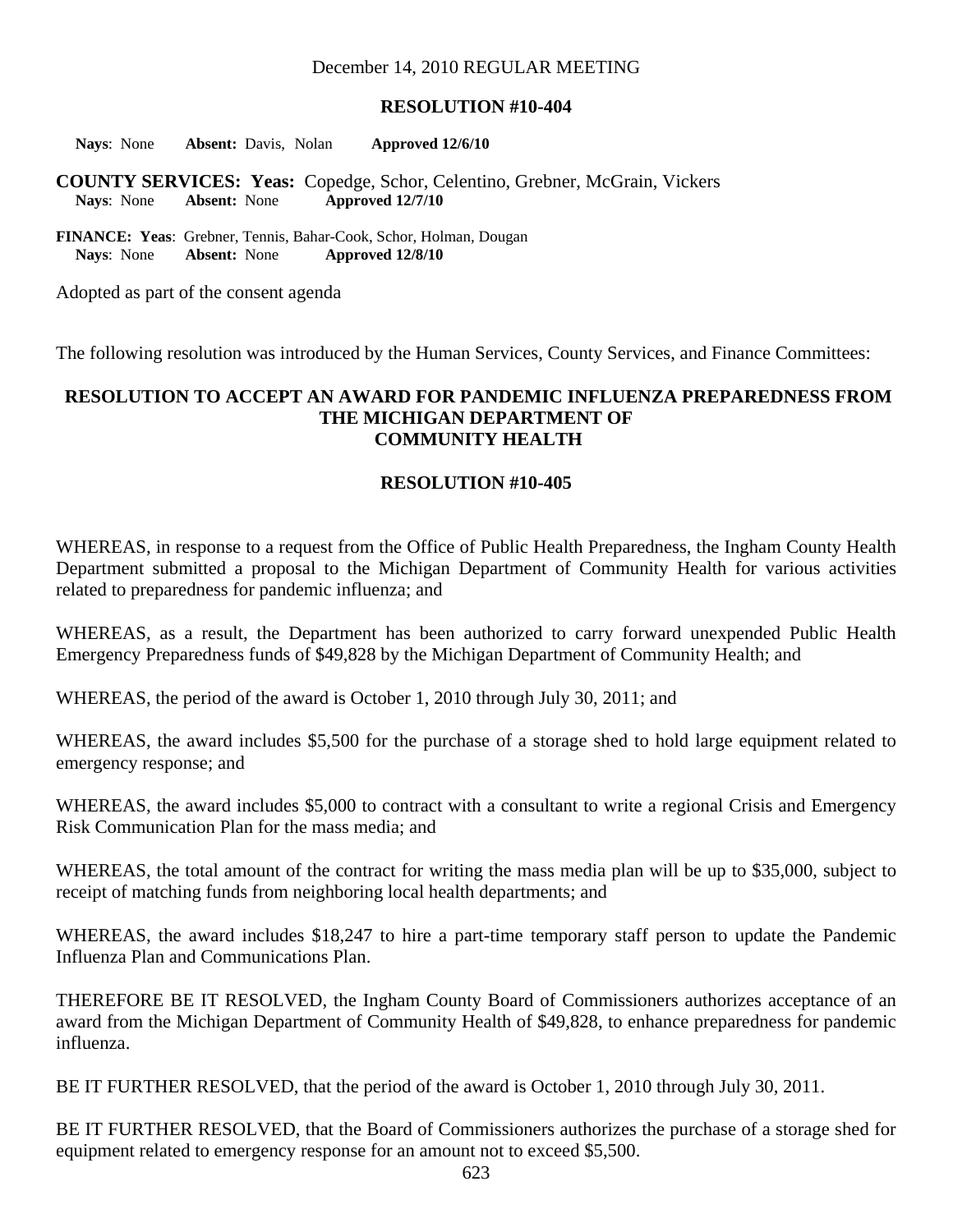### **RESOLUTION #10-405**

BE IT FURTHER RESOLVED, that the Board of Commissioners authorizes a contract with a consultant to write a regional Crisis and Emergency Risk Communication Plan for the mass media for an amount not to exceed of \$35,000, subject to receipt of matching funds.

BE IT FURTHER RESOLVED, that the Board of Commissioners authorizes the Controller/Administrator to receive matching funds from local health departments to be used for contracting for the mass media plan.

BE IT FURTHER RESOLVED, that the Board of Commissioners authorizes subcontracts with local health departments, if required, in order to obtain matching funds for the contract for the mass media plan.

BE IT FURTHER RESOLVED, that the Board of Commissioners authorizes hiring a part-time temporary staff person to update emergency plans.

BE IT FURTHER RESOLVED, that the part-time temporary staff person will be a PRO5 Program Specialist.

BE IT FURTHER RESOLVED, that the award funds will be included in the next amendment of the County's Comprehensive Planning, Budgeting and Contracting Agreement with the State of Michigan.

BE IT FURTHER RESOLVED, that the Controller/Administrator is authorized to adjust the Health Department's Budget as required.

BE IT FURTHER RESOLVED, that the Chairperson of the Board of Commissioners is authorized to sign any necessary documents on behalf of the County after approval as to form by the County Attorney.

**HUMAN SERVICES: Yeas:** McGrain, Tennis, Koenig, Vickers **Nays**: None **Absent:** Davis, Nolan **Approved 12/6/10** 

**COUNTY SERVICES: Yeas:** Copedge, Schor, Celentino, Grebner, McGrain, Vickers **Nays**: None **Absent:** None **Approved 12/7/10** 

**FINANCE: Yeas**: Grebner, Tennis, Bahar-Cook, Schor, Holman, Dougan  **Nays**: None **Absent:** None **Approved 12/8/10** 

Adopted as part of the consent agenda

The following resolution was introduced by the Human Services and Finance Committees:

### **RESOLUTION TO AUTHORIZE AN AGREEMENT WITH SPARROW HOSPITAL FOR MEDICAL EXAMINER SERVICES**

### **RESOLUTION #10-406**

WHEREAS, In Resolution #07-322 the Ingham County Board of Commissioners reappointed Dean G. Sienko, M.D as the Ingham County Medical Examiner,;

WHEREAS, P.A. 1953, No. 181, the Medical Examiner " . . . shall make investigations as to the cause and manner of death in cases of all persons who die suddenly, unexpectedly, violently, as a result of any suspicious circumstances, while imprisoned in a county or city jail, or persons without medical attendance 48 hours prior to the time of death; or as the result of an abortion  $\dots$  "; and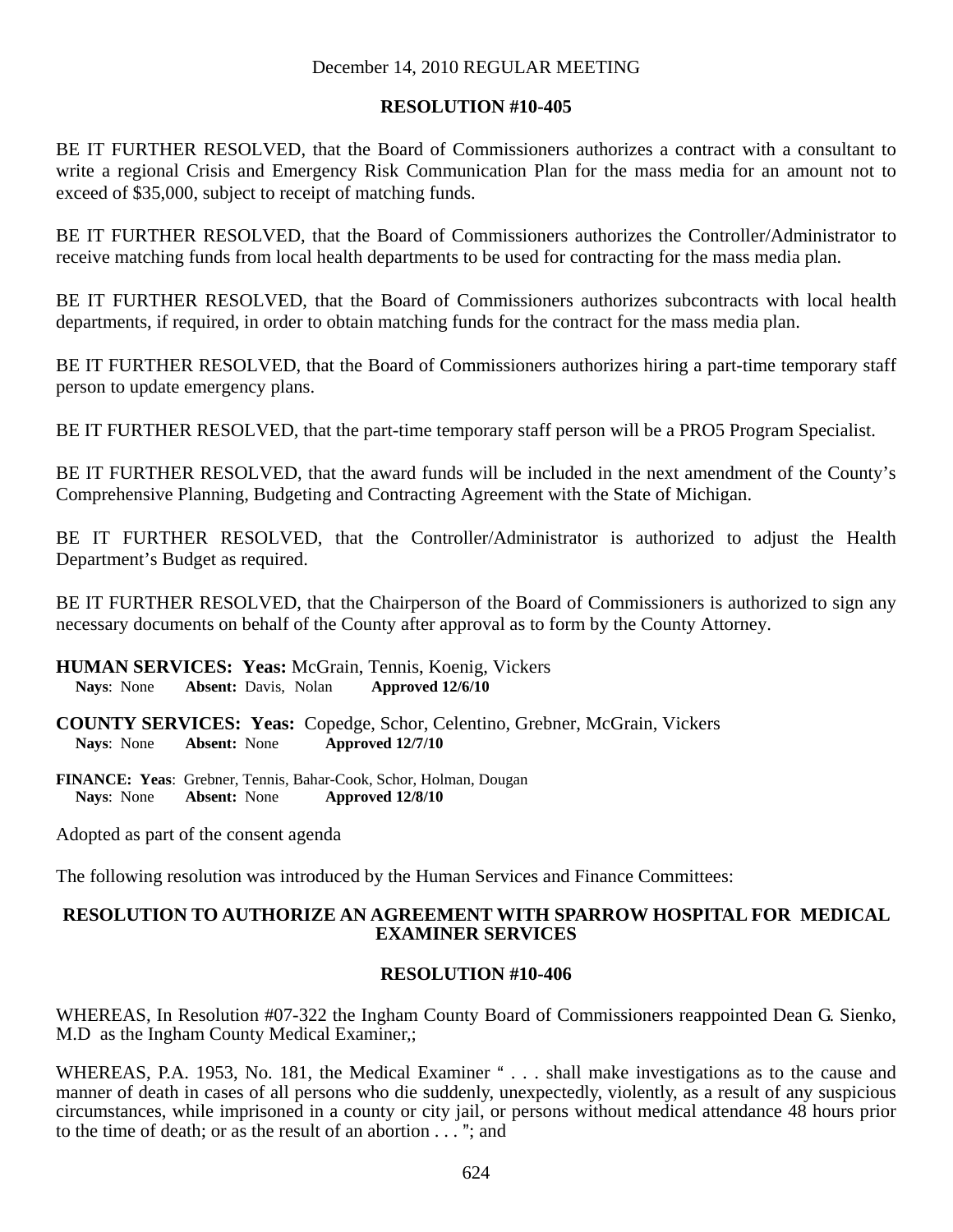### **RESOLUTION #10-406**

WHEREAS, a system for determining the cause and manner of death requires professional staff to receive calls from those reporting a death (e.g. police, hospital emergency room staff), physicians to provide medical oversight of the process, and pathologists to conduct autopsies, when necessary, and

WHEREAS, for years, the Ingham County Medical Examiner has used Health Department staff to perform many of the office's functions and also contracted with physicians through appointments as Deputy Medical Examiners, while it contracted with local pathologists for autopsy services, and

WHEREAS, the Medical Examiner's Offices requested the Ingham County Purchasing Department to release a Request For Proposals seeking agencies that could bundle together many of the services performed by the Medical Examiner's office, and

WHEREAS, two proposals were received, and after review, it has been determined that Sparrow Hospital submitted the highest quality proposal, and

WHEREAS, Sparrow Hospital and Ingham County have subsequently negotiated a price agreeable to both parties for the service,

THEREFORE BE IT RESOLVED, that the Ingham County Medical Examiner's office enter into a four year agreement with Sparrow Hospital to conduct medical examiner functions as described in their proposal.

THEREFORE BE IT RESOLVED, that the term of the agreement shall be March 1, 2011 through February 28, 2015.

BE IT FURTHER RESOLVED, that Ingham County will reimburse Sparrow Hospital up to \$320,000 per year for this service based upon 160 autopsies per year.

BE IT FURTHER RESOLVED, for autopsies in excess of 160, Sparrow will be reimbursed at negotiated rates.

BE IT FURTHER RESOLVED, if the number of reported deaths meeting Medical Examiner case definition is at least 10% greater than 560, Sparrow will be reimbursed at a rate that equals the increased percentage.

BE IT FURTHER RESOLVED, that the Board Chairperson is authorized to sign the Agreement after review by the County Attorney.

**HUMAN SERVICES: Yeas:** McGrain, Tennis, Koenig, Vickers **Nays**: None **Absent:** Davis, Nolan **Approved 12/6/10** 

**FINANCE: Yeas**: Grebner, Tennis, Bahar-Cook, Schor, Holman, Dougan  **Nays**: None **Absent:** None **Approved 12/8/10** 

Adopted as part of the consent agenda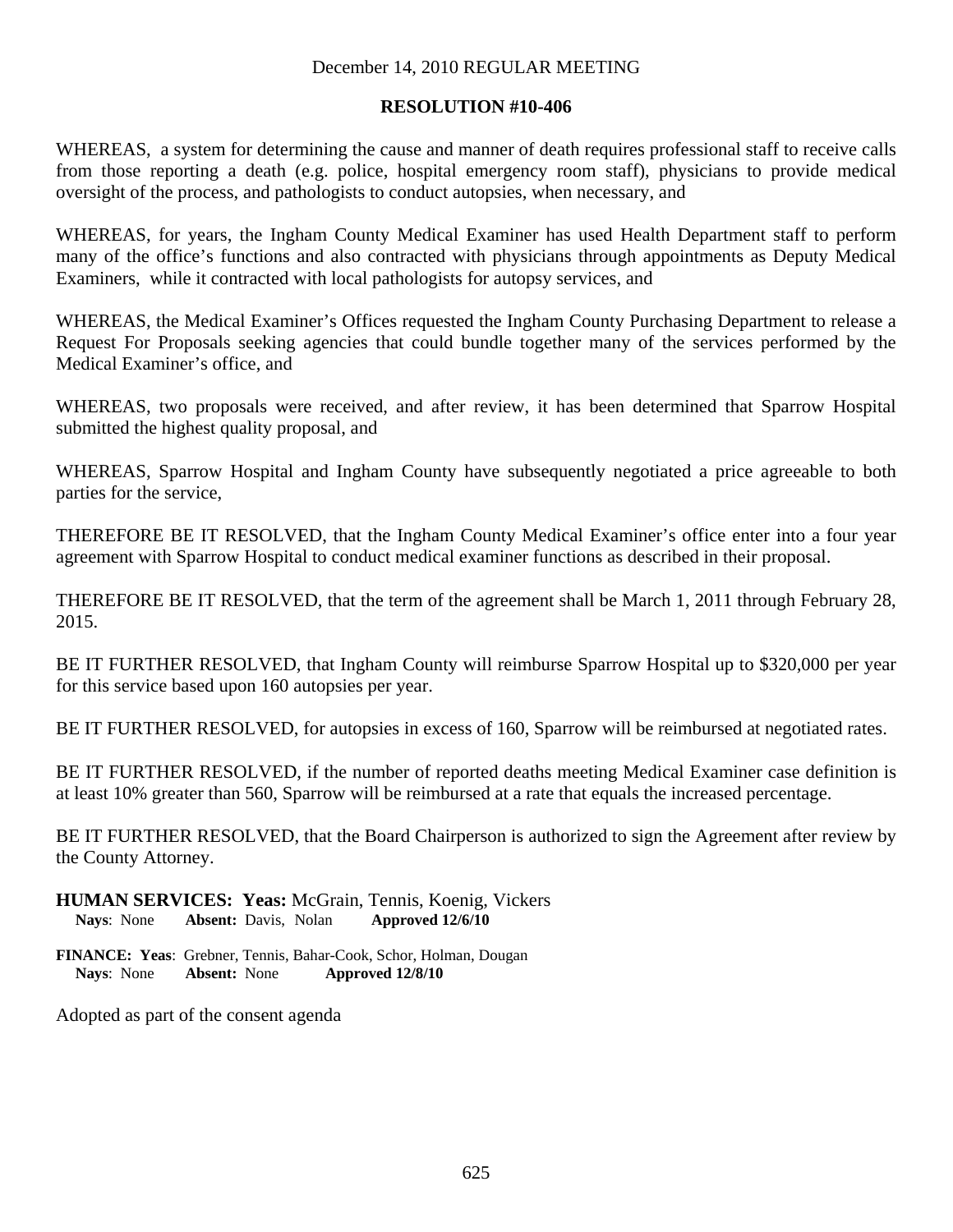The following resolution was introduced by the Law Enforcement and Finance Committees:

# **RESOLUTION AUTHORIZING A CONTRACT EXTENSION WITH SECURUS TECHNOLOGIES FOR LOCAL AND LONG DISTANCE SERVICE FOR THE INMATE TELEPHONES**

## **RESOLUTION #10-407**

WHEREAS, the current vendor Securus Technologies has performed satisfactorily to provide the service for new equipment, new visitation telephones, local and long distance service for all inmates in Ingham County; and

WHEREAS, the Sheriff's Office has recommended that the County authorize a multi-year contract extension with Securus Technologies for these services.

THEREFORE BE IT RESOLVED, that the Ingham County Board of Commissioners authorizes a two-year agreement for the period of February 1, 2011 through January 31, 2013, with an option to renew for an additional year with Securus Technologies under the same terms and conditions as the existing contract for local and long distance services for all inmate telephones at the Ingham County Jail.

BE IT FURTHER RESOLVED, that unless otherwise agreed by Ingham County and Securus Technologies, the following rates will be charged:

### For inmate phones:

Local calls will be billed at a surcharge of \$3.50 plus \$.20 per minute; Intra-Lata (i.e. regional) call will be billed at a surcharge of \$3.50 plus \$.25 per minute; Intrastate calls will be billed at a surcharge of \$3.50 plus \$.65 per minute; Interstate calls will be billed at a surcharge of \$3.50 plus \$.82 per minute.

Securus Technologies will continue to provide Ingham County with a Prepaid Call Program;

Securus Technologies will maintain a technology platform for recording and reporting purposes; and

Securus Technologies will pay Ingham County 50 % commission based on annual gross revenue collected.

BE IT FURTHER RESOLVED, that the Board Chairperson and the County Clerk are authorized to sign any contract documents consistent with this resolution subject to review and approval by the County Attorney.

### **LAW ENFORCEMENT: Yeas:** Holman, Koenig, Celentino, Tsernoglou, Schafer **Nays**: None **Absent:** Copedge **Approved 12/2/10**

**FINANCE: Yeas**: Grebner, Tennis, Bahar-Cook, Schor, Holman  **Nays**: Dougan **Absent:** None **Approved 12/8/10** 

Moved by Commissioner Holman, supported by Commissioner Tennis to adopt the resolution. The motion carried on a unanimous roll call vote.

The following resolution was introduced by the Law Enforcement and Finance Committees: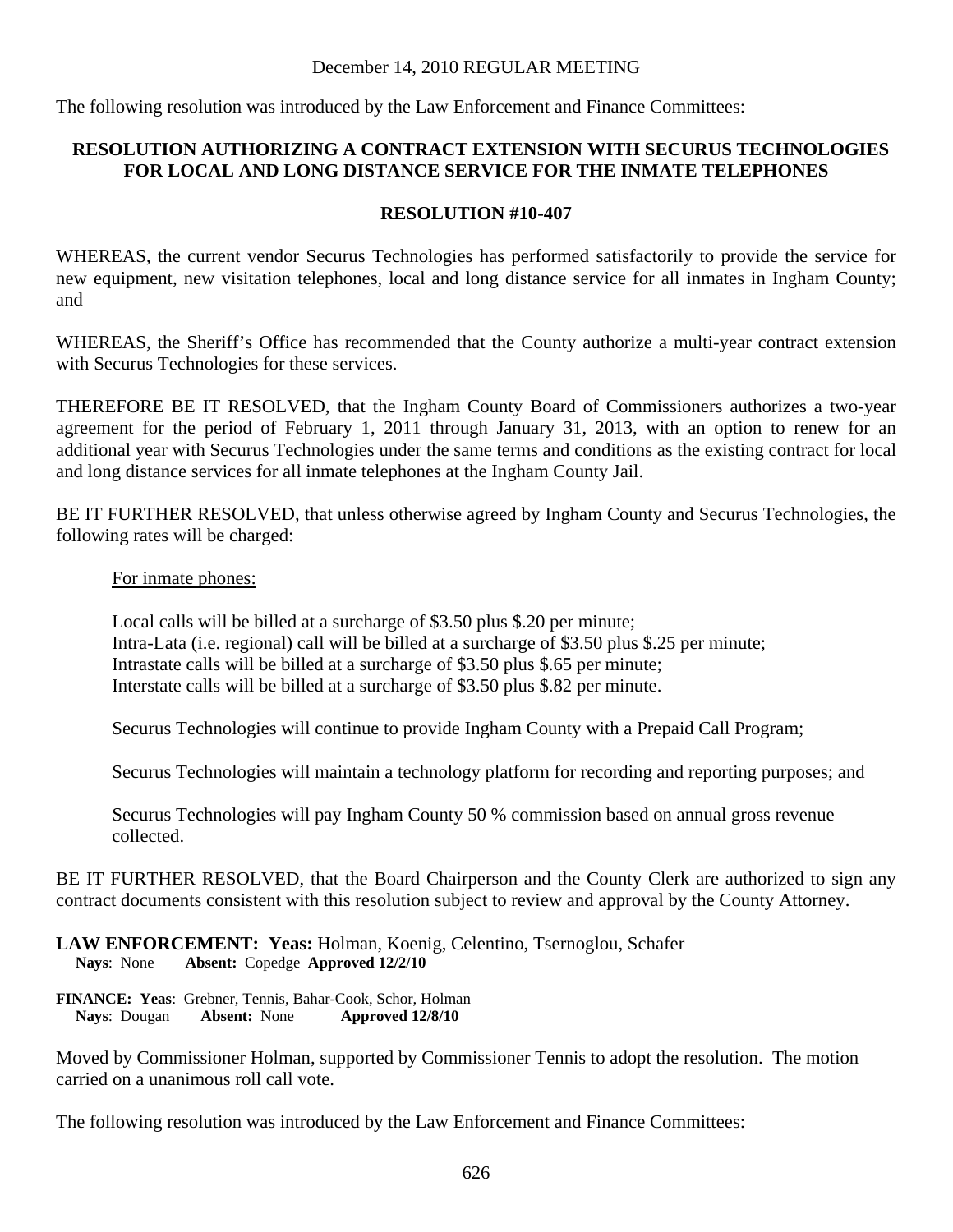# **RESOLUTION AUTHORIZING A REVISED INFRASTRUCTURE MAINTENANCE AGREEMENT WITH HARRIS CORPORATION FOR THE INGHAM COUNTY PUBLIC SAFETY RADIO SYSTEM**

#### **RESOLUTION #10-408**

WHEREAS, the Ingham County Board of Commissioners approved a five-year Maintenance Agreement extension for the public safety radio system infrastructure with Harris Corporation from October 1, 2010 through September 30, 2015, through Resolution #10-316; and

WHEREAS, staff and the two 911 Center Directors have negotiated a reduction to the Maintenance Agreement by reducing the preventive maintenance overview for the console and RF System from twice a year to once a year; and

WHEREAS, staff and the two 911 Center Directors are comfortable that this reduction in preventive maintenance overview for the console and RF System from twice a year to once a year will not negatively affect the integrity of the radio system.

THEREFORE BE IT RESOLVED, that the Ingham County Board of Commissioners approves a revised fiveyear Maintenance Agreement for the public safety radio system infrastructure system with Harris Corporation

from October 1, 2010 through September 30, 2015, by reducing the preventive maintenance review for the console and RF System from twice a year to once a year, and a corresponding expense reduction from \$1,486,425.45 to \$1,388,195.

BE IT FURTHER RESOLVED, that the Ingham County Board of Commissioners authorizes the expenditure of up to \$1,388,195 for the five-year Maintenance Agreement for Infrastructure Only with Harris Corporation for the 911 Public Safety Radio Communication System out of 911 funds for these purposes.

BE IT FURTHER RESOLVED, that the Chairperson of the Ingham County Board of Commissioners and the County Clerk are authorized to sign any contract documents as prepared by or approved as to form by the County Attorney consistent with this resolution.

**LAW ENFORCEMENT: Yeas:** Holman, Koenig, Celentino, Tsernoglou, Schafer **Nays**: None **Absent:** Copedge **Approved 12/2/10** 

**FINANCE: Yeas**: Grebner, Tennis, Bahar-Cook, Schor, Holman, Dougan  **Nays**: None **Absent:** None **Approved 12/8/10** 

Adopted as part of the consent agenda

The following resolution was introduced by the Law Enforcement and Finance Committees:

## **RESOLUTION TO CONDITIONALLY AMEND THE SHERIFF'S OFFICE 2011 BUDGET TO ASSIST IN THE POLICE SERVICES CONTRACTS TRANSITION**

### **RESOLUTION #10-409**

WHEREAS, Resolution #10-377 declared the County's willingness to provide incentive funding to any township that is willing to accept primary financial responsibility for its police services; and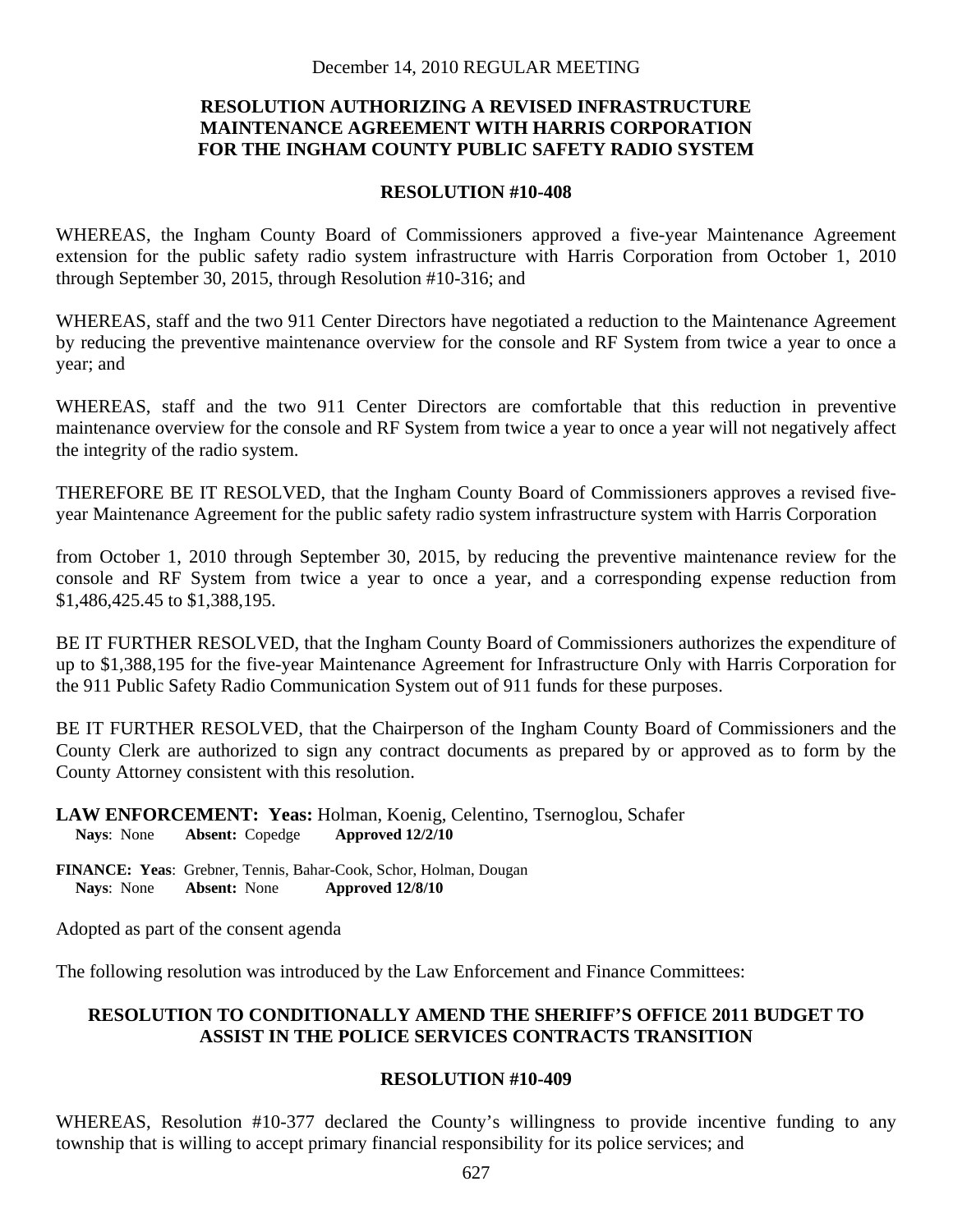### **RESOLUTION #10-409**

WHEREAS, Resolution #10-377 established an \$800,000 police services transition reserve that would be allocated to qualifying townships based on a formula that uses 50% of the 2009 estimated population and 50% of the 2010 taxable value; and

WHEREAS, both Williamstown and Alaiedon Townships are reviewing Police Services contract proposals and/or are presently engaged in discussions with the Sheriff's Office on maintaining a level of Police Services through a contract under the terms and incentives as established by Resolution #10-377; and

WHEREAS, these Police Services contracts as being negotiated would result in contracting for up to five (5) additional deputies that are currently not approved in the 2011 Ingham County adopted budget; and

WHEREAS, the Ingham County Board of Commissioners and Sheriff are in mutual agreement that they want to assist both Williamstown and Alaiedon Townships efforts to establish these Police Services Contracts in order to have a minimal level of disruption in police services and in order to have as smooth a transition process as possible, given the short time period before the end of Ingham County's fiscal year that being December 31, 2010.

THEREFORE BE IT RESOLVED, the Ingham County Board of Commissioners authorizes the Controller/Administrator to amend the Sheriff's FY2011 Position Allocation List by adding up to five (5) deputies for the time period January 1, 2011 thru March 31, 2011 and rescind the appropriate layoff notices.

BE IT FURTHER RESOLVED, that the amendment is subject to Williamstown Township adopting a resolution stating their intent to contract with Meridian Township or Ingham County, and/or Alaiedon Township adopting a resolution that states their intent to contract for police services with Ingham County, and that they agree to reimburse the County all related costs retroactive to January 1, 2011.

BE IT FURTHER RESOLVED, that the Controller/Administrator is authorized to make the necessary adjustments to the 2011 budget, including appropriating a portion of the incentive funding formula up to \$122,678 for Williamstown Township and \$97,893 for Alaiedon Township as established by Resolution #10- 377 and the "Ingham County Police Services Incentive Funds Schedule".

BE IT FURTHER RESOLVED, that the County again expresses its general willingness to enter into similar agreements with any other general law townships within Ingham County, provided they are willing to accept primary responsibility for financing primary police services within their boundaries

BE IT FURTHER RESOLVED, that Resolution #10-377 is hereby amended to allow payment to Williamstown Township upon signing of a police services contract with Meridian Township, provided such contract specify that Meridian Township agrees to first offer any positions newly created as a result of such contract to qualified laid off Ingham County Sheriff Deputies.

BE IT FURTHER RESOLVED, that any Police Services Contracts with Williamstown and/or Alaiedon Townships are subject to final approval by the Ingham County Board of Commissioners.

**LAW ENFORCEMENT: Yeas:** Holman, Koenig, Copedge, Celentino, Tsernoglou, Schafer **Nays**: None **Absent:** None **Approved 12/2/10** 

**FINANCE: Yeas**: Grebner, Tennis, Bahar-Cook, Schor, Holman, Dougan  **Nays**: None **Absent:** None **Approved 12/8/10**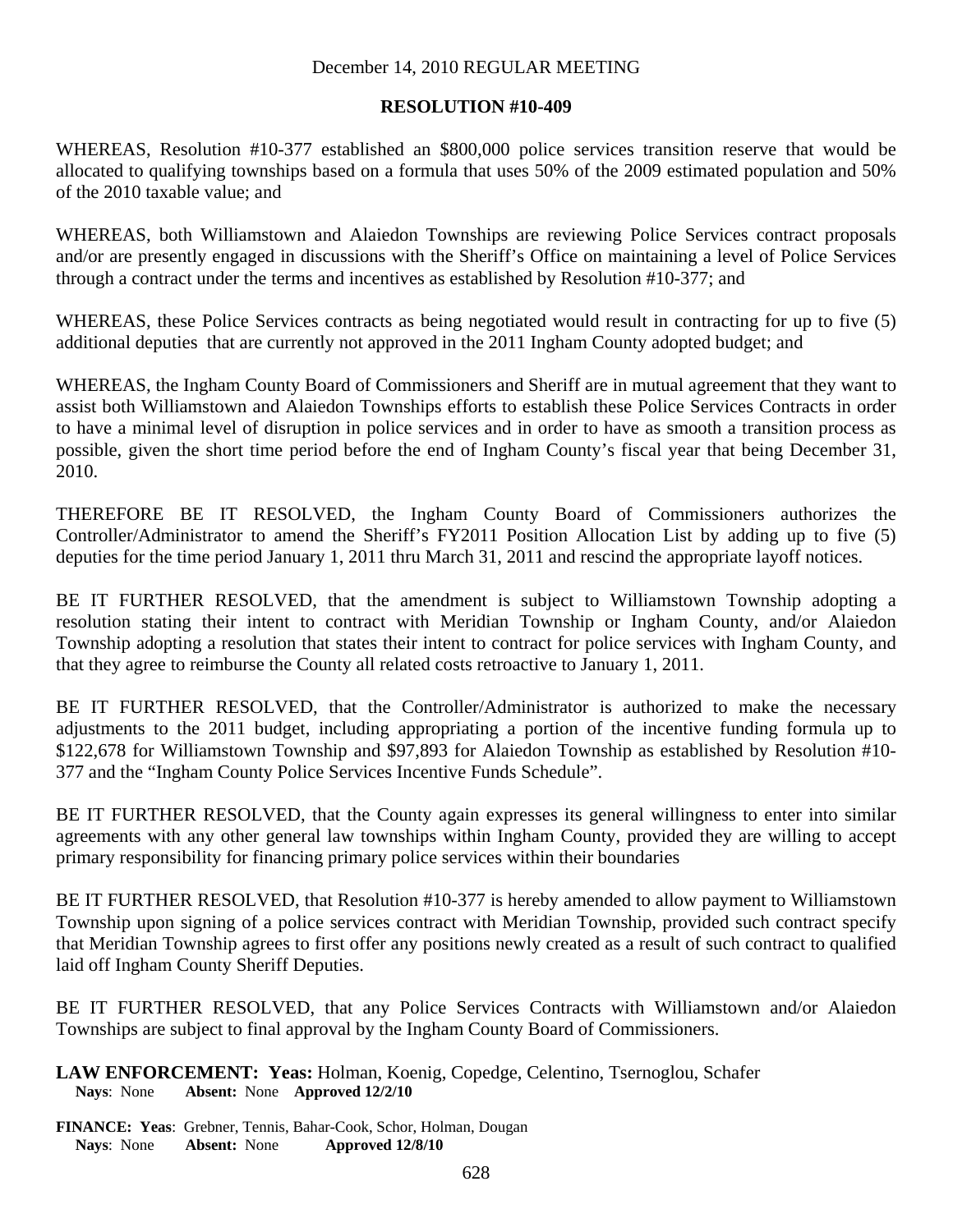# **RESOLUTION #10-409**

Moved by Commissioner Holman, supported by Commissioner Dugan to adopt the resolution.

Moved by Commissioner Grebner, supported by Commissioner Dugan to amend BE IT FURTHER RESOLVED, that the amendment is subject to Williamstown Township adopting a resolution stating their intent to contract with Meridian Township or Ingham County, and/or Alaiedon Township adopting a resolution that states their intent to contract for police services with Ingham County, and that they agree to reimburse the County all related costs retroactive to January 1, 2011.

Motion to amend BE IT FURTHER RESOLVED, that the Controller/Administrator is authorized to make the necessary adjustments to the 2011 budget, including appropriating a portion of the incentive funding formula up to \$122,678 for Williamstown Township and \$97,893 for Alaiedon Township as established by Resolution #10- 377 and the "Ingham County Police Services Incentive Funds Schedule".

Motion to amend approved on a roll call vote with Commissioner Holman, McGrain, Tennis and DeLeon voting no, all others voting yes.

Moved by Commissioner Grebner, supported by Commissioner Schor to amend BE IT FURTHER RESOLVED, that Resolution #10-377 is hereby amended to allow payment to Williamstown Township upon signing of a police services contract with Meridian Township, provided such contract specify that Meridian Township agrees to first offer any positions newly created as a result of such contract to qualified laid off Ingham County Sheriff Deputies.

Motion to amend approved on a roll call vote with Commissioner Holman and DeLeon voting no, all others voting yes.

Motion to adopt the resolution with amendments carried, with Commissioner Holman, McGrain, Nolan and DeLeon voting no, all others voting yes.

The following resolution was introduced by Commissioner Schafer:

# **RESOLUTION TO ALLOCATE FUNDS TO WILLIAMSTOWN TOWNSHIP FOR POLICE SERVICES**

# **RESOLUTION #10-**

WHEREAS, Resolution #10-377 declared the County's willingness to provide incentive funding to any township that is willing to accept primary financial responsibility for its police services; and

WHEREAS, Resolution #10-377 established an \$800,000 police services transition reserve that would be allocated to qualifying townships based on a formula that uses 50% of the 2009 estimated population and 50% of the taxable value; and

WHEREAS, Williamstown Township is one of thirteen to pass a ballot issue and will be in transition.

THEREFORE BE IT RESOLVED, that the Ingham County Board of Commissioners hereby enters into a contract with Williamston Township in the amount of \$122,678 to provide police services for Ingham County residents through Meridian Charter Township.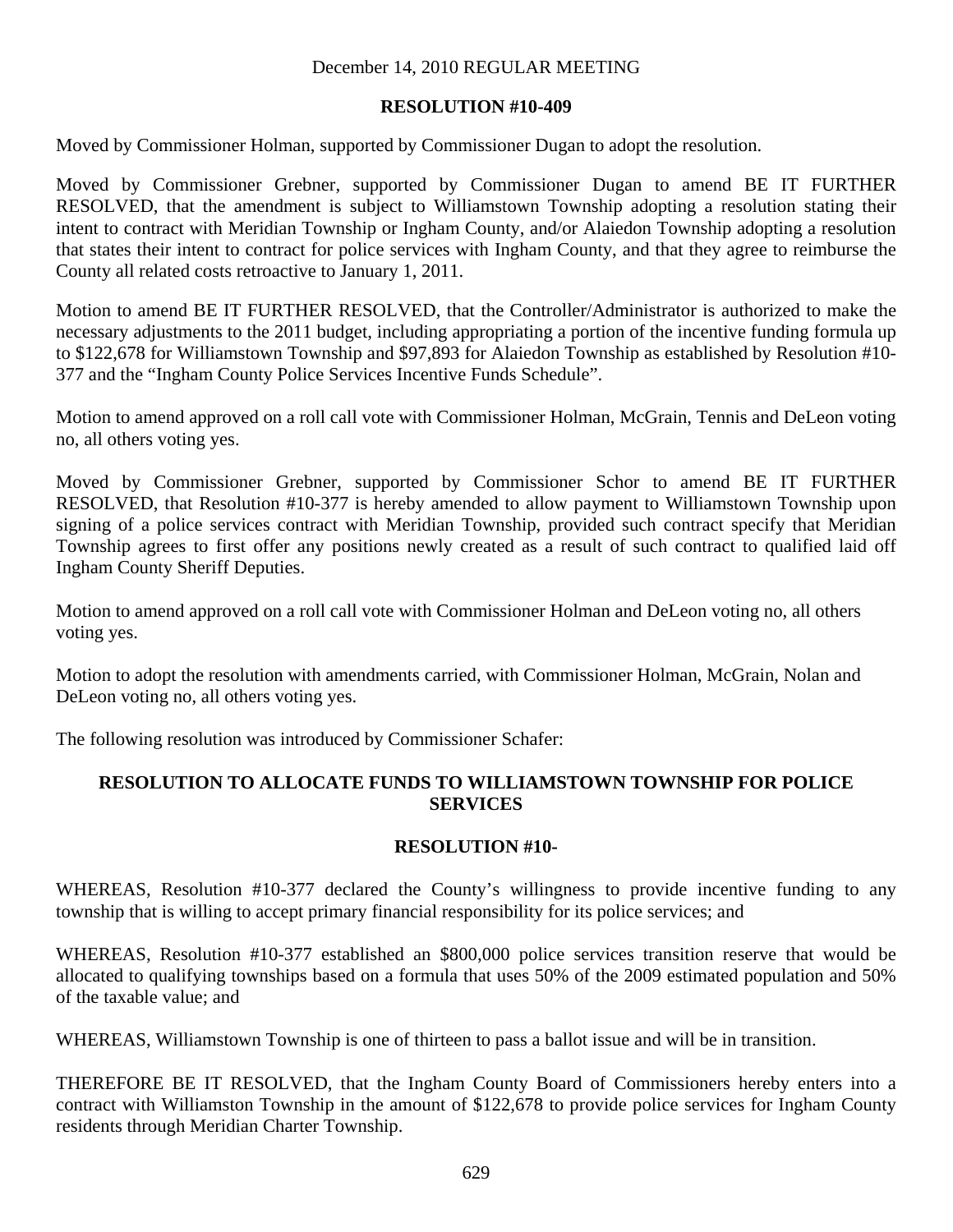# December 14, 2010 REGULAR MEETING

# **RESOLUTION #10-**

BE IT FURTHER RESOLVED, that the Board Chairperson and County Clerk are authorized to sign any contract documents consistent with this resolution after approval as to form by the County Attorney.

Commissioner Schafer withdrew this resolution.

# **SPECIAL ORDERS OF THE DAY:**

Moved by Commissioner Mc Grain, supported by Commissioner Grebner to make the following appointment to the Parks Commission; Sarah Nicholls.

# **PUBLIC COMMENT:**

None

# **COMMISSIONER ANNOUNCEMENTS:**

Commission Davis addressed the board with her reflections on what it has meant to her to be on the Board of Commissioners.

Commissioner Dugan congratulated the Dansville Education Foundation and recognized; Phyllis Kenton, alumnist of the year, and first grade teacher, Rhonda Toles as teacher of the year. Also he congratulated Holt High School senior; Macy Sump, for signing a full ride scholarship for gymnastics at West Virginia University.

Commissioner McGrain, Holman, Schafer, Bahar-Cook, Koenig, Dugan, Tsernoglou, Tennis, DeLeon and Copedge all addressed the board with heartfelt goodbyes to Commissioner Davis.

Commissioner Copedge , Bahar-Cook and Schor all congratulated Chair DeLeon on a job well done.

Chair DeLeon addressed the board in reflection of what it has meant to her to be the Board Chair.

# **CONSIDERATION AND ALLOWANCE OF CLAIMS:**

Moved by Commissioner Tennis, supported by Commissioner Schor, to approve payment of the claims submitted by the County Clerk and the Financial Services Department in the amount of \$17,071,806.01. Motion carried unanimously.

#### **ADJOURNMENT:**

There being no further business, the meeting was adjourned at 9:31 p.m.

# **DEBBIE DE LEON, CHAIRPERSON MIKE BRYANTON, INGHAM COUNTY CLERK**

Cathy M. Smith, Clerical Services Supervisor

\_\_\_\_\_\_\_\_\_\_\_\_\_\_\_\_\_\_\_\_\_\_\_\_\_\_\_\_\_\_\_\_\_\_\_\_\_\_\_ \_\_\_\_\_\_\_\_\_\_\_\_\_\_\_\_\_\_\_\_\_\_\_\_\_\_\_\_\_\_\_\_\_\_\_\_\_\_\_\_\_\_\_\_\_\_\_\_

\_\_\_\_\_\_\_\_\_\_\_\_\_\_\_\_\_\_\_\_\_\_\_\_\_\_\_\_\_\_\_\_\_\_\_\_\_\_\_\_\_\_\_\_\_\_\_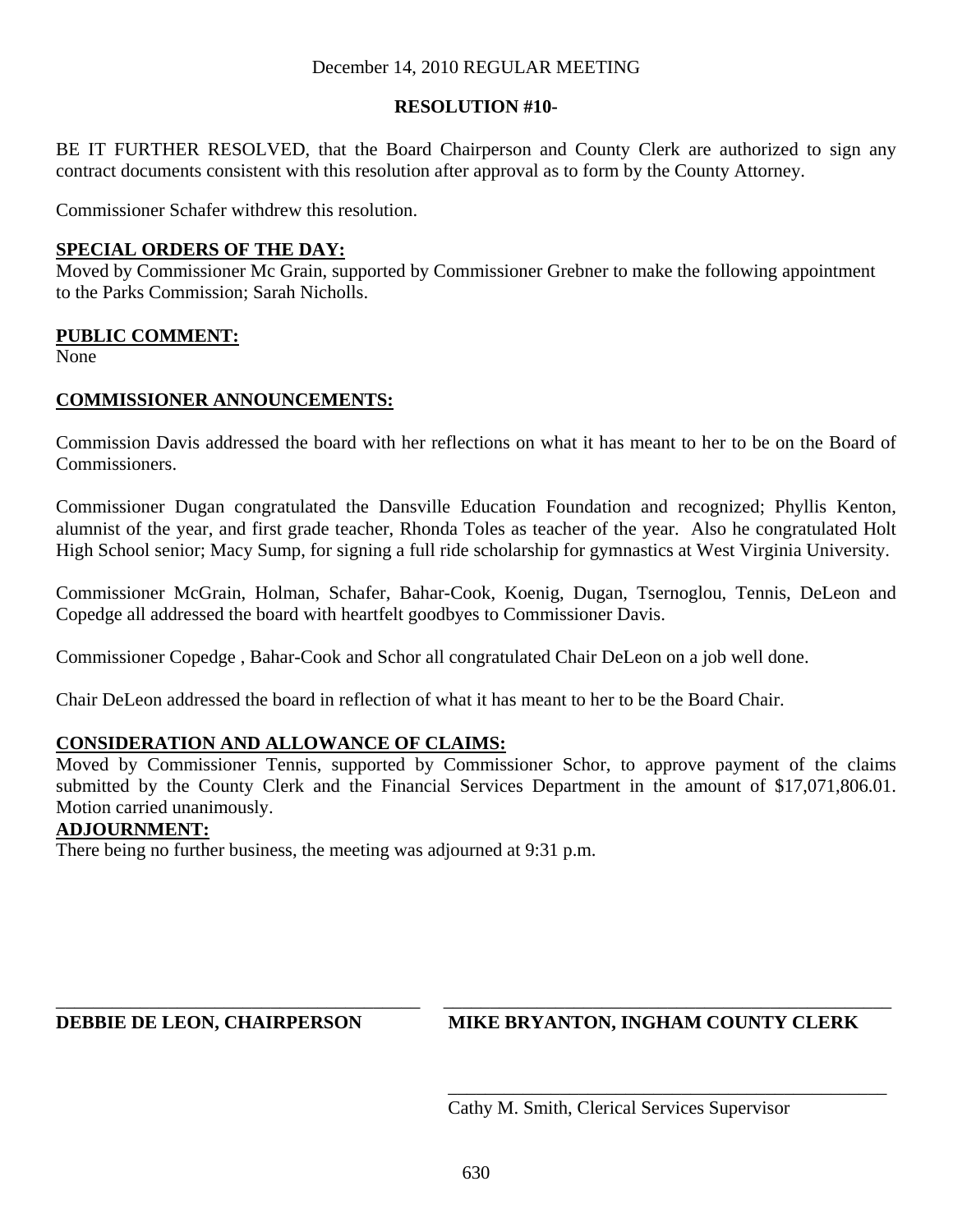#### **JANUARY 3, 2011 ORGANIZATIONAL MEETING**

Board of Commissioners Rooms - Courthouse  $Mason - 6:30 p.m.$ January 3, 2011

## **CALL TO ORDER:**

Clerk Mike Bryanton called the January 3, 2011 Organizational meeting of the Ingham County Board of Commissioners to order at 6:32 p.m. Roll was called and all Commissioners-elect were present, except Ms. Holman, Ms. Koenig and Ms. Nolan.

## **PLEDGE OF ALLEGIANCE:**

Todd Cook led the Board in the Pledge of Allegiance and a few moments of silence were observed for meditation.

Ms. Nolan arrived to the meeting at 6:37 p.m.

## **OATHS OF OFFICE:**

Clerk Bryanton issued the Oath of Office to Commissioners-elect Bahar-Cook, Celentino, Copedge, De Leon, Dougan, Dragonetti, Grebner, Holman, McGrain, Nolan, Schafer, Schor, Tennis, Tsernoglou and Vickers.

#### **LIMITED PUBLIC COMMENT:**

There were no public comments.

#### **ELECTION OF OFFICERS:**

**Chairperson:** Clerk Bryanton opened the floor for nominations to the Office of Chairperson of the Board. Moved by Commissioner De Leon, supported by Commissioner Schafer to nominate Mark Grebner. There were no other nominations. Motion to elect Commissioner Grebner to the position of Chairperson was adopted by a unanimous voice vote. Absent: Commissioners Holman and Koenig.

**Vice-Chairperson:** Chairperson Grebner opened the floor for nominations to the Office of Vice Chairperson of the Board. Moved by Commissioner Celentino, supported by Commissioner Deleon to nominate Deb Nolan. There were no other nominations. Motion to elect Commissioner Nolan to the position of Vice Chairperson was adopted by a unanimous voice vote. Absent: Holman and Koenig.

**Vice-Chairperson Pro Tem:** Chairperson Grebner opened the floor for nominations to the Office of Vice-Chairperson Pro Tem of the Board. Moved by Commissioner Schafer, supported by Commissioner Schor to nominate Commissioner Vickers. There were no other nominations. Motion to elect Commissioner Vickers to the position of Vice-Chairperson Pro Tem was adopted by a unanimous voice vote. Absent: Commissioners Holman and Koenig.

#### **SPECIAL ORDERS OF THE DAY:**

**Standing Committee Appointments:** Chairperson Grebner recommended the following Commissioner appointments to standing committees: (first person named is chair, second named is Vice-Chair.)

County Services: Commissioners De Leon, Copedge, Celentino, Schor, Vickers, and Dragonetti

Finance: Commissioners Schor, Tsernoglou, Nolan, Bahar-Cook, McGrain and Dougan

Human Services: Tennis, McGrain, Koenig, Nolan, Vickers and Dougan

Judiciary: Commissioners Bahar-Cook, Koenig, Holman, Tennis, Tsernoglou, and Schafer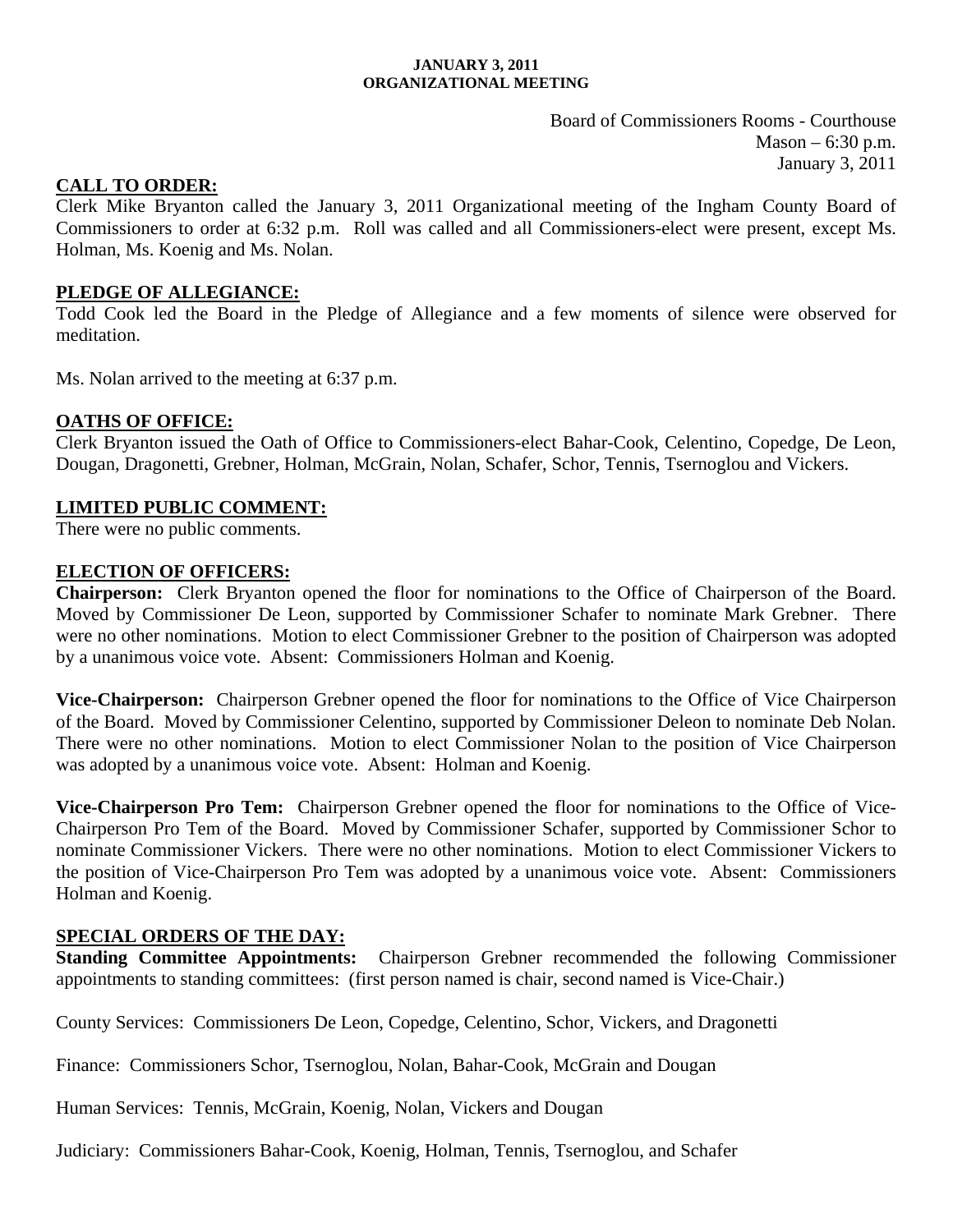#### **JANUARY 3, 2011 ORGANIZATIONAL MEETING**

Law Enforcement: Commissioners Celentino, Holman, De Leon, Copedge, Schafer

Moved by Commissioner Vickers, supported by Commissioner Bahar-Cook to adopt the Standing Committee Appointments. Motion to adopt the Standing Committee Appointments was adopted by a unanimous voice vote. Absent: Commissioners Holman and Koenig.

**Other Appointments:** Chairperson Grebner recommended the following Commissioner and staff appointments to various agency boards and commissions:

| Capital Area Michigan (WORKS) Board                    | Dale Copedge, Debbie De Leon, Victor Celentino  |
|--------------------------------------------------------|-------------------------------------------------|
| Capital Area Regional Transportation Study Committee   | Jared Cypher, Dianne Holman (alternate)         |
| Capital Area Transportation Authority Board            | <b>Mark Grebner</b>                             |
| Capital Region Airport Authority Liaison               | Debbie De Leon                                  |
| <b>Community Coalition for Youth</b>                   | Deb Nolan                                       |
| <b>Community Corrections Advisory Board</b>            | Carol Koenig                                    |
| <b>Community Health Center Board</b>                   | <b>Todd Tennis</b>                              |
| <b>Community Services Administration</b>               | Eric Schertzing, Carol Koenig                   |
| <b>Convention Visitors Bureau</b>                      | Debbie De Leon                                  |
| Drainage Board                                         | Mark Grebner- Board Chair, Andy Schor – Finance |
|                                                        | Chair                                           |
| <b>Equal Opportunity Committee</b>                     | Carol Koenig, Dale Copedge (alternate)          |
| Fair Board                                             | Carol Koenig                                    |
| <b>Ingham County Chapter, MI Townships Association</b> | Don Vickers, Randy Schafer                      |
| <b>Ingham Family Center Advisory Board</b>             | Carol Keonig                                    |
| Ingham Regional Medical Center Board of Directors      | <b>Charles Steinberg</b>                        |
| <b>Land Bank</b>                                       | Brian McGrain                                   |
| Lansing Area Safety Council                            | Don Vickers                                     |
| <b>Local Emergency Planning Committee</b>              | <b>Randy Schafer</b>                            |
| Lansing Economic Area Partnership Board                | Mary Lannoye                                    |
| Michigan Association of Local Public Health Board      | Todd Tennis, Dean Sienko                        |
| <b>Mason Local Development Finance Authority</b>       | Don Vickers                                     |
| Mid South Substance Abuse Commission                   | Debbie De Leon, Dale Copedge                    |
| Parks Board                                            | Penelope Tsernoglou                             |
| Power of We Consortium                                 | <b>Todd Tennis</b>                              |
| Tri-County Aging Consortium                            | Andy Schor, Rebecca Bahar-Cook, Steve Dougan    |
| <b>Tri-County Regional Planning Commission</b>         | Dianne Holman, Brian McGrain                    |
| Tri-County Regional Planning Growth Study Committee    | <b>Brian McGrain</b>                            |
| <b>Youth Commission</b>                                | <b>Todd Tennis</b>                              |
|                                                        |                                                 |

Moved by Commissioner Schafer, supported by Commissioner Vickers to confirm the appointments. Motion carried unanimously. Absent: Commissioners Holman and Koenig

Commissioner Koenig arrived at 6:46 p.m.

# **PUBLIC COMMENT:**

There was no public comment.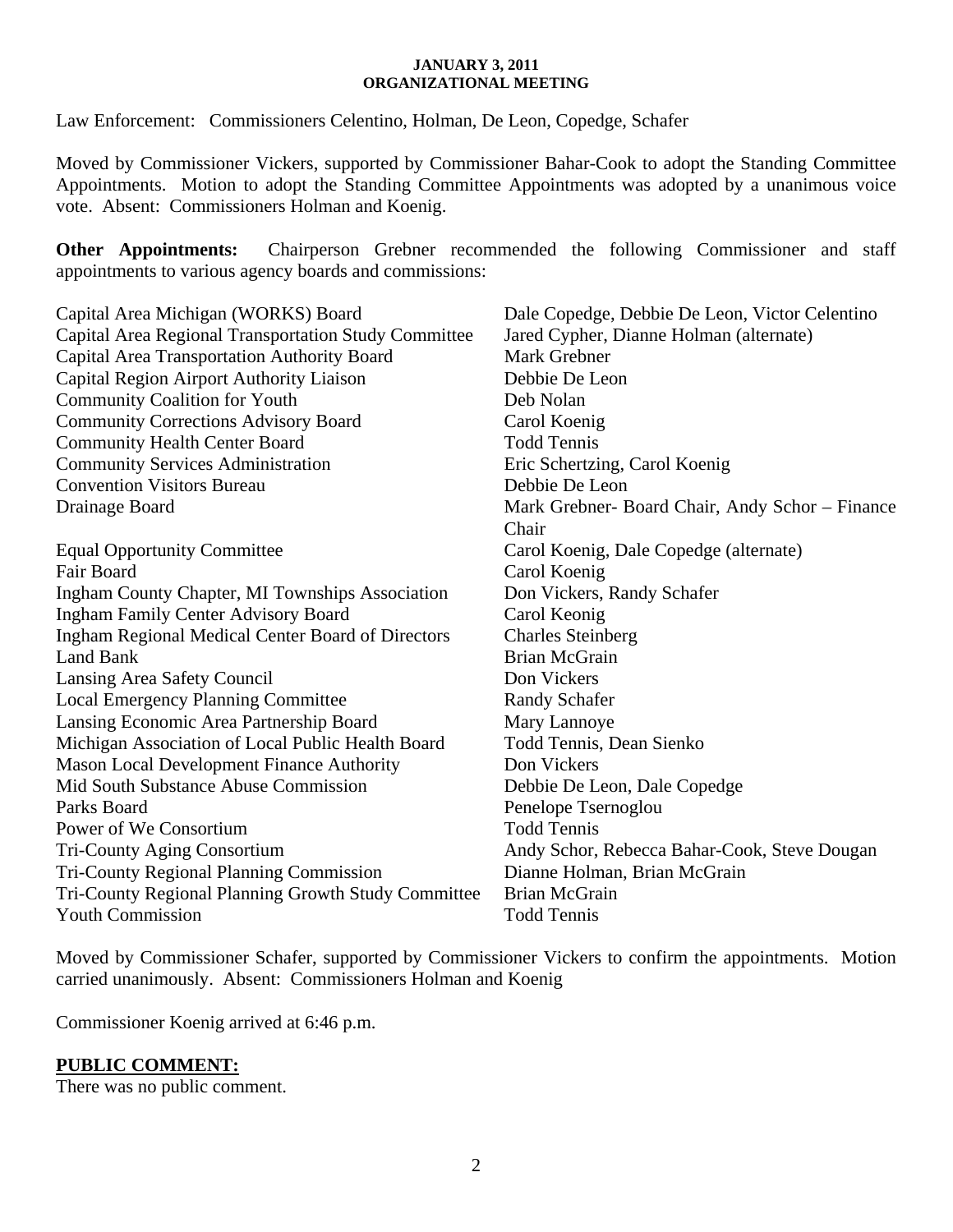#### **JANUARY 3, 2011 ORGANIZATIONAL MEETING**

## **COMMISSIONER ANNOUNCEMENTS:**

Commissioner Bahar-Cook welcomed her family members.

Commissioner Vickers welcomed his family members.

Commissioner Dragonetti welcomed his family members, and read a letter to the Board expressing his thoughts on the Board.

Chair person Grebner thanked the Board for their confidence.

## **ADJOURNMENT:**

There being no further business, the meeting was adjourned at 7:03 p.m.

**MARK GREBNER, CHAIRPERSON MIKE BRYANTON, INGHAM** 

**COUNTY CLERK** 

Janie Lee, Chief Deputy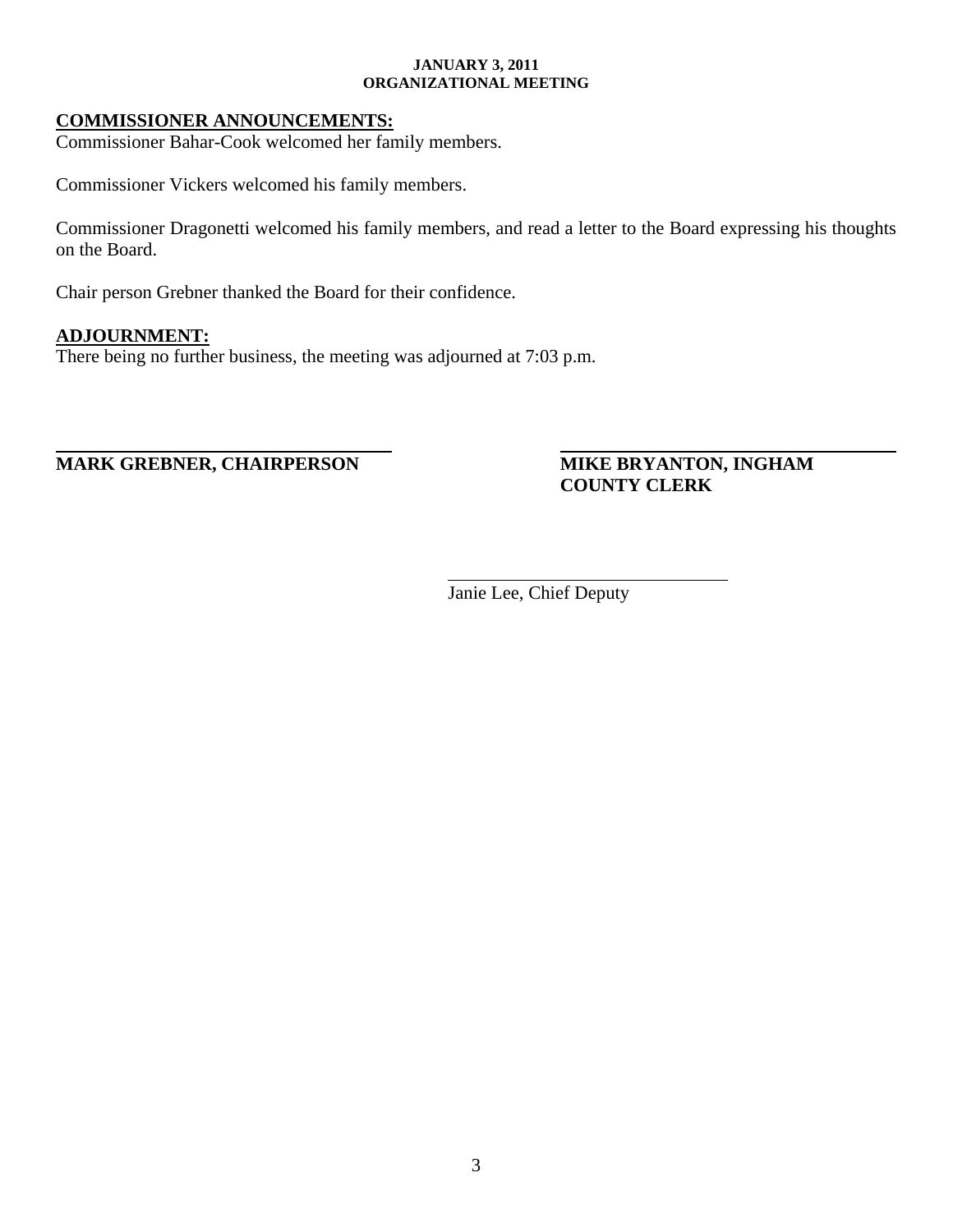# **VAN BUREN COUNTY BOARD OF COMMISSIONERS**

RESOLUTION **E** MOTION **E REPORT OF ADMINISTRATIVE AFFAIRS COMMITTEE** 

#### HONORABLE BOARD OF COMMISSIONERS:

- WHEREAS, Act 345 of 1990 established the statewide Michigan Remonumentation Program, to be funded by fees collected at the Register of Deeds Office in each county and sent to a dedicated account at the State, to be administered by the counties, but distributed by annual grants from the State of Michigan, and;
- WHEREAS, Act 346 of 1990 established the funding mechanism for those grants, and;
- WHEREAS, the Headlee Amendment to the Constitution of the State of Michigan prohibits state government and its agencies from imposing new mandated programs on counties and municipalities unless those mandates are fully funded, and;
- WHEREAS, the Headlee Amendment also prohibits state agencies from reducing the state financed proportion of necessary costs for existing activities or services mandated by the state, and;
- WHEREAS, the Office of Land Survey and Remonumentation within the Department of Energy, Labor & Economic Growth has issued information Memorandum No. 16 dated November 18, 2010 which purports to drastically reduce the reimbursable cost items, and drastically limit each county's ability to properly fulfill the basic goals of the Remonumentation Program, and;
- WHEREAS, many of the provisions of Memorandum No. 16 are in direct violation of the Headlee Amendment, and;
- WHEREAS, there are far too many onerous provisions within Memorandum No. 16 to fully itemize within a single resolution;
- NOW, THEREFORE BE IT RESOLVED, that the Van Buren County Board of Commissioners demands that Memorandum No. 16 be immediately withdrawn in its entirety so that the grant process for 2011 may proceed without unconstitutional restriction, and that any future program revisions be developed in cooperation and collaboration with the counties.

Signed: t£—

Date: December 14, 2010

FOR CLERK'S USE ONLY

 $M$ OTION BY:  $H$ Anson SECONDED BY: EROMANN

CARRIED**\**@

AGENDA ITEM #

 $A56 / 12 - 14 - 2010$ 

NOT CARRIED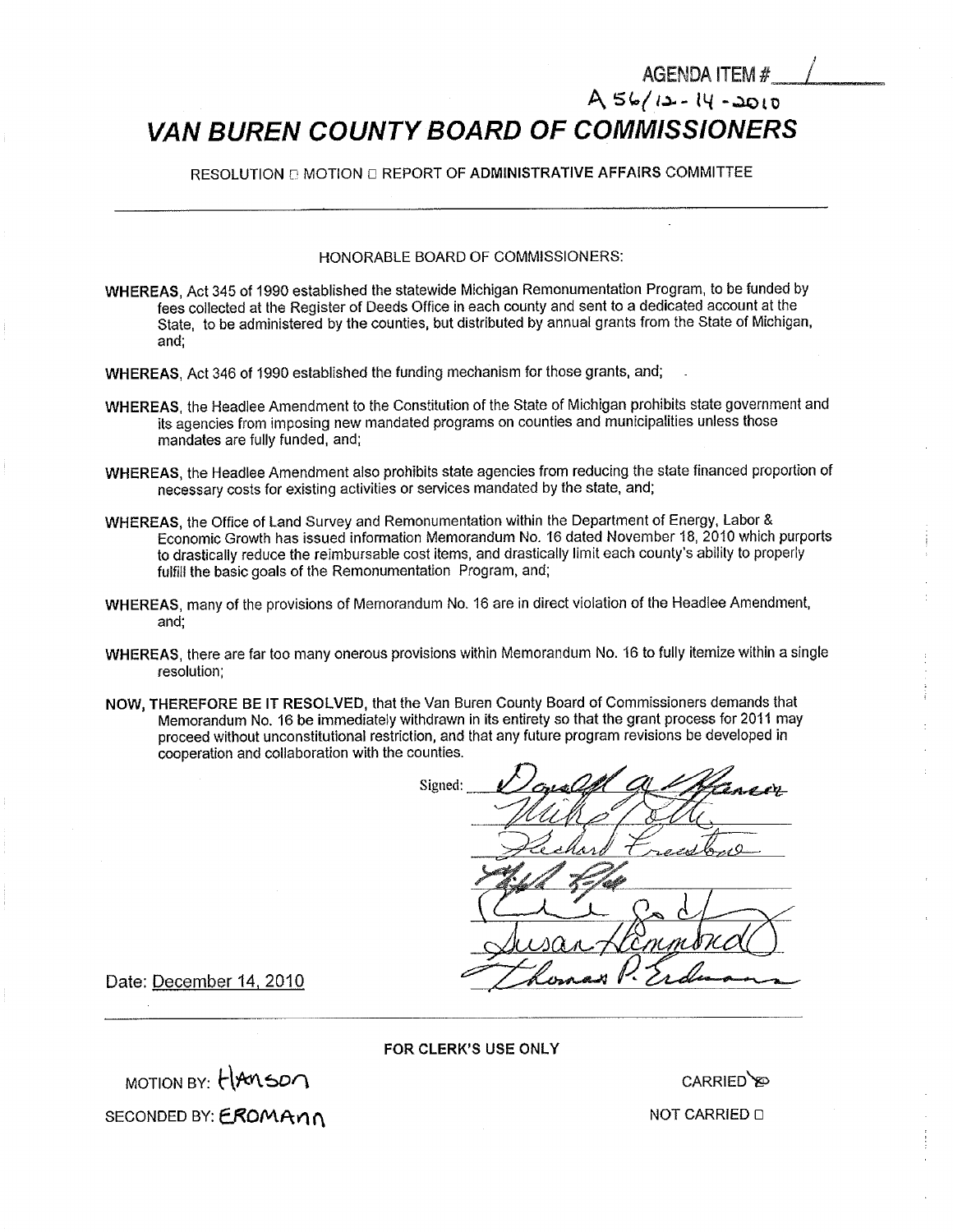AGENDA ITEM #

#### DECEMBER.22,2010

#### RESCIND MEMORANDUM NO. <sup>16</sup> FOR REMONUMENTATION

#### RESOLUTION

WHEREAS, Act 345 of 1990 established the statewide Michigan Remonumentation Program, to be administered by the counties, but funded by annual grants from the State of Michigan; and

WHEREAS, Act 346 of 1990 established the funding mechanism for those grants; and

WHEREAS, the Headlee Amendment to the Constitution of the State of Michigan prohibits state government and its agencies from imposing new mandated programs on the counties and municipalities unless those mandates are fully funded; and

WHEREAS, the Headlee Amendment also prohibits state agencies from reducing the state financed proportion of necessary costs for existing activities or services mandated by the state; and

WHEREAS, since 1993, the State of Michigan has fully funded the necessary costs for the Remonumentation Program for many counties, and shared costs with other counties based on voluntary local contributions; and

WHEREAS, many counties have developed a long and productive partnership with the state based on those voluntary contributions and the associated Category III grant funds, significantly accelerating program completion; and

WHEREAS, the Office of Land Survey and Remonumentation within the Department of Energy, Labor & Economic Growth as issued Information Memorandum No. 16, dated November 18, 2010 which purports to drastically change the funding formula, drastically reduce the reimbursable cost items, and drastically limit each county's ability to properly fulfill the basic goals of the Remonumentation Program; and

WHEREAS, many of the provisions of Memorandum No. <sup>16</sup> are in direct violation of the Headlee Amendment; and

WHEREAS, there are far too many onerous provisions within Memorandum No. <sup>16</sup> to fully itemize within a single resolution,

NOW THEREFORE BE IT RESOLVED that the Charlevoix County Board of Commissioners demands that Memorandum No. 16 be immediately withdrawn in its entirely so that the grant process for 2011 may proceed without unconstitutional restrictions, and that any future program revisions be developed in cooperation and collaboration with the counties.

Submitted by:

JOEL EVANS

Supported by:

CHRIS CHRISTENSEN

 $10^{-171}$ <br>33d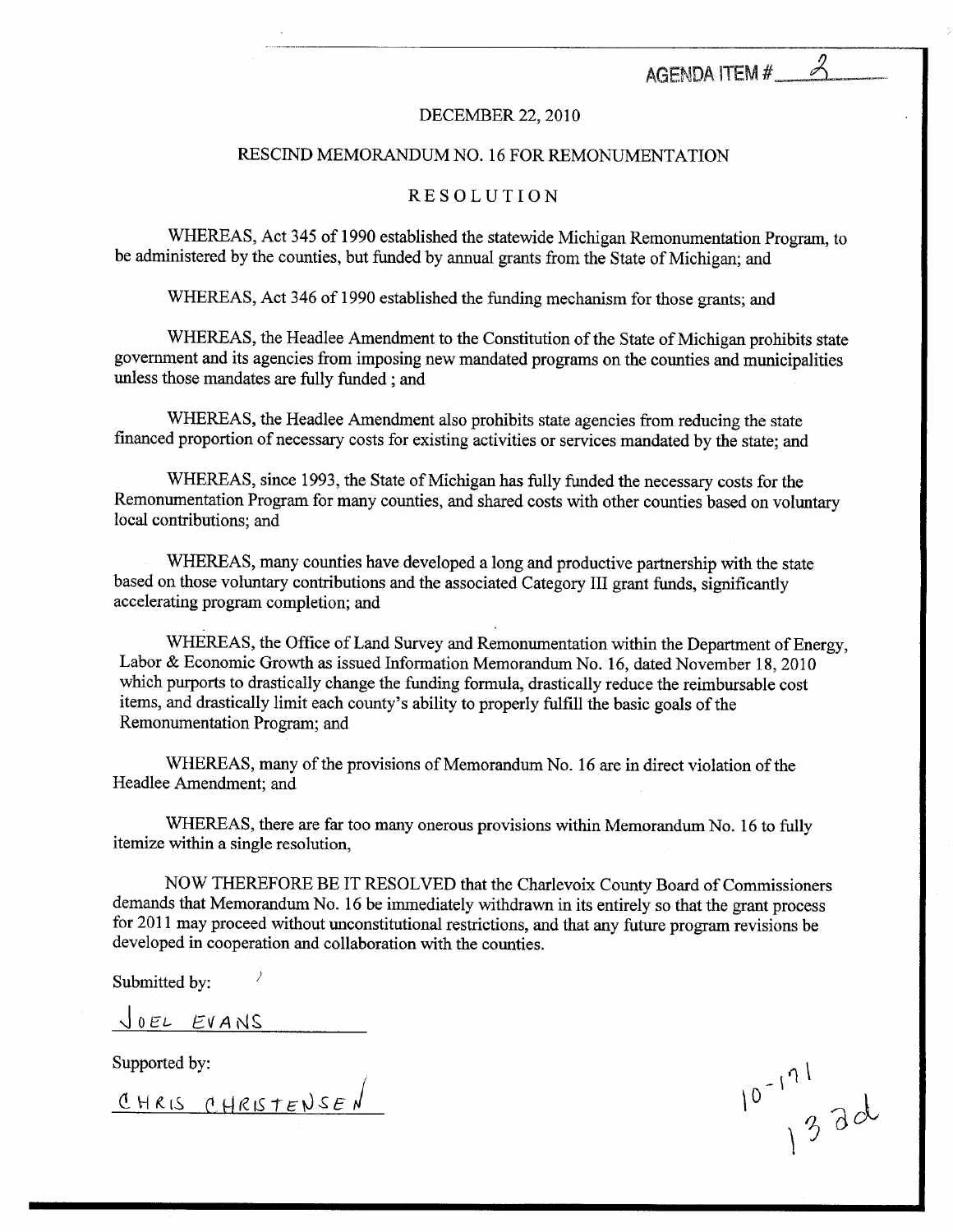PIECEIVED



AGENDA ITEM #.

STATE OF MICHIGAN JENNIFER M. GRANHOLM DEPARTMENT OF HUMAN SERVICES **in the symbol of the service** ismael ahmed GOVERNOR DIRECTOR **LANSING DIRECTOR** 

December 20, 2010

Debbie De Leon, Chairperson Ingham County Board of Commissioners Box 319 Mason, Michigan 48854

Dear Commissioner De Leon:

Your 2010-11 annual plan and budget for Child Care Fund expenditures is approved for state reimbursement in the amount of \$9,004,473.00. This amount is 50% of your county's gross annual plan and budget which is \$18,008,946.00.

Act 87, P.A. 1978 prohibits the state from reimbursing county Child Care Fund expenditures which exceed a county's approved budget. Child Care Fund policy prohibits reimbursement of capital, rental, lease and certain equipment and repair costs. To be eligible for reimbursement if your expenditures exceed your original approved budget of \$18,008,946.00, it will be necessary to submit a new/approved budget no later than September 1, 2011, with the three required signatures. Failure to comply with this requirement will result in state reimbursement being limited to the prior authorized budget.

Reimbursement for In-Home Care and Basic Grant will only be made up to the amount approved for individual service components. Each countv is responsible for monitoring their expenditures and notifying this office of changes, adjustments or increases to assure reimbursement. Failure to comply with these requirements (which are detailed in the Annual Plan and Budget Guidelines) will result in forfeiture of entitlement to state reimbursement.

The following In-Home Care components are authorized:

| Title                                | <b>Administrative Unit</b> | <b>Gross Expenditures</b> |
|--------------------------------------|----------------------------|---------------------------|
| <b>Community Programs</b>            | Court                      | 273,710.00<br>S.          |
| Day Treatment Program                | Court                      | \$2,068,440.00            |
| <b>IMPACT</b>                        | Court                      | \$1,225,744.00            |
| <b>Evening Reporting</b>             | Court                      | 506,393.00                |
| Aftercare/Truancy                    | Court                      | 766,786.00                |
| <b>MSU Adolescent Project</b>        | Court                      | 163,449.00                |
| Juvenile Assessment Center           | Court                      | 252,266.00                |
| Intensive Neglect and Family Support | Court                      | \$1,201,755.00            |
| In-Home Detention                    | Court                      | 306,182.00                |
| <b>Intensive Probation Services</b>  | Court                      | 819,442.00                |
| Sexual Offender Program              | Court                      | 285,532.00                |
| In Home Psychological Services 2011  | <b>DHS</b>                 | 62,007.00                 |
| DHS IMPACT 2011                      | DHS                        | 353,396.00                |

The following Basic Grant components are authorized:

| Title | <b>Administrative Unit</b> | <b>Gross Expenditures</b> |
|-------|----------------------------|---------------------------|
| N/A   |                            |                           |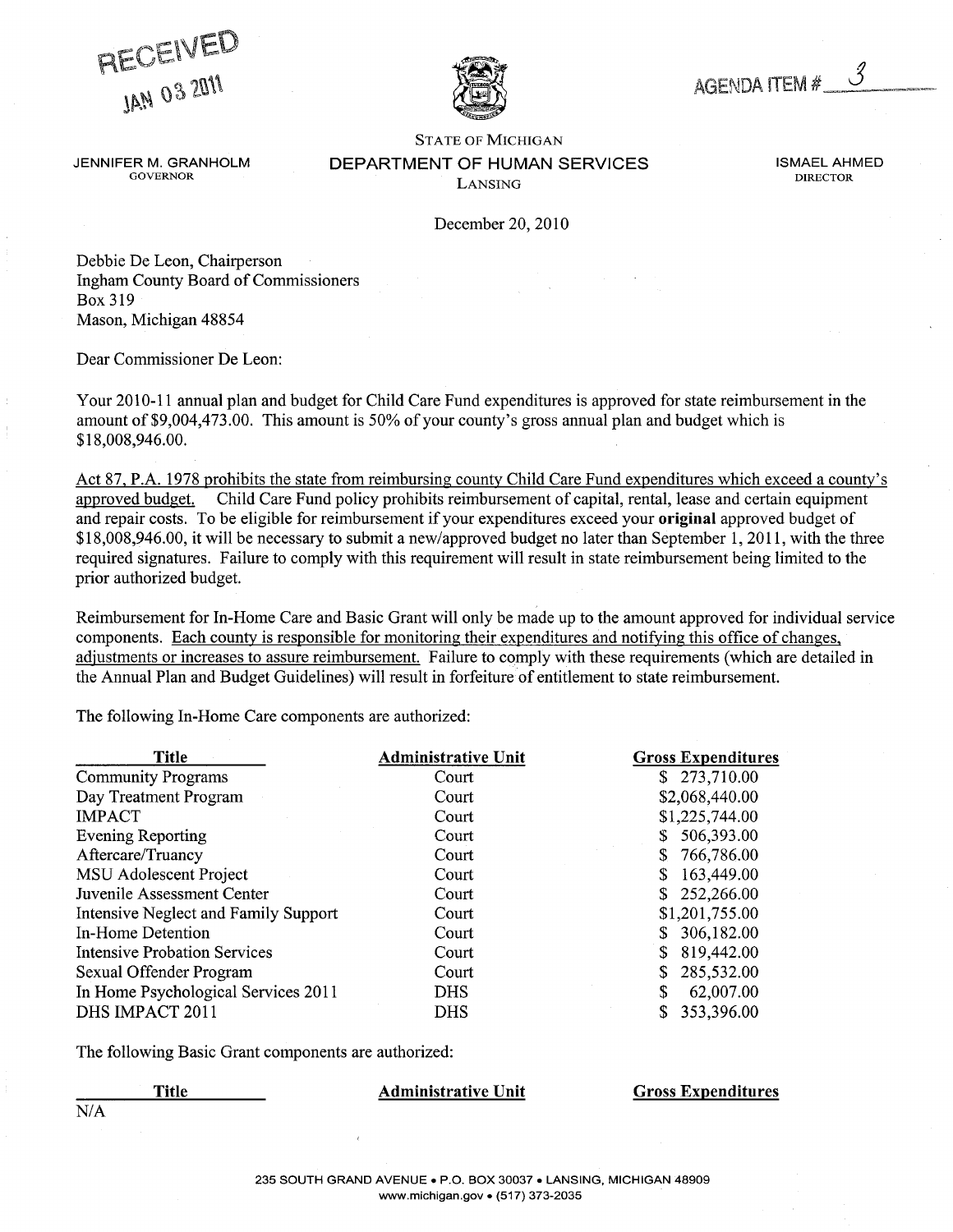Debbie De Leon, Chairperson Date Page 2

In order to assure full annual reimbursement for costs of approved Basic Grant and In-Home Care Services, it will be necessary to report all expenditures and/or costs incurred for the month of September, and any prior months within the fiscal year, on the September report. In-Home Care  $\&$  Basic Grant expenditures are not to be carried to fiscal year 2011 or they will be charged against the new fiscal year amount approved for reimbursement.

Act 87, P.A. 1978, also restricts reimbursement for In-Home Care to programs that are alternatives to out-ofhome institutional or foster care. Basic Grant expenditures must meet established qualifying criteria.

Child Care Fund policies, including expenditure classification, reporting requirements, and In-Home Care and Basic Grant program requirements are contained in the Child Care Fund Handbook and the Annual Plan and Budget Guidelines. Copies of each are available upon request.

It is important that you fully understand the policies and requirements and that you remain in full compliance. County expenditures that do not meet classification definitions or program requirements are not eligible for state reimbursement. If upon review or audit it is found non-reimbursable payments were made, repayment shall be required.

The Agency acknowledges the county's written confirmation to follow its formal contract approval process as specified in the amended Annual Plan and Budget Guidelines. The Agency neither assumes the authority to approve county contracts nor opens itself to liability arising from them. All contract documents must be kept on file in the county and be made available at the time of fiscal audit.

Any claim for state monies from the Child Care Fund to cover expenditures incurred between October 1, 2010 and September 30, 2011, will signify your acceptance of the terms of this approval letter.

If you have any questions or concerns regarding this letter, please contact me at (517) 241-7521.

Sincerely,

Mary Mell

Mary Mehren, Director Federal Compliance Division

cc: The Honorable Richard Garcia, Family Court Judge, Ingham County SuAlyn Holbrook, Acting Director, Ingham County DHS Keith Schafer, Child Care Fund/Chargeback Unit Melinda Fandel, Child Care Fund Specialist Child Care Fund File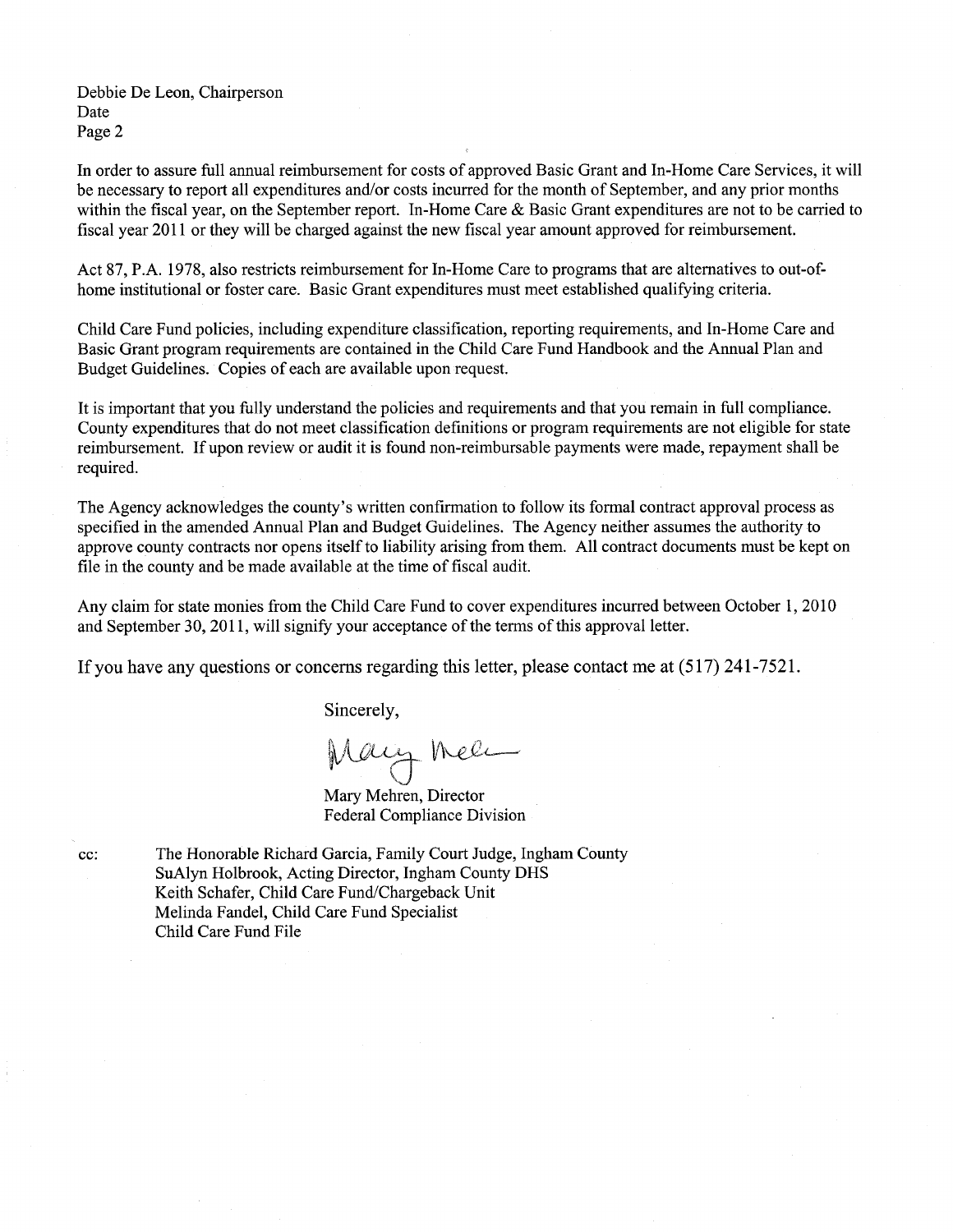AGENDA ITEM #

# **CHARTER TOWNSHIP OF LANSING**

3209 W. MICHIGAN AVENUE LANSING, MICHIGAN 48917

RECEIVED **JAN 05 2011** 

January 4, 2011

## NOTICE OF INTENT TO PLAN

TO: Ingham County Board of Commissioners P.O.B. 319 Mason, MI 48854

#### FROM: Charter Township of Lansing Planning Commission 3209 West Michigan Avenue Lansing, Michigan 48917

Dear Commissioners:

Pursuant to the Michigan Planning Enabling Act, P.A. 33 of 2008 Section 35, the Charter Township of Lansing Planning Commission wishes to inform you of its intent to adopt a subplan for a specific part of the Township commonly known as the "General Motors Redevelopment Area". This area or district consists of approximateiy 180 acres of vacant land once used for automobile manufacturing. Planning will also address properties in the immediate vicinity of the district.

In the next several months, we will submit a copy of the draft subplan to you for comment. Please note that unless otherwise expressly requested, you will n\_ot receive any hard copies of proposed or final subplans: drafts will be made available on our website and by email. In the meantime, we invite your comments and participation in related workshops, forums, and public hearings.

Please direct comments and inquiries to me at 3209 West Michigan Avenue, Lansing, Ml 48917, email mbrinkley@lansinqtownship.org, or call 517-485-4063.

Matt Brinkley Senior Planner Charter Township of Lansing

Supervisor/Assessor 485-2272

Clerk/Planning & Zoning 485-4063

Building Inspector/Code Compliance 485-3510

Fire Department 485-5443

Police Department 485-1700

Treasurer 485-7115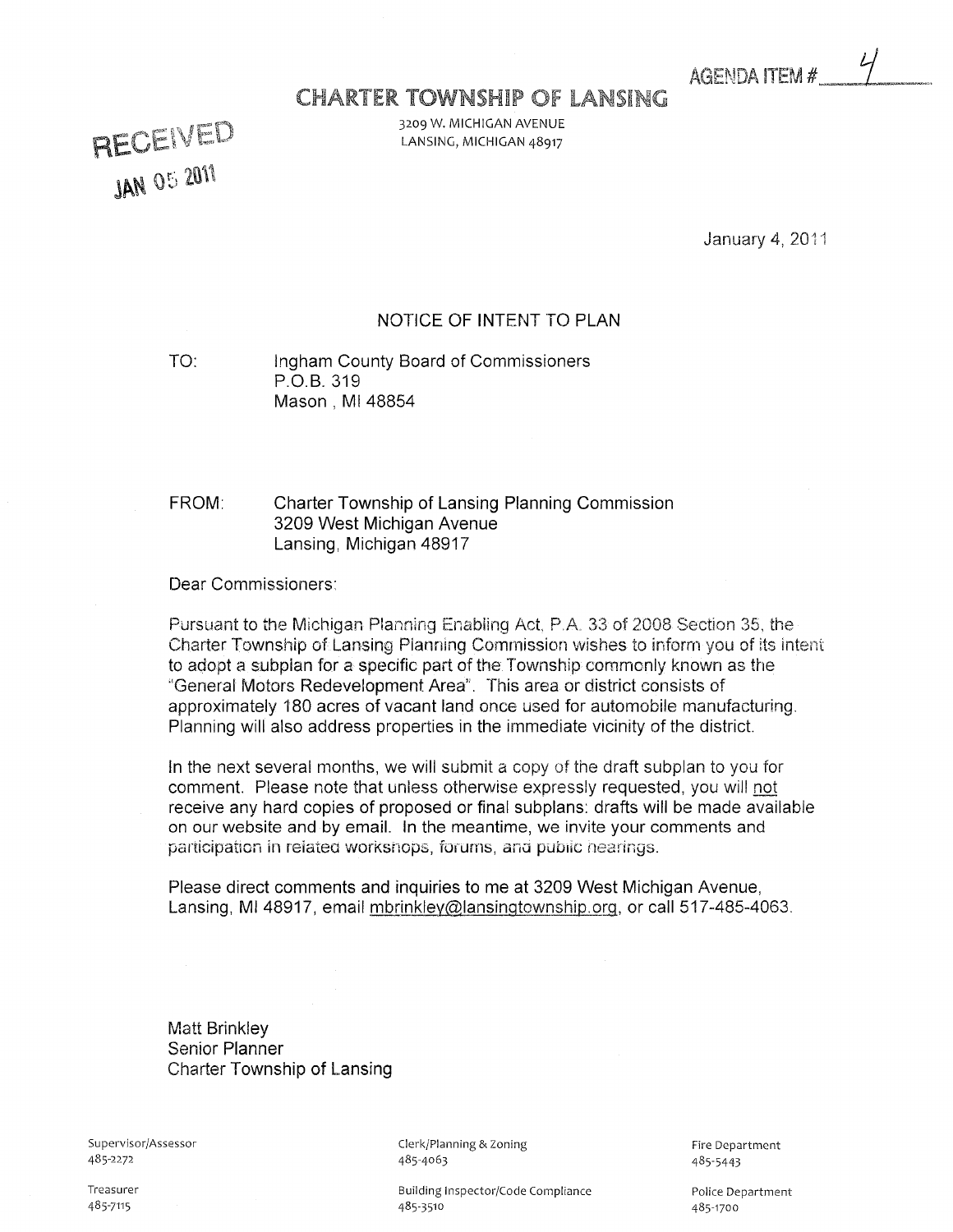# CITY OF EAST LANSING

The Home of Michigan State University

December 13,2010

Debbie De Leon Chairperson Ingham County Board of Commissioners Ingham County P.O. Box 319 Mason, MI 48854

#### RE: City of East Lansing Non-Motorized Transportation Plan

Dear Ms. De Leon:

410 Abbot Road East Lansing, MI 48823

(517)337-1731 Fax (517) 337-1559 www.cityofeastlansing.com The City of East Lansing has recently completed a draft non-motorized transportation plan, a sub-plan to the Comprehensive Plan. Pursuant to the Michigan Planning Enabling Act 33 of 2008, we are forwarding copies of the plan to our surrounding jurisdictions for review and comment.

disk copy of the draft plan is enclosed. Please share the draft plan with your Boards and Commissions. The draft plan can also be viewed on the City's web page at www.cityofeastlansing.com.

In accordance with the requirements of the Act, we ask that you submit any comments back to us and to the Clinton County Planning Commission within 63 days, or no later than February 25, 2011.

Should you have any questions or require other information regarding the draft plan, please contact me by phone at (517) 319-6941 or by e-mail at dschmitt@cityofeastlansing.com. Thank you for your interest and attention to this matter. We look forward to receiving your comments.

Sincerely,

CITY OF EAST LANSING Ley C. Schmitt

Darcy C. Schmitt Planning and Zoning Administrator RECEIVED

**DEC 15 2010** 

AGENDA ITEM  $#$  5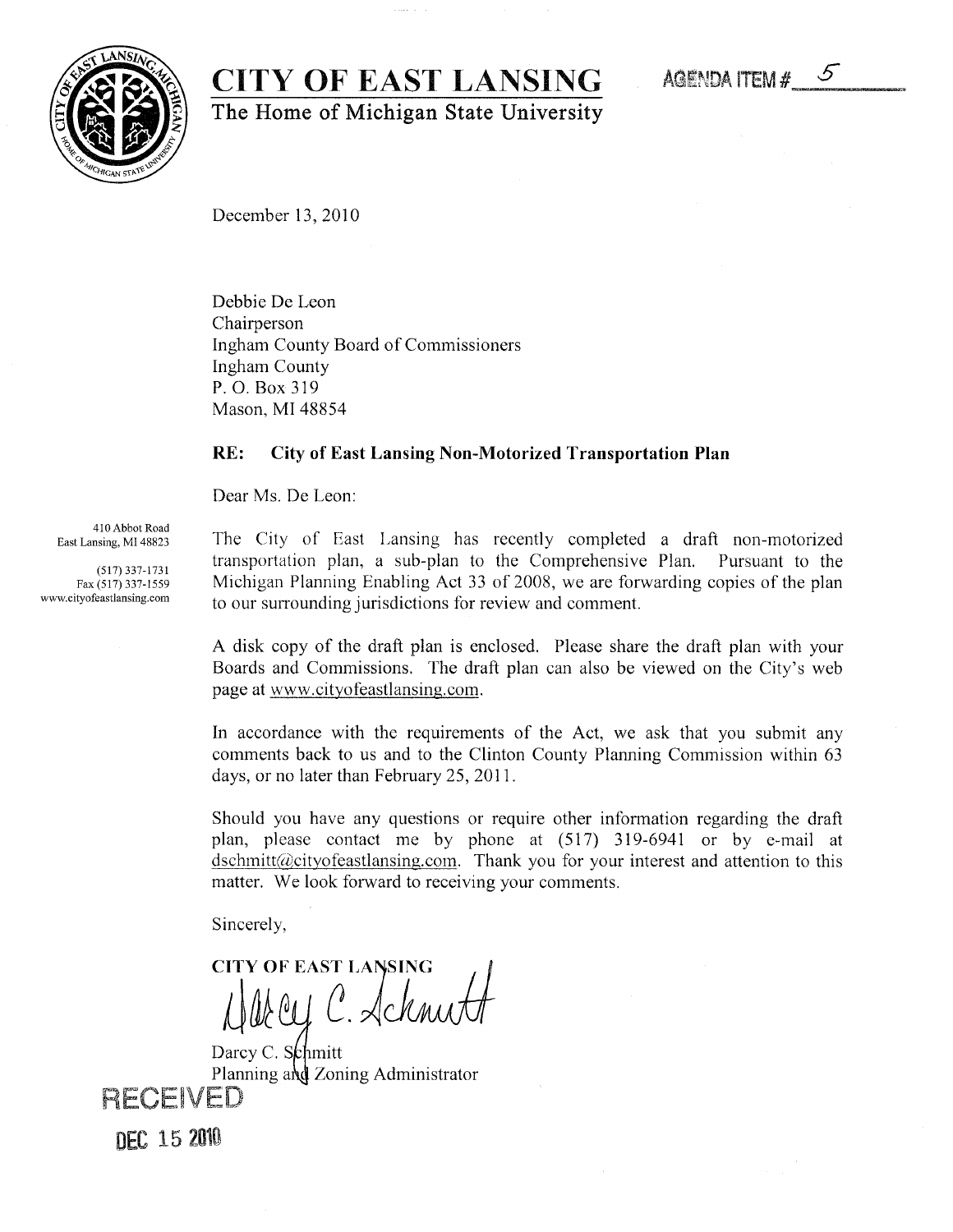#### INGHAM COUNTY BOARD OF COMMISSIONERS

## **RESOLUTION RECOGNIZING "BLACK HISTORY/CULTURAL DIVERSITY MONTH" IN INGHAM COUNTY**

#### **RESOLUTION #11-**

WHEREAS, each February "National African American History Month" also known as "Black History Month", is observed to celebrate and honor the many achievements and contributions made by African Americans to our economic, cultural, spiritual, and political development; and

WHEREAS, in 1915, Dr. Carter Godwin Woodson founded the Association for the Study of Negro Life and History and through that Association, he began pressing for the establishment of Negro History Week as a way to bring national attention to the accomplishments of African Americans; and

WHEREAS, Dr. Woodson's dream became a reality in 1926, he chose the second week of February for the observance because of its proximity to the birthdays of Abraham Lincoln and Frederick Douglass, two individuals whom Dr. Woodson felt had dramatically affected the lives of African Americans; and

WHEREAS, in the early 1970's the event was called Black History Week, and in 1976, the Association succeeded in expanding the observance, which then became Black History Month; and

WHEREAS, the United States is a diverse nation comprised of citizens from various ethnic groups and cultures; and

WHEREAS, it is important to promote a greater awareness of the history and culture of all ethnic groups across our country.

THEREFORE BE IT RESOLVED, that the Ingham County Board of Commissioners hereby recognizes the month of February, 2011 as "Black History/Cultural Diversity Month" in Ingham County.

**COUNTY SERVICES: Yeas:** De Leon, Copedge, Celentino, Schor, Vickers, Dragonetti  **Nays:** None **Absent**: None **Approved 1/18/11**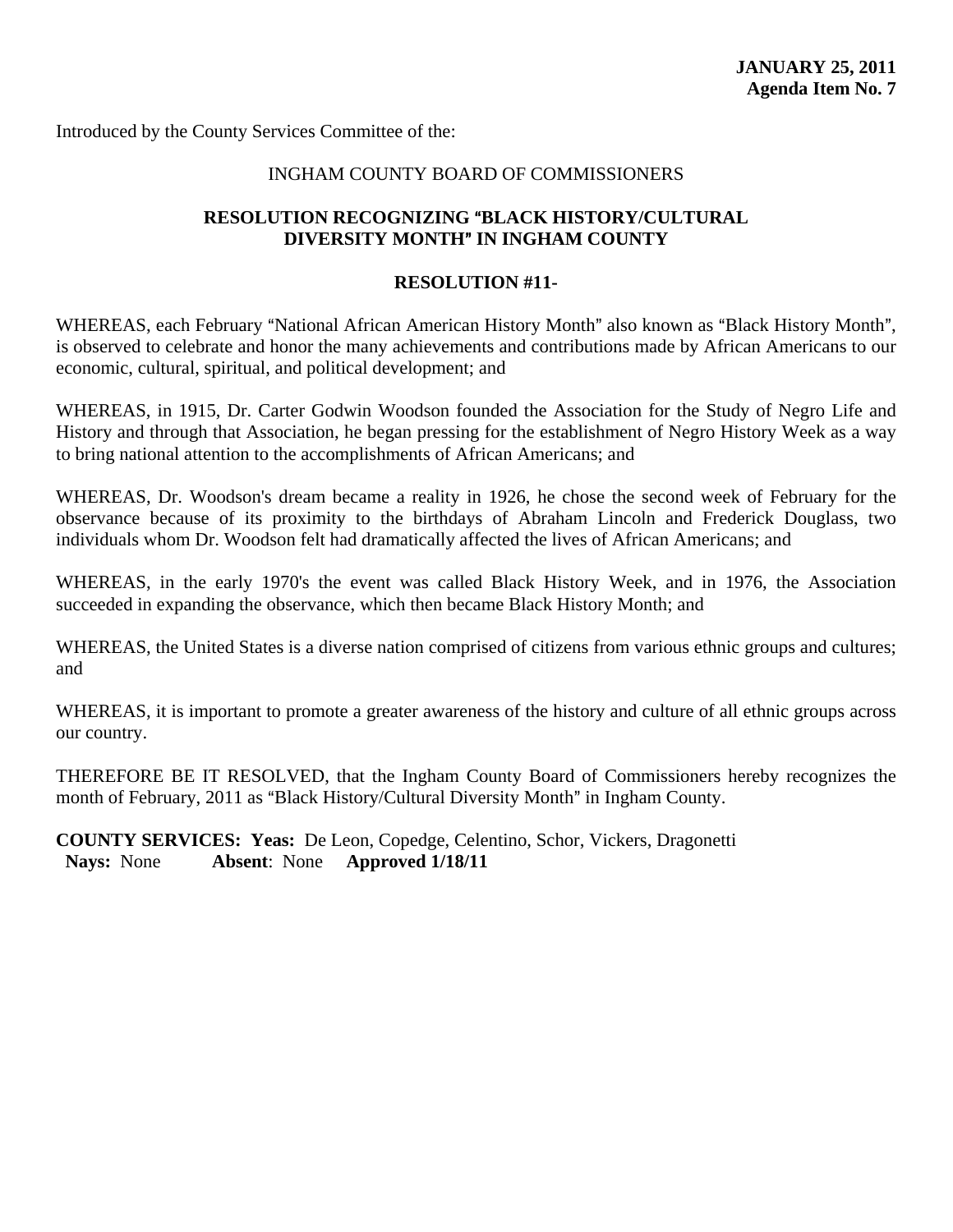## INGHAM COUNTY BOARD OF COMMISSIONERS

#### **RESOLUTION HONORING MICHAEL MCDONALD**

#### **RESOLUTION #11-**

WHEREAS, since his appointment to the Parks & Recreation Commission in March of 1999 Michael McDonald has shown a remarkable level of leadership and devotion to the idea of community involvement by actively seeking out ways to benefit the community in which he lives; and

WHEREAS, in addition to serving on both the Planning & Community Outreach and Budget Committees Mike has held many positions while serving on the Parks & Recreation Commission, he served as Commission Chair from 2006-2010; as Commission Vice Chair from 2002-2004; and as the Chair of the Planning & Community Outreach Committee in from 2000-2004; and

WHEREAS, as a 32 year veteran of the Michigan Department of Natural Resources Mike was able to bring into the Parks and Recreation Commission's deliberations relevant ideas and insights from his position as a Park Ranger, Grants Coordinator, District Business Executive, Grants Manager, Program Manager of the Michigan Recreation Bond Program, and Grants Section Supervisor of the Land and Water Conservation Fund and the Michigan Natural Resources Trust Fund Recreation Bond; and

WHEREAS, Mike actively promoted Ingham County Parks as a member of the Michigan Association of County Parks & Recreation Officials; the Michigan Recreation & Park Association and served on their Public Policy Committee; the National Park and Recreation Association; as a Citizen Representative of the National Forum of the Great Lakes Regional Council; the Meridian Township Harrison Nature Center Foundation Board, the Heart of Michigan Trails Committee, the Governor's Citizen's Committee for Michigan State Parks; and Chair of the Citizen's Committee for Michigan State Parks Stewardship Subcommittee; and

WHEREAS, through his diligence, tact, and personal integrity, he has promoted a relationship of mutual respect, understanding, and cooperation between the Ingham County Parks & Recreation Commission, other local governmental agencies, and the community at large; and

WHEREAS, throughout his 11  $\frac{1}{2}$  year term as a Parks and Recreation Commission member, Mike has helped to advance, develop, and implement effective parks policies; and

WHEREAS, Mike's efforts and deep commitment to trails have contributed to the Parks Department's ability to provide exceptional service to the citizens of Ingham County.

THEREFORE BE IT RESOLVED, that the Ingham County Board of Commissioners, by adoption of this resolution, recognizes the impact and quality of Mr. McDonald's work, and expresses its sincere appreciation to him for the services and benefits which have been received by the citizens of Ingham County.

BE IT FURTHER RESOLVED, that the Ingham County Board of Commissioners extends to Mr. McDonald its best wishes for continued success in all his future endeavors.

**COUNTY SERVICES: Yeas:** De Leon, Copedge, Celentino, Schor, Vickers, Dragonetti  **Nays:** None **Absent**: None **Approved 1/18/11**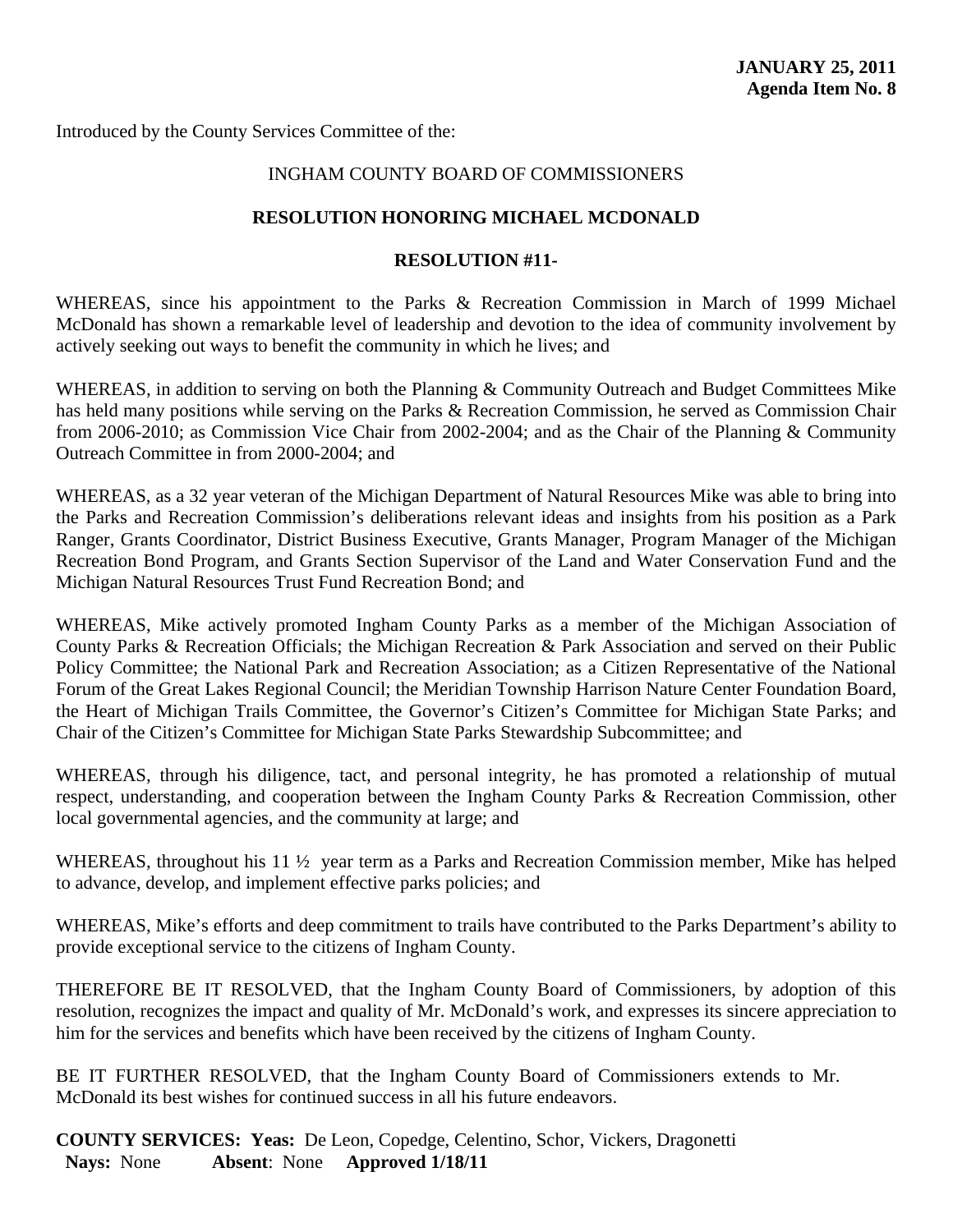## INGHAM COUNTY BOARD OF COMMISSIONERS

#### **RESOLUTION HONORING DENNIS B. PROPST**

#### **RESOLUTION #11-**

WHEREAS, since his appointment to the Parks & Recreation Commission in June of 1997 Dennis Propst has shown a remarkable level of leadership and devotion to the idea of community involvement by actively seeking out ways to benefit the community in which he lives; and

WHEREAS, Dennis' experience, integrity, and diligence were key elements contributing to the successful transition from the Board of Ingham County Parks Trustees to the Ingham County Parks & Recreation Commission in 1997; and

WHEREAS, in addition to serving on both the Planning & Community Outreach and Budget Committees Dennis has held many positions while serving on the Parks & Recreation Commission, he served as Commission Chair from 2002-2004; as Commission Treasurer from 1998-1999; as Chair of the Budget and Personnel Committee in 1998; and as the Chair of the Planning & Community Outreach Committee in 2005 and from 2009-2010; and

WHEREAS, Dennis was able to bring into the Parks and Recreation Commission's deliberations relevant ideas and insights from his position as a professor in the Michigan State University Department of Community, Agriculture, Recreation & Resource Studies experience; and

WHEREAS, through his position as a professor at Michigan State University Dennis was able to form a partnership between CARRS students and Ingham County Park Managers to bring students and field projects such as GPS Mapping and forestry projects to the parks; and

WHEREAS, Dennis played a central role in organizing Focus Groups for community needs assessments used in the development of the 2001 and 2007 Ingham County Parks Master Plans; and

WHEREAS, through his diligence, tact, and personal integrity, he has promoted a relationship of mutual respect, understanding, and cooperation between the Ingham County Parks & Recreation Commission, other local governmental agencies, and the community at large; and

WHEREAS, throughout his 13 1/2 year term as a Parks and Recreation Commission member, Dennis has helped to advance, develop, and implement effective parks policies; and

WHEREAS, Dennis' efforts have contributed to the Parks Department's ability to provide exceptional service to the citizens of Ingham County.

THEREFORE BE IT RESOLVED, that the Ingham County Board of Commissioners, by adoption of this resolution, recognizes the impact and quality of Mr. Propst's work, and expresses its sincere appreciation to him for the services and benefits which have been received by the citizens of Ingham County.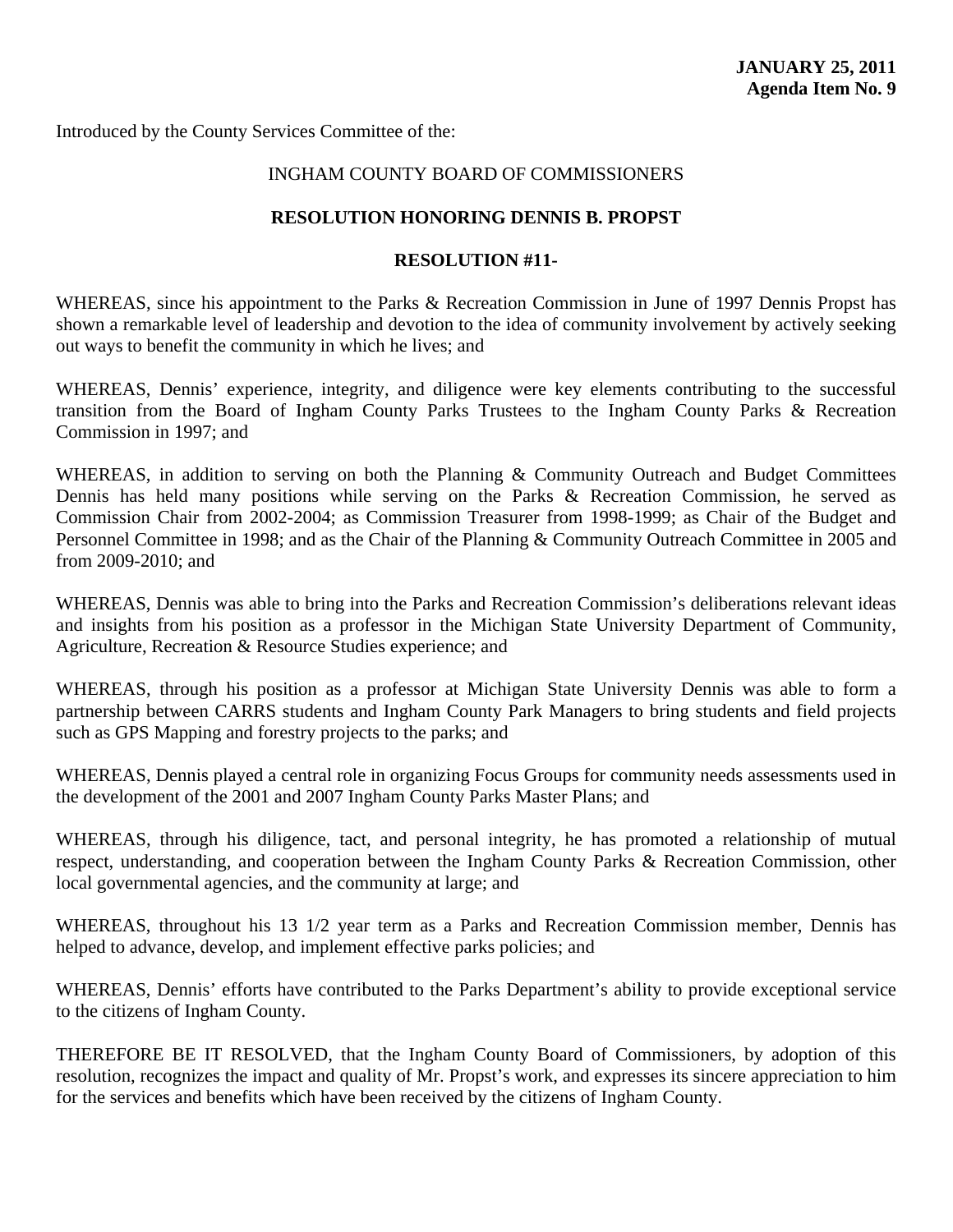### **RESOLUTION #11-**

BE IT FURTHER RESOLVED, that the Ingham County Board of Commissioners extends to Mr. Propst its best wishes for continued success in all his future endeavors.

**COUNTY SERVICES: Yeas:** De Leon, Copedge, Celentino, Schor, Vickers, Dragonetti  **Nays:** None **Absent**: None **Approved 1/18/11**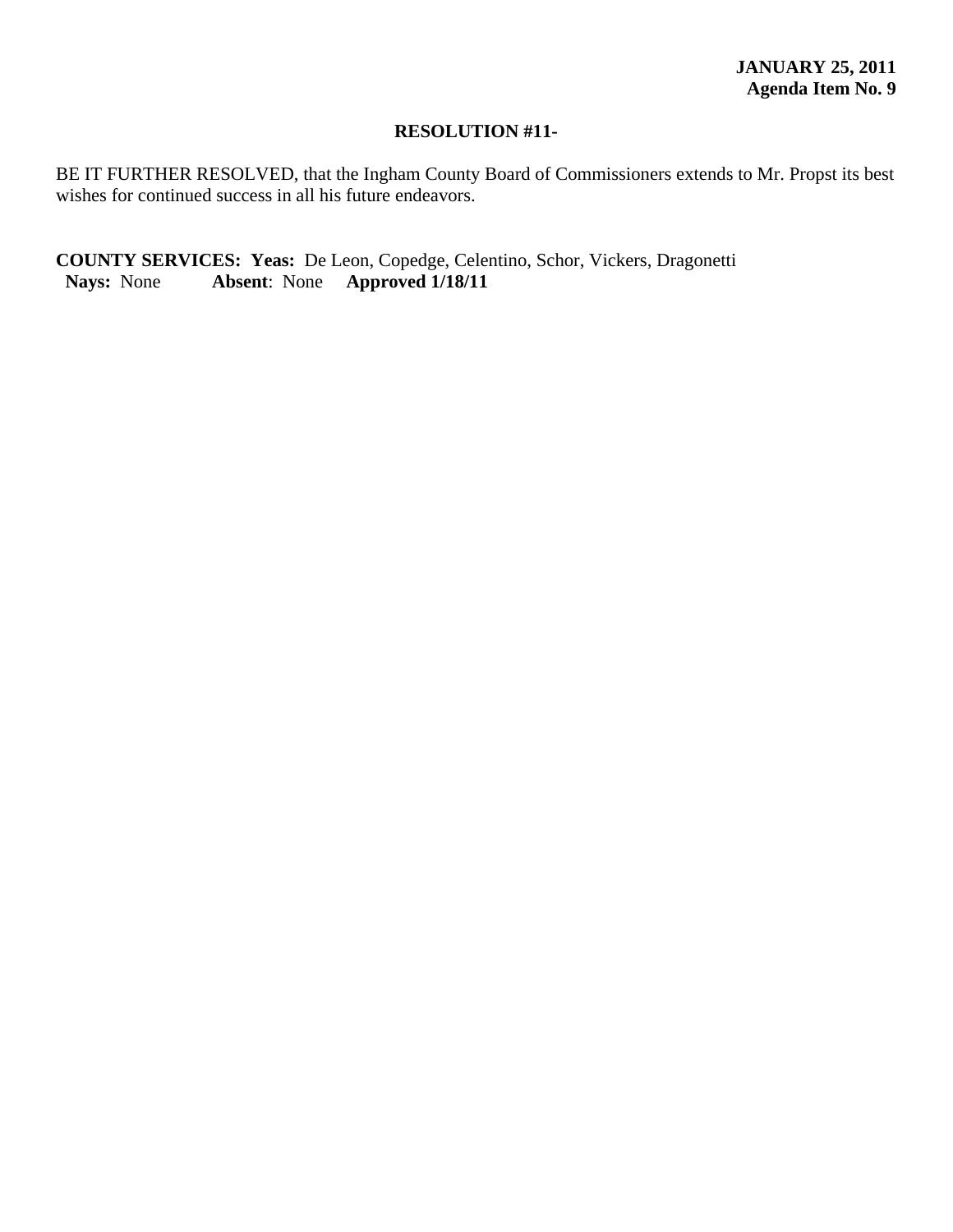### INGHAM COUNTY BOARD OF COMMISSIONERS

#### **RESOLUTION HONORING JON W. COLEMAN ON THE EVENT OF HIS RETIREMENT**

#### **RESOLUTION #11-**

WHEREAS, Jon W. Coleman, Executive Director of the Tri-County Regional Planning Commission, will retire on January 31, 2011, after serving the Commission since 1975, first as a Region Planner and then as Executive Director since 1986; and

WHEREAS, Jon W. Coleman came to mid-Michigan years ago with a sound foundation for the exemplary career that was to follow--an undergraduate degree in Architecture and a Master of Science Degree in Urban and Regional Planning from Texas A&M University, four years of experience with the Civil Engineers in the U.S. Air Force working on base design and construction, and three-year service as the principal planner for the Wichita-Sedgwick County Metropolitan Area Planning Commission, Witchita, Kansas; and

WHEREAS, Jon W. Coleman's service to the Commission took place during an era when great innovations were made in the field of planning and when an awareness of natural resources and the environment grew as a key component in community planning and development; keeping current in the field, these innovations were integrated into the activities of the Tri-County Regional Planning Commission; and

WHEREAS, Jon W. Coleman led the implementation of the goals set by Commissioners to help communities in Ingham, Eaton and Clinton Counties move forward while meeting state and federal requirements; the Commission has been a critical resource enabling communities to receive funding and coordinate activities in transportation planning, natural resources management, mapping and data collection, and other community development areas; and

WHEREAS, Jon W. Coleman has provided leadership to many committees and associations, such as the Michigan Association of Regions, representing the Tri-County area in a manner that has shed a positive light on mid-Michigan; and

WHEREAS, Jon W. Coleman can be especially admired for the selfless manner in which he has empowered the Tri-County Regional Commission staff and other planning entities to excel in their own right, he is strong to lead and strong to allow others to excel.

THEREFORE BE RESOLVED, that the Ingham County Board of Commissioners recognizes Jon W. Coleman's excellent leadership and outstanding service to the tri-county region.

BE IT FURTHER RESOLVED, that the Ingham County Board of Commissioners takes great pleasure in recognizing the achievements of Jon W. Coleman and the positive, lasting footprint he has left on the development of the tri-county region in mid-Michigan.

**COUNTY SERVICES: Yeas:** De Leon, Copedge, Celentino, Schor, Vickers, Dragonetti  **Nays:** None **Absent**: None **Approved 1/18/11**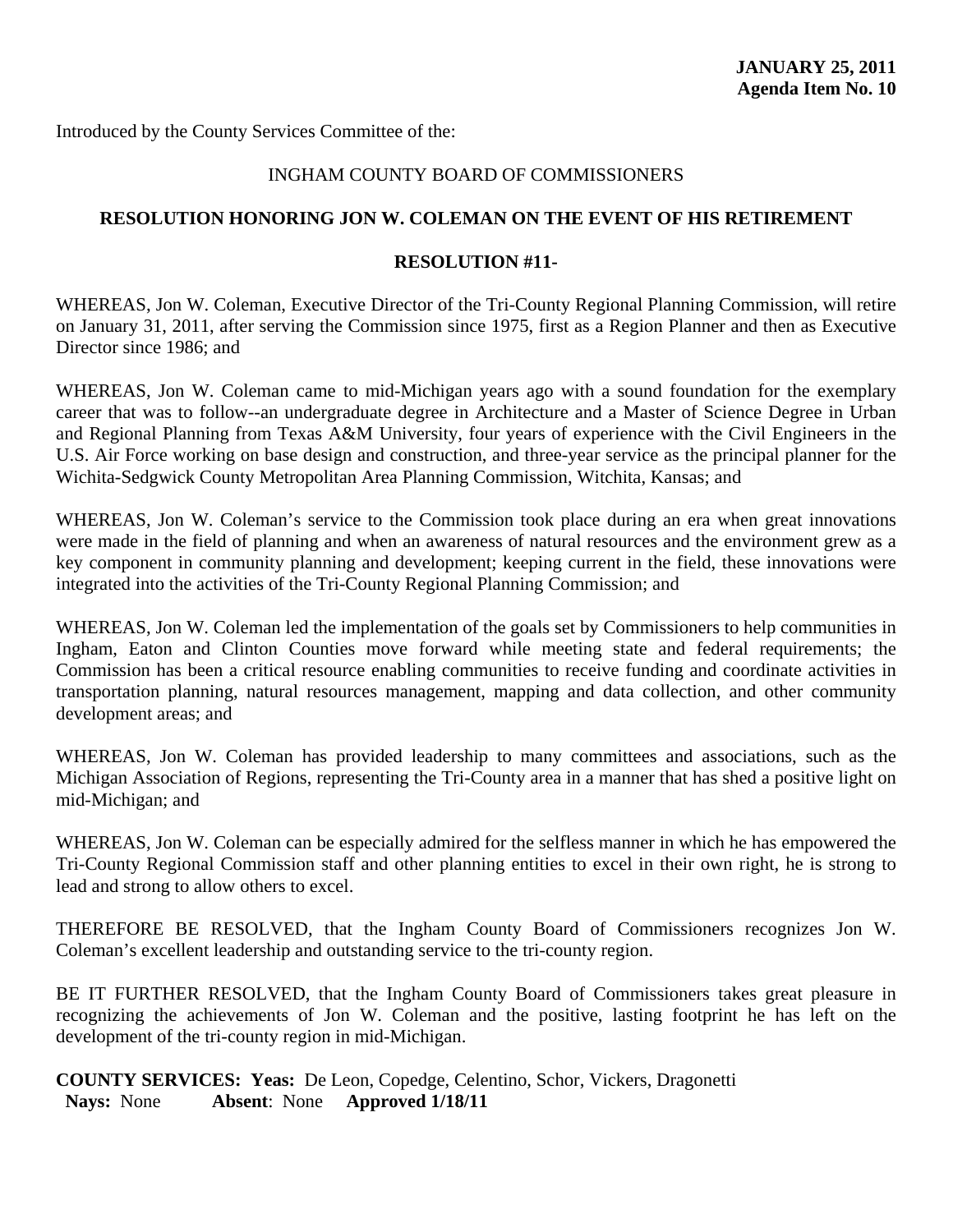#### INGHAM COUNTY BOARD OF COMMISSIONERS

## **RESOLUTION AUTHORIZING ESTABLISHMENT OF AN ASSESSMENT ADMINISTRATOR POSITION IN THE DRAIN COMMISSIONER'S OFFICE**

#### **RESOLUTION #11-**

WHEREAS, Drain maintenance and improvements and other statutory activities under the jurisdiction and determination of the Drain Commissioner are funded through the annual Drain and other special assessments; and

WHEREAS, the Drain Commissioner has reviewed the assessment program and identified opportunities for improving efficiency, cost-effectiveness, and response to the public; and

WHEREAS, in recognition of the desirability of establishing an Assessment Administrator position, the Drain Commissioner worked with Human Resources and the ICEA County Professional Union.

THEREFORE BE IT RESOLVED, that the Ingham County Board of Commissioners authorizes establishment of an Assessment Administrator position in the Office of the Drain Commissioner at the ICEA County Professional Pro 07 pay grade (FY 2011 range \$49,848 - \$59,841). Compensation, fringe benefits and other expenses to be provided by non general fund monies.

BE IT FURTHER RESOLVED, that the hiring freeze and hiring delay provisions are hereby waived for this position.

BE IT FURTHER RESOLVED, that the Ingham County Board of Commissioners authorizes the Controller / Administrator and the Budget Office to make the necessary adjustments in the 2011 Budget for the Office of the Drain Commissioner.

**COUNTY SERVICES: Yeas:** De Leon, Copedge, Celentino, Schor  **Nays:** Vickers, Dragonetti **Absent**: None **Approved 1/18/11**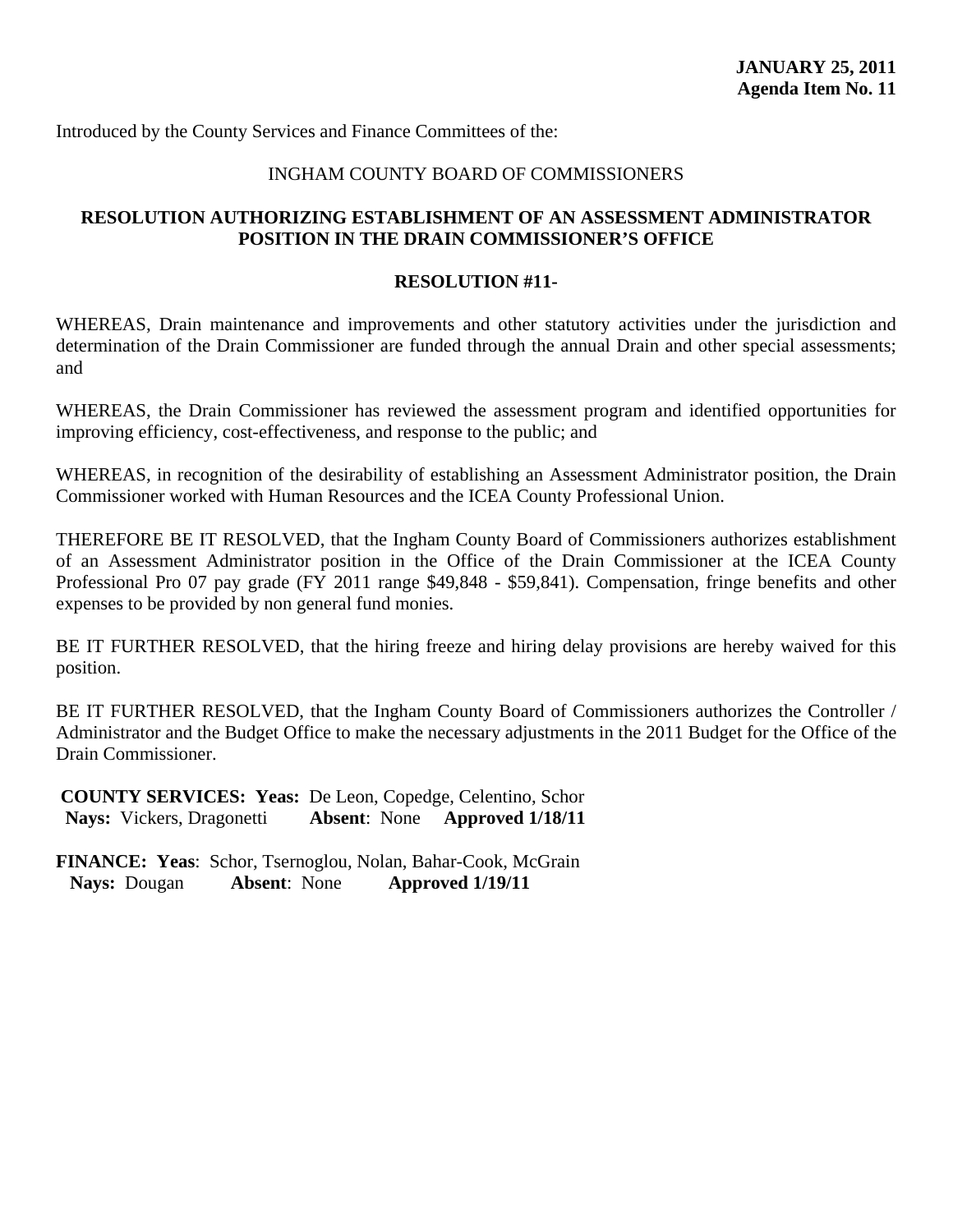## INGHAM COUNTY BOARD OF COMMISSIONERS

## **RESOLUTION ACCEPTING 2010 COMMUNITY DEVELOPMENT BLOCK GRANT FUNDING FROM THE MICHIGAN STATE HOUSING DEVELOPMENT AUTHORITY IN THE AMOUNT OF \$283,300**

#### **RESOLUTION #11-**

WHEREAS, the Ingham County Housing Commission has applied for Community Development Block Grant funding on behalf of Ingham County from the Michigan State Housing Development Authority; and

WHEREAS, the Michigan State Housing Development Authority has granted Ingham County \$283,300, for rental rehabilitation in the Cities of Williamston and Mason; and

WHEREAS, the Ingham County Housing Commission has recommended that the grant be accepted.

THEREFORE BE IT RESOLVED, that the Ingham County Board of Commissioners accepts the Community Development Block Grant of \$283,300, from the Michigan State Housing Development Authority, on behalf of the Ingham County Housing Commission, to utilize the funds as designated in the grant agreement.

BE IT FURTHER RESOLVED, that the Ingham County Board of Commissioners authorizes the Board Chairperson and the County Clerk to sign any necessary contract documents that are consistent with this resolution and approved to form by the County Attorney.

**COUNTY SERVICES: Yeas:** De Leon, Copedge, Celentino, Schor, Vickers, Dragonetti  **Nays:** None **Absent**: None **Approved 1/18/11**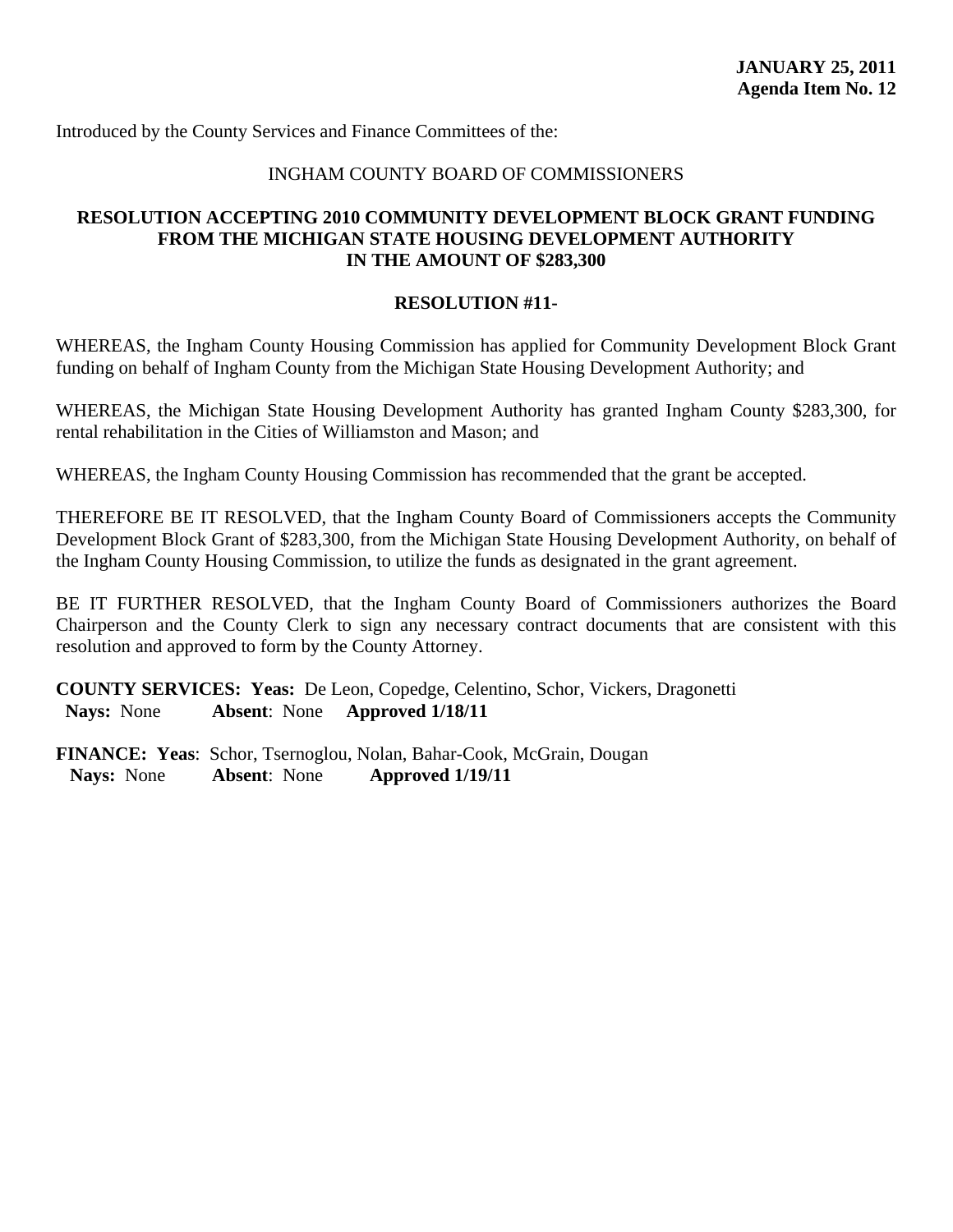#### INGHAM COUNTY BOARD OF COMMISSIONERS

## **RESOLUTION ACCEPTING 2009 HOME GRANT FUNDING FROM THE MICHIGAN STATE HOUSING DEVELOPMENT AUTHORITY IN THE AMOUNT OF \$319,000**

#### **RESOLUTION #11-**

WHEREAS, the Ingham County Housing Commission has applied for HOME Grant funding on behalf of Ingham County from the Michigan State Housing Development Authority; and

WHEREAS, the Michigan State Housing Development Authority has granted Ingham County \$319,000, for homeowner rehabilitation assistance for targeted downtown area neighborhoods in the Cities of Williamston and Mason; and

WHEREAS, the Ingham County Housing Commission has recommended that the grant be accepted.

THEREFORE BE IT RESOLVED, that the Ingham County Board of Commissioners accepts the HOME Grant of \$319,000 from the Michigan State Housing Development Authority, on behalf of the Ingham County Housing Commission, to utilize the funds as designated in the grant agreement.

BE IT FURTHER RESOLVED, that the Ingham County Board of Commissioners authorizes the Board Chairperson and the County Clerk to sign any necessary contract documents that are consistent with this resolution and approved to form by the County Attorney.

**COUNTY SERVICES: Yeas:** De Leon, Copedge, Celentino, Schor, Vickers, Dragonetti  **Nays:** None **Absent**: None **Approved 1/18/11**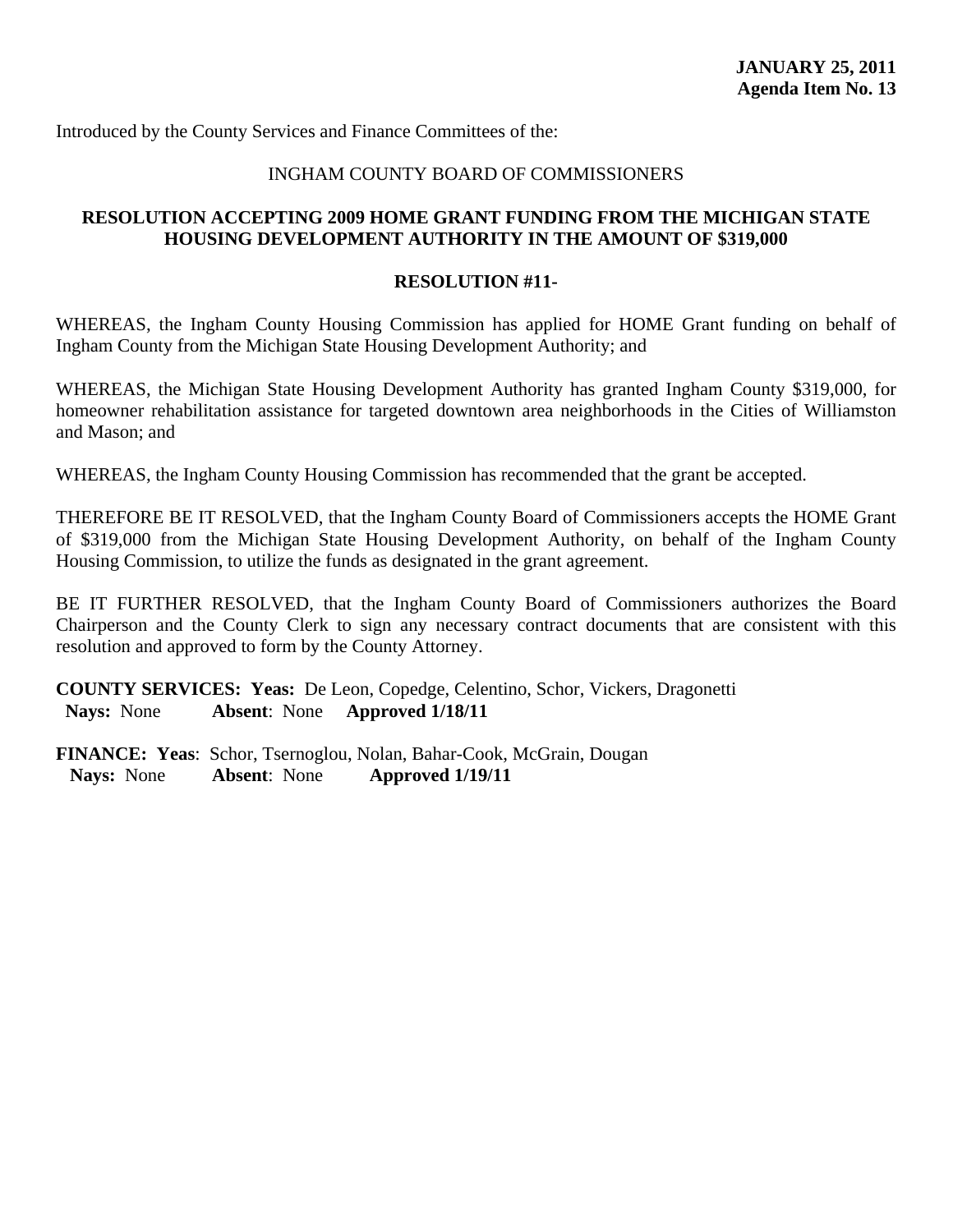### INGHAM COUNTY BOARD OF COMMISSIONERS

## **RESOLUTION TO APPROVE THE PURCHASE OF A COUNTY-WIDE WEB SITE CONTENT MANAGEMENT SYSTEM (CMS) AND SERVICES FROM WEB ASCENDER**

#### **RESOLUTION #11-**

WHEREAS, the Ingham County web site along with other web sites have become a primary means of doing business with customers; and

WHEREAS, Ingham County departments currently maintain their individual web sites using a set of individual web development tools that can be technically challenging; and

WHEREAS, the current Ingham County website has an inconsistent look and feel that can be confusing for visitors; and

WHEREAS, a web Content Management System (CMS) will reduce the amount of time each department spends adding and editing content on their website, it will provide a set of easy-to-use tools to make their website more user-friendly that will lead to a better customer experience, and will allow departments to do business with their clients more efficiently thus allowing the department to be more productive; and

WHEREAS, a core Web Masters group consisting of representatives from Management Information Services, Board of Commissioners, Sheriff's Office and the Health Department sought and reviewed 3 proposals for redesigning our website's master template and a new CMS application; and

WHEREAS, after careful consideration the Web Masters group recommends Web Ascender, at a total cost of \$14,200.00.

THEREFORE BE IT RESOLVED, the Board of Commissioners authorizes the purchase of web services and a CMS in the amount of \$14,200.00 to be paid from the County's Network Fund (245-25810-932030).

BE IT FURTHER RESOLVED, that the Controller/Administrator is authorized to make any necessary budget adjustments.

BE IT FURTHER RESOLVED, that the Chairperson of the Ingham County Board of Commissioners and the County Clerk are authorized to sign any contract documents consistent with this resolution and approved as to form by the County Attorney.

**COUNTY SERVICES: Yeas:** De Leon, Copedge, Celentino, Schor, Vickers, Dragonetti  **Nays:** None **Absent**: None **Approved 1/18/11**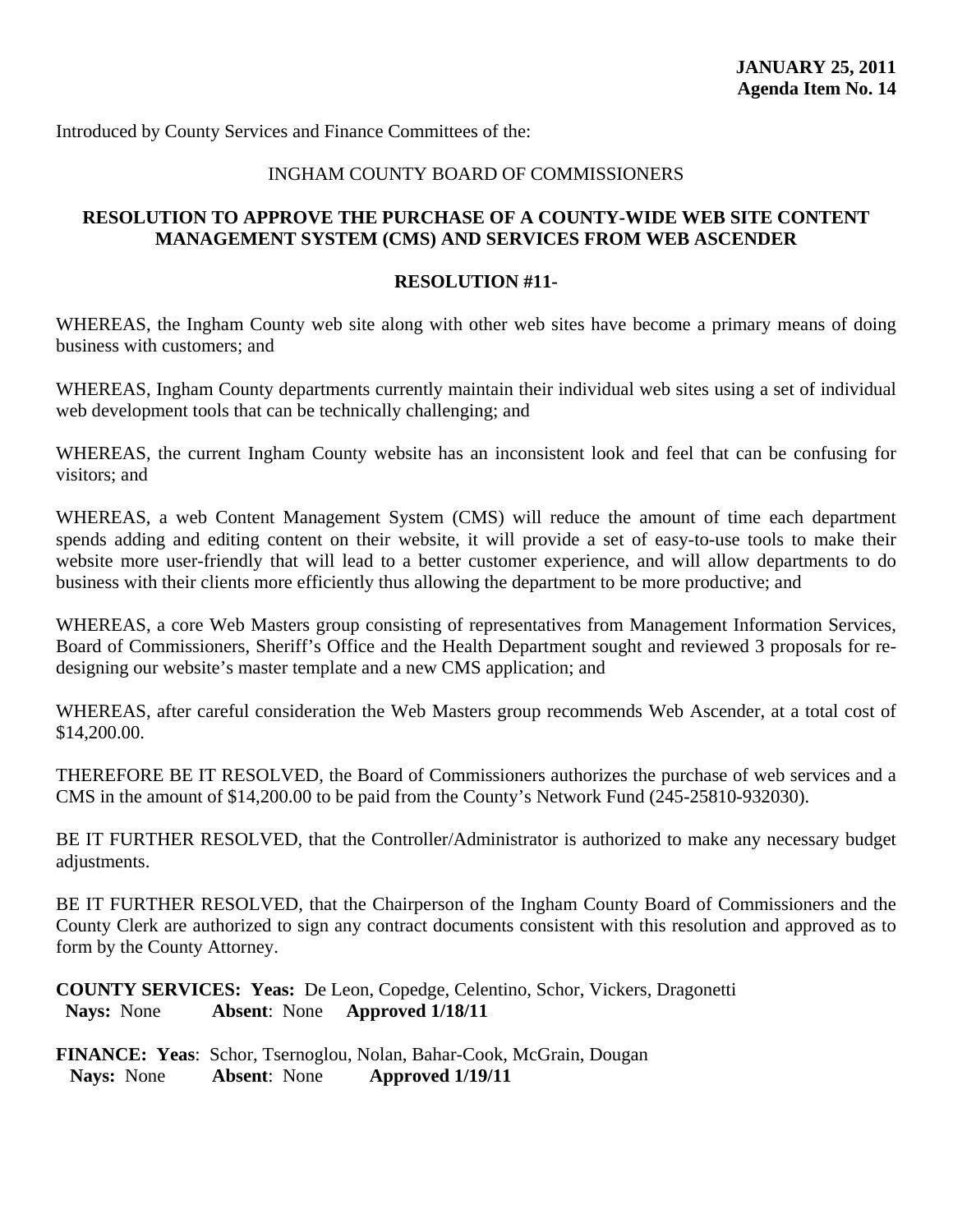### INGHAM COUNTY BOARD OF COMMISSIONERS

## **RESOLUTION TO APPROVE THE PURCHASE ANNUAL MAINTENANCE OF OUR EXAGRID BACKUP APPLIANCES FROM CDW-G**

#### **RESOLUTION #11-**

WHEREAS, the Ingham County network data is backed up nightly on two Exagrid Disk Backup Appliances; and

WHEREAS, these appliances are critical to maintaining a copy of all County information in case of a failure; and

WHEREAS, these appliances require hardware and software maintenance in order to maintain current software levels and timely replacement of hardware if needed; and

WHEREAS, the total cost for 12 months of annual maintenance for these appliances is \$11,728.09.

THEREFORE BE IT RESOLVED, that the Board of Commissioners do hereby authorize the purchase of the Exagrid Annual Maintenance from a CDW-G (government co-operative contract) in the amount of \$11,728.09.

BE IT FURTHER RESOLVED, that the total cost will be paid out of the County's Network Fund (245-25810- 932030).

BE IT FURTHER RESOLVED, that the Controller/Administrator is authorized to make any necessary budget adjustments.

BE IT FURTHER RESOLVED, that the Chairperson of the Ingham County Board of Commissioners and the County Clerk are authorized to sign any contract documents consistent with this resolution and approved as to form by the County Attorney.

**COUNTY SERVICES: Yeas:** De Leon, Copedge, Celentino, Schor, Vickers, Dragonetti  **Nays:** None **Absent**: None **Approved 1/18/11**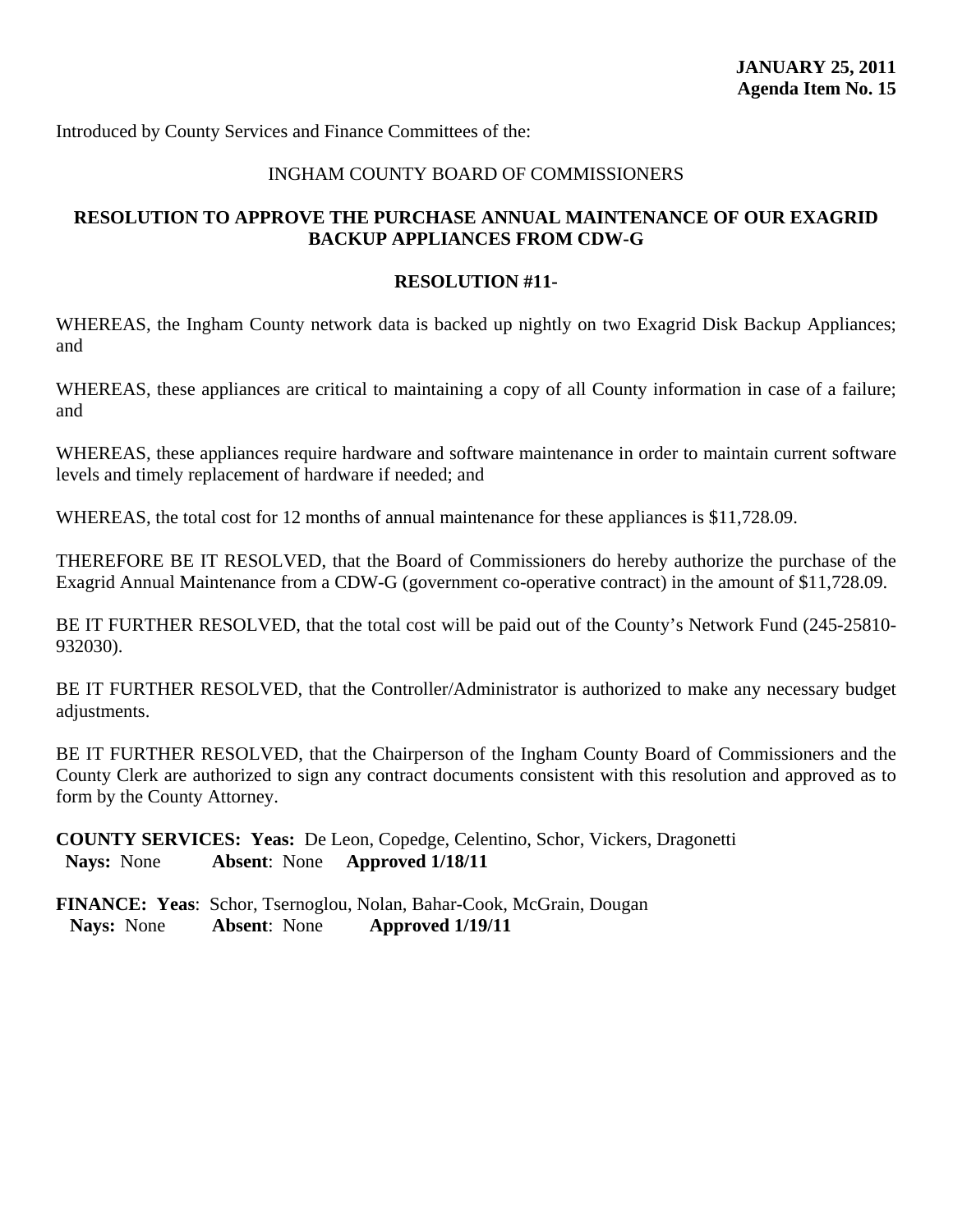## INGHAM COUNTY BOARD OF COMMISSIONERS

## **RESOLUTION TO APPROVE ENTERING INTO AN AGREEMENT WITH CDW-G FOR MIGRATION TO THE MICROSOFT EXCHANGE EMAIL SOFTWARE**

#### **RESOLUTION #11-**

WHEREAS, Ingham County has been utilizing the Novell GroupWise email software for over 10 years; and

WHEREAS, GroupWise is approaching end-of-life, our current version is no longer being developed and will no longer be supported, and is in need of replacement; and

WHEREAS, Management Information Services (MIS) researched multiple solutions to replace GroupWise and recommends migrating from GroupWise to Microsoft Exchange; and

WHEREAS, Microsoft Exchange is one of the most widely utilized email systems, it integrates into a majority of our current systems (many of which are Microsoft), and it gives MIS the ability to provide our users with many of the state-of-the-art tools that will lead to greater efficiency and productivity; and

WHEREAS, the total cost of the hardware, software and installation for this upgrade is \$119,927.05 and a 5% contingency of \$5996.35, is recommended due the complexity and scope of this project.

THEREFORE BE IT RESOLVED, that the Board of Commissioners do hereby authorize the purchase of Microsoft Exchange from the government co-operative CDW-G contract (U.S. General Services Administration Contract, contract number GS-35F-0195J ) in the amount of \$119,927.05.

BE IT FURTHER RESOLVED, that the total cost will be paid out of the County's Network Fund (245-25810- 932030).

BE IT FURTHER RESOLVED, that the Controller/Administrator is authorized to make any necessary budget adjustments.

BE IT FURTHER RESOLVED, that the Chairperson of the Ingham County Board of Commissioners and the County Clerk are authorized to sign any contract documents consistent with this resolution and approved as to form by the County Attorney.

**COUNTY SERVICES: Yeas:** De Leon, Copedge, Celentino, Schor, Vickers, Dragonetti  **Nays:** None **Absent**: None **Approved 1/18/11**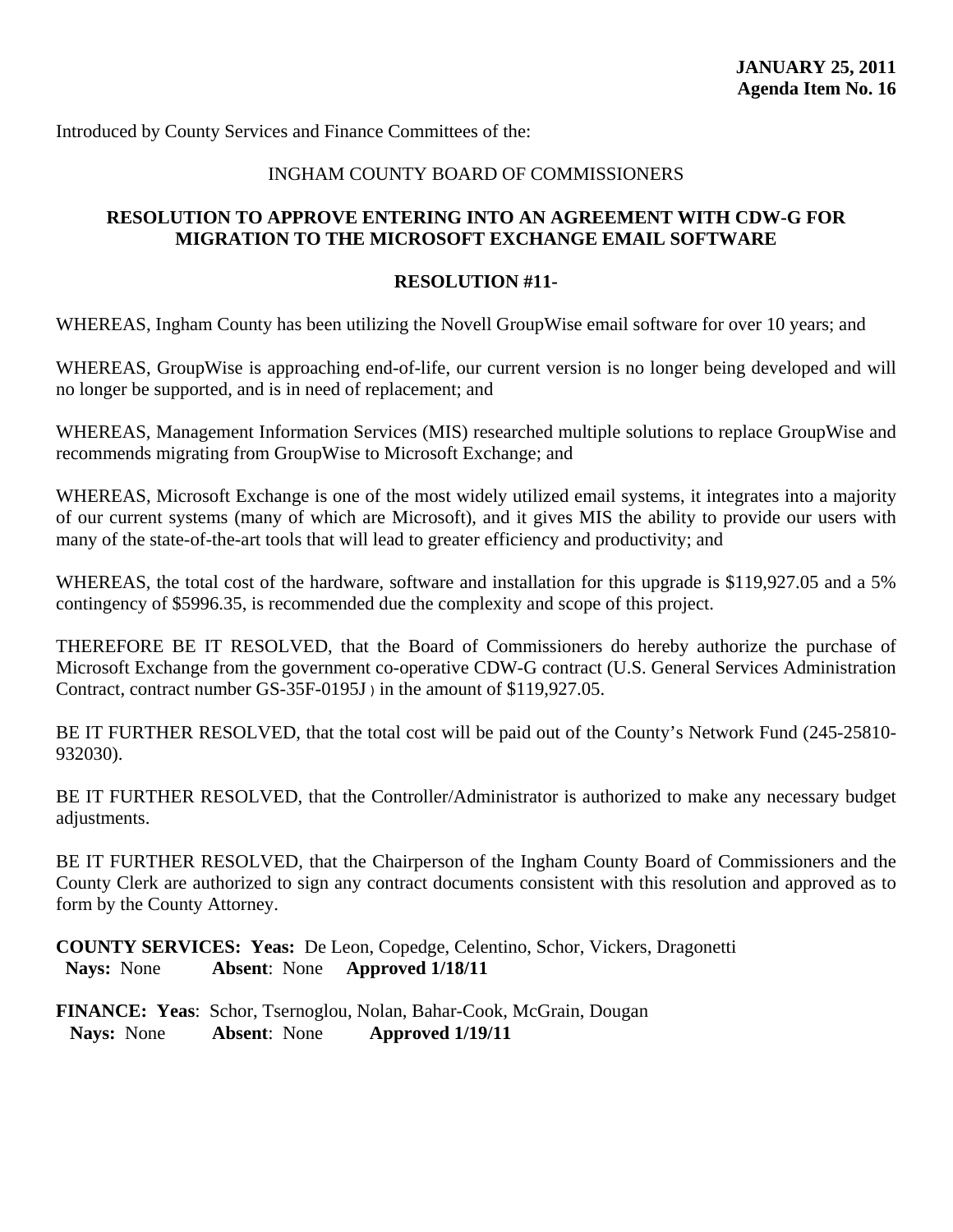#### INGHAM COUNTY BOARD OF COMMISSIONERS

#### **RESOLUTION TO APPROVE AN AMENDMENT AND RESTATEMENT OF INGHAM COUNTY'S SECTION 125 FLEXIBLE BENEFIT PLAN**

#### **RESOLUTION #11-**

WHEREAS, the County Administration has determined that the County's Section 125 Flexible Benefit Plans needs to be amended.

THEREFORE BE IT RESOLVED, the Ingham County Board of Commissioners hereby adopts the Ingham County Section 125 Amended and Restated Flexible Benefit Plan (Plan) effective January 1, 2011.

BE IT FURTHER RESOLVED, that Ingham County's adoption of Amendment No 1 to the Ingham County Section 125 Amended and Restated Flexible Benefit Plan effective January 1, 2011 is affirmed and ratified.

BE IT FURTHER RESOLVED, that the action of the Controller/Administrator necessary to adopt the Plan and Amendment on behalf of Ingham County are hereby affirmed and ratified.

BE IT FURTHER RESOLVED, that the Controller/Administrator is authorized to take further action on behalf of Ingham County that are necessary to execute any future amendments to or restatement of the Plan and that such amendment or restatement will be adopted by Ingham County without need for further Resolution or Board of Commissioners approval.

**COUNTY SERVICES: Yeas:** De Leon, Copedge, Celentino, Schor, Vickers, Dragonetti  **Nays:** None **Absent**: None **Approved 1/18/11**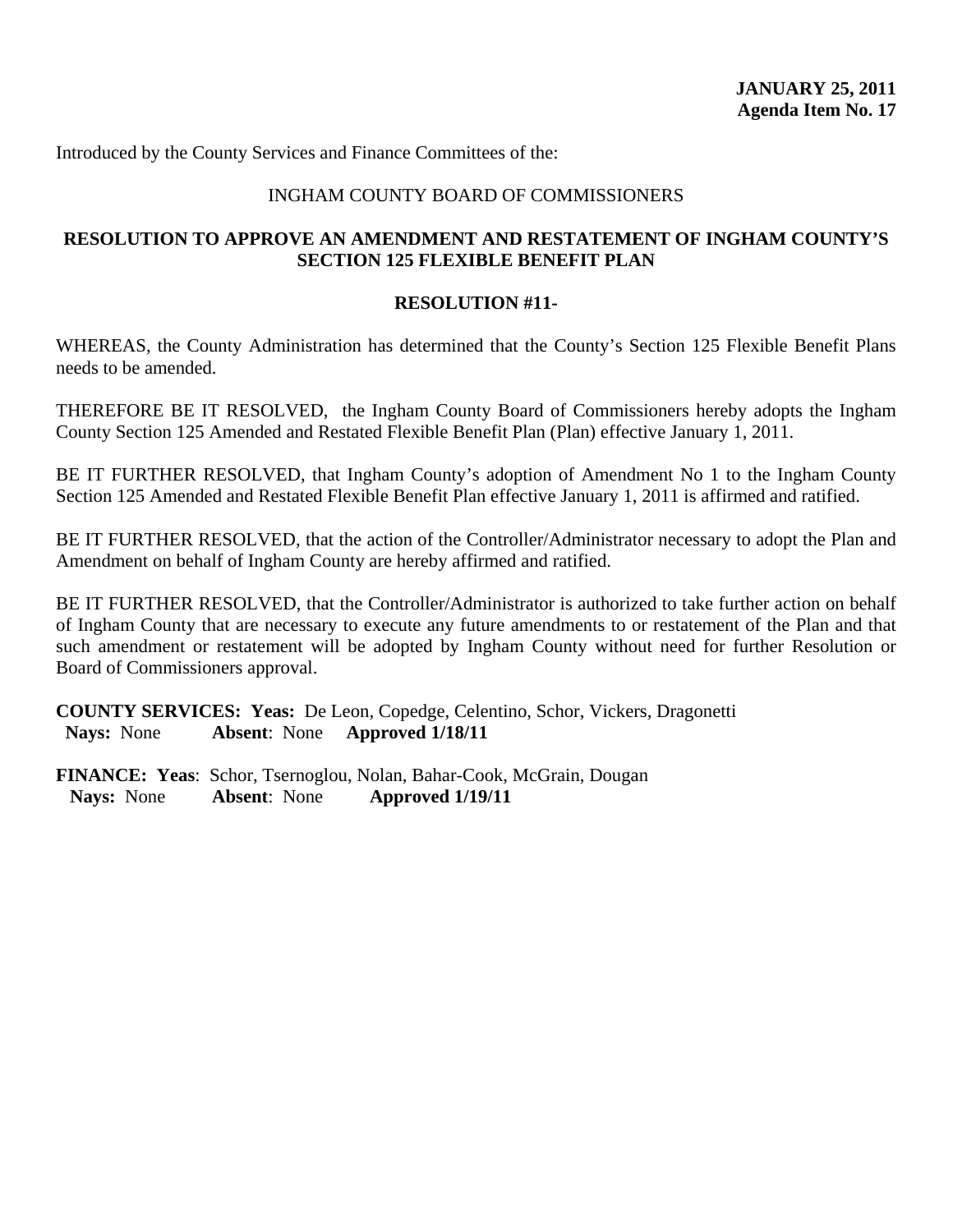#### **AMENDMENT NO. 1 TO THE INGHAM COUNTY SECTION 125 AMENDED AND RESTATED FLEXIBLE BENEFIT PLAN**

 Amendment No. 1 to the Ingham County Section 125 Amended and Restated Flexible Benefit Plan (the "Plan") is made this  $\frac{1}{2}$  day of  $\frac{1}{2}$ . 2011

1. Section 1.9 of the Plan is amended in its entirety, effective January 1, 2011, to read as follows:

1.9 "Dependent" generally means a Participant's Spouse and any person who is a dependent of the Participant within the meaning of Code section 152, as modified by Code section 105(b) and section 106 and the regulations and other authority thereunder. Effective January 1, 2011, the definition of "Dependent" for purposes of Section 1.45 and Article 7 is expanded to include an adult child until the end of the month in which the child turns 26 years of age. However, for plan years beginning before January 1, 2014, coverage for Dependent children shall not be made available to an adult child who is eligible to enroll in an eligible employer-sponsored health plan (as defined in Code section  $5000A(f)(2)$ ) other than a group health plan of a parent for as long as this Plan is deemed a Grandfathered Plan. A "child" for this purpose is defined as a son, daughter, stepson, stepdaughter, or eligible foster child of the Participant as defined in Code section 152(f)(1). The definition of "child" for this purpose shall not include a child of the Participant's child. For purposes of Sections 1.11 and 1.12 and Article 6, "Dependent" means any individual who is either a dependent of the Participant (who is a qualifying child within the meaning of Code section 152) who is under the age of 13, or a Participant's spouse or dependent (as defined in Code section 152, determined without regard to subsections  $(b)(1)$ ,  $(b)(2)$ , and  $(d)(1)(B)$ ) who is physically or mentally incapable of caring for himself or herself and has the same principal place of abode as the Participant for more than one-half of such taxable year. In circumstances of divorced or legally separated parents (or parents who live apart at all times during the last six months of the calendar year), a child as provided above and in Code section  $152(e)$  and section  $21(e)(5)$  will be the "Dependent" of the parent having custody for the greater portion of the calendar year. It is the intent of this provision to comply with the provisions of ERISA Section 609(c). Notwithstanding the foregoing, the Plan will provide benefits in accordance with the applicable requirements of any QMCSO, even if the child does not meet the definition of "Dependent."

2. Section 1.21A of the Plan is added in its entirety, effective immediately, to read as follows:

1.21A "Grandfathered Plan" means a group health plan or health insurance coverage which had an individual enrolled in it on March 23, 2010 (and for as long as it maintains that status under the PPACA and its implementing regulations).

3. Section 1.38A of the Plan is added in its entirety, effective immediately, to read as follows:

1.38A "PPACA" means the Patient Protection and Affordable Care Act of 2010, as amended by the Health Care and Education Reconciliation Act of 2010, and as may be further amended from time to time. References in the Plan to any PPACA section shall include any comparable or succeeding provisions of any legislation which amends, supplements, or replaces the section.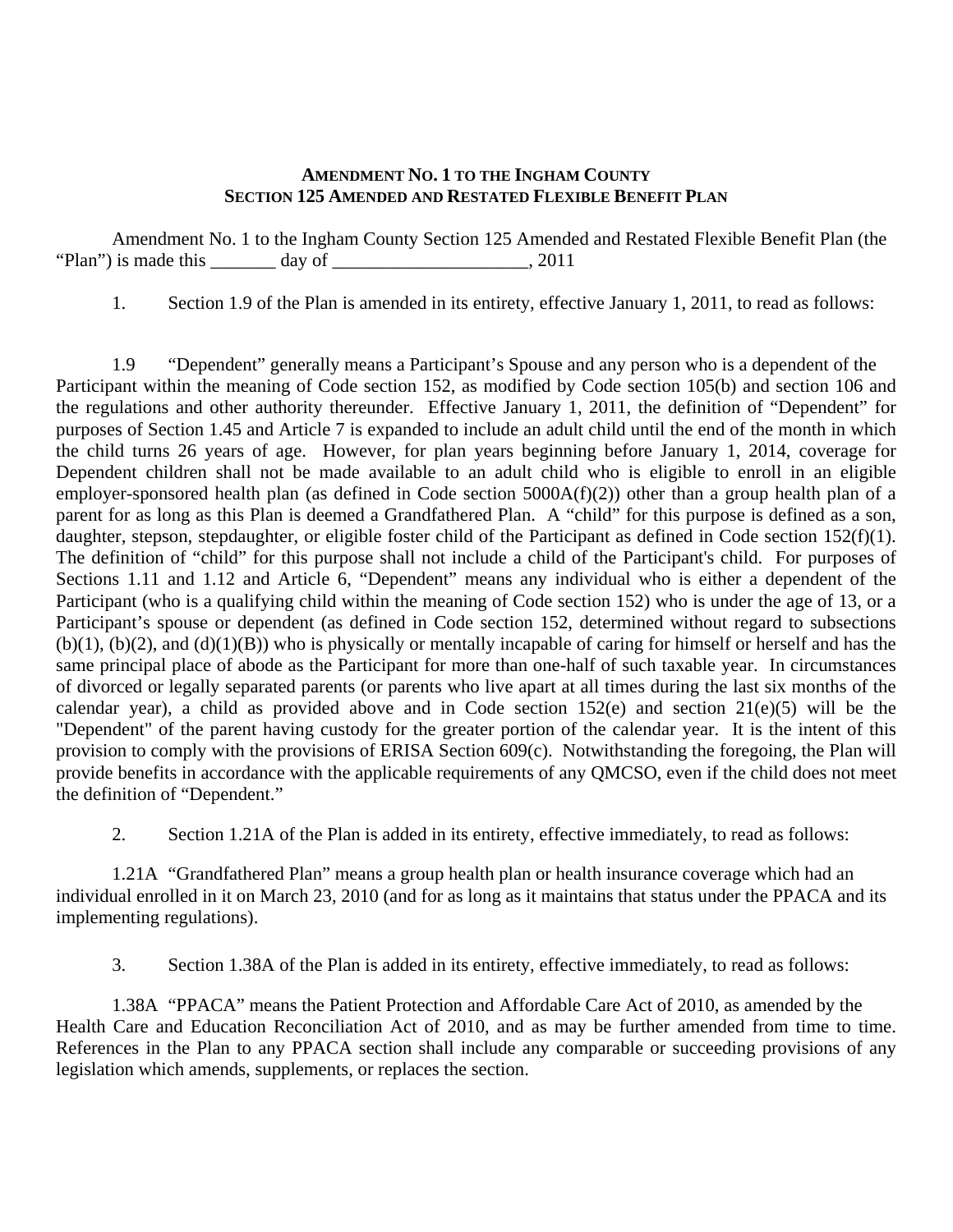- 4. Section 1.45 of the Plan is amended in its entirety, effective January 1, 2011, to read as follows:
- 1.45 "Qualifying Medical Care Expenses" for:

(a) General-Purpose Medical Expense Reimbursement benefits, means expenses incurred by a Participant, or by the Spouse or Dependent of the Participant, for medical care as defined in Code section 213(d), but only to the extent that the Participant or other persons incurring the expense are not reimbursed for the expense through insurance or otherwise. If only a portion of the Medical Care Expense has been reimbursed elsewhere, the Plan may reimburse the remaining portion of the expense if it otherwise meets this definition. Furthermore, a Participant may not be reimbursed for "qualified long-term care services" as defined in Code section 7702B(c). With the exception of advance payments for orthodontia, Qualifying Medical Care Expenses are incurred at the time the services to which the expense relates are rendered, regardless of when the Participant is charged for the services. Effective for taxable years beginning on or after January 1, 2011, Qualifying Medical Care Expenses shall include expenses incurred for a medicine or a drug only if such medicine or drug is a prescribed drug (determined without regard to whether such drug is available without a prescription) or is insulin;

(b) Limited-Purpose Medical Expense Reimbursement benefits, means the expenses described in Section 1.45(a), but are limited to coverage expenses for vision care, dental care, or preventive care (as defined in Code section  $223(c)$ ) only;

(c) Post-Deductible Medical Expense Reimbursement benefits, means the expenses described in Section 1.45(a), but are limited to expenses for services incurred after the Medical Expense Reimbursement Plan deductible has been met.

5. Section 9.4A of the Plan is added in its entirety, effective January 1, 2011, to read as follows:

9.4A PPACA Special Enrollment. Currently, under Treas. Reg. §1.125-4(c), a cafeteria plan may only permit an employee to revoke an election during a period of coverage and to make a new election in limited circumstances. This regulation currently does not permit election changes for adult children who become eligible for a group health plan or group health insurance coverage under the PPACA or individuals who become eligible for benefits not subject to a lifetime limit on the dollar value of all benefits under the PPACA. However, it is the intent of the IRS and the Treasury to amend Treas. Reg. §1.125-4(c) to include the change in status events described in the PPACA and this Section. Once the IRS and/or Treasury make this change, this Plan will allow a mid-year election to conform with the following PPACA special enrollment rights:

Effective the first day of the first plan year beginning on or after September 23, 2010, the PPACA and its implementing regulations provide a 30-day special enrollment right for (1) any child (i) whose coverage ended, or who was denied coverage (or was not eligible for coverage) under a group health plan or group health insurance coverage because, under the terms of the plan or coverage, the availability of dependent coverage of children ended before the attainment of age 26; and (ii) who becomes eligible (or is required to become eligible) for coverage under a group health plan or group health insurance coverage on the first day of the first plan year beginning on or after September 23, 2010; and (2) any individual (i) whose coverage or benefits under a group health plan or group health insurance coverage ended by reason of reaching a lifetime limit on the dollar value of all benefits for any individual; and (ii) who becomes eligible (or is required to become eligible) for benefits not subject to a lifetime limit on the dollar value of all benefits under the group health plan or group health insurance coverage on the first day of the first plan year beginning on or after September 23, 2010. This Section only applies to group health plan coverage covering two or more Employees within the Component Benefit Programs. This Section does not apply to retiree-only plans, limited-scope vision or limited-scope dental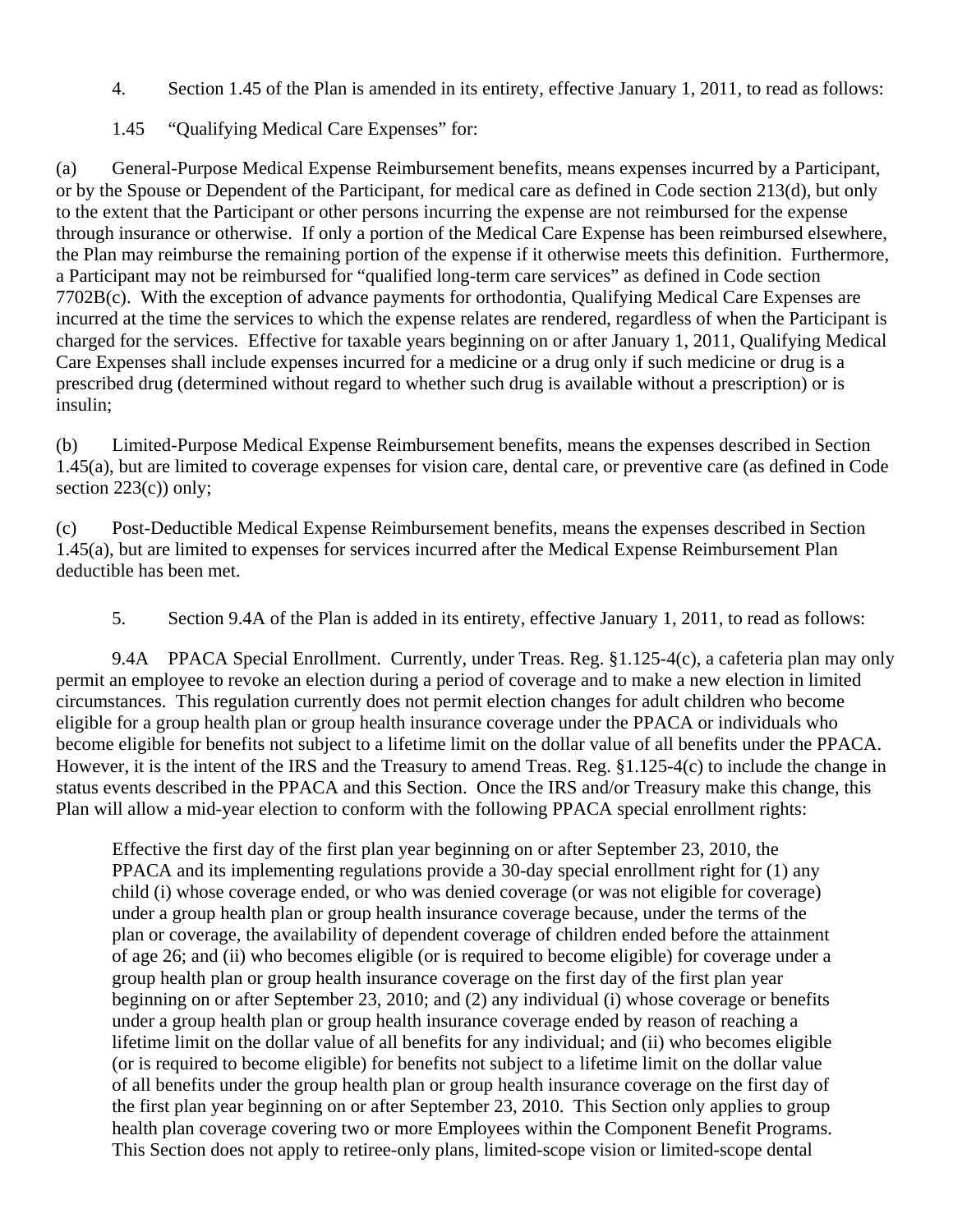plans, accident or disability plans, life insurance, health flexible spending accounts, or other Component Benefit Programs that qualify as "excepted benefits," as defined in Treasury Regulation section 54.9831-1(c).

6. Section 14.21A of the Plan is added in its entirety, effective immediately, to read as follows:

14.21A Patient Protection and Affordable Care Act of 2010 (PPACA).Notwithstanding any provision of this Plan to the contrary, in the event any benefit under this Plan becomes subject to the requirements of PPACA, this Plan shall be operated in accordance with PPACA and any regulations thereunder.

Executed on the date first written above.

INGHAM COUNTY

 $By:$ 

Mary Lannoye, Controller - Administrator

Amendment No. 1 to the Ingham County Section 125 Amended and Restated Flexible Benefit Plan Drafted By: Elizabeth H. Latchana, Esq. Fraser Trebilcock Davis & Dunlap, P.C. 124 West Allegan, Suite 1000 Lansing, Michigan 48933 (517) 482-5800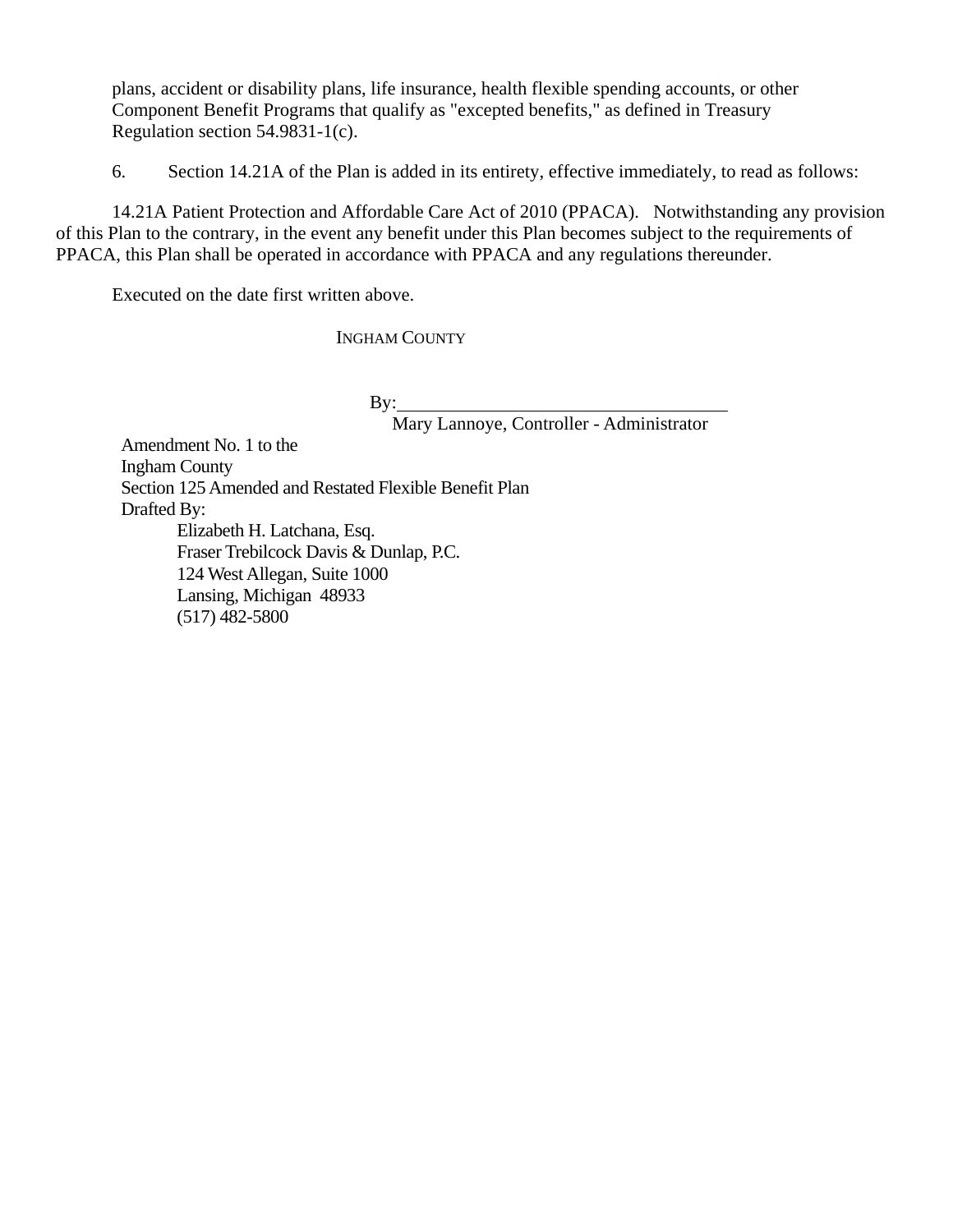#### INGHAM COUNTY BOARD OF COMMISSIONERS

## **RESOLUTION AUTHORIZING AN EXTENSION OF THE CONTRACT BETWEEN REPUBLICS/ALLIED WASTE SERVICES OF WESTERN MICHIGAN AND INGHAM COUNTY FOR DUMPSTER SERVICE AT ALL INGHAM COUNTY PARKS**

#### **RESOLUTION #11-**

WHEREAS, the current contract with Allied Waste Services of Western Michigan for dumpster service for all Ingham County Parks was approved by Resolution #09-007 and included an option to extend the term of the Agreement for three years upon written consent by both the County and Allied Waste Services; and

WHEREAS, the Parks Department is satisfied with the services and pricing provided by Allied Waste Services and desires to exercise its option to extend the contract for an additional year; and

WHEREAS, Republic/Allied Waste Services has provided a written proposal to the County to extend the contract through December 31, 2011, at an annual cost not to exceed \$16,486; and

WHEREAS, the 2010 annual cost for this contract was \$16,533; and

WHEREAS, the Purchasing Department supports the extension of this contract; and

WHEREAS, the Parks & Recreation Commission recommends that the Board of Commissioners approve the contract extension.

THEREFORE BE IT RESOLVED, that the Ingham County Board of Commissioners authorizes the one-year contract extension with Republic/Allied of Western Michigan through December 31, 2011 for dumpster service at all Ingham County Parks in an amount not to exceed \$16,486.

BE IT FURTHER RESOLVED, that upon the mutual written consent of both the County and Contractor, the Board of Commissioners also approves extending the contract with Allied Waste Services for an additional year to December 31, 2012, provided however, the Contractor's costs do not increase more than 1% over 2011 costs.

BE IT FURTHER RESOLVED, that the Ingham County Board Chairperson and County Clerk are authorized to sign the necessary contract documents on behalf of the County after approval as to form by the County attorney.

**COUNTY SERVICES: Yeas:** De Leon, Copedge, Celentino, Schor, Vickers, Dragonetti  **Nays:** None **Absent**: None **Approved 1/18/11**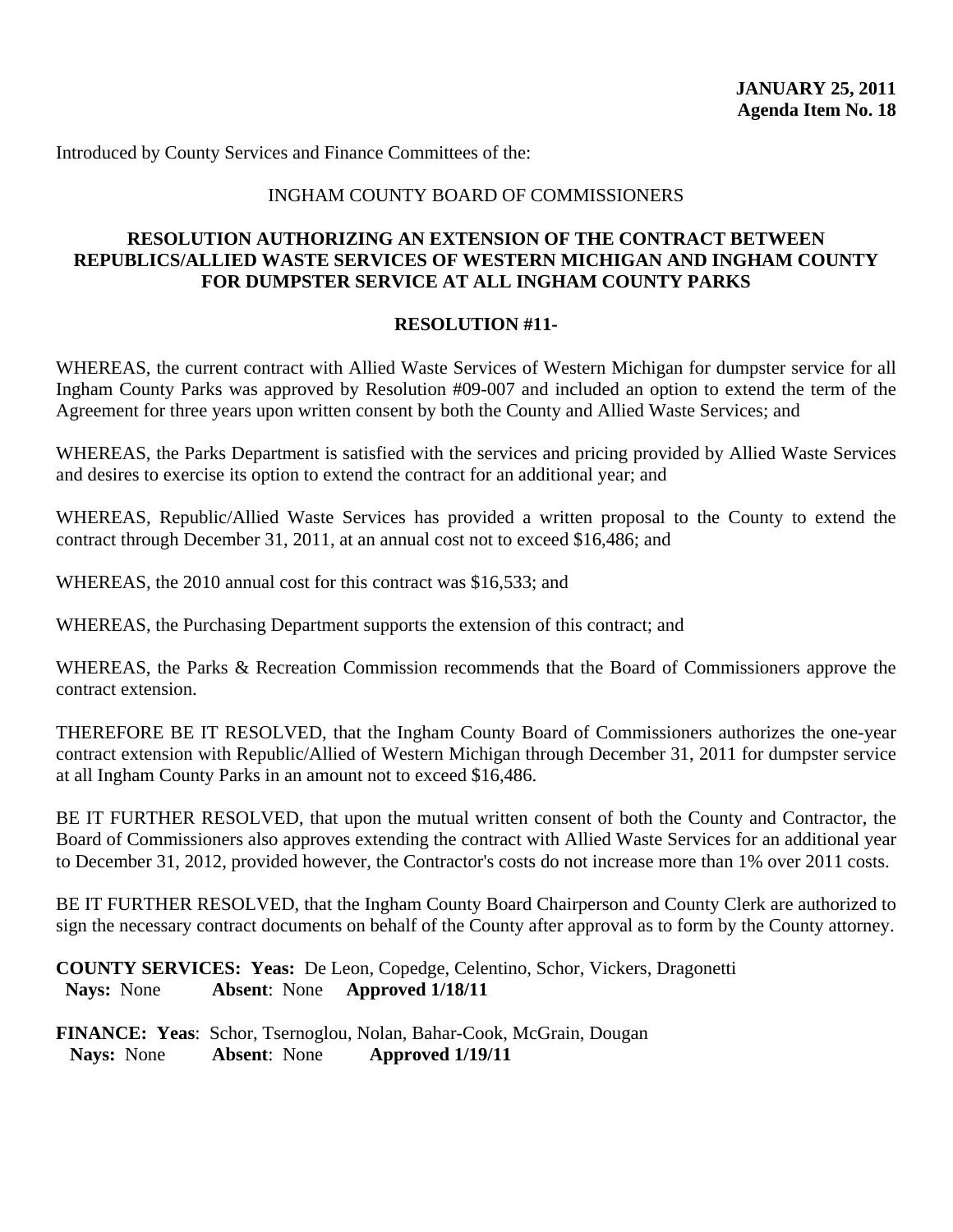#### INGHAM COUNTY BOARD OF COMMISSIONERS

#### **RESOLUTION AUTHORIZING A CONTRACT WITH THE DR. PEPPER/SNAPPLE GROUP FOR VENDING MACHINE SERVICE AT ALL INGHAM COUNTY PARKS**

#### **RESOLUTION #11-**

WHEREAS, the current contract with the Dr. Pepper Snapple Group expires on March 31, 2011; and

WHEREAS, the Ingham County Purchasing Department solicited Requests for Proposals (RFP) inviting proposals for vending machine service for the Ingham County Parks system from qualified companies pursuant to County guidelines; and

WHEREAS, the bids were reviewed by the Ingham County Purchasing and Parks Department, and were in agreement that the Dr. Pepper Snapple Group met all specifications and requirements; and

WHEREAS, the Purchasing Department recommends the proposal submitted by the Dr. Pepper Snapple Group of Grand Ledge, Michigan be accepted; and

WHEREAS, the Parks & Recreation Commission supported this resolution at their January 24, 2011 Commission meeting.

BE IT RESOLVED, that the Ingham County Board of Commissioners authorizes entering into a contract with the Dr. Pepper Snapple Group of Grand Ledge, Michigan for vending machines for the Ingham County Parks Department.

BE IT FURTHER RESOLVED, that the Ingham County Board Chairperson and County Clerk are authorized to sign any contract documents consistent with this resolution after approval as to form by the County Attorney

**COUNTY SERVICES: Yeas:** De Leon, Copedge, Celentino, Schor, Vickers, Dragonetti  **Nays:** None **Absent**: None **Approved 1/18/11**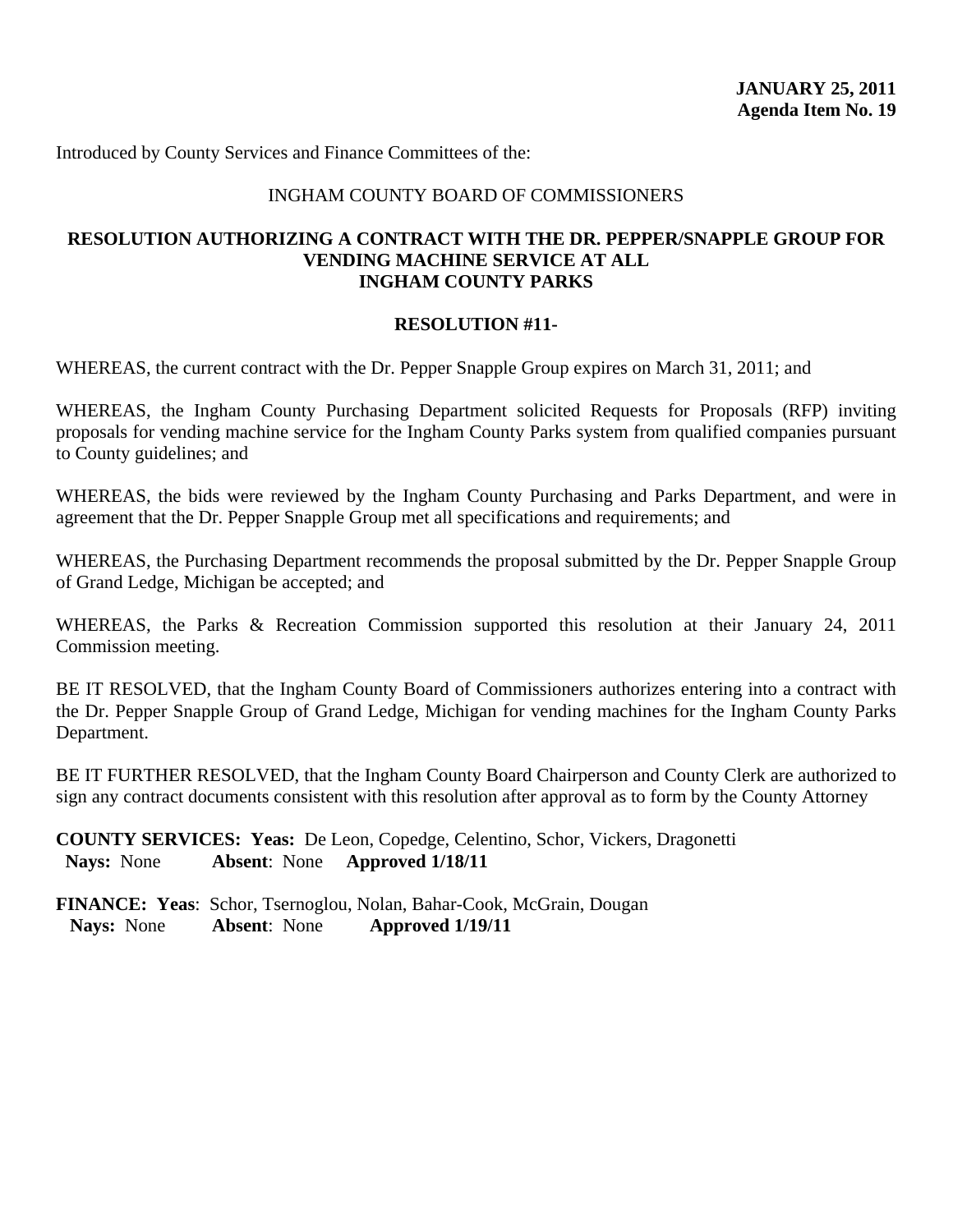#### INGHAM COUNTY BOARD OF COMMISSIONERS

#### **RESOLUTION TO AMEND THE 2010 POTTER PARK ZOO MASTER PLAN**

#### **RESOLUTION #11-**

WHEREAS, in 2010 the Ingham County Board of Commissioners passed RESOLUTION #11-037 adopting a new Potter Park Zoo Master Plan; and

WHEREAS, the new plan is laid out by world regions with a new area focused on North America; and

WHEREAS, the master plan lists current projects as; the Rhinoceros Exhibit, Meerkat Exhibit and Eagle Owl Exhibit; and

WHEREAS, the Eagle Owl Exhibit was completed in 2010 and the Rhinoceros Exhibit will be completed in 2011; and

WHEREAS, in 2010, \$58,000 of the \$100,000 of funding planned for the Meerkat Exhibit renovation was transferred to the Rhinoceros Exhibit; and

WHEREAS, this leaves a balance of \$42,000 in the Meerkat Exhibit which is insufficient to complete a renovation, without a significant fund raising campaign; and

WHEREAS, in the new master plan the Meerkat Exhibit is located in a new location; and

WHEREAS, during the course of implementing the zoo master plan, constructing a new Meerkat Exhibit which will be located in the Lake Tanganyika region, should be done when that region of the zoo is embarked upon; and

WHEREAS, in 2011 the Potter Park Zoological Society will start a capital campaign that will concurrently seek financial support for phase one, Michigan Great Lakes, as well as phase two, the Animal Health Care and Teaching Facility; and

WHEREAS, the Zoo Board and Parks & Recreation Commission supported the amendment of the Potter Park Zoo Master Plan at their December 2010 meetings.

THEREFORE BE IT RESOLVED, that the Ingham County Board of Commissioners authorizes the removal of the Meerkat exhibit from the Potter Park Zoo approved 2010 CIP project list and approves the amendment of the 2010 Potter Park Zoo Master Plan to reflect this change.

BE IT FURTHER RESOLVED, that the goals and objectives for 2010 through 2030, as stated in the amended 2010 Master Plan, shall be construed as desirable goals only with no implied commitment on the part of the Board of Commissioners to fund any particular recommendation contained therein.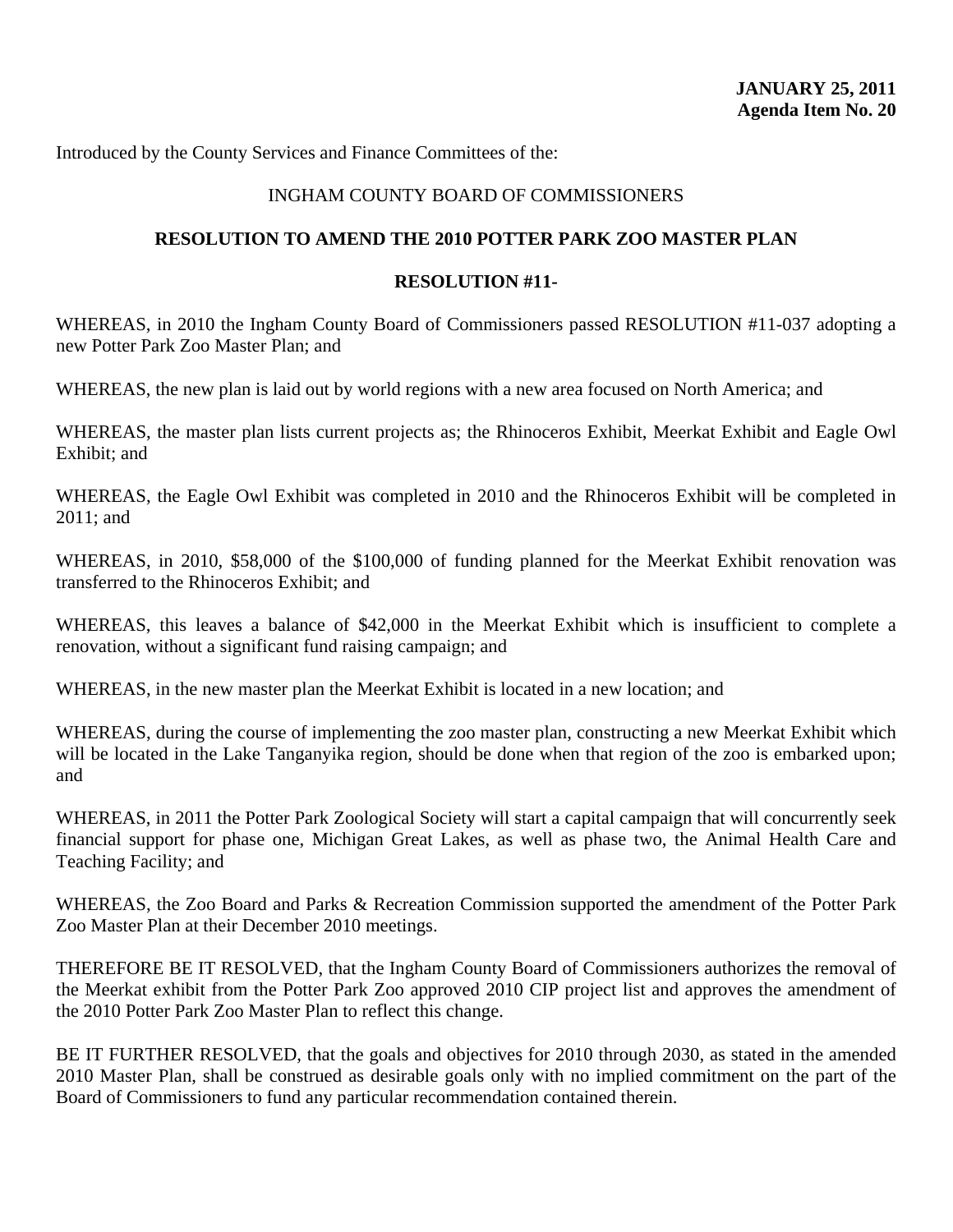#### **RESOLUTION #11-**

**COUNTY SERVICES: Yeas:** De Leon, Copedge, Celentino, Schor, Vickers, Dragonetti  **Nays:** None **Absent**: None **Approved 1/18/11** 

**FINANCE: Yeas**: Schor, Tsernoglou, Nolan, Bahar-Cook, McGrain, Dougan Nays: None Absent: None Approved 1/19/11  **Nays:** None **Absent**: None **Approved 1/19/11**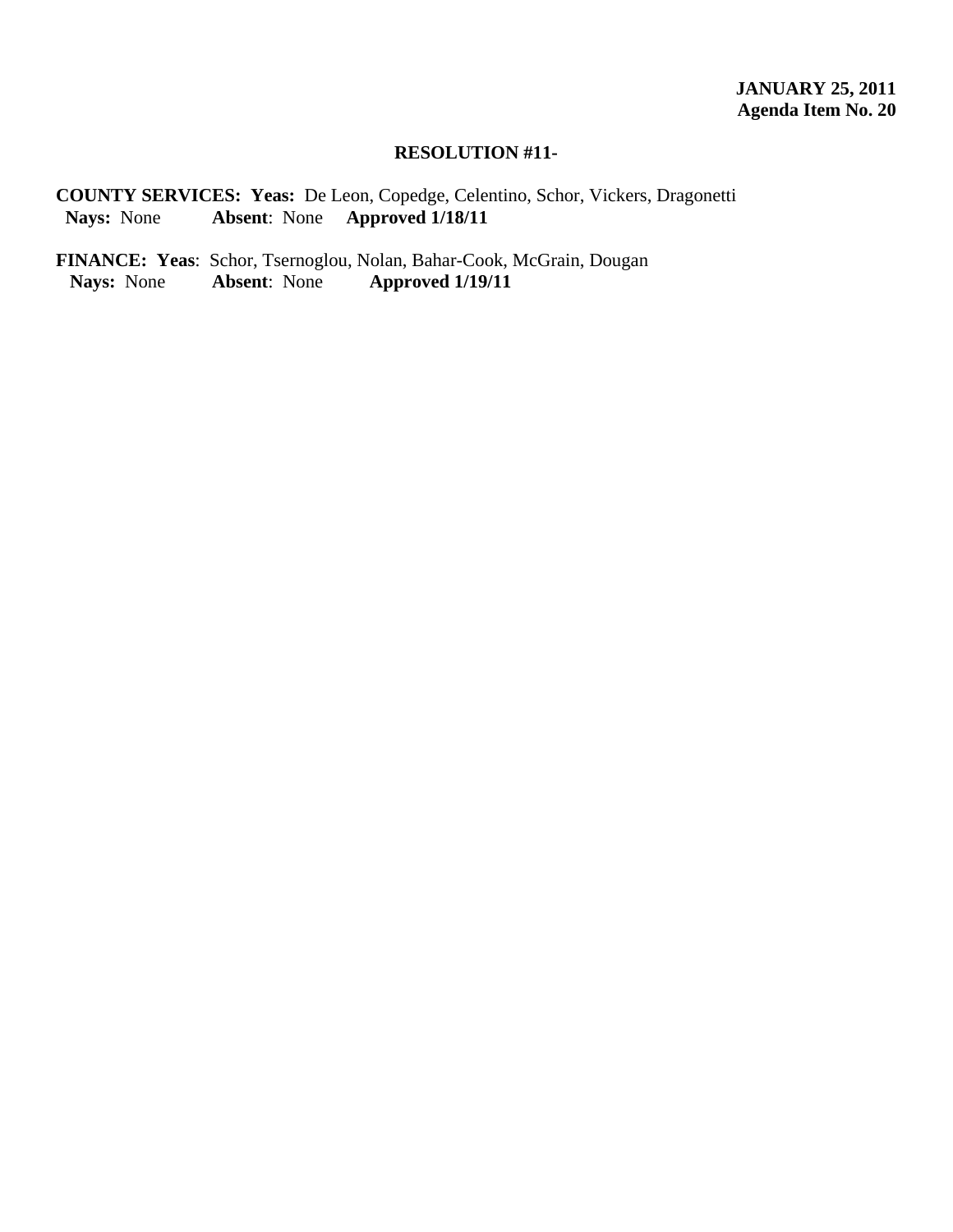#### INGHAM COUNTY BOARD OF COMMISSIONERS

#### **RESOLUTION AUTHORIZING THE HUMAN RESOURCES DEPARTMENT TO CONTRACT WITH THE INGHAM COUNTY ROAD COMMISSION TO PROVIDE LIMITED HUMAN RESOURCES SERVICES**

#### **RESOLUTION #11-**

WHEREAS, the Ingham County Road Commission has recently reviewed and evaluated their organizational personnel functions; and

WHEREAS, the Ingham County Road Commission is interested in contracting with the Ingham County Human Resources Department to provide certain limited human resource services.

THEREFORE BE IT RESOLVED, that the Ingham County Board of Commissioners authorizes a contract between the County and the Ingham County Road Commission for human resource services from February 11, 2011 through December 31, 2011, to be renewed automatically each year on an annual basis, thereafter as long as the two entities agree to maintain the contractual services.

BE IT FURTHER RESOLVED, that services shall be provided by existing Human Resources Staff and billed to the Ingham County Road Commission on a time and materials basis including an administrative service fee; actual hourly staff wages and fringes; and other incidentals such as mileage, phones, supplies and equipment.

BE IT FURTHER RESOLVED, that the Ingham County Board of Commissioners authorizes the Board Chairperson and the County Clerk to sign any necessary contract documents subject to the approval as to form by the County Attorney.

**COUNTY SERVICES: Yeas:** De Leon, Copedge, Celentino, Schor, Vickers, Dragonetti  **Nays:** None **Absent**: None **Approved 1/18/11**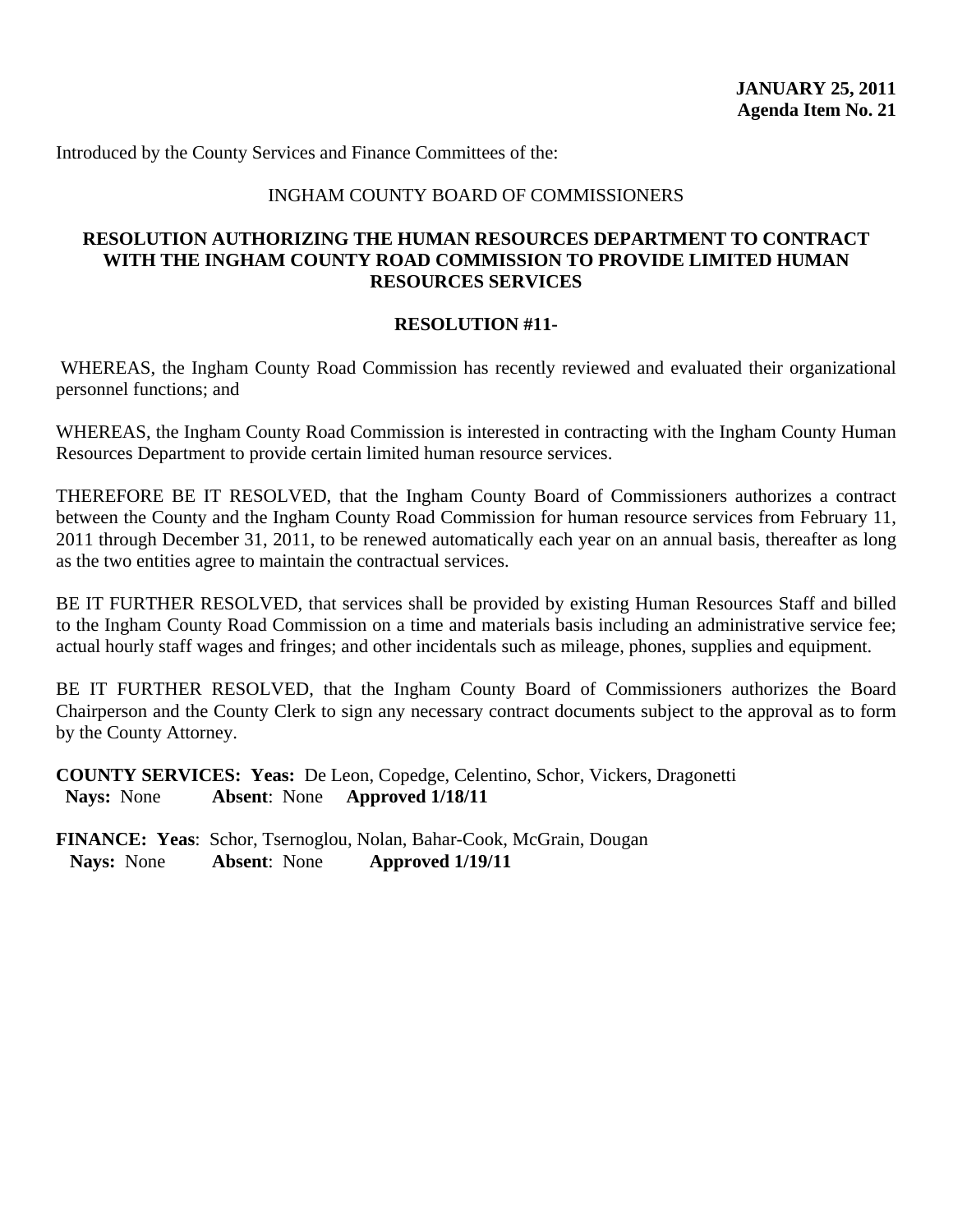Introduced by the Finance Committee of the:

## INGHAM COUNTY BOARD OF COMMISSIONERS

## **RESOLUTION DESIGNATING JANUARY 27, 2011 AS "INTERNATIONAL HOLOCAUST REMEMBRANCE DAY" IN INGHAM COUNTY**

## **RESOLUTION #11-**

WHEREAS, the Holocaust was the state-sponsored, systematic persecution and annihilation of European Jewry by Nazi Germany and its collaborators between 1933 and 1945; and

WHEREAS, the Holocaust involved the genocide of millions of innocent Jewish men, women, and children and other minorities throughout Europe; there was an enormity of suffering inflicted on the many survivors through mistreatment, brutalization, violence, torture, slave labor, involuntary medical experimentation, death marches, and numerous other acts of cruelty that have come to be known as "crimes against humanity"; and

WHEREAS, January 27 marks the anniversary of the liberation of Auschwitz-Birkenau, the largest Nazi death camp; and

WHEREAS,.in 2005, the United Nations General Assembly designated this day as International Holocaust Remembrance Day (IHRD), an annual day of commemoration to honor the victims of the Nazi era; and

WHEREAS, the Ingham County Board of Commissioners and citizens of Ingham County recognize that the horrors of the Holocaust should never be forgotten; and

WHEREAS, in the past 65 years, the Holocaust has provided the people of the world with a critical lesson in the importance of compassion, caring, and kindness and has served as a reminder of the dangers inherent in bigotry, racism, and intolerance in the world; and

WHEREAS, the Board of Commissioners wishes to honor the memory of all who lost their lives and all who have and continue to suffer as a result of the Holocaust.

THEREFORE BE IT RESOLVED, that the Ingham County Board of Commissioners hereby designates January 27, 2011 as "International Holocaust Remembrance Day" in Ingham County and encourages the citizens of Ingham County to commemorate the occasion through reflection, acts of compassionate caring, and learning about the terrible consequences and lessons of the Holocaust.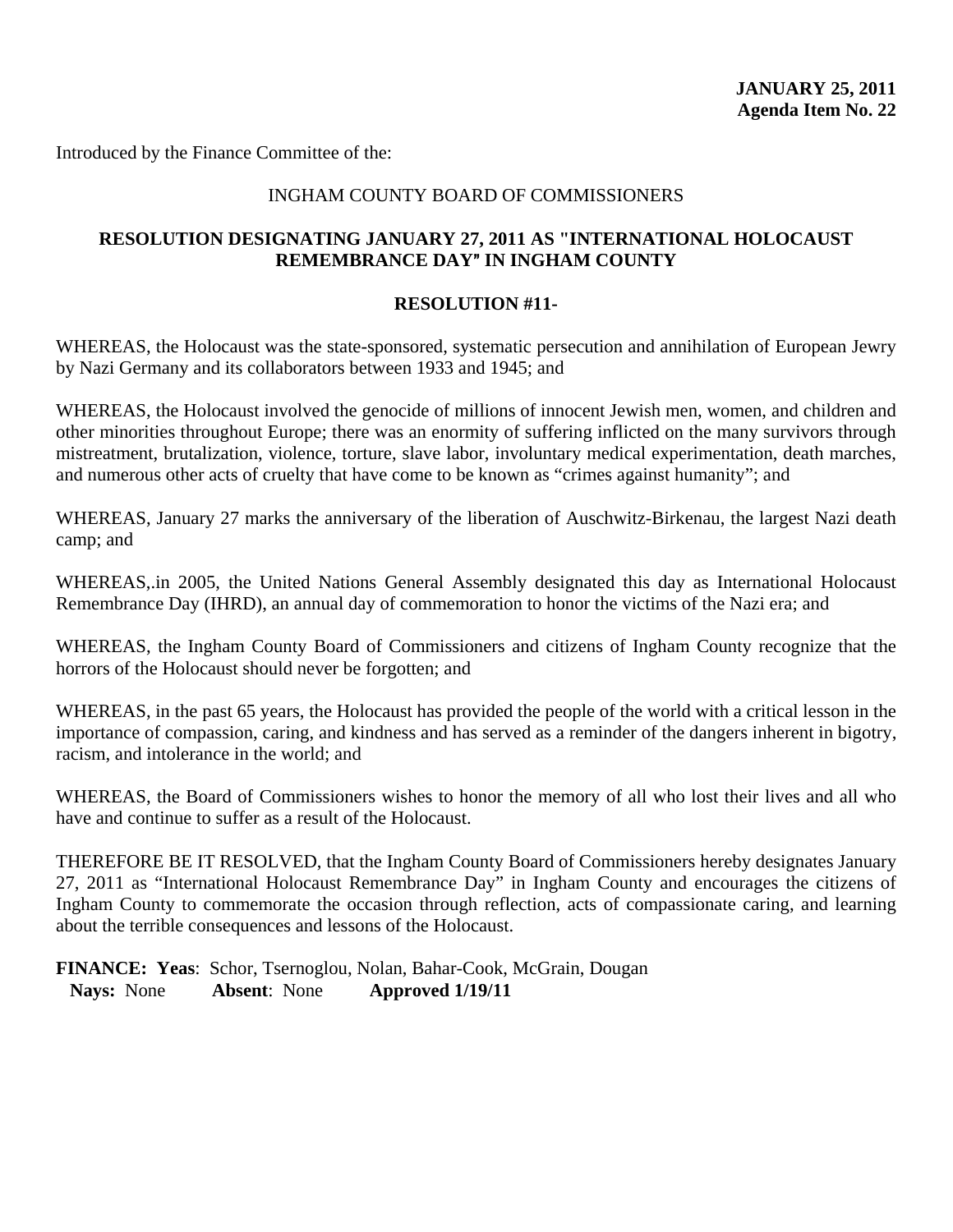#### INGHAM COUNTY BOARD OF COMMISSIONERS

## **RESOLUTION TO AUTHORIZE THE 2010 – 2011 SCHEDULE A ADDENDUM TO THE BCBS ADMINISTRATIVE SERVICES AGREEMENT FOR SERVICES TO INGHAM COUNTY JAIL INMATES**

#### **RESOLUTION #11-**

WHEREAS, Ingham County and BCBS of Michigan entered into an agreement in 1996 wherein BSBS of Michigan would pay the claims of health care services provided to Ingham County Jail inmates; and

WHEREAS, that agreement has periodically been updated by executing a Schedule A attachment; and

WHEREAS, BCBSM has proposed a 2010 – 2011 Schedule A Addendum to the Administrative Services Agreement; and

WHEREAS, the Health Officer has recommended that the Board of Commissioners authorize the 2010 - 2011 Schedule A Addendum to the BCBSM Administrative Services Agreement for Ingham County Jail inmates.

THEREFORE BE IT RESOLVED, that the Ingham County Board of Commissioners authorizes a Schedule A addendum to the Administrative Services Agreement with Blue Cross and Blue Shield of Michigan for paying claims for health care services provided to Ingham County Jail inmates.

BE IT FURTHER RESOLVED, that the Schedule A Addendum shall be effective December 1, 2010 through November 30, 2011.

BE IT FURTHER RESOLVED, that the Chairperson of the Ingham County Board of Commissioners is authorized to sign the agreement after review by the Ingham County Attorney.

#### **HUMAN SERVICES: Human Services will meet on 1/24/11.**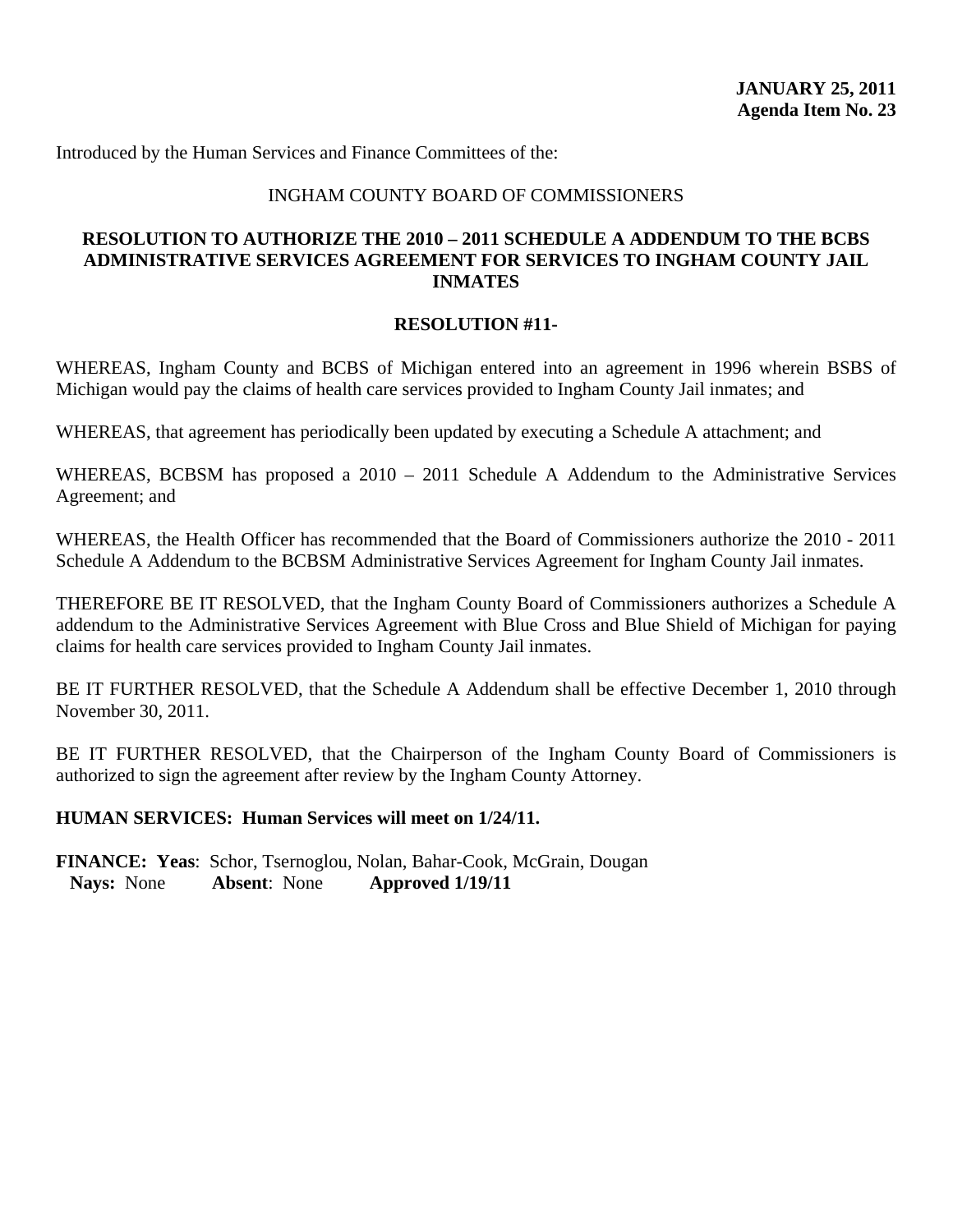# SCHEDULE A - Renewal Term (Dec 2010 - Nov 2011) Administrative Services Contract (ASC)

| 1. |    | Group Name:                                                 |             | Ingham County Inmates |                                                                                       |                           |
|----|----|-------------------------------------------------------------|-------------|-----------------------|---------------------------------------------------------------------------------------|---------------------------|
| 2. |    | <b>Group Number/Cluster:</b>                                | 14828       |                       |                                                                                       |                           |
| 3. |    | <b>Contract Effective Date:</b>                             | 01-Dec-1996 |                       |                                                                                       |                           |
| 4. |    | ASC Funding Arrangement: MONTHLY WIRE                       |             |                       |                                                                                       |                           |
| 5. |    | Line(s) of Business:                                        |             |                       |                                                                                       |                           |
|    |    | [X] Facility                                                |             |                       | [X] Prescription Drugs                                                                |                           |
|    |    | [] Facility Foreign                                         |             |                       | [ ] Dental                                                                            |                           |
|    |    | [] Facility Domestic                                        |             |                       | [ ] Vision                                                                            |                           |
|    |    | [X] Physician                                               |             |                       | [ ] Hearing                                                                           |                           |
|    |    | [ ] Master Medical<br>*Domestic Facility Code(s): 0         |             |                       |                                                                                       |                           |
| 6. |    | Administrative Charge:                                      |             |                       |                                                                                       |                           |
|    |    |                                                             |             | Cost Per<br>Contract  | Monthly<br>Contracts                                                                  | <b>Monthly</b><br>Premium |
|    | А. | <b>Base Administration</b>                                  |             | 11% of claims         |                                                                                       |                           |
|    | В. | <b>Additional Agent Fee</b>                                 |             |                       |                                                                                       | \$                        |
|    |    | <b>TOTAL</b>                                                |             | 11% of claims         |                                                                                       | \$                        |
|    | C. | Administrative Access fee Cap                               |             | 35.00<br>S.           |                                                                                       |                           |
|    |    | (Per contract per month)                                    |             |                       |                                                                                       |                           |
| 7. |    | Stop-loss Coverage(s):                                      |             |                       |                                                                                       |                           |
|    | А. | Stop-loss Coverage Purchased                                |             |                       |                                                                                       |                           |
|    |    | [ ] Standard                                                |             |                       | [ ] Specific Only                                                                     |                           |
|    |    | [ ] Outlier Protection                                      |             |                       | [ ] Aggregate Only                                                                    |                           |
|    |    | [X] None                                                    |             |                       | [ ] Specific and Aggregate                                                            |                           |
|    | В. | <b>Coverage Lines of Business</b>                           |             |                       |                                                                                       |                           |
|    |    | [ ] Facility                                                |             |                       | [ ] Master Medical                                                                    |                           |
|    |    | [ ] Facility Foreign Payment<br>[] Facility Domestic Charge |             |                       | [ ] Prescription Drugs (Aggregate Only)<br>[ ] All Lines of Business (Aggregate Only) |                           |
|    |    | [ ] Physician                                               |             |                       |                                                                                       |                           |
|    |    |                                                             |             |                       |                                                                                       |                           |
|    | C. | Attachment Point(s) (per contract)                          |             |                       |                                                                                       |                           |
|    |    | Specific:                                                   |             |                       |                                                                                       |                           |
|    |    |                                                             |             | Cost Per              | Monthly                                                                               | Monthly                   |
|    |    |                                                             |             | Contract              | Contracts                                                                             | \$<br>Premium             |
|    | D. | <b>Total Stop-loss Premium</b>                              |             |                       |                                                                                       |                           |

 $\bullet$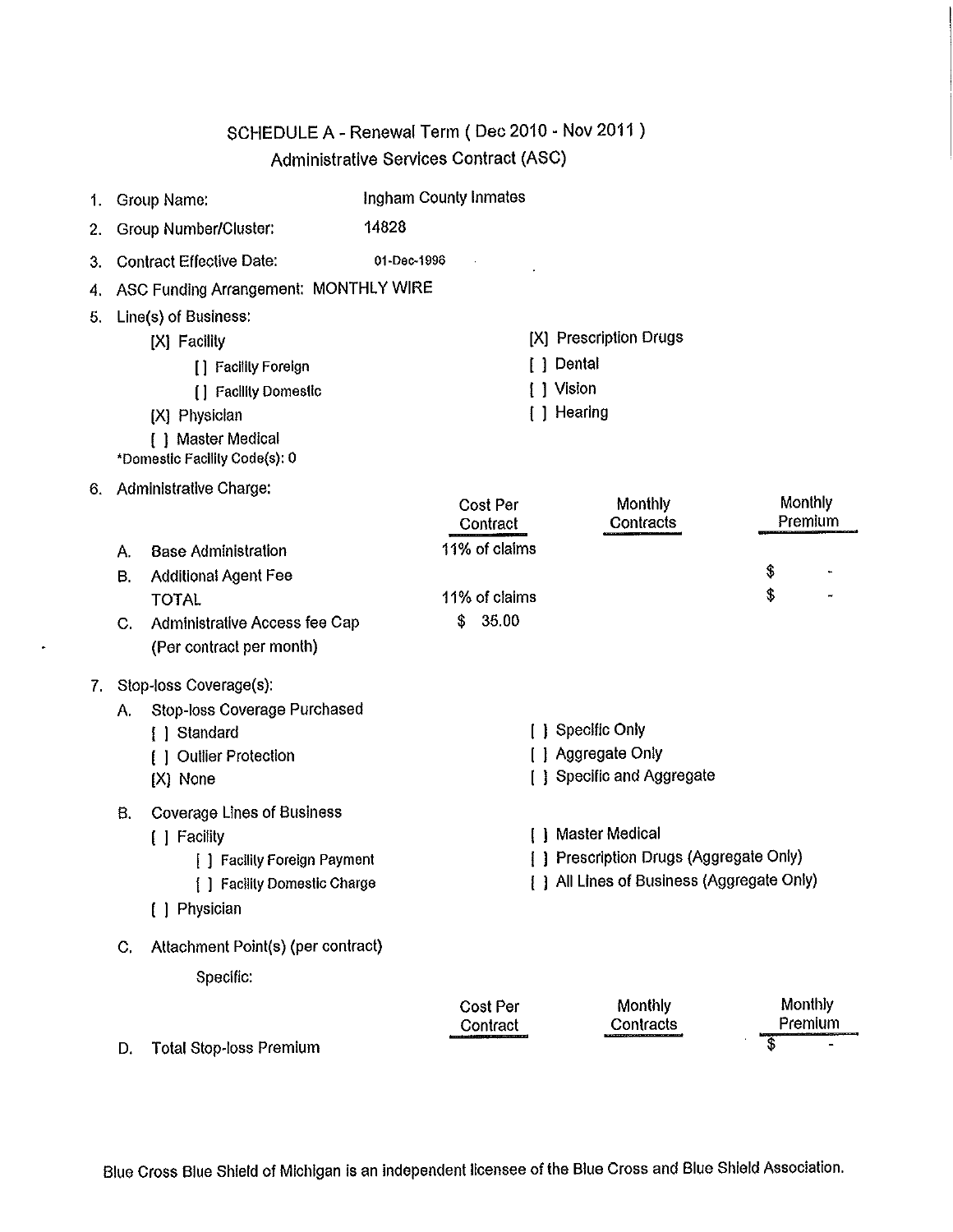8. Late Payment Charges/Interest:

9.

| A.                    | Monthly Late Payment Charge                           |              |          |            |     |
|-----------------------|-------------------------------------------------------|--------------|----------|------------|-----|
|                       | B. Yearly Statutory Interest Charge (Simple Interest) |              |          |            | 12% |
|                       | C. Provider Contractual Interest                      |              |          |            |     |
| <b>BCBSM Account:</b> |                                                       | 1840-09397-3 | Comerica | 0720-00096 |     |

**Bank** 

American Bank Assoc

10. If applicable, Group shall pay an Administrative Acces Fee ("AAF") which is included in hospital claims cost that is contained in Group's Amounts Billed. The AAF is separate from and does not include BlueCard fees and shall not exceed \$35.00 per contract per month. Approximately 120 days after the close of the Contract Year, BCBSM shall report the aggregate amount of AAF actually paid by group.

**Wire Number** 

The Group acknowledges that BCBSM or a Blue Cross and Blue Shield Plan may have compensation arrangements with providers in which the provider is subject to performance or risk-based compensation, including but not limited to withholds, bonuses, incentive payments, provider credits, and member managemer fees. Often the compensation amount is determined after the medcial service has been performed and after ti Group has been invoiced.

| <b>BCBSM:</b> |             | THE GROUP: |                                                    |
|---------------|-------------|------------|----------------------------------------------------|
| BY:           | (Signature) | BY:        | (Signature)                                        |
| NAME:         | (Print)     | NAME:      | (Frint)                                            |
| TITLE:        |             | TITLE:     |                                                    |
| DATE:         |             | DATE:      | <u> 1980 - Jan Barat, martin amerikan basal da</u> |
| BY:           | (Signature) | BY:        | (Signature)                                        |
| NAME:         | (Print)     | NAME:      | (Frint)                                            |
| TITLE:        |             | TITLE:     |                                                    |
| DATE:         |             | DATE:      |                                                    |

Blue Cross Blue Shield of Michigan is an independent licensee of the Blue Cross and Blue Shield Association.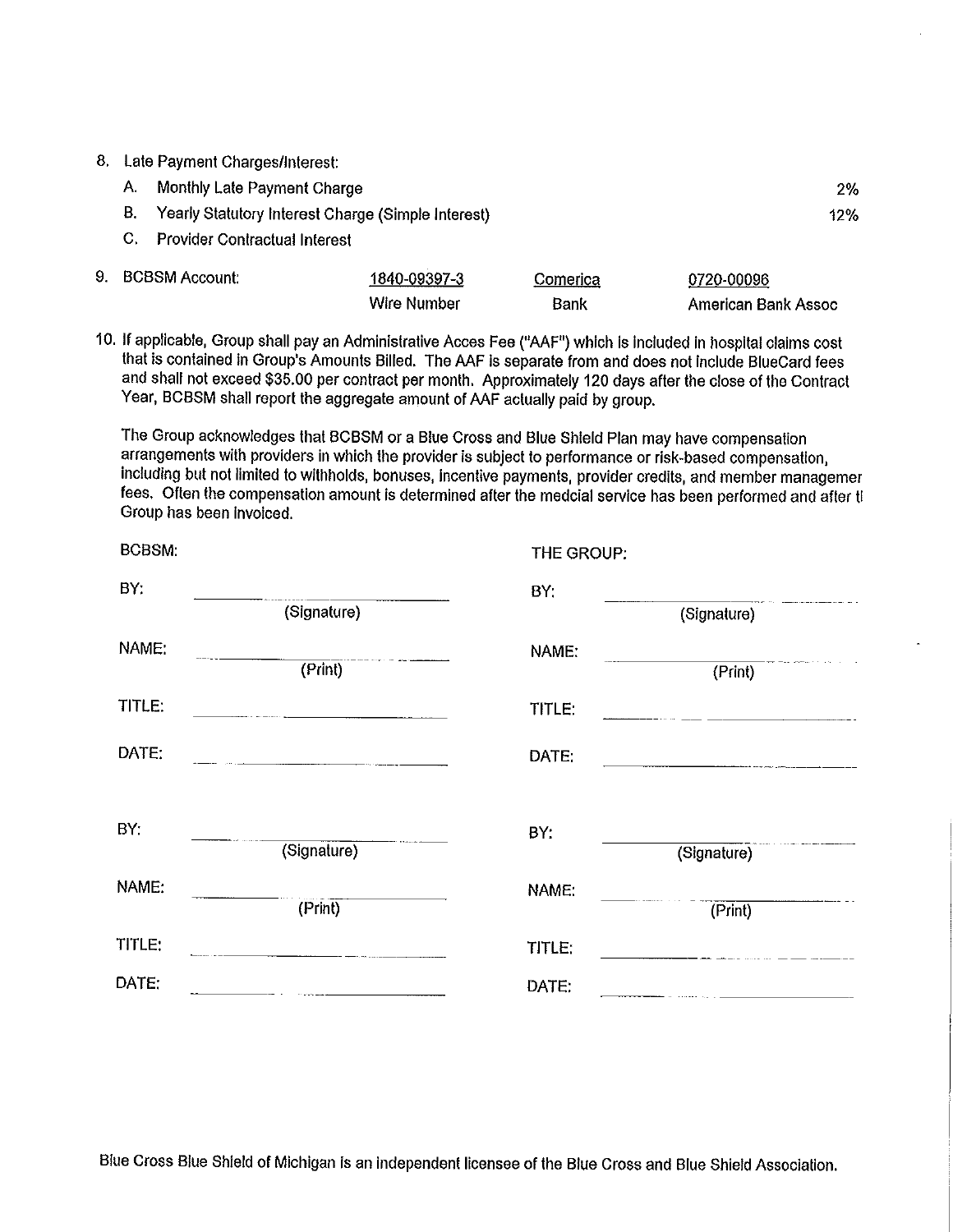## INGHAM COUNTY BOARD OF COMMISSIONERS

## **RESOLUTION TO AUTHORIZE A CONTRACT WITH PRESORT SERVICES, INC.**

#### **RESOLUTION #11-**

WHEREAS, Health Plan Management Services of the Health Department now serves many other communities through contracts with health plan corporations in those communities; and

WHEREAS, Health Plan Management Services must mail large quantities of materials in order to service the health plan; and

WHEREAS, it is cost-effective and efficient to use a service to presort and mail these materials; and

WHEREAS, the cost of these services is paid by Ingham County, but Ingham County is reimbursed by the other health plans; and

WHEREAS, the agreement between Ingham County and Presort Services, Inc. expired on June 30, 2010 and needs to be renewed; and

WHEREAS, the Health Officer has recommended that the Board of Commissioners authorize a contract with Presort Services, Inc.

THEREFORE BE IT RESOLVED, that the Ingham County Board of Commissioners authorizes an agreement with Presort Services, Inc., 5646 Commerce Drive, Lansing, Michigan, for mail related services, which include pick up, sorting, bar coding and delivery to the Post Office.

BE IT FURTHER RESOLVED, that the agreement shall be for the period July 1, 2010 through June 30, 2013, and shall not exceed \$550,000, including the cost of postage.

BE IT FURTHER RESOLVED, that this agreement is intended to support the operation of Health Plan Management Services in the Health Department and that all costs associated with services to health plans in other communities served by the Bureau will be re-billed to those health plans.

BE IT FURTHER RESOLVED, that the Board Chairperson is authorized to sign the agreement after review by the County Attorney.

#### **HUMAN SERVICES: Human Services will meet on 1/24/11.**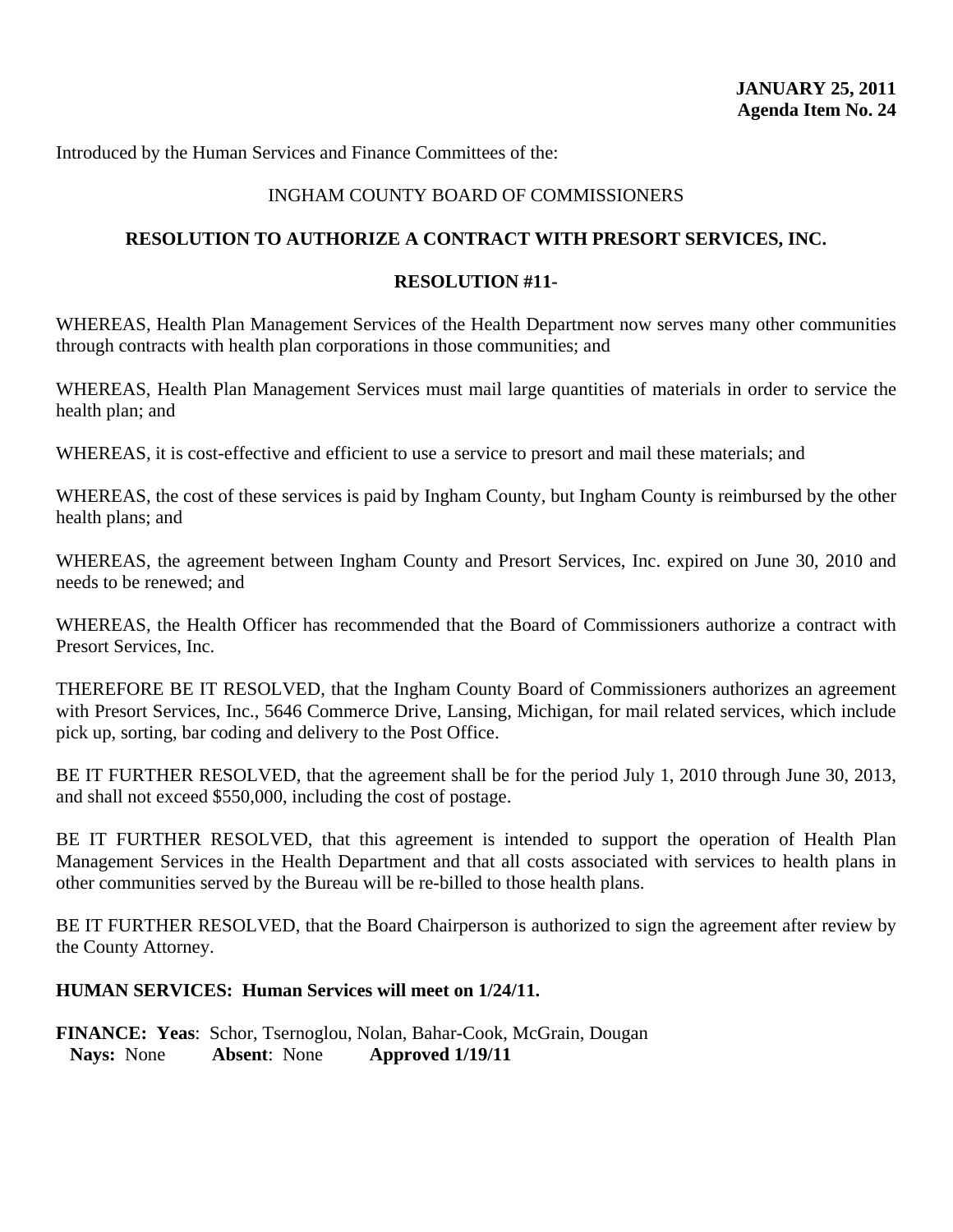#### INGHAM COUNTY BOARD OF COMMISSIONERS

#### **RESOLUTION TO AUTHORIZE THREE ADOLESCENT HEALTH – CHILD AND ADOLESCENT HEALTH CENTER GRANT AGREEMENTS WITH THE MICHIGAN PRIMARY CARE ASSOCIATION**

#### **RESOLUTION #11-**

WHEREAS, Ingham County operates three child and adolescent health center programs as part of its Community Health Center Network; and

WHEREAS, the State has awarded grants for the period of October 1, 2010 through September 30, 2011 and will use the Michigan Primary Care Association as the fiduciary agent for the contracts; and

WHEREAS, the funds from these three grants are included in the Health Department's 2011 adopted budget; and

WHEREAS, the Health Officer has recommended that the Board authorize the grant agreements.

THEREFORE BE IT RESOLVED, that the Ingham County Board of Commissioners authorizes a grant agreement with the Michigan Primary Care Association for a School Based Health Center Grant – Non-Clinical Model, for services to be delivered through the Willow Health Center, totaling \$100,000 in State funds for the period October 1, 2010 through September 30, 2011.

BE IT FURTHER RESOLVED, that the Ingham County Board of Commissioners authorizes a grant agreement with the Michigan Primary Care Association for a School Based Health Center Grant – Community Based Clinical Model totaling \$225,000 in State funds for the period October 1, 2010 through September 30, 2011 for services to be delivered through the Willow Health Center.

BE IT FURTHER RESOLVED, that the Ingham County Board of Commissioners authorizes a grant agreement with the Michigan Primary Care Association for a School Based Health Center Grant – Community Based Clinical Model totaling \$175,000 in State funds for the period October 1, 2010 through September 30, 2011, for services to be delivered through the Otto Community Health Center.

BE IT FURTHER RESOLVED, that the Board Chairperson is authorized to sign the three grant agreements after review by the County Attorney.

#### **HUMAN SERVICES: Human Services will meet on 1/24/11.**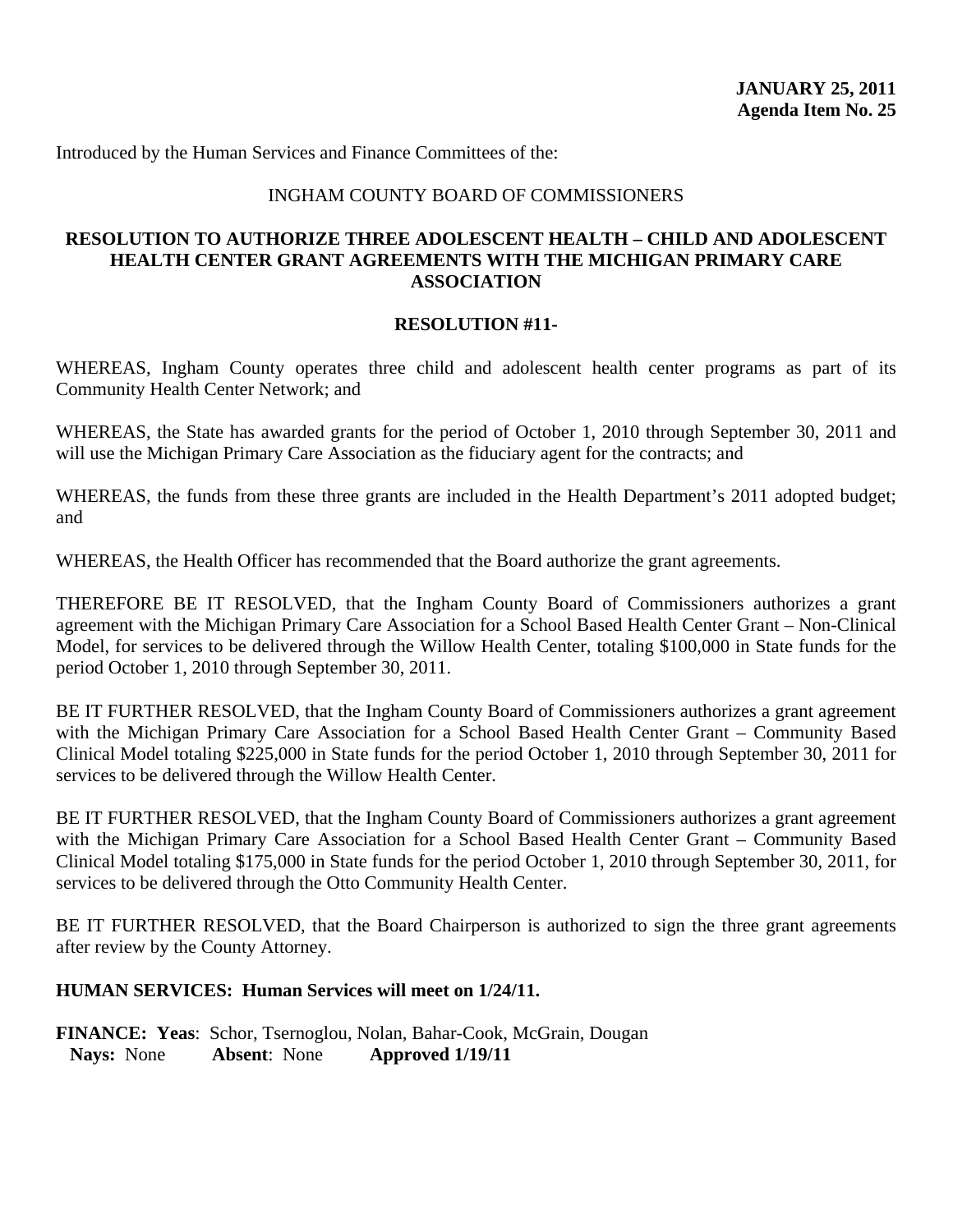#### INGHAM COUNTY BOARD OF COMMISSIONERS

# **RESOLUTION TO AMEND RESOLUTION #11-138 TO EXTEND AN AGREEMENT WITH INGHAM INTERMEDIATE SCHOOL DISTRICT/ INGHAM BIRTH TO FIVE GREAT START COLLABORATIVE**

#### **RESOLUTION #11-**

WHEREAS, the Capital Region Community Foundation, the Capital Area United Way, and the R. E. Olds Foundation have provided funding to Ingham Intermediate School District for a Youth Initiative in collaboration with the Ingham Birth to Five Great Start Collaborative; and

WHEREAS, several Health Department units including Family Outreach Services and Office for Young Children provide services to youth; and

WHEREAS, the Board of Commissioners authorized an agreement with Ingham Intermediate School District to provide services and scholarships related to the Ingham Birth to Five Great Start Collaborative Youth Initiative in Resolution #09-085; and

WHEREAS, the agreement was extended in RESOLUTION #11-138; and

WHEREAS, Ingham Intermediate School District has again requested to increase funding and extend the agreement's time period.

THEREFORE BE IT RESOLVED, that the Ingham County Board of Commissioners authorizes an amendment to the agreement with the Ingham Intermediate School District, increasing the amount of the agreement by \$78,802 to adjust the total amount of the agreement to \$179,668.

BE IT FURTHER RESOLVED, that the amended amount of funding includes an increase of \$15,000 for childcare scholarships made by the Office for Young Children in accordance with established procedures making the total amount up to \$55,000.

BE IT FURTHER RESOLVED, that the contract period is extended through September 30, 2011.

BE IT FURTHER RESOLVED, that the Controller/Administrator is authorized to make any necessary budget adjustments.

BE IT FURTHER RESOLVED, that the Board Chairperson and County Clerk are authorized to sign the subcontracts after review as to form by the County Attorney.

#### **HUMAN SERVICES: Human Services will meet on 1/24/11.**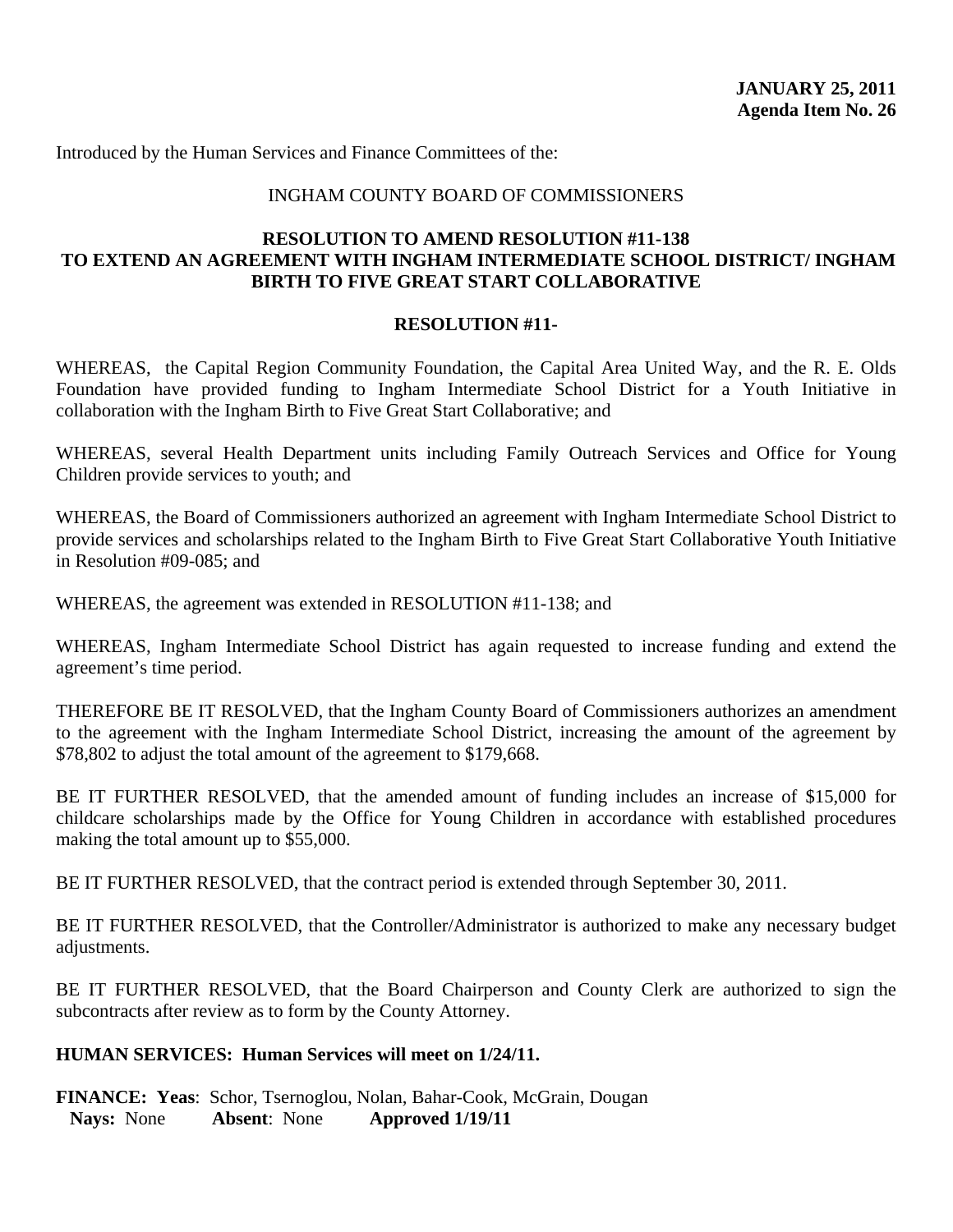#### INGHAM COUNTY BOARD OF COMMISSIONERS

# **RESOLUTION TO AUTHORIZE AN AGREEMENT WITH EATON INTERMEDIATE SCHOOL DISTRICT TO PREVENT AND REDUCE TOBACCO USE AND ALCOHOL ABUSE IN INGHAM COUNTY**

#### **RESOLUTION #11-**

WHEREAS, Eaton Intermediate School District provides administrative support for the Ingham Substance Abuse Prevention Coalition to collaborate and advocate for stronger prevention measures for the access and availability of tobacco and alcohol; and

WHEREAS, Ingham Substance Abuse Prevention Coalition's Implementation Plan for FY2011 includes several outcomes targeted to prevent and reduce tobacco use and alcohol abuse in Ingham County; and

WHEREAS, the Ingham County Health Department is committed to preventing and reducing the use of tobacco and alcohol abuse; and

WHEREAS, the Ingham County Health Department has been requested to perform activities related to tobacco and alcohol prevention and reduction in the Ingham Substance Abuse Prevention Coalition's Implementation Plan; and

WHEREAS, Eaton Intermediate School District has agreed to reimburse the County for up to \$31,666.00 for performance of such activities.

THEREFORE BE IT RESOLVED, that the Ingham County Board of Commissioners authorizes entering into an agreement with Eaton Intermediate School District for up to \$31,666.00 to engage in the tobacco and alcohol prevention and reduction activities.

BE IT FURTHER RESOLVED, the contract period shall be from October 1, 2010 through September 30, 2011.

BE IT FURTHER RESOLVED, that the Chairperson of the Ingham County Board of Commissioners is authorized to sign the agreement after it is approved as to form by the County Attorney.

#### **HUMAN SERVICES: Human Services will meet on 1/24/11.**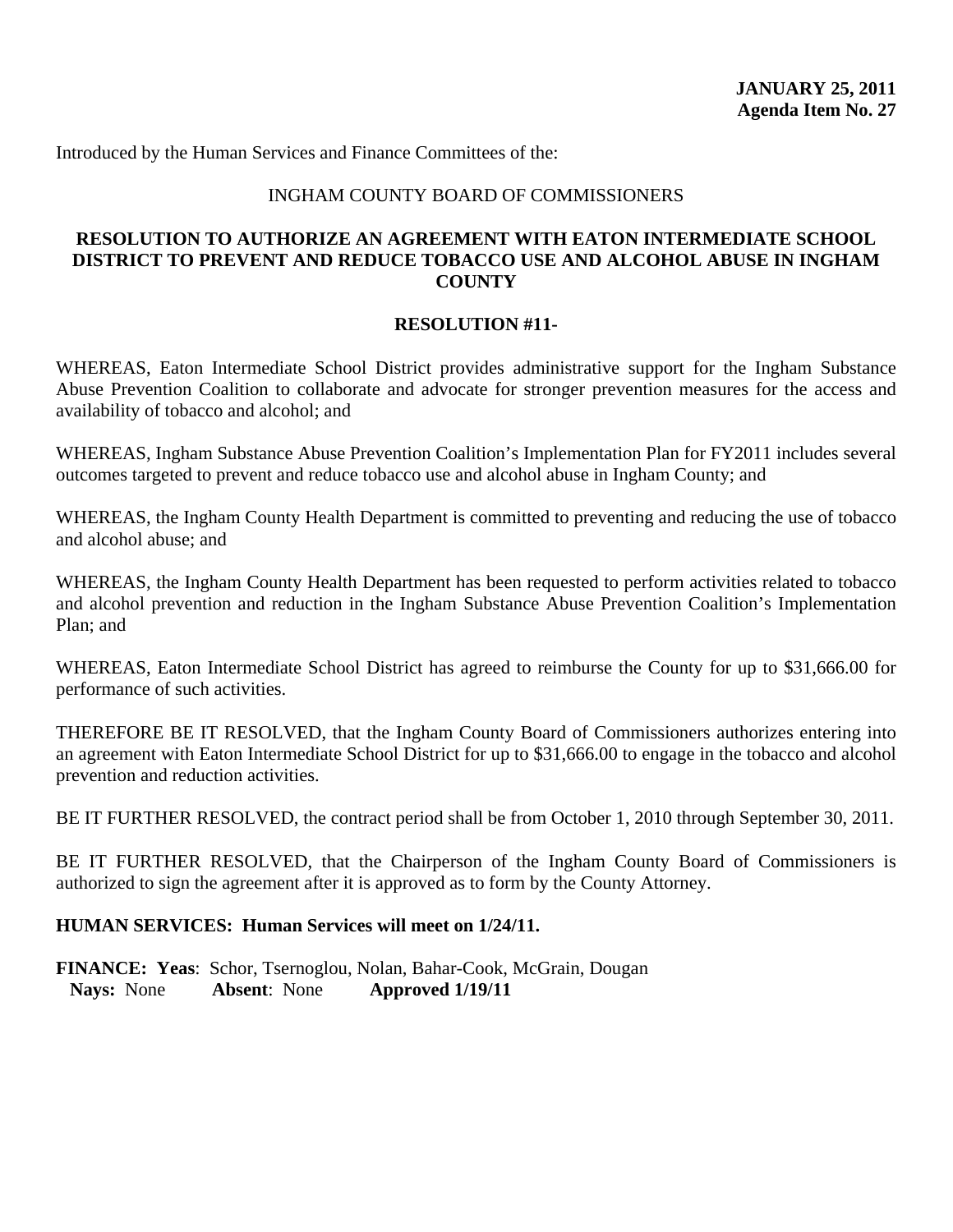# INGHAM COUNTY BOARD OF COMMISSIONERS

# **RESOLUTION TO AUTHORIZE AN AGREEMENT WITH MIDLAND COUNTY EDUCATIONAL SERVICES AGENCY FOR SERVICES ASSOCIATED WITH THE GREAT START REGIONAL CHILD CARE RESOURCE CENTER - CENTRAL AND EASTERN REGIONS**

# **RESOLUTION #11-**

WHEREAS, Resolution #09-275 authorized an agreement with Midland County Educational Services Agency (MCESA) to develop the Great Start Central Region Child Care Quality Implementation Plan (the Plan); and

WHEREAS, RESOLUTION #11-074 authorized an agreement with MCESA to complete the scope of work in the Plan; and

WHEREAS, RESOLUTION #11-272 authorized an amendment to the contract to include additional duties related to the Great Start Eastern Region Child Care and Early Learning Resource Center; and

WHEREAS, MCESA has proposed a new agreement for FY2011 to complete the scope of work in the Implementation Plans for the Central and Eastern Regions; and

WHEREAS, the scope of work shall include the following services:

- Coordinating program communication and outreach
- Performing the duties and responsibilities of the Central/Eastern Region Program Director
- Coordinating professional development opportunities for licensed and registered child care providers and relative and day care aide (unlicensed) providers
- Providing support services and resources to child care providers
- Providing assistance to families choosing quality child care
- Providing assistance to families searching for child care and to providers updating records on the Great Start Connect database
- Providing data and evaluation reports as specified in the agreement
- Maintaining a regional resource hub satellite in Portland, Michigan

WHEREAS, the services listed in the scope of work will be funded by the Great Start Collaborative Grant that MCESA has received from the Early Childhood Investment Corporation (ECIC); and

WHEREAS, MCESA shall pay Ingham County up to \$600,000 for completing the scope of work; and

WHEREAS, all staff time, mileage, rent for a regional resource hub satellite, and costs for printing, mailing, and supplies associated with Central and Eastern Region activities will be paid by grant funds; and

WHEREAS, the term of the Agreement shall be October 1, 2010 through September 30, 2011; and

WHEREAS, the Health Department's 2011 Budget anticipates providing these services and receiving these funds.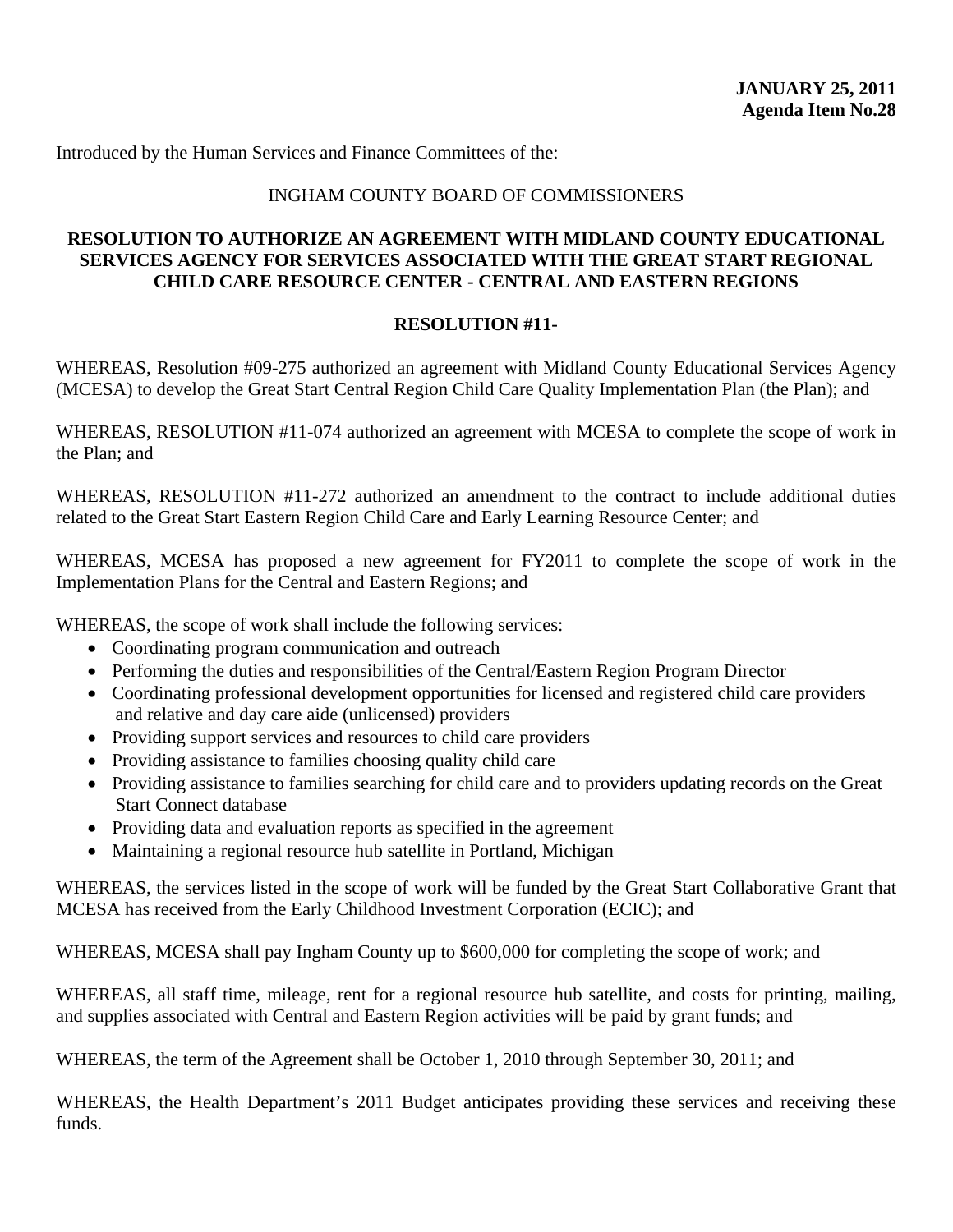THEREFORE BE IT RESOLVED, that the Ingham County Board of Commissioners authorizes an agreement with Midland County Educational Services Agency (MCESA) to complete the scope of work for the Central and Eastern Region Child Care Quality Implementation Plans.

BE IT FURTHER RESOLVED, that a lease with Portland Church of the Nazarene to house the regional resource hub satellite is authorized.

BE IT FURTHER RESOLVED, that the period of the agreement shall be October 1, 2010 through September 30, 2011.

BE IT FURTHER RESOLVED, that MCESA shall reimburse Ingham County up to \$600,000 for completing the scope of work of the Implementation Plans.

BE IT FURTHER RESOLVED, that the Board Chairperson is authorized to sign the agreement after review by the County Attorney.

# **HUMAN SERVICES: Human Services will meet on 1/24/11.**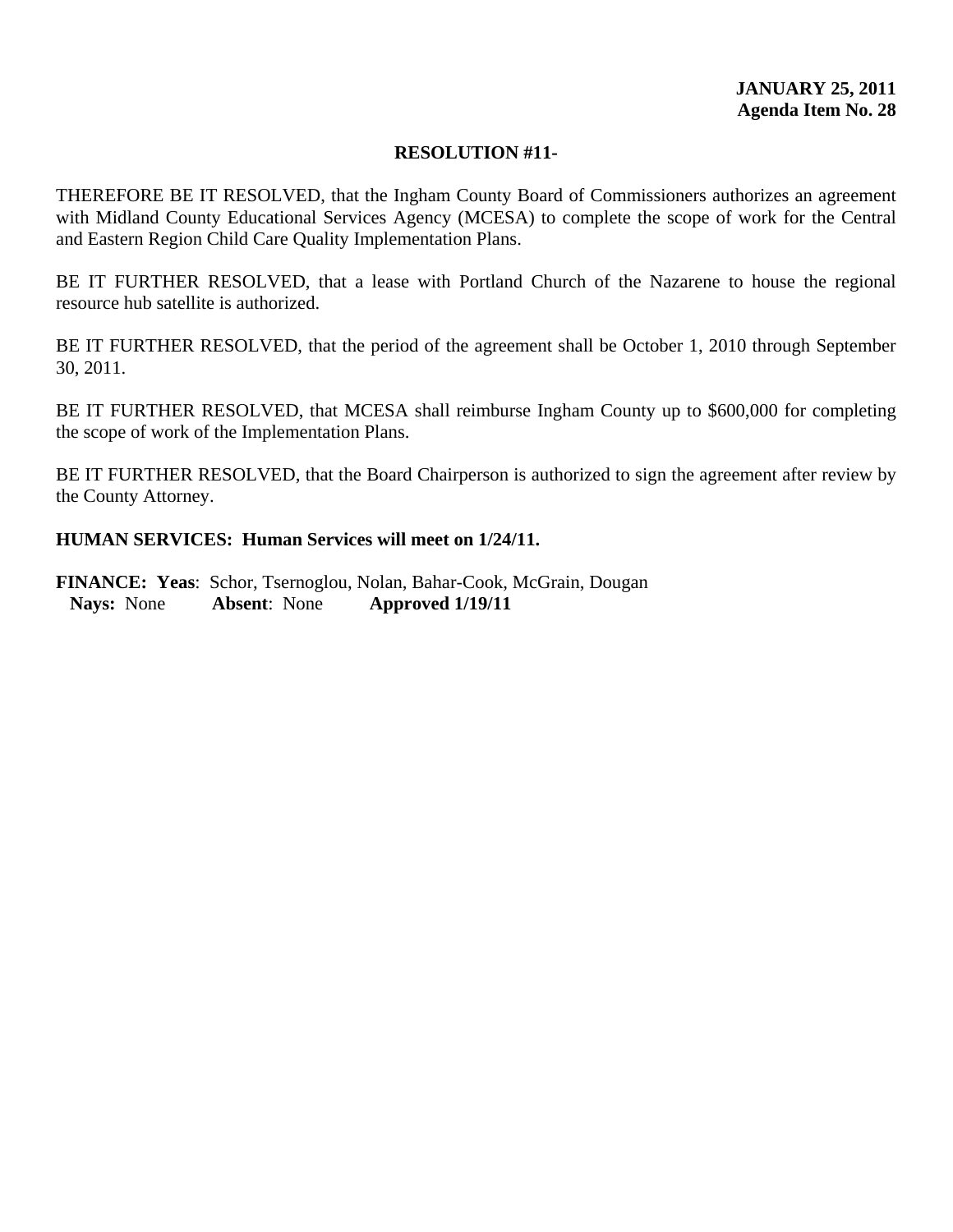#### INGHAM COUNTY BOARD OF COMMISSIONERS

# **RESOLUTION TO ENTER INTO A MICHIGAN GROUNDWATER STEWARDSHIP PROGRAM (MGSP) CLEAN SWEEP PROGRAM AGREEMENT WITH THE MICHIGAN DEPARTMENT OF AGRICULTURE**

### **RESOLUTION #11-**

WHEREAS, Ingham County Health Department has operated a Household Hazardous Waste Collection Program since 1985; and

WHEREAS, the Health Department has had a MGSP Clean Sweep Program Agreement with the Michigan Department of Agriculture since 2001; and

WHEREAS, each year the Agreement has allowed the Health Department to be reimbursed for costs associated with the collection, transportation and disposal of pesticides; and

WHEREAS, the Michigan Department of Agriculture has proposed to enter into a new agreement with the Health Department; and

WHEREAS, the Michigan Department of Agriculture shall pay the Health Department up to \$15,000 for costs associated with the collection, transportation and disposal of pesticides; and

WHEREAS, the term of the Agreement shall be October 1, 2010 through September 30, 2011; and

WHEREAS, the Health Department anticipates a continuation of these services and funds in its 2011 budget; and

WHEREAS, the Health Officer has recommended that the Board of Commissioners authorizes a MGSP Clean Sweep Program Agreement with the Michigan Department of Agriculture.

THEREFORE BE IT RESOLVED, that the Ingham County Board of Commissioners authorizes an Agreement with the Michigan Department of Agriculture.

BE IT FURTHER RESOLVED, that the Michigan Department of Agriculture shall reimburse the Health Department up to \$15,000 for costs associated with the collection, transportation and disposal of pesticides.

BE IT FURTHER RESOLVED, that the term of the agreement shall be October 1, 2010 through September 30, 2011.

BE IT FURTHER RESOLVED, that the Board Chairperson is authorized to sign the Agreement after review by the County Attorney.

**HUMAN SERVICES: Human Services will meet on 1/24/11.**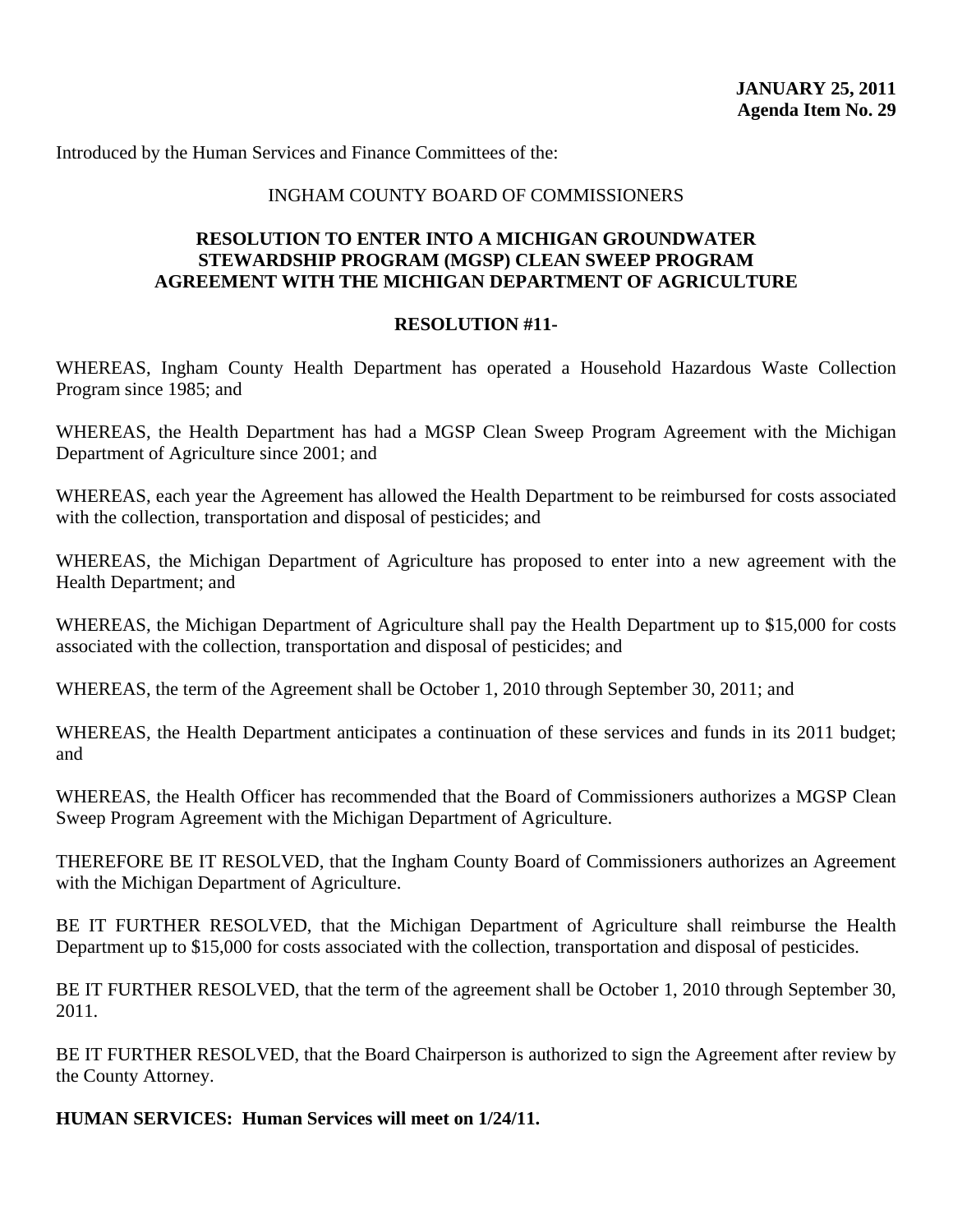FINANCE: Yeas: Schor, Tsernoglou, Nolan, Bahar-Cook, McGrain, Dougan Nays: None Absent: None Approved 1/19/11  **Nays:** None **Absent**: None **Approved 1/19/11**  Introduced by the Human Services and Finance Committees of the: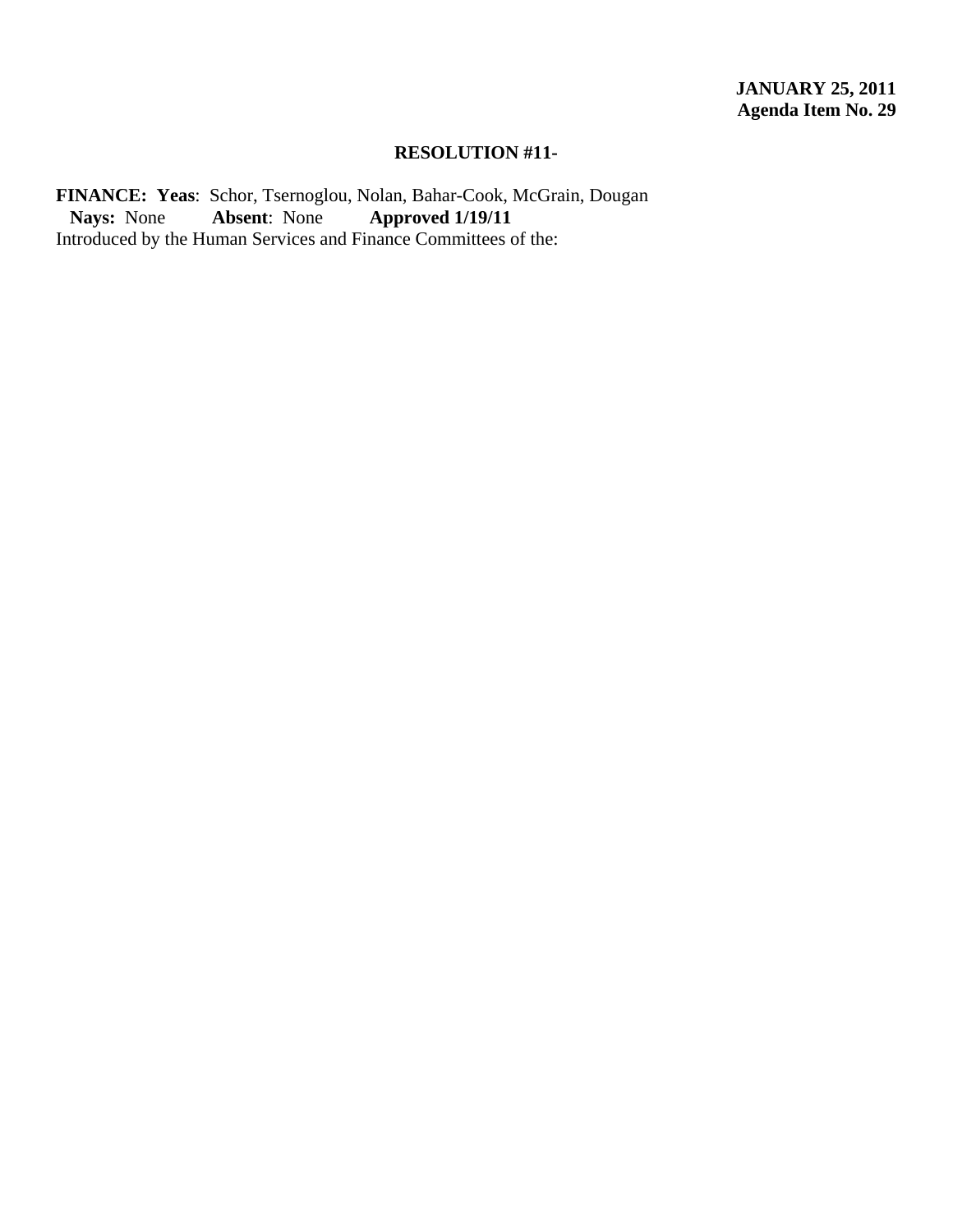### INGHAM COUNTY BOARD OF COMMISSIONERS

# **RESOLUTION TO AUTHORIZE AN AGREEMENT WITH THE MICHIGAN DEPARTMENT OF NATURAL RESOURCES AND ENVIRONMENT FOR 2010-2011**

### **RESOLUTION #11-**

WHEREAS, the State of Michigan has placed responsibility for environmental regulation and environmental quality in Michigan Department of Natural Resources and Environment (MDNRE); and

WHEREAS, the Michigan Public Health Code places responsibility for environmental protection at the community level with county governments through the network of local health departments; and

WHEREAS, MDNRE proposes to clarify the responsibilities for some environmental services and arrange to purchase environmental testing and inspection services from Ingham County; and

WHEREAS, MDNRE will reimburse Ingham County for expenses related to testing and inspection services; and

WHEREAS, the Health Officer recommends that the Board of Commissioners authorize an agreement with MDNRE.

THEREFORE BE IT RESOLVED, that the Ingham County Board of Commissioners authorizes an agreement with Michigan Department of Natural Resources and Environment.

BE IT FURTHER RESOLVED, that the period of the agreement shall be October 1, 2010 through September 30, 2011.

BE IT FURTHER RESOLVED, that MDNRE shall reimburse Ingham County up to \$25,028.00 for expenses related to testing and inspection services.

BE IT FURTHER RESOLVED, that the Board Chairperson is authorized to sign the agreement after review by the County Attorney.

#### **HUMAN SERVICES: Human Services will meet on 1/24/11.**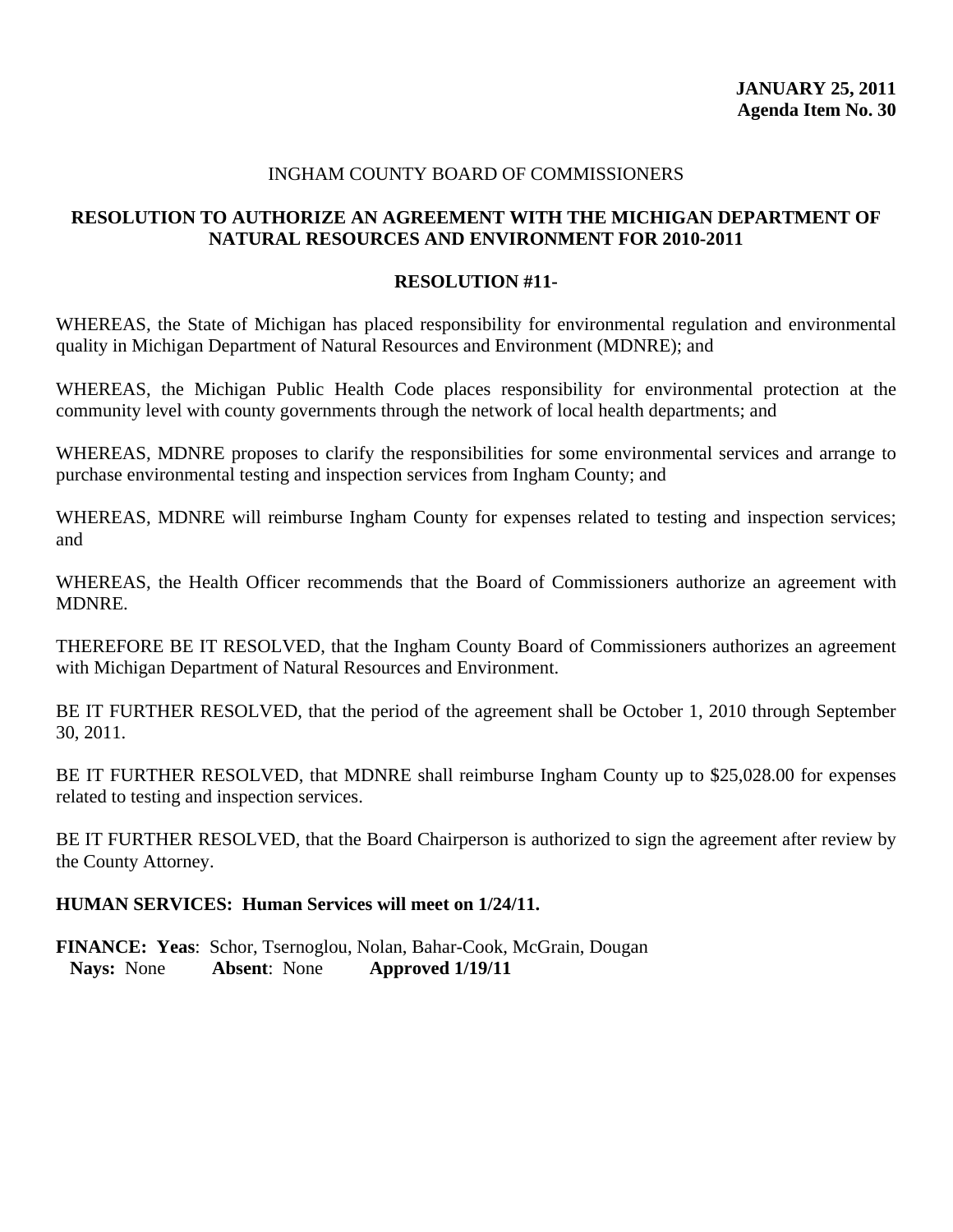# INGHAM COUNTY BOARD OF COMMISSIONERS

# **RESOLUTION TO AUTHORIZE AN AMENDMENT TO THE LEASE AGREEMENT FOR THE WILLOW HEALTH CENTER**

# **RESOLUTION #11-**

WHEREAS, Ingham County operates a Community Health Center at 306 West Willow Street in Lansing; and

WHEREAS, the current lease agreement for this site will expire on December 31, 2014; and

WHEREAS, the Health Department has applied for a School Based Health Center Capital grant through the Health Resources and Services Administration and a requirement of the grant application is for additional language to be added to the lease; and

WHEREAS, this language does not affect the cost or duration of the lease; and

WHEREAS, the owners, Jon and Roseann Zumbrink, have agreed to the proposed amendment and have agreed to comply with the grant requirements; and

WHEREAS, the Health Officer has recommended the Board of Commissioners authorize the amendment.

THEREFORE BE IT RESOLVED, that the Ingham County Board of Commissioners authorize an amendment to the lease for property at 306 West Willow Street, Lansing, Michigan, informing the owner that the federal government has an interest in fixtures on the property and requires the owner to make local filings to comply with the federal grant.

BE IT FURTHER RESOLVED, that the amendment does not change the cost or duration of the existing lease.

BE IT FURTHER RESOLVED, that all other terms and conditions of the lease will remain in full force and effect.

BE IT FURTHER RESOLVED, that the Board Chairperson is authorized to sign the lease amendment after review by the County Attorney.

# **HUMAN SERVICES: Human Services will meet on 1/24/11.**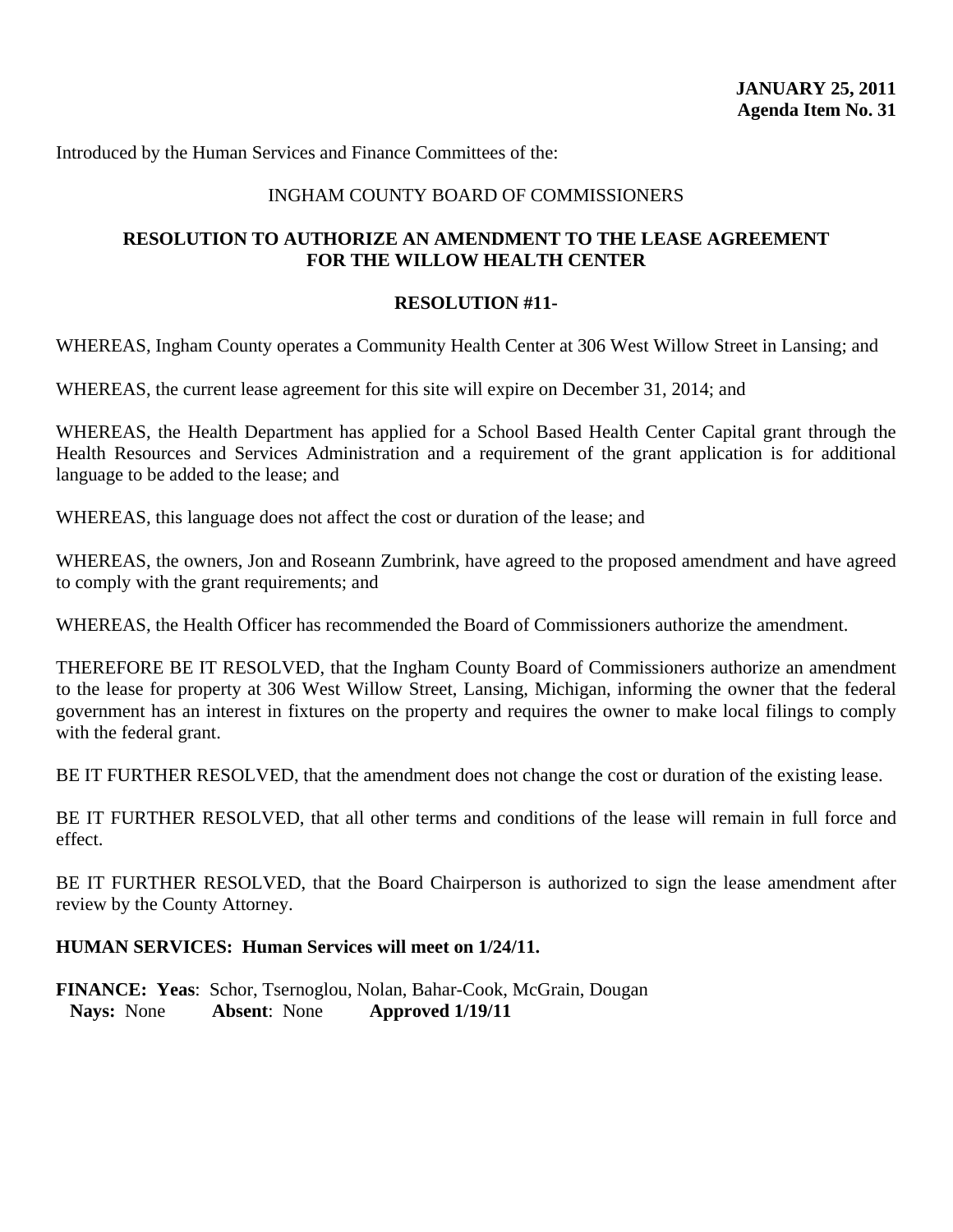Introduced by the Judiciary and Finance Committees of the:

### INGHAM COUNTY BOARD OF COMMISSIONERS

# **RESOLUTION TO AUTHORIZE ENTERING INTO A CONTRACT WITH SEQUEL TSI OF IDAHO, LLC**

### **RESOLUTION #11-**

WHEREAS, the Court would like to enter into a contract with Sequel TSI of Idaho, LLC (also known as Mountain Home) for the purpose of providing residential care and treatment services; and

WHEREAS, the Court, after hearing testimony and making findings, may issue an order placing juveniles in said program; and

WHEREAS, the Sequel TSI of Idaho, LLC will not receive juveniles without a signed contract; and

WHEREAS, the per diem for this placement will not exceed \$209 per day.

THEREFORE BE IT RESOLVED, that the Ingham County Board of Commissioners hereby authorizes an agreement with Sequel TSI of Idaho, LLC, for the residential care and treatment services of Court adjudicated youth at a per diem cost not to exceed \$209 per day from October 2010 through September 30, 2011.

BE IT FURTHER RESOLVED, that the funds for this contract and other appropriate placements will come from the Family Divisions Residential Placement line item within the Child Care Fund.

BE IT FURTHER RESOLVED, that the Chairperson of the Ingham County Board of Commissioners and the County Clerk are authorized to sign any contract documents consistent with this Resolution and approved as to form by the County Attorney.

**JUDICIARY COMMITTEE:** Yeas: Bahar-Cook, Koenig, Holman, Tennis, Tsernoglou, Schafer  **Nays:** None **Absent:** None **Approved 1/13/11**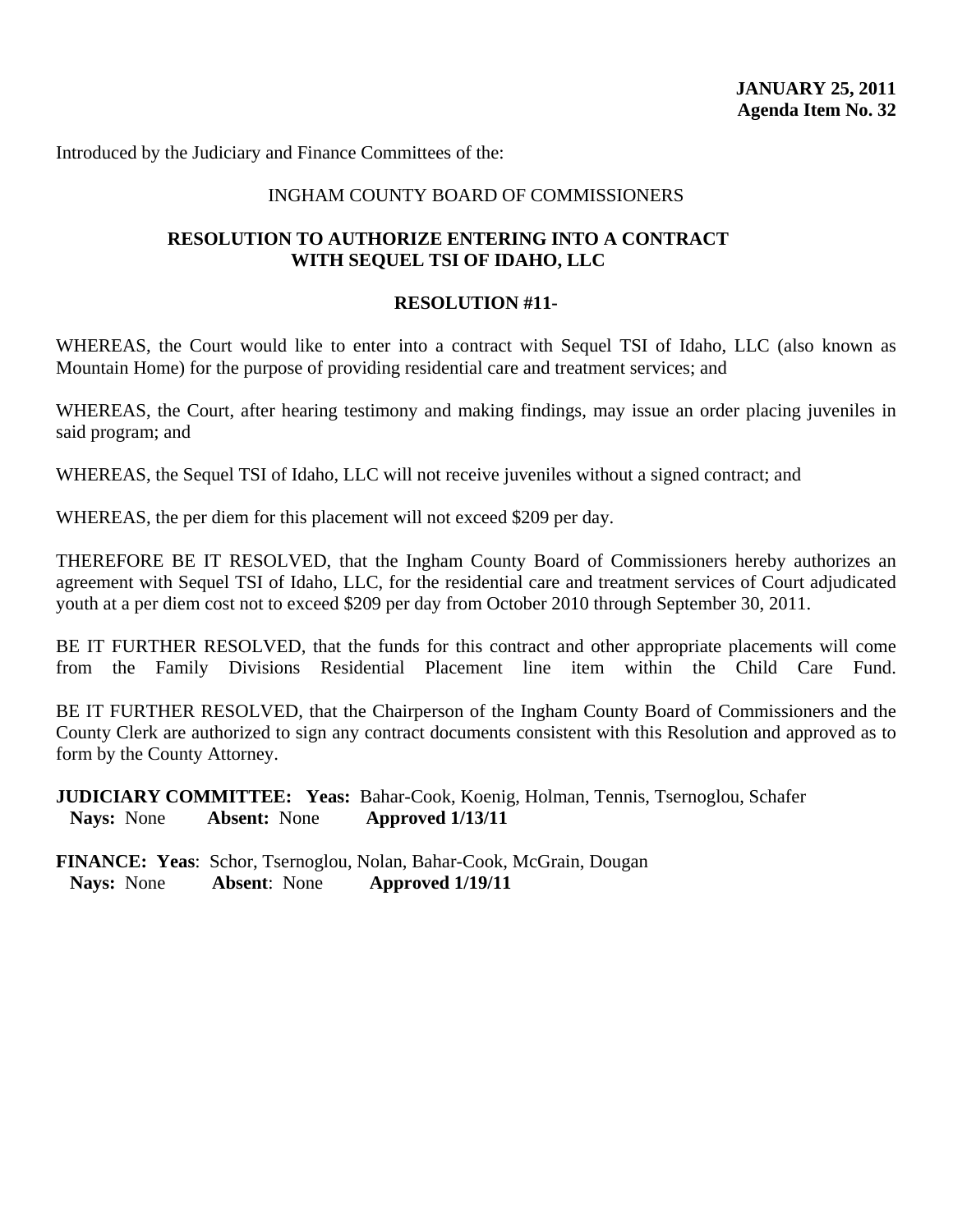Introduced by the Judiciary and Finance Committees of the:

### INGHAM COUNTY BOARD OF COMMISSIONERS

# **RESOLUTION AUTHORIZING THE INGHAM COUNTY 55TH DISTRICT COURT TO ACCEPT A GRANT AWARD FROM THE MICHIGAN SUPREME COURTS: STATE COURT ADMINISTRATIVE OFFICE-MENTAL HEALTH SERVICES FOR DRUG COURT PARTICIPANTS PROGRAM (SCAO/MHSDCP)**

### **RESOLUTION #11-**

WHEREAS, the 55th District Court Sobriety Court Program ("Sobriety Court") has since 2004 provided quality services to the citizens of Ingham County; and

WHEREAS, multiple participants have unmet mental health needs; and

WHEREAS, sources of sobriety court grant funding have been identified which would not obligate the County to provide matching funds, including but not limited to, the SCAO-Mental Health Services for Drug Court Participants Grant.

THEREFORE, BE IT RESOLVED, that the Ingham County Board of Commissioners authorizes acceptance of the State Court Administrators Office/Mental Health Services for Drug Court Participants Grant in the amount of \$14,000 for the time period of October 1, 2010 through September 30, 2011.

BE IT FURTHER RESOLVED, grant funded Sobriety Court program direct service subcontracts with the following vendors are approved in the following amounts:

Community Mental Health (CMH) and/or Dr. Douglas J. Ruben, Psychologist: not to exceed \$14,000 for the time period of October 1, 2010 through September 30, 2011.

BE IT FURTHER RESOLVED, that the Controller/Administrator is authorized to make the necessary adjustments to the 2010 and 2011 55th District Court Budget and Position Allocation List.

BE IT FURTHER RESOLVED, that the Ingham County Board of Commissioners authorizes the Board Chairperson and the County Clerk to sign any necessary contract documents that are consistent with this resolution and approved as to form by the County Attorney.

**JUDICIARY: Yeas:** Bahar-Cook, Koenig, Holman, Tennis, Tsernoglou, Schafer  **Nays:** None **Absent:** None **Approved 1/13/11**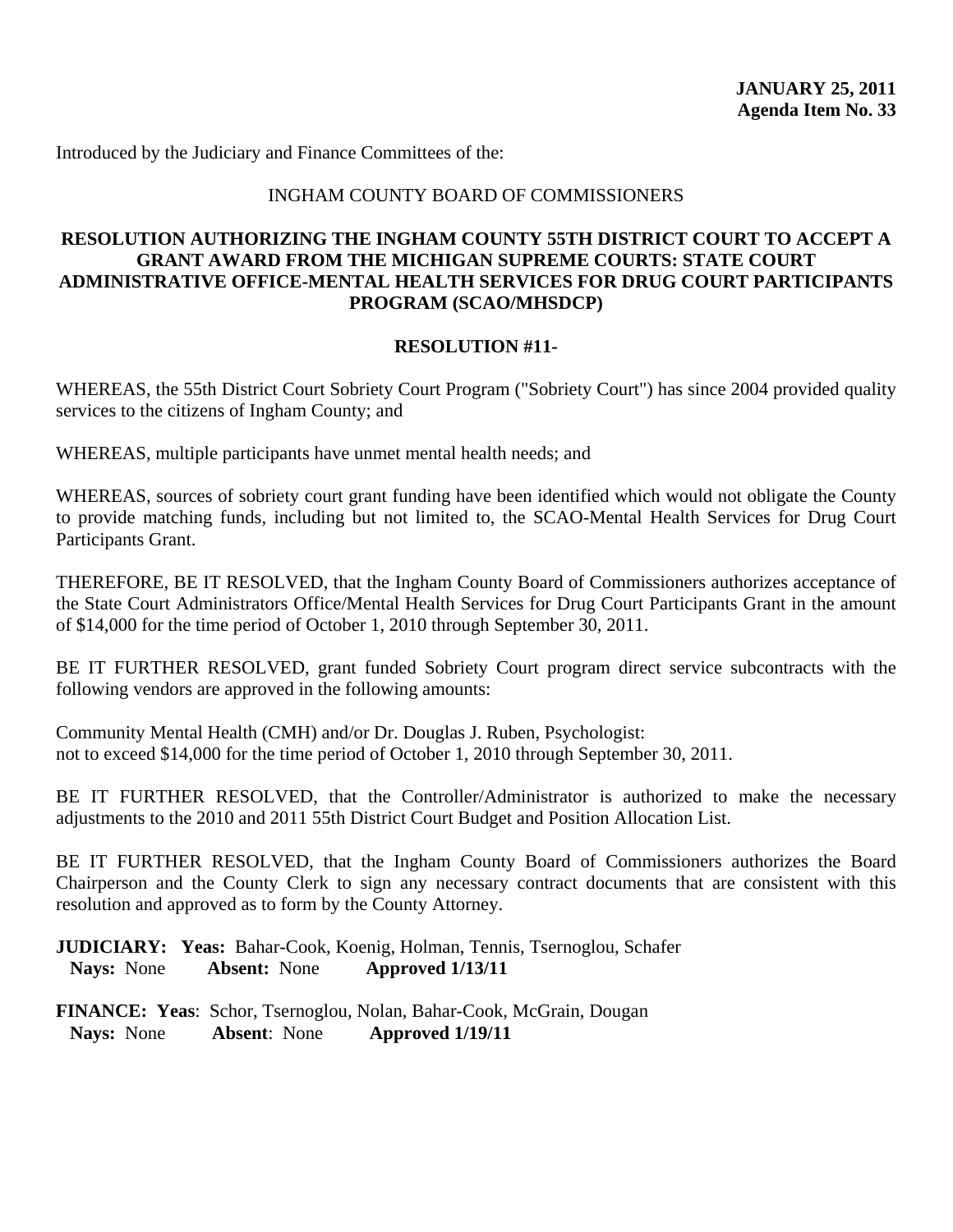Introduced by the Judiciary and Finance Committees of the:

### INGHAM COUNTY BOARD OF COMMISSIONERS

# **RESOLUTION TO AUTHORIZE ENTERING INTO A CONTRACT WITH GRAPHIC SCIENCES AND TO HIRE TEMPORARY EMPLOYEES TO IMAGE FRIEND OF THE COURT CASE FILES**

# **RESOLUTION #11-**

WHEREAS, on June 1, 2010, the Ingham County Friend of the Court began scanning most new case-related documents into an OnBase imaging system, and has accordingly not been placing new documents into existing hard copy case files; and

WHEREAS, this conversion has been successful in eliminating the backlog of filing at the Friend of the Court, and has greatly improved efficiency for distributing and retrieving new documents; and

WHEREAS, for the 2010 Budget, \$125,000 was approved by the Board of Commissioners for the scanning of prior year Ingham County Friend of the Court case files; and

WHEREAS, Ingham County Friend of the Court has received a Statement of Work and Estimate from Graphic Sciences for \$84,771.88, for the scanning of prior year Ingham County Friend of the Court case files created since January 1, 2000, through May 31, 2010; and

WHEREAS, because they are a current State of Michigan contractor, the Purchasing Director has confirmed that Graphic Sciences is exempt from the county's purchasing policy requiring competitive bidding; and

WHEREAS, the Statement of Work prepared for Ingham County, along with the State of Michigan Contract, have been reviewed and approved to form by the County's Attorney; and

WHEREAS, the Statement of Work has been reviewed by the Michigan Office of Child Support, and approved for 66% direct reimbursement through the Cooperative Reimbursement Program (CRP), reducing the general fund cost of this contract to approximately \$28,900.

THEREFORE BE IT RESOLVED, that the Ingham County Friend of the Court is hereby authorized to enter into a contract with Graphic Sciences in the amount of \$84,771.88 (approximately \$28,900 general fund), for the scanning of prior year Ingham County Friend of the Court case files to be completed by December 31, 2011.

BE IT FURTHER RESOLVED, that the Ingham County Friend of the Court is hereby authorized to spend \$40,000 (approximately \$13,333 general fund), to hire temporary employees to assist in the preparation of Friend of the Court case files prior to their being scanned by Graphic Sciences.

BE IT FURTHER RESOLVED, that the Ingham County Controller/Administrator is hereby authorized to carry forward \$125,000 of the amount budgeted for contractual services from the Friend of the Court 2010 fiscal year to the current fiscal year, and make any other adjustments necessary to properly budget and account for these expenditures.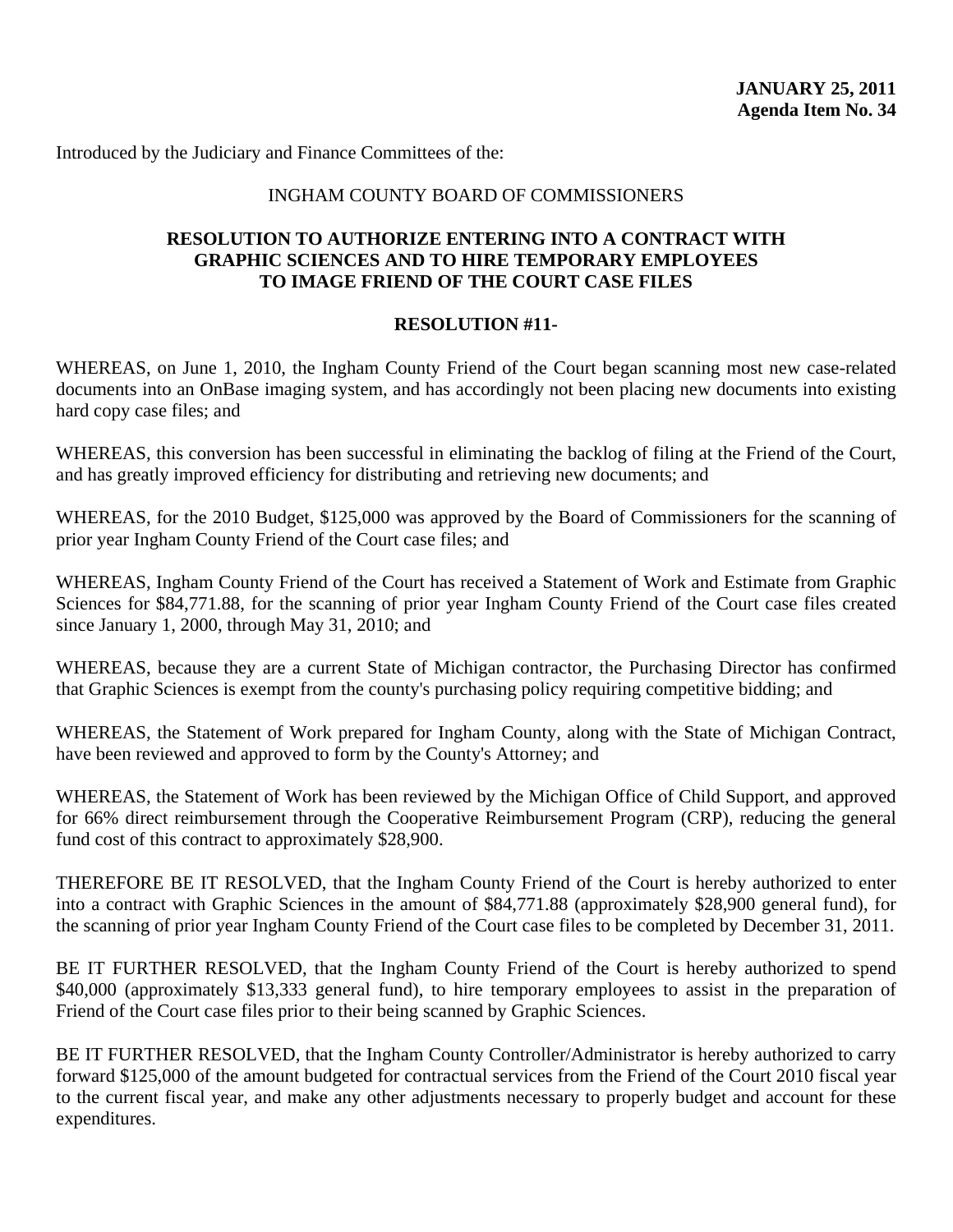BE IT FURTHER RESOLVED, that the County Clerk and the Chairperson of the Board of Commissioners are hereby authorized to sign the necessary contract documents on behalf of the County after approval as to form by the County Attorney.

**JUDICIARY: Yeas:** Bahar-Cook, Koenig, Holman, Tennis, Tsernoglou, Schafer  **Nays:** None **Absent:** None **Approved 1/13/11**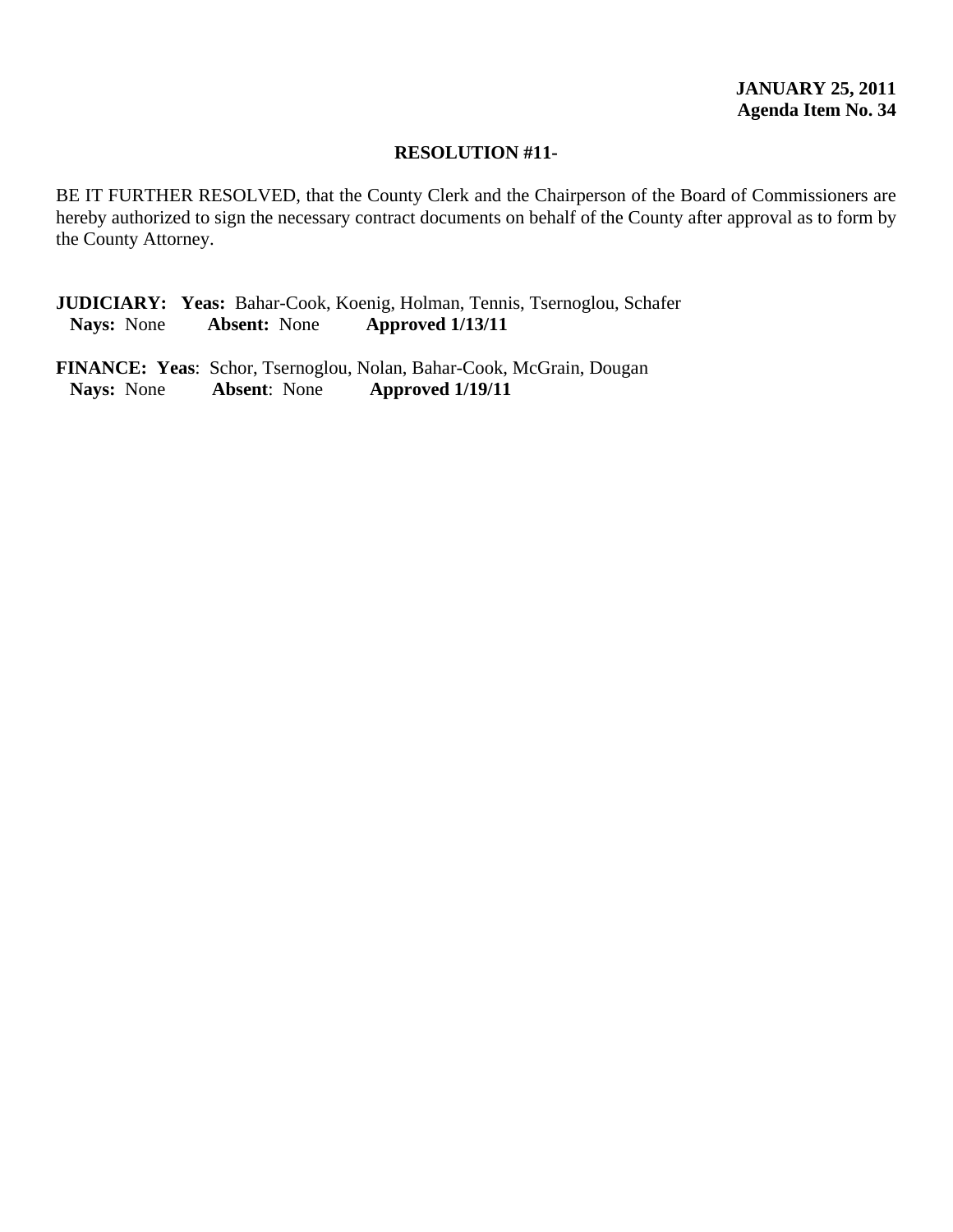Introduced by the Law Enforcement and Finance Committees of the:

# INGHAM COUNTY BOARD OF COMMISSIONERS

# **RESOLUTION TO ACCEPT THE 2011 EMERGENCY VEHICLE OPERATIONS GRANT**

# **RESOLUTION #11-**

WHEREAS, the Ingham County Sheriff's Office applied to receive an emergency police drivers training grant from the Michigan Commission on Law Enforcement Standards (MCOLES); and

WHEREAS, the purpose of the training is to improve emergency driving skills and reduce risk; and

WHEREAS, the amount of the grant is \$49,733, with a required in-kind match of \$33,019 assumed by the Ingham County Sheriff's Office in personnel wages and equipment, for a total project cost of \$82,752; and

WHEREAS, \$13,780 of the 2011 Emergency Vehicle Operations Grant is for personnel wages; and

WHEREAS, \$653 of the 2011 Emergency Vehicle Operations Grant is for travel; and

WHEREAS, \$35,300 of the 2011 Emergency Vehicle Operations Grant is for supplies and operating expense.

THEREFORE BE IT RESOLVED, the Ingham County Board of Commissioners approves the acceptance of the 2011 Emergency Vehicle Operations Grant from the Michigan Commission on Law Enforcement Standards in the amount of \$49,733, with an in kind match of \$33,019 for a total budget of \$82,752 for the time period of January 1, 2011 through December 31, 2011.

BE IT FURTHER RESOLVED, the Ingham County Board of Commissioners authorizes the Board Chairperson and the County Clerk to sign any necessary contract documents that are consistent with this resolution and approved as to form by the County Attorney.

BE IT FURTHER RESOLVED, that the Ingham County Board of Commissioners directs the Controller/Administrator to make the necessary budget adjustments in the Ingham County Sheriff's Office 2011 Budget.

**LAW ENFORCEMENT: Yeas:** Celentino, Holman, De Leon, Copedge, Schafer, Dragonetti **Nays:** None **Absent:** None **Approved 1/13/11**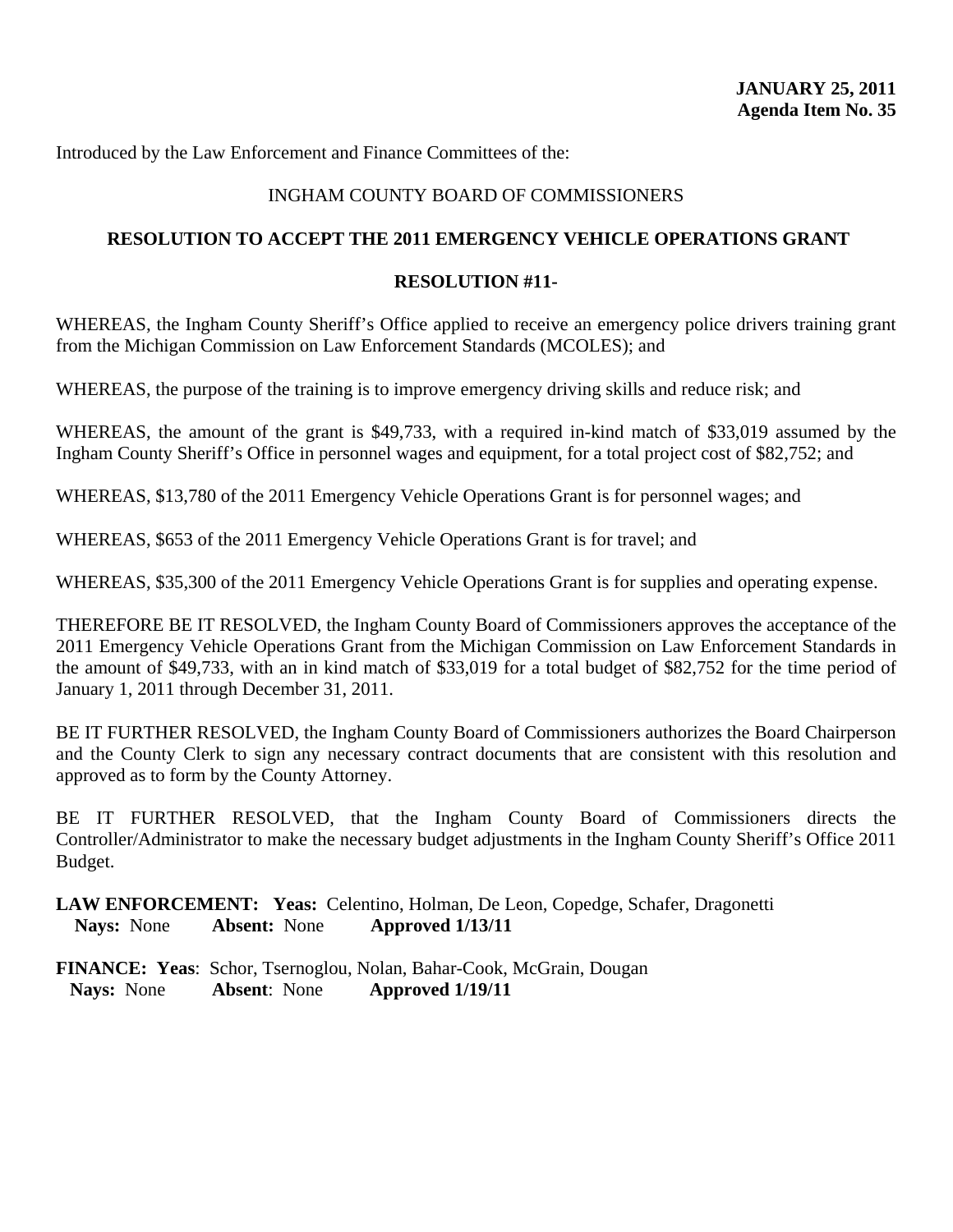Introduced by the Law Enforcement and Finance Committees of the:

### INGHAM COUNTY BOARD OF COMMISSIONERS

# **RESOLUTION AUTHORIZING A CONTRACT WITH VISIONAIR FOR A NEW COMPUTER AIDED DISPATCH** (**CAD) FOR THE LANSING 911 CENTER AND TO UPGRADE BOTH 911 CENTERS MANUAL EMERGENCY MEDICAL DISPATCH (EMD) PROGRAMS**

### **RESOLUTION #11-**

WHEREAS, the Ingham County Board of Commissioners has established a 911 Emergency Telephone Dispatch Services Fund for Management and System Improvements to the County emergency dispatch system; and

WHEREAS, the Ingham County Board of Commissioners previously authorized through Resolution #07-182 an appropriation from the 911 Emergency Telephone Dispatch Services - 911 Fund for Management and System Improvements fund to match the federal COPS Grant amount of \$130,125, for a grand total of \$245,448.03 to VisionAIR for the East Lansing 911 Center CAD System; and

WHEREAS, the Lansing 911 Center and 911 Technology Committee has identified the need to migrate the current Lansing CAD System over to the integrated VisionAIR CAD System solution currently in place at the East Lansing 911 Center; and

WHEREAS, this project will also improve the current manual flip card protocols currently in place at both the Lansing and East Lansing 911 Centers, by automating their Emergency Medical Dispatch (EMD) Programs; and

WHEREAS, this integrated and upgraded CAD system will be migrated over to be used as one unified CAD System at the new Ingham County Consolidated Dispatch Facility.

THEREFORE BE IT RESOLVED, that the Ingham County Board of Commissioners authorizes a contract up to \$472,936, with VisionAIR for the purchase of a Lansing 911 Center CAD System as outlined by the Software license agreement, which includes and incorporates the following attachments:

Attachment "A": Itemized Quote Attachment "B": Statement of Work Attachment "C": Software Service Agreement Attachment "D": Project Deliverables

BE IT FURTHER RESOLVED, that the Ingham County Board of Commissioners authorizes up to \$41,400 for a APCO MEDS software/maintenance third party purchase with APCO Institute for the upgrade of both 911 Centers Emergency Medical Dispatch (EMD) Programs by automating a heretofore manual flip card process.

BE IT FURTHER RESOLVED, that both Lansing and East Lansing will assign all of its VisionAIR software license CAD contracts over to Ingham County prior to the opening of the new Consolidated Ingham County 911 Center.